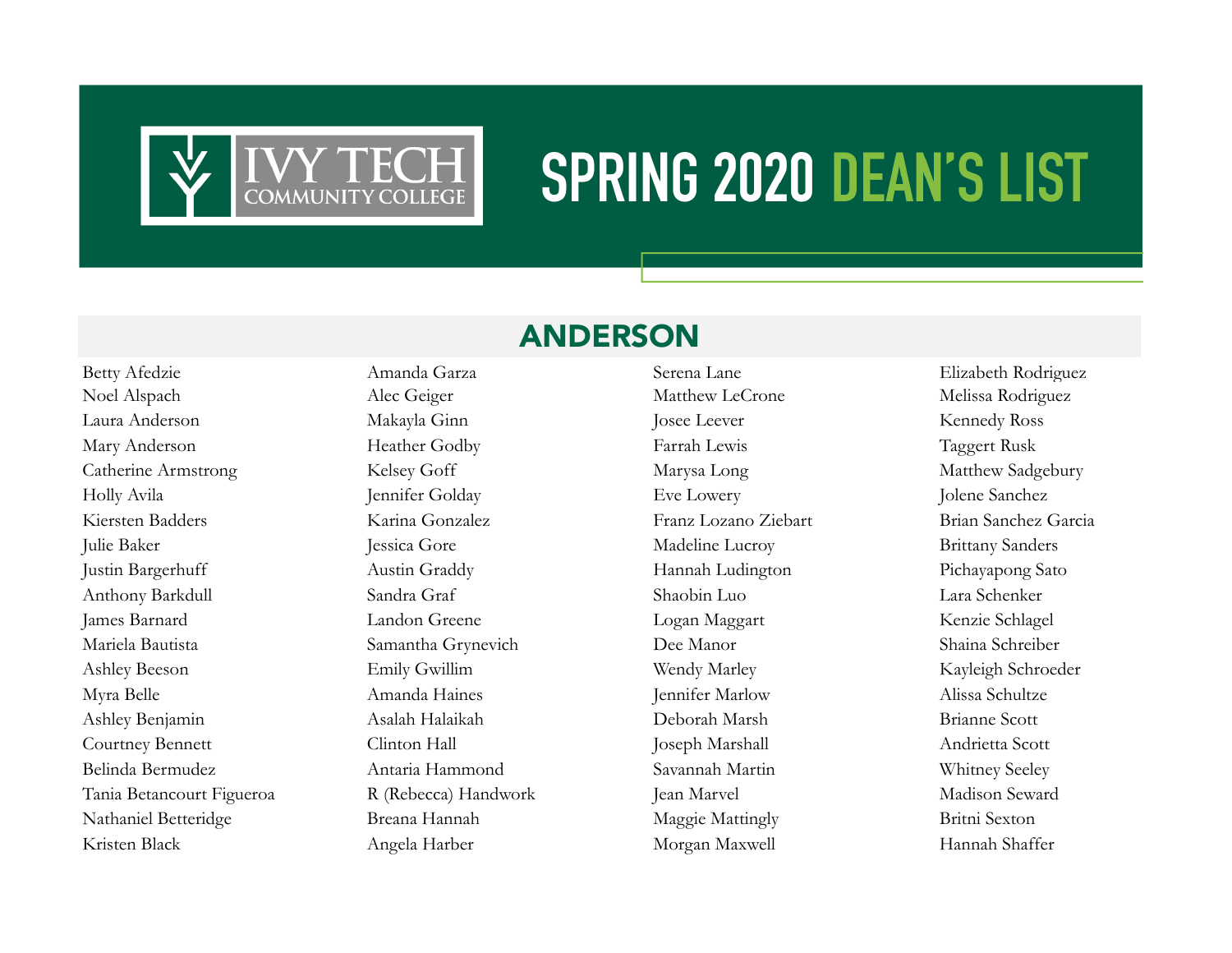Brittany Blake Victoria Harmon Lujuana May Angela Shead Sheila Boots Lauren Harris Allison May Shelby Shiflette Erin Bradberry Shayla Hart RaeAnn McCorkle Kaley Shoemaker Natalie Branch Melissa Hartley Jessica McCrobie Jakob Shull Alexandra Braun Mary Harvey Olivia Mcfarland Emily Shults Taylor Brown Dalton Hatcher Heather Heather McKinney Ashley Shults Cody Brown Brittney Hawkins Alanna McMakin Amber Shumpert Kylee Brunson Lonnie Headley Christian McNally Jordan Sloss Mia Bryant Jamie Henderson Celena Mercer Shelby Smith Sydney Bundy Sonja Hendrickson Michelle Merryman Karinne Smoker Reilly Burdsall Hannah Henry Sydney Michales Lydia Sole Samantha Canfield Jacquelyn Hewitt Courtney Miller Chelsea Souder Megan Cantrell **Danielle Hill** Danielle Hill Joantya Miller Shalee Spaeth Taylor Carl Breanna Hinton Taylor Milligan Carson Spitznagle Jaclyn Carr Chelbie Hollen Chloe Moore Seth Standifer Tiffany Cartwright Amber Hoppes Amanda Moshier Danielle Stansberry Amanda Case Nicholas House Robert Mphepo Angel Stapleton Michealea Castor **Elijah Howe** Alyssa Muraoka Daniel Stapleton Eli Caudill Mayden Howell Kaylie Myers Peggy Starr Peggy Starr Hannah Choe Katelyn Hudson Charmin Neu Kristyne Steele Nicholas Clapp Kayla Huff Derrick Newell April Steiner Kailey Clark Madison Huffman Jacob Nieman Geena Stilp Kristin Clark Raymond Hull Chelsea Norfleet Liana Stith Sara Clark Taylor Humphries Alyssa Norris Daris Strickland Kaylee Clendenen Hannah Illuzzi Melodie Notestine Anthony Sullivan Katilyn Clifford Hope Inman Ruth Ntenga Sarah Sutton Trisha Cline Alexis Inman Madisen O'Dell Gregory Sutton Danielle Cluxton Kristin Ireland Erika Oliva Rodriguez Angela Tallent Amanda Coffey Lauren James Lauren James Valerie Oliver Hannah Taphorn Hannah Cole Taylor Jennings Olissa Oonjai Caleb Taylor

Kia Campanella David Herbert Theresa Michales Erik Sorensen-Braasch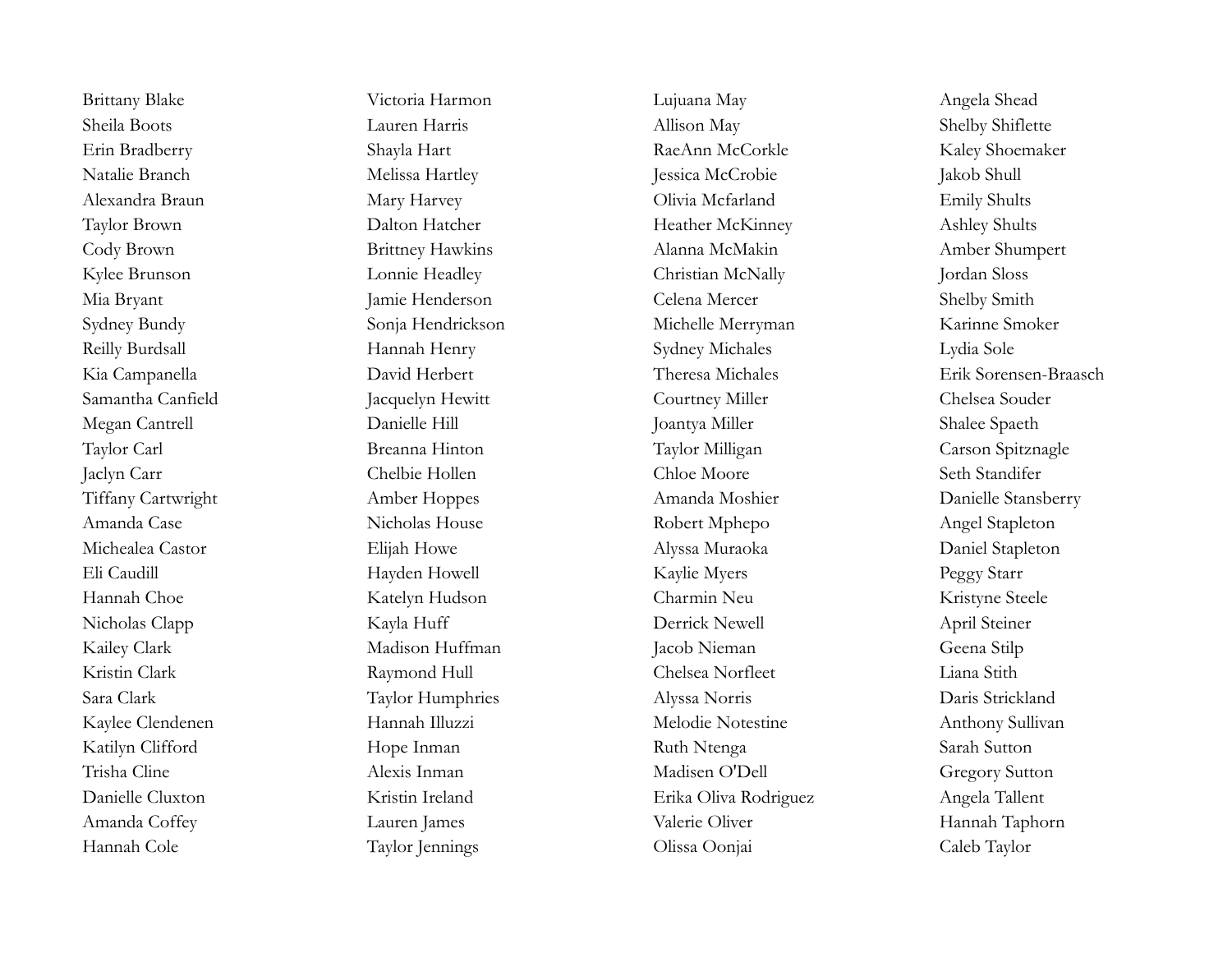Taylor Freed Kelsey Kirkpatrick Larissa Rigas Travis Wise

Thomas Copeland Hannah Jessup Dyllan Orth Dyllan Orth Alisa Tennant Bradley Cordes Brittney Johnson Rebecca Osburn Abby Teters Jessica Crouch Clinton Johnson Austin Paddock Ericka Thomas Jessica Cumings Amanda Johnson Cheryl Palmes Austin Thompson Alexis Cummings Lauren Johnson Kendra Parrish Danika Thompson Stevie Davidson Kinsey Johnson Allyson Partlow Daenara Thurber Angela Day Tyler Johnson Kaitlyn Patterson Kaydee Tipton Abigail Delong Morgan Jonas Harley Peavler Amanda Todtenbier Sarah Denney Timothy Jones Mallorie Penix William Tolliver Allison Dickey Adam Jones Kyle Peters Nikki Torre Stefanie Dingey Michelle Jones Clare Plamondon Huong Tran Trajan Dixon Michelle Jones Jill Plank Briseyda Trujillo-Lopez Steven Doucette Emily Jordan Nicholas Polus Cassidy Tuttle Megan Dudley Sierra Jordan Joshua Poore McKenzie Van Horn Jerry Duke Chance Kalugyer Viktoriia Popovych Ross Vaughn Shannon Duncan Vitaly Kapishnikov Timothy Powers Sophia Velikan Benjamin Eaks Camryn Kauffman Steven Pursley Taylor Walker Jacob Eddington **Pardeep Kaur** Pardeep Kaur Holly Ragens Morgan Wallace Johnathan Elder Harleen Kaur Neranjika Rajapakse Maeghan Walls Benjamin Falling Danielle Keene Danielle Keene Dylan Ralph Morgan Ward Melissa Faucett Martha Keller-Peoples Brittany Rambis Edwin Wensley Aaron Faulk **Amanda Kelley Amanda Kelley** Jessica Ramsey Courtney White Loriann Ferguson Alexis Kelly Angelica Rangull Anna White Bryan Flanigan Heidi Kelm Olivia Redick Amy White Sheridan Flint Allison Kennedy Luke Reed Sean Whittaker Emily Flook Shelby King Allison Remington Austin Wiegand Melissa Fort Chrystal King Christopher Renfro Jama Wilber Stephanie Fowler **Brandi King Matthew Renzulli** Brittany Wild Andrew Fowler Kimberly King Whitley Richey Matthew Wildridge Tricia Frank Alicia King Kayla Riddell Frank Wilkerson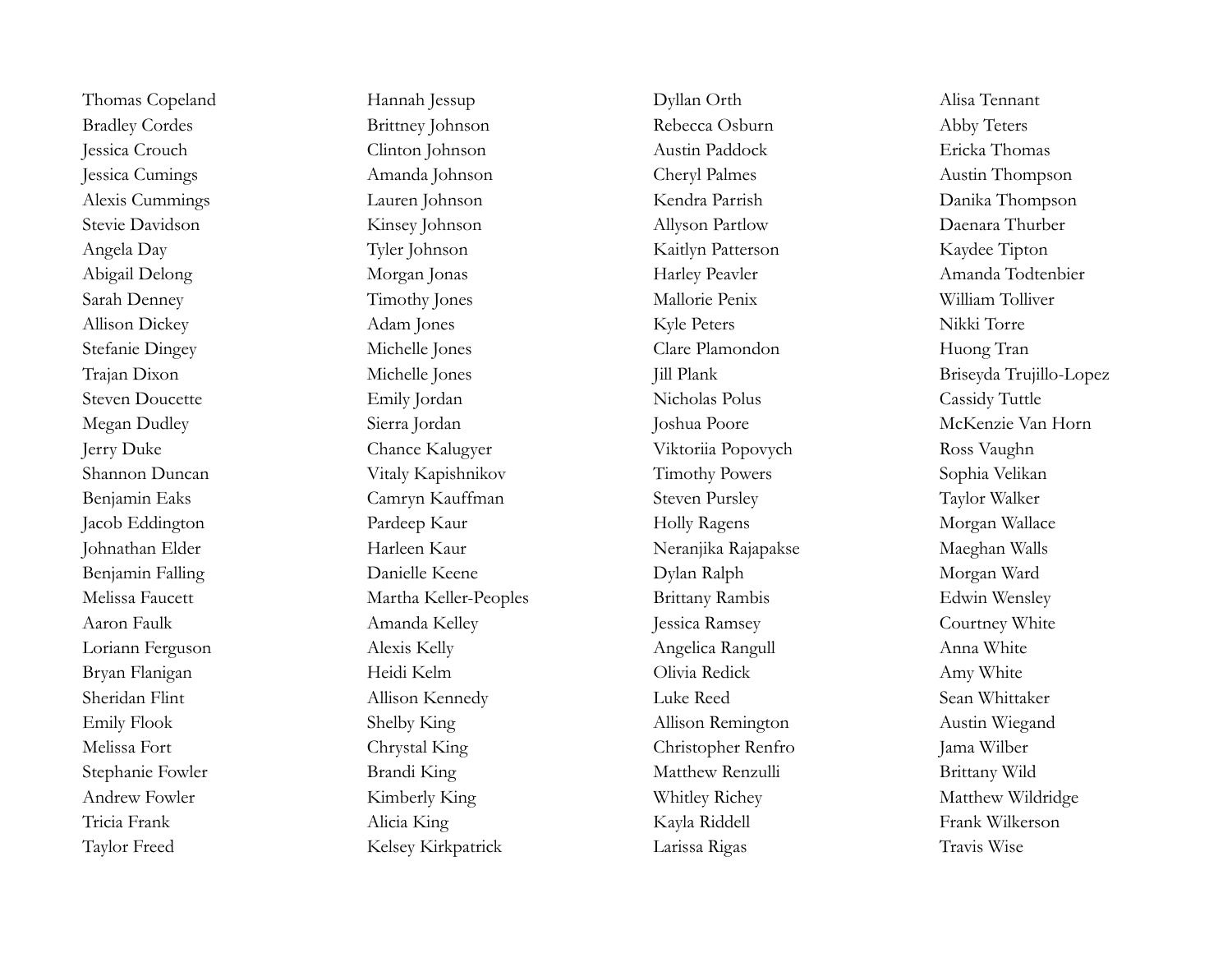Bayla French Griffin Knepp Michael Riley Kaley Woolard Jennifer Fuller **Brandon Knight** Kellie Ring Kellie Ring Bobetta Wright Kelsee Gadberry **Daniel Kohles** Ashley Robb Alysia Xavier Cindy Gaines Provost Kolde Dakota Roberts Ashlynn Ziegler Gabriela Garcia Matthew Kottlowski Cody Robinson Meaghan ZIegler

# **BATESVILLE**

Megan Asher Shane Loftin Karissa Mundy Emma Strotman Rebekah Dodge Cara Maples Cara Maples Dru Niedenthal Dana Thomason Regan Dwenger Courtney McCray Wyatt Otte Madison Thompson Catherine Gunter Beau McKinney Clarice Peters Kaitlyn Tuttle Maryann Holzbacher Nancy Meyer Elora Proffitt Andrew Wahman Kyle Hountz Jerome Meyer Kyle Short Brandy Westerfeld Laura Jordan Zachary Miller Angel Sizemore

#### BLOOMINGTON

Robert Abbott **Bradley Enneking** Cameron Liden Cameron Liden Chad Russ Amber Adair **Amber Adair** Jasmine Erlien **William Lilly** Chris Rutledge Zoe Adams **Donald Erwin** Donald Erwin Amy Lindell Shalee Rybolt Bolutife Adebayo Tyler Estes Tyler Estes Tien Linton Jonathan Salisbury Mostafa Ahmed Amanda Ettelt Kayla Lintz Christopher Sandage Sumeyye Akgun Michael Eurglunes Todd Liston Victoria Sanders Jenifer Alexander Jordan Evans Winnie Littlepage Kevin Sater Mackenzi Alexander Matthew Evans Laura Logan Olivia Scherschel Mara Natane Alexandria Rea Darian Evans Francisco A Lorenzo-Luaces Valencia Alexa Schimming Cassandra Allen Zachary Evans Tyler Lowe Victoria Schlegel Joshua Allen Levi Farlee Michael Lowe Alik Schmidt Katelyn Allen Samuel Faust Samuel Faust Robert Lowry Suzanne Schneider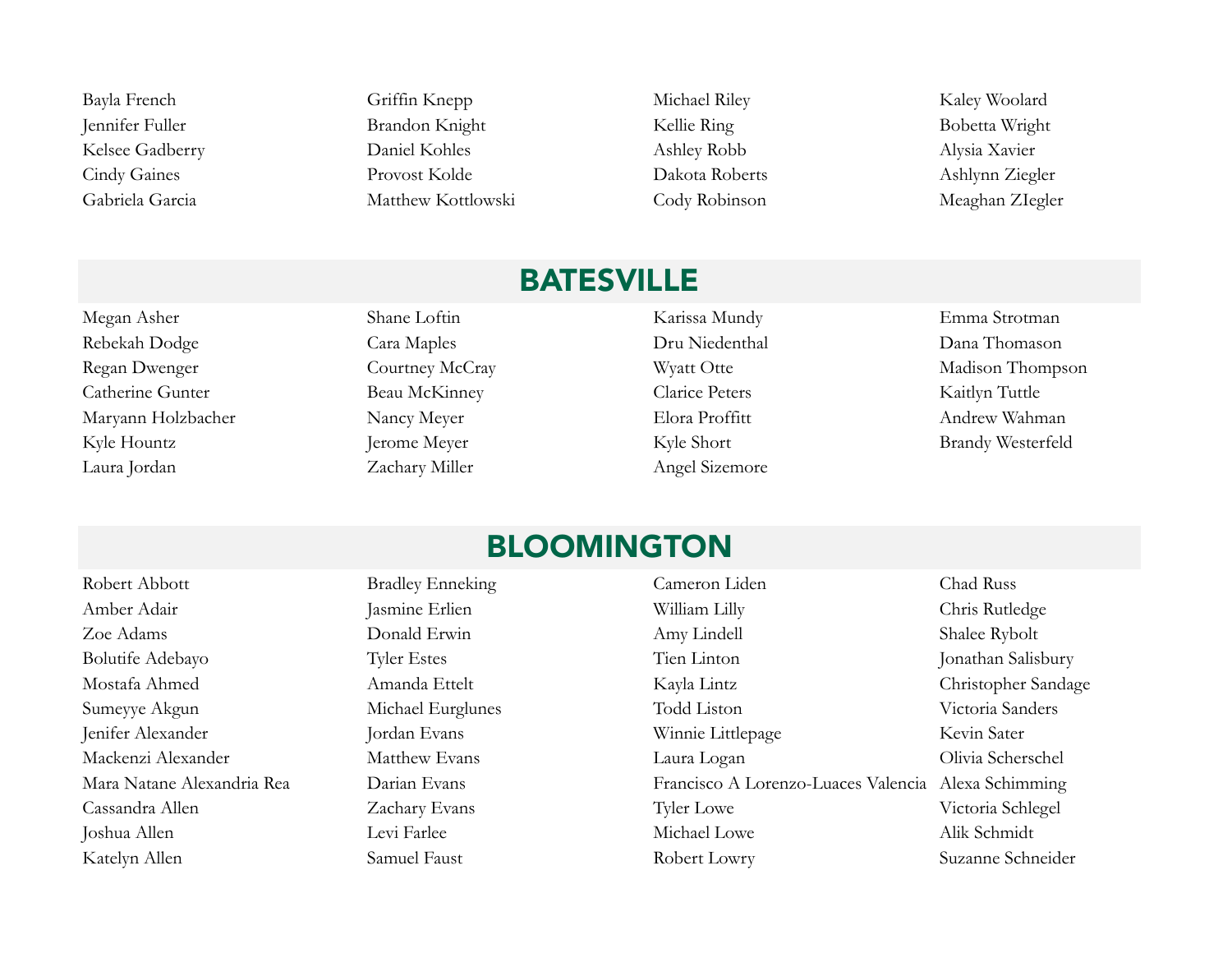Bailey Blackburn Tetyana Gehres Janice McCloud Carrie Sowder

Joy Anchi Jordyn Fender Mengya Lu Megan Schoonover Samantha Archer Sheila Ferguson Steven Lualdi Kyah Schraub Anthony Arnett Bethany Ferguson Ellen Lukey Danielle Schrijver Alesha Ash Sydney Ferrand Tiffany Lukowski Jason Schunn Sonja Ashby Robert Fields Lisa Luthe Brook Schutte Rebekah Bajari Chancellor Fields Madison Lyons Jasmine Seghi Daniel Baker Gregory Figg Preston Lyslo Ashley Seibert Leslie Ballard Scott Fleck Emily Macy Kyle Sharpshair Casey Bancroft Michelle Fleener David Majercak Megan Shaw Becky Bandy **Ryan Fleetwood** Viktor Maksimov **Joseph Sheese** Pengjun Bao Tahlia Florestant Amanda Maloney Jetta Shelton Nora Barber Sydney Foreman Hailey Mangelsdorf Charlie Shields Dreama Barden Michael Fox Thomas Mangia Alisha Shillings Shelby Bargo Justin Fox Zoe Mantha Yelena Shumakova Courtney Barnett Bethany Fox Leanne Marchand Fitz Simmons Andrew Barnhart Leah Fraser Kyle Marshall Dwight Simmons Jonathan Barrientos Caleb Freeman Chad Martin Monte Simonton Mackenzie Barrow Natasha Freeman Jeremy Martin Cody Sims Colin Baugh Jordon Frushon Amy Martin Adrianna Sisk-Novak Ghazal Bazyari Maleree Fullen Alexis Martin Bobbi Smith Stephen Beall Sean Fuson Kiara Martinez Christy Smith Katy Beane Victoria Gabhart Elayne Mason Neil Smith Angela Beavers Katarina Gabhart Karah Massey Dennis Smith Cassidy Beavin Joshua Gall Rebekah Mathis Summer Smith Joshua Belcher George Garavito Savana Matricardi Elizabeth Smith Jerrel Bennett Taylor Gardner Nicholas May Stephen Smith Wren Bennett Mysha Garmon Sara May Sara May Megan Snapp Zoey Benton Chelsea Gaston Ian May Keaton Snow Tehya Berman Eleanor Gatewood Brady Mcartor Claire Sorrells Carrie Biddle Tressyn Gehl Meghan McCarthy Justin Sorrells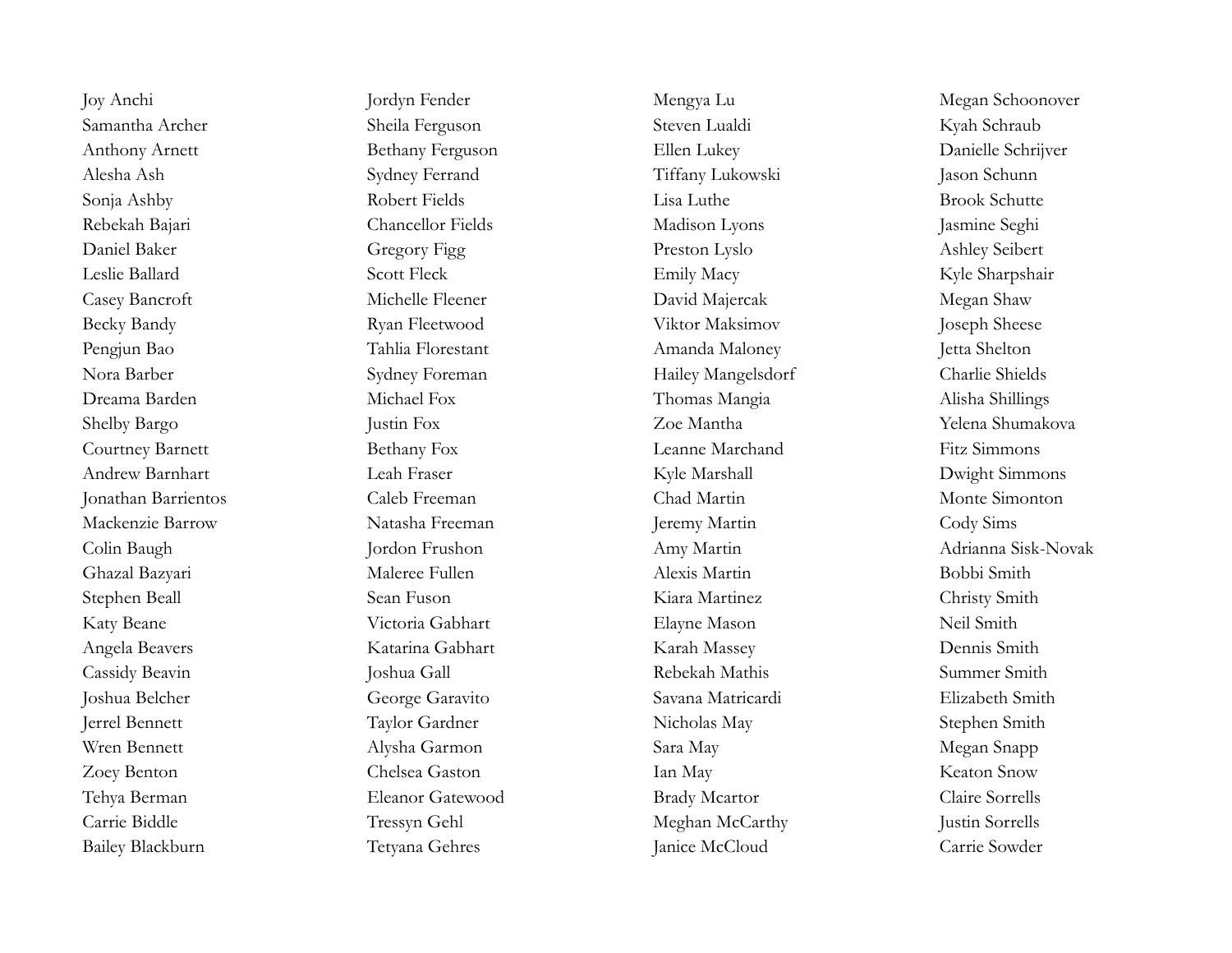Larissa Blackwell Mary George Dawn McClure Kayla Sparks Emma Blankenship Lucas Getts **Emma Blankenship** Lucas Getts **Brittany McCullough** Matthew Spartz Brittany Blanks Constance Giesbrecht Margaret McGowen Daniela Spindler Jordan Blondell Delena Gill Kristin McIntosh Kori Spinks Zachary Boardman Darrick Gingles Christina McKowen Nicholas Spradlin Brittney Bock Nichole Giroff Desiree McPherson Kenneth Stabler Veronica Bohan Alec Goetz Alec Goetz Craig McPike Amanda Staggs Mallory Bolender **Jacob Gordillo** Jacob Gordillo Roxanne Meadows Trenadee Staggs Daniella Bond Donovan Graham Carolina Meadows Robert Staggs Sandra Bonsib Kiara Graves Lacy Merchant William Stalcup Makayla Booker Sydnie Graves Erika Messer Mistie Staples Jeremy Borders Alyssa Gray Tammy Miedel Royce Stemen Abigail Borst Yelizaveta Grechina Jennifer Mikac Donell Stephens Gabrielle Bowie **Mackenzie Gregory** Trinity Miles Trinity Miles Timothy Stephens Jordan Bowman Tanner Griffith Ross Miller Elizabeth Stephenson Meredith Braman Raisa Grissom Leslie Miller Johnna Stepler Zachary Brammer Trina Gritsenko Molly Miller Molly Miller Molly Stevens Brittany Branam Addie Grubb Stephen Mills Stephen Mills Makenzie Stewart Maria Brandt Chenghao Gu Emily Minton Michael Stewart Lorraine Brashear Zachary Gunderman Tricia Mitchell Mason Stewart Kimberly Braun and Mathew Gunter Cody Mitchell Gunter Tordyn Stickels Mackenzie Bridges Drae Hackbarth Kyle Mitsdarffer Billy Stines Sydney Brinegar Melissa Hafford Delaney Moffatt Daniel Stirm Dorinda Brock Shannon Hale Shannon Hale Stephen Moore Sydney Stockmann Luna Brooks Brandi Hall Lindsay Moore Stephen Stodghill Brittany Brown Emily Hall Emily Hall Zachery Moore Abigail Stogsdill Kristen Broyer William Hall Theresa Moore Nathan Stonecipher Sarah Bruner Hannah Hall Samuel Moore Teresa Stout Autumn Bryant Nikki Hamilton Katie Moore Sarah Stout Anna Buck Shawna Hammond Abby Morris Amanda Stravers Sean Bucklin Harley Hampton Luke Morris Aidan Strawder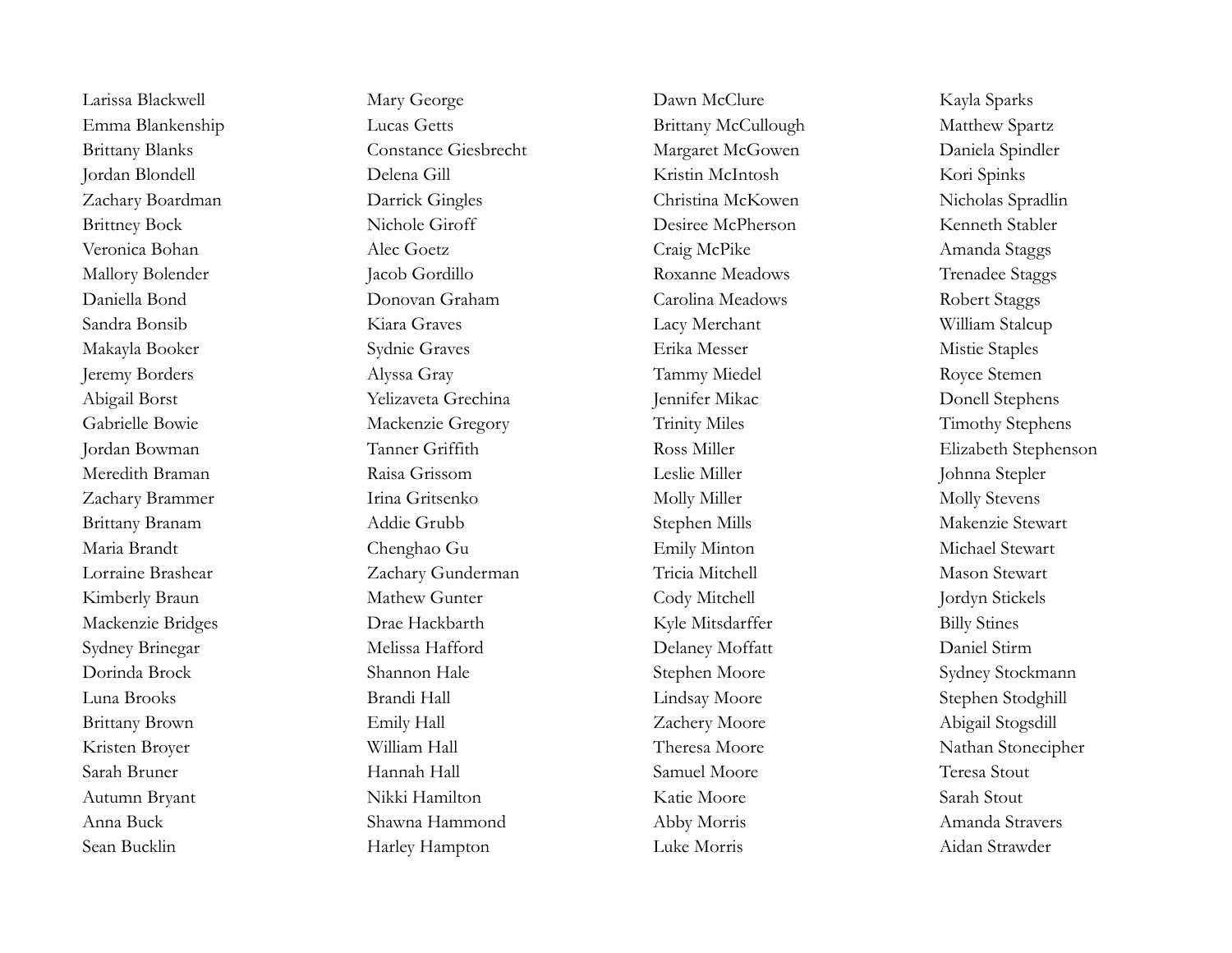Methasit Chaiyasit Cody Hilterbrand Nirali Patel Adrianne Tuck

Anne Bucko Melanie Hancock Eric Morrow Tyler Streich Colton Bunten Alexa Hankins Alexa Hankins Gage Mosier Fleather Sutherlin Nathaniel Burks Robert Hannah Kayla Murphy Jillian Sutton Katelynn Burnette Samuel Hannon Carrie Napier Lauren Sylvester Savanah Burtis Gunnar Hanson Salem Naylor Alayna Sylvester Edwin Burtnett Melanie Hardy Anna Newberry Carol Sylvester Bailey Bush Cordelia Harlow Neci Nickell Juan Talento Elizabeth Busick Chayleigh Harrington Michael Niemi Trenton Tanglao Cameron Butler Amy Harris-Smith Annika Noll Derika Tanksley Anna Butler Will Harrison William Noll Erin Taylor Allison Butrum Cortney Hart Liza Norden William Taylor Laura Buttery Kennedy Haynes Deni O'Brien Lyndsey Tegnell Tiffany Cabbel Bailey Hazel-Graves Zachary O'Connor Sydni Terry Kailong Cai Jiankun He Jiankun He Robert Oberholtzer Kiara Terry John Callahan Hanyong He Patricia Ocampo Oni Thomas Megan Callaway Austin Heckman Kevin Oliver Jena Thomas Devon Campbell Stephen Helpling Amanda Ollis Diana Thomas Erika Campbell Patsy Hendrickson Sara Olmsted Isaiah Thomas Jennifer Canada Kenneth Henline Alissa Ostendorf Sheila Thompson Kylie Capps Gracie Hensinger Nicole Owens Tiffany Thompson Nicole Carlisle Lexona Herendeen Josephine Pace Conrad Thompson Amber Carmichael Leigha Herendeen Sarah Pappas Ben Tidd Elizibeth Carmichael Stephanie Herrington Gulab Parab Heather Todd Faith Carmichael Benjamin Hertel Kaitlin Paridee Austin Todd Dana Carson Rosemarie Hessert Emily Parker Emily Toney Sydney Cash Eva Hessig Elizabeth Parker Rocco Travisano Meloni Cassidy Brittany Hevey Tyler Parrish Briana Trisler Erin Certolic Zachary Hey Kenneth Paschall Amanda Trombley Jalyn Chaffin Cynthaney Hignite Audreanna Passwaiter Devan True

Holly Butterfield Morainn Haverfield Brittany Norris Tanya Tegmeyer-Rodriguez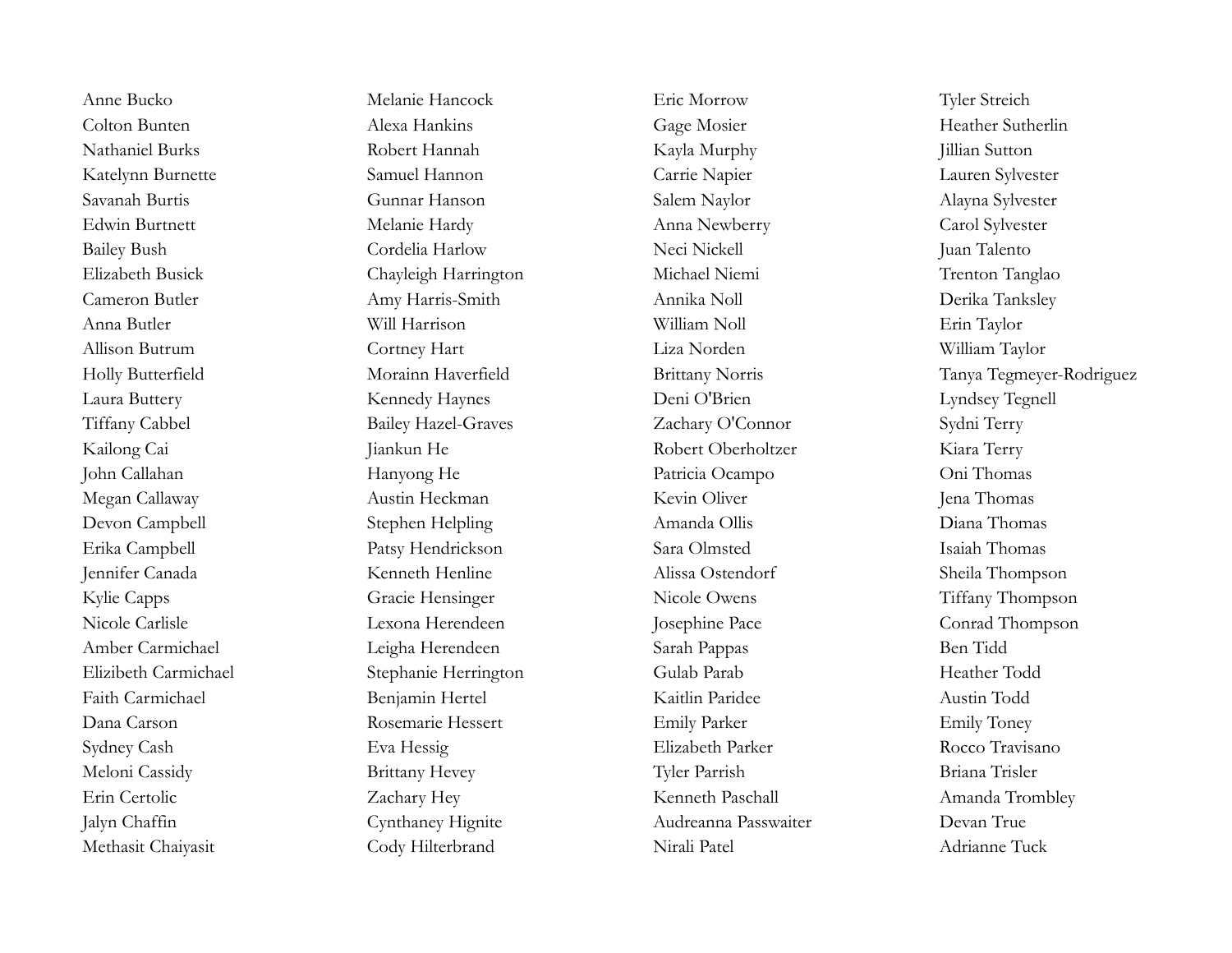Maleah Chaney **Jeremiah Hoag Jacob Patenaude** Rhonda Tuggle

Kaitlyn Chapman Phu Hoang Phu Hoang Nora Patrick Mylea Tussey Angela Childers **Andrea Hoda** Cloie Patton Jon Tuttle Angela Christianson Priscilla Holley Paiton Pell Emma Unversaw Brianna Christman Sean Hollows Sean Hollows Madelyn Pence Marie Valentine Lindahl Heather Christy Jaclyn Hovis-Tedrow Xueyao Peng Brett Van Keppel Hyungeun Chun Erin Howe Shih Ming Peng Jordan Vance Reba Clapp Shiwen Hu Shiwen Hu Tanyathorn Permkitpaisarn Ian Vandevanter Dustin Clark Larry Hubler Cynthia Peterson John Vandevanter Samuel Clark Emma Hughes Benjamin Pettry Amy Venters Ariel Clausman Christopher Hughes Lydia Pfaff Karlee Vernon Kimberly Clay Christopher Hunt Ian Pfeiffer Sarrett Viewegh Kelsey Clouse Miranda Hunter Jacob Pfeiffer Katelyn Vincent Jacob Coe Shyanne Hunter Hank Phillips Sherilee Vitacco Madison Coffey Tatiana Huss Tatiana Huss Kristen Phillips Olivia Voorhies Brandon Coffman Jody Hutchens Skyler Phillips-Grubb Anna Voskuil Connie Cohenour Kaelyn Hutchinson Amber Pierson Braydon Waggoner Warren Coleman Derek Hyser Shannon Pilrose Samantha Walker Nicole Coleman Samantha Ireland Hunter Pittman William Wall Isobel Collins **Islamic Ishman** Jeramyha Ishman Matthew Polley Joe Walls Madison Combs Sophia Jackson Jaden Porreco Ethan Wampler Caitlyn Cook Brianne Jackson Lucas Porter Jeremy Warner Maxwell Cook Julia Jackson Samantha Porter Terick Warner Zachary Cook Kaili James Taylor Porter Linlin Warner Emily Corcoran Anna Janssen Ryan Powell Courtney Waskow Allison Couch Samuel Jeatran Samantha Powers Emily Watson Elexis Coulter **Layne Jines** Layne Stephen Weaver **Abigail Presson-Wallace** Stephen Weaver Harrison Cox Esther Johnson Auston Prizevoits Molly Weber Michelle Cox Michelle Johnson Luke Przybyla Shantinique Webster Zoie Cramer Christopher Johnson Alexander Puckett Eric Weigold

Samantha Coley Laiten Isaacs Peter Pohlman Mailouda Wallet Mohamed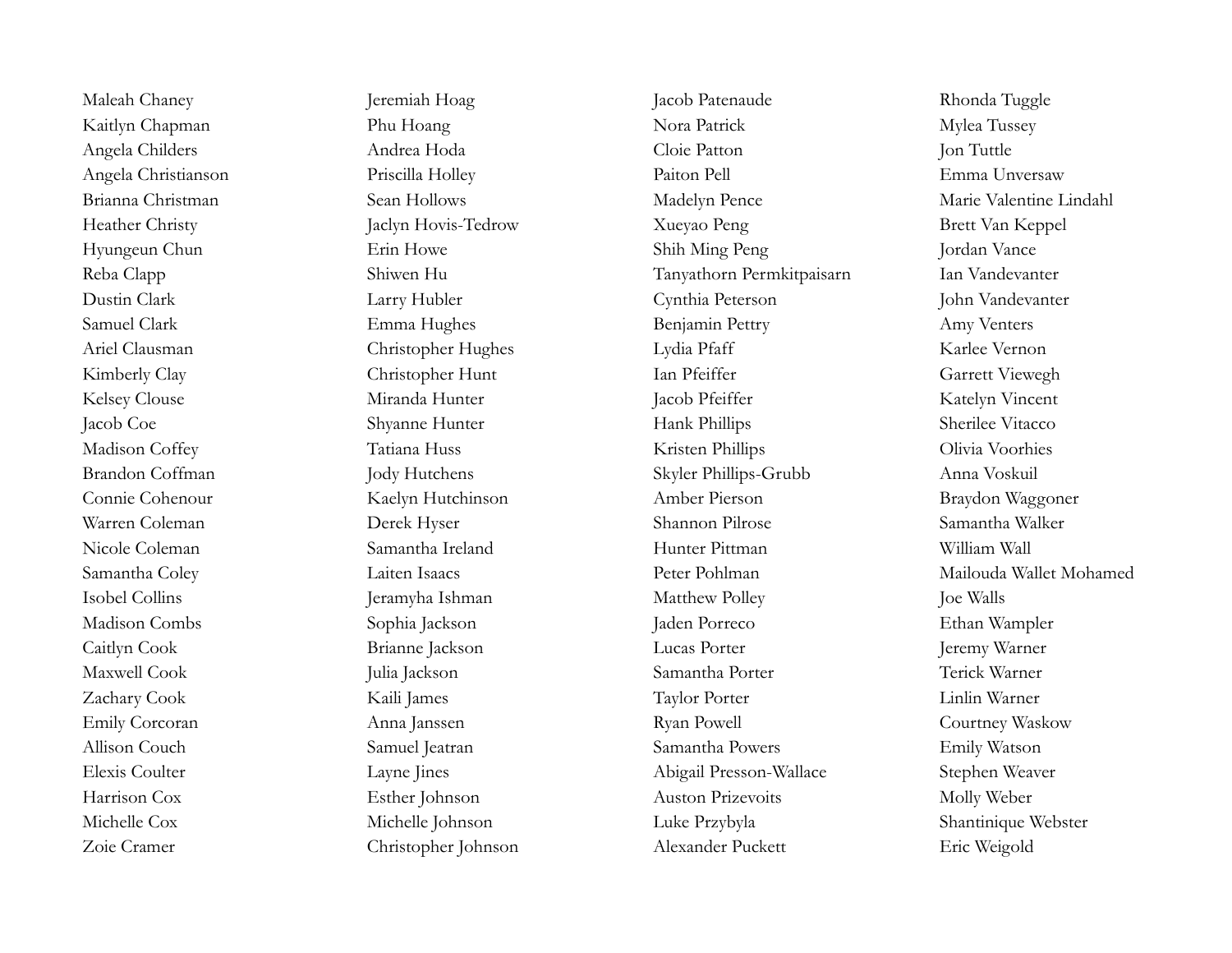Taylor Dronkers Ami Lane Kelsie Robinson Jiahao Wu

Briana Cramer Nicholas Johnson Christine Puma Kate Weiler Webb Crane Christopher Johnston Gloria Quraan Kyla Welch James Crane Nelson Johnston Jailynne Radcliff Klara Wells Haley Crichfield Sainquta Jones Samuel Ragsdale Mark Wheeler Adam Crotzer Adriel Jordan Joshua Ragsdale Misty White Julihannah Cruz Amy Kates Max Raker Sarah White Willie Cummings Risham Kaur Naomi Ramirez Lucas White Michelle Davidson Jaskiran Kaur Alexia Ramirez Brianna White Charles Davies **Beth Kean** Julie Ranz Wilson January Whittaker Zora Davis Abby Keller Caitlynne Rausch Morgan Wigley Viridiana De Santiago Christian Kelley Mackenzie Reeve Casey Wilbur Cassandra DeHart Kevin Kerr Briana Reeve Daisha Wilcoxson Ezra Dehner Aaron Keselich Kaetlynn Reuter Jailyn Wilder Alyse Deller Megan Kettinger Leslie Rewis Jeremy Williams Yijun Deng Samuel Williams Ruchika Khanna Brittani Reynolds Samuel Williams Sharonda Denney Kenneth King Peyton Rhoden Aaron Williamson Danielle Denson Winifred King Claire Richards Jennifer Wilson Derek Derooy Juan Kirkman Login Richardson Megan Winters Aaron Deuschle Tyler Kliegl Kristin Richhart Natasha Winters Grace Dile Emmily Kolinek Aryel Richter Bylan Wire Emily Dillon Edward Krause Angela Ridner and Indigo Wolf Tania Dimick Laura Kray Joshua Rihm Jaclyn Wolfe Elizabeth Dine Savannah Krise Spencer Rippy Amanda Wolfe Austin Dixon Kendra Kyle Heath Ritchie Debra Woodruff Emily Doehla Jennifer Labadie Shawn Ritter Ashley Woods Erica Dorsey Audreyanna Lagenour Tyler Roberts ZoraAnn Woodsmall William Doub Quinn Laird Chase Roberts Jaden Woodward Michael Dove Katherine Lampke Erika Robertson Cory Worden Nicholas Downey Kimberly Land Reanna Robertson Denton Wray Anna Driver Sarah Landis Mattie Robertson Olivia Wright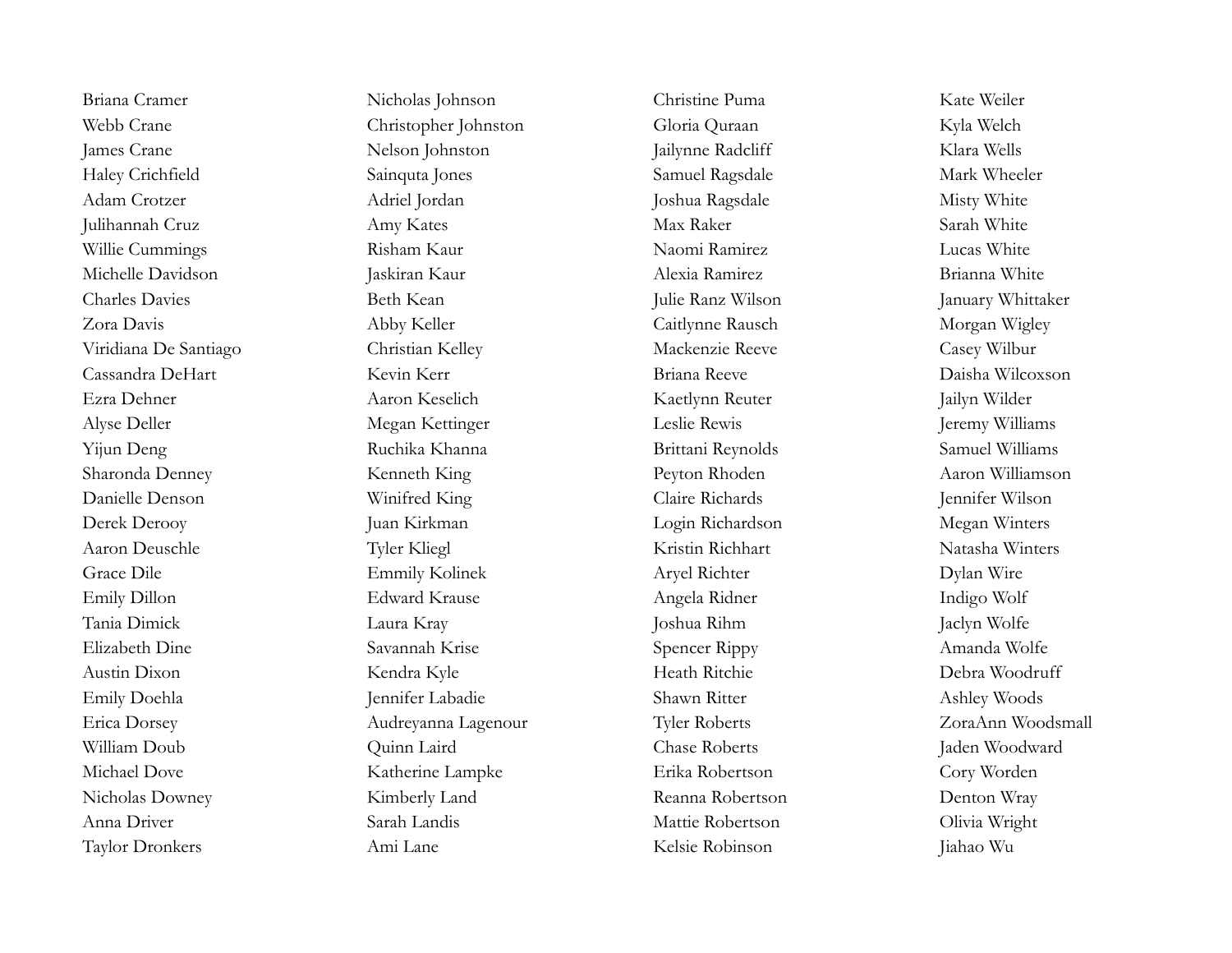Zhiyuan Du Sarah Lanman Angelia Robinson Amanda Xu Jessica Duke Shana Lavender Gabriela Rodriguez Runqi Xu Daniel Duke Daphne Law Milo Roeder Hannah Yazzie Morgan Duncan Jonathan Lawhead Benjamin Rogers Margery Yoder Stacie Durbin John Lawson Gage Rolen Patric York Ashley Durham Blake Lawson Thomas Rollins Lucas York Osman Durmaz Jennifer Lee Edward Rome Olivia York Jaylei Eads Kyla Lee Heather Root Amanda Young Rica Edwards Nicole Leighton Reagan Rorer Seongwon Yun Jessica Edwards Bailey LeRoy Joshua Rowland Jie Zhou Josiah Elliott Trista Lester Sarah Ruiz Jacob Zinman Jessica Elliott Emilee Lewis Bradley Rumsey Laci Elrod Sophie Lewis Alex Runyon

# **COLUMBUS**

Hannah Abts Payton Emberton Ashley Lee Gabrielle Rodriguez Malorie Ackerman Moelle Emerson Brandi Lesshafft Colleen Rodriguez Nikki Adams Andrew Emily Sara Leszcynski Lisa Rogers Atinuke Akinsunlola Sarah Engleman Tristan Likens Tiffani Roll Bryce Allison Margaret Everetts Tazwell Long Makayla Roney Karen Almaraz Rivera Swiftgraze Fagsao Amanda Love Nathan Root Karen Alvis Melyssa Faulkner Erika Loveland Christopher Root Gage Anderson Brandon Ferrell Robert Luecke Leah Root Elizabeth Andrews Kasey Fields Elizabeth Luetke Jordan Rosner Jenniffer Andrews Andrea Fields Bryce Malan Heather Rowe Aidan Armstrong Julia Fields Aimee Mangrum Penelope Rozhkova Jennafer Armuth Eveland Austin Fleetwood Joseph Maples Mariah Rucker Darren Arnett Angela Flick Brittani Mark Brianna Ruddick

Sydnee Allen Martinez Abigail Everage Sabel Long Kevin Romero Martinez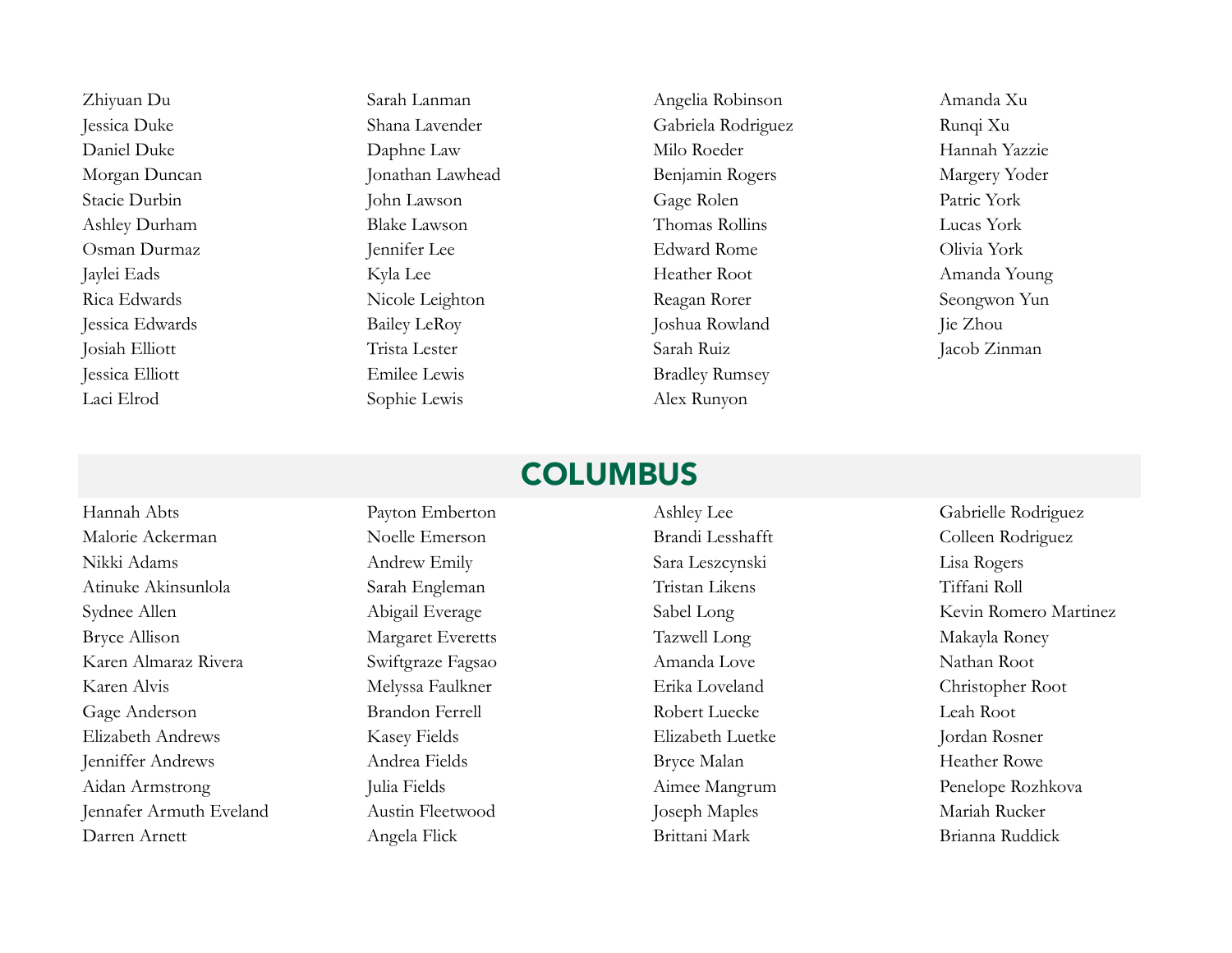Robert Ash Michael Fluhr Sara Martin Carissa Rusin Lindsey Asher Avery Foist John Martin Amanda Rust Jazmin Avianeda Thomas Fonte Anastasia Martindale Robert Sallee Evelyn Baker Dennis Forney Elizabeth Martinie Tiffany Samuels Nikita Baker Nathan Foster Karen Mascola Jorge Sanchez McKinsey Ball Abigail Fredericksen Amelia Maynard Craig Scheidler Taylor Barkes Leshane Fugate Nicholas Maze Austin Schriver Morgan Barnett Elizabeth Fultz Britney McBurnett Katherine Schroeder Sophia Barrett Jasmine Gant Jasmine Gant Zachary McCammon Zachary Schroer Garrett Bates Kameron Garlitch Zachary McDonald Clinton Schroll Marshall Baxter Skyler Garris Skyler Garris Mikayla McFall David Schultz Etta Beaty Kynzee Gates Beverly McFarland Brooks Scott Simone Beauregard Kyra Gates Hanna McIntosh Samantha Scranton Joel Beck Lorelei Gatten Justine McKillips Zachary Seals Rachael Behrman Dustin Gay Madison Mckinney Michael Seaton Victoria Belford Joseph Gelozin Eric Meahl Emily Seeling Karla Berber Souberbielle Gabrielle Genda Carleen Medsker Mickayla Sefton Jamie Berdandino Rachel George Joseph Medsker Kathy Sekiguchi Elise Beverly Brittany Gholston Trevin Melton Rachel Sexton Louis Bienaime Charles Glackman Gerzon Mendez Velasco Nakecia Shafer Jasmine Bingham Emily Goens Jordan Mendoza Sean Sharp Alex Bird Alysa Goins Liz Mendoza Debra Shelley Gracie Block Cayley Golay Cayley Golay Glenn Meredith Kyrsta Shockley Randal Bonesteel Marianne Graham Joseph Meyer Sydney Simmons Timothy Bontrager Christie Green Emily Meyers Jillian Sims Jacob Borntreger Sarah Green Darreyn Michael Chloe Sims Kelly Bowers Dakota Green Silvia Miguel Kyra Sizemore Elizabeth Bowlby Rachael Green Ron Miller Ron Miller Heather Smith

Samantha Artis Emily Florence Chelsi Martin Brooke Ruse

Mason Ball Francisco Francisco Rachel Massey Talia Santaella-Marquez Don Bollinger Marcia Gonzalez Shelby Messer Clarissa Simmermeyer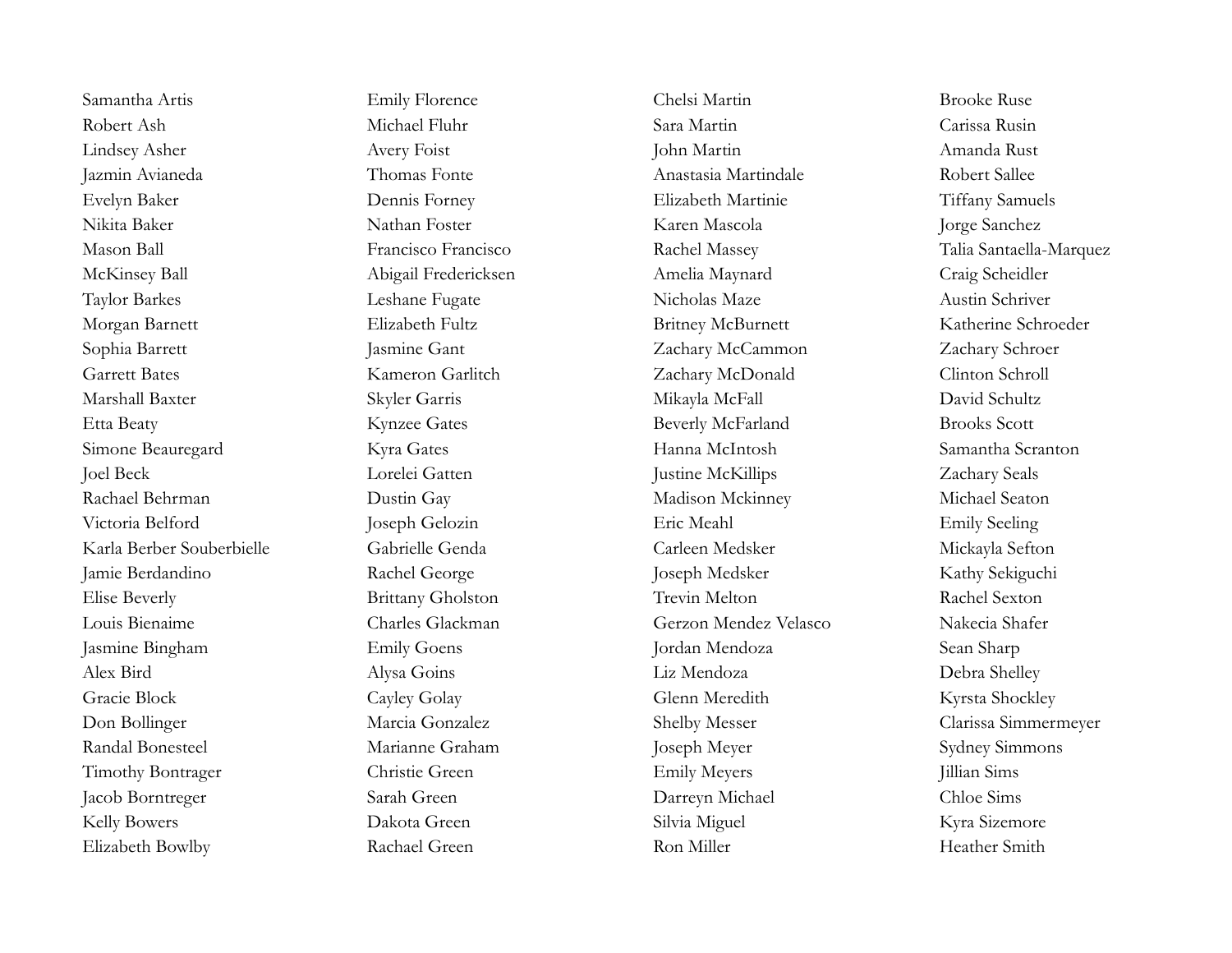Gabriella Boxler Lovely Griffin Tierra Miller Ginger Smith Jalyn Boyd Yan Gurgel Ronald Miller Lonnie Smith Maribel Brand Sharon Gustafson William Miller Joe Smith Kimberly Brock Broderick Guy Luke Mitchell Amber Smith Emily Brock Cameron Hadley Daren Mitchner Josie Smith Carley Brock Caroline Hafsten Abdelrahman Mohamed Hassan Matthew Smith Lindsey Brown Maycee Hahn Joaquin Montero Maldonado Allison Smith David Brown Charles Hamilton Aubrey Moore Lucy Smyth Andrew Brown Skylar Hammack Hunter Morgan Maddison Snapp Lisa Bruce Michael Hancock Melissa Morris Emma Snyder Ariel Brunker John Harbaugh Katlynn Moss Lauren Soots Laurin Brunson Kristina Harding Michael Moulder Kyleigh Sprout Daniel Bueno Eric Harper Kyla Muller Lillian Stadler Julia Burdine Sheena Harriman Michelle Mullis Virinia Stafford Britt Burgmeier **Anna Haste** Anna Haste Marilyn Munoz Catey Staggs Nicholi Burkholder Jack Haunert Luigi Munoz Mazzoccoli Elizabeth Stahl Breanna Burkman Micky Stark Anita Havron Hayden Myers Ricky Stark Jacqueline Burnette **Heather Hayes** Heather Hayes Katelin Nading Cortney Steinkamp Ralyssa Burton Kristy Heiman Madelyn Napier Joseph Stephens John Bush Beth Heiny Cheyenne Nelson Thomas Stevens Brandon Busselberg Keria Hendrickson Sarah Newman Skylar Stewart Kylie Campbell **Ashley Newsom** Jessica Hendry Ashley Newsom Matthew Stienke Christy Casey Katrina Henry Jarrod Nichols Lesley Stillabower Kimberly Cash Abby Herene Lavonna Nichols Kolbe Stoner Lucy Cash Claudia Hernandez Teresa Nickerson Alexa Streeval Juana Castillo Pamela Hester Ana Nieto Gomez Samantha Struver Angela Caswell Jake Hicks Jake Hicks Anita Nischol Olivia Sweet Ryan Cauble Camila Thais Higa Lopes Joseph Nolley Olivia Tam Dillon Caudell Randy Hill Kyle Nordholt Martha Tapia Ting Cer Sherry Hill Cassie Normile Billie Tedrow Angel Chadd Liam Hill Jason Norton Teddie Teipen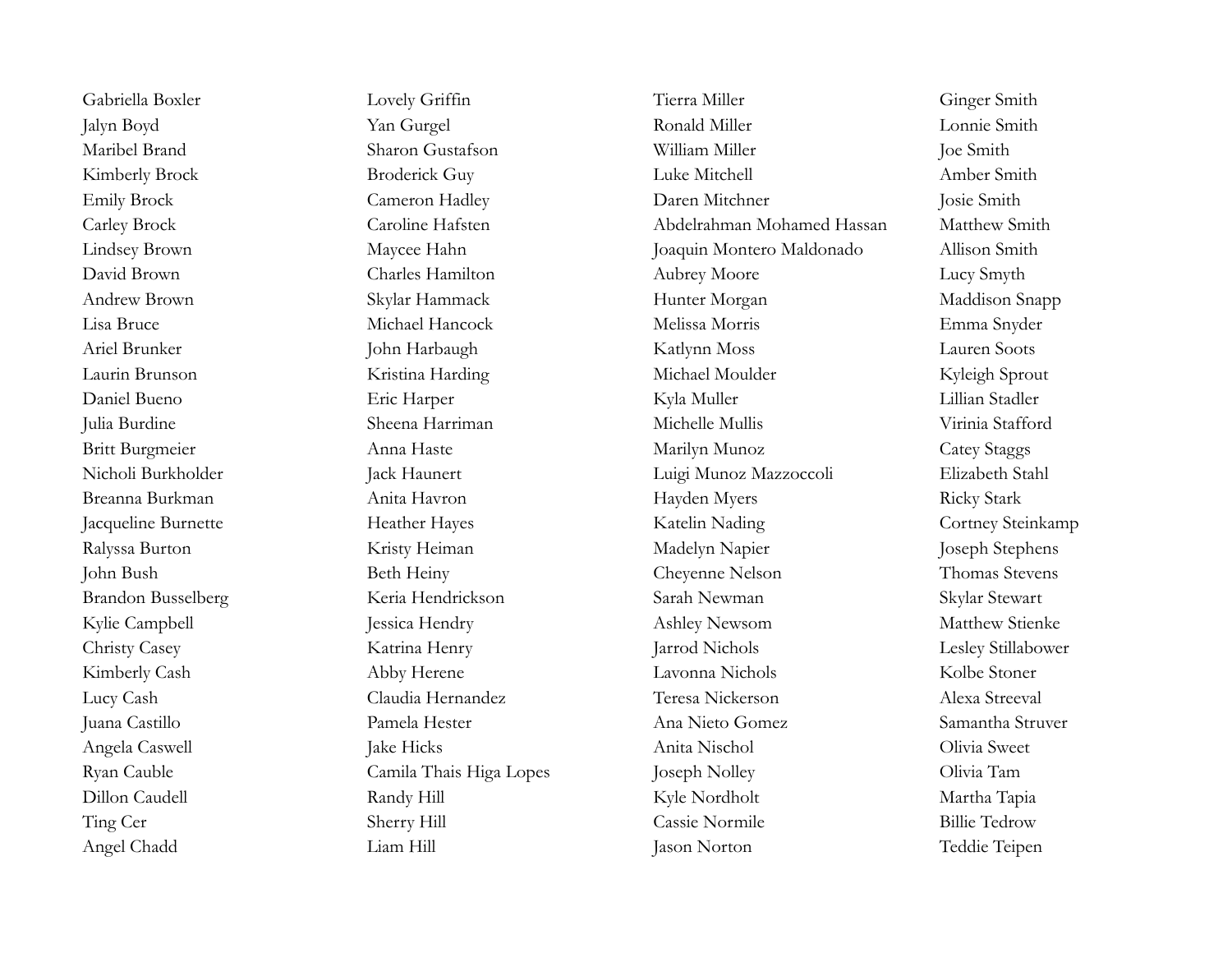Jordan Champion Christian Hirstein William O'Connor Judy Tekulve Barry Chandler Alexa Hoene Karri Olmsted Tracy Thompson Tracey Chaney **Institute Solution** Joshua Holley Marianne Liezel Oraye Michaela Thompson Nicole Childers Maleah Holt Manolo Orellana Emma Thompson Jesus Cid-Campos Tyler Hostetler Desong Ouyang Brooklyn Todd Tanya Ciesiolka Troy Howard Xiaofei Ouyang Addison Tomson Taylor Clarkston Harrison Howard Mariah Owens Tiffani Tonner Dana Claycamp Kaitlan Hudson Polapo Oyinlola Ariana Toon Billy Coakley Robert Hull Kevin Pace Sherry Traylor Gabriel Colbert Aaron Hull Eric Page Ashley Tucker Natalie Colbert Ashley Hunter Emily Palmer Nicholas Tumey Jordan Collar Travis Hurd Maharshi Patel Nicole Tuttle Dustin Collman Michelle Hutchinson Sarah Patrick Jessica Vansickle Michelle Combs Megan Ingram Ashley Patterson David Veerkamp Chassidy Cook Ashleigh Ison Seth Patterson Stephanie Vidal MacKenzie Cook Allison Itce Chance Patterson Cristina Villani Ashley Coomer Gabrielle Jeffries Preston Pearson James Vlchek Joe Cornell Candice Jent Georgia Pearson Heather Vogel Mara Cox Nikolas John Michael Pedigo Lydia Voland Alexis Cox Elizabeth John Katharine Penix David Waegerle Stephen Craig Morgan Johns Ryan Perry Christopher Walker Alyssa Curry Amanda Johnson Simone Petit-Homme Jeff Ward Ashley Curry Madelin Johnson Tyler Petro Randi Warren Garrett Curtis Ralph Johnson Nathan Pevlor Bobby Weaver Bradley Dalton Joshua Jones Jason Pheral Jason Pheral Samantha Weaver Taylor Daniels Dalton Jones Jordan Philips Jaelah Weaver Tina Darling Lawana Jordan Dustin Ping Benjamin Weir Robert Davis **Emily Joslin** Emily Joslin Samantha Pitzen Maddisyn Weisman Julian Deaton Morgan Junge Macey Prewitt Jason Weller

Jonathan Deaton Marsha Kanable Jessica Pritchett Sydney Wendel

Kristie Christiansen Edwin Hopkins Gary Ouellette Logan Tindell-Hageman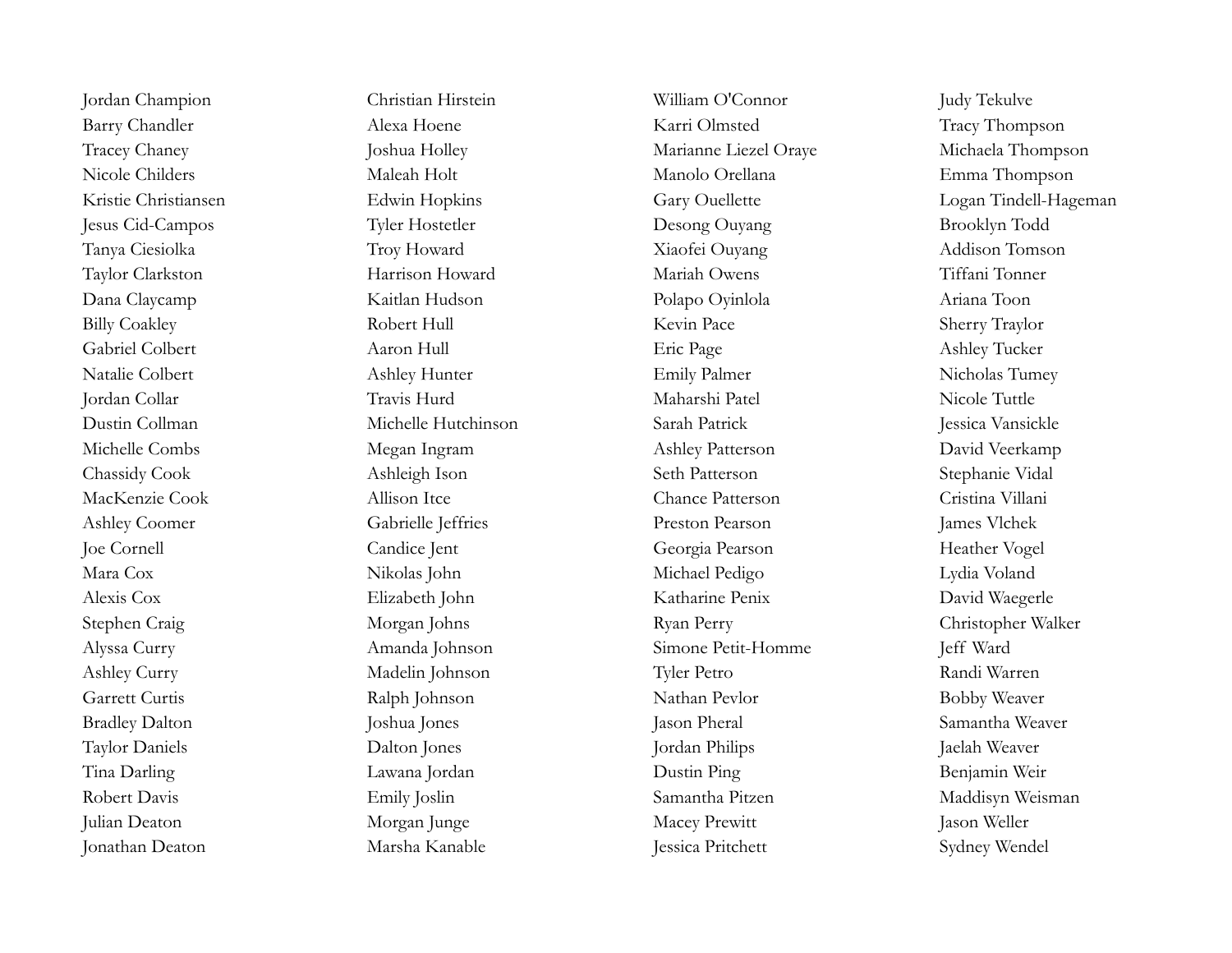Julia Decker Gobinder Kaur James Pruett Elizabeth West Nathan Decker Austin Kesterson Emily Pulley Dustin Westerfeld Tyler Deem Jacob Kilbury **Carmen Pumphrey** Mercedes Whetstine Joseph Denney Hailee Kilgore Hailee Kilgore Alex Ragains Glenda White Marcus Desanto Kyan Kilpatrick Adam Rains Jeffrey Wiggington Rick Dewhurst Sang Jun Kim Edgar Ramos Garcia Travis Williams Nathaniel Dieckmann Luna Kinsella Jennifer Randall Danielle Williams Dustin Dirksen Tera Knapp Joseph Rangel Jayla Williams Christopher Dixon Allison Knoy Jerry Rawlinson Samuel Willis Maria Dold Kristian Koons Chandler Reaves Tyler Wilson Ashleigh Donnell Elizabeth Kroger Deidree Redleaf Brooklyn Wingler Alexander Dubois Kirklin Kuntz Ronald Reid Russell Woodhouse Alexander Dunfee Andrew Laker Joel Richardson Elizabeth Wullenweber Courtney Eaglin Olivia Lambert Dmitri Richardson Tina Xavier Alexandra Edmond Joseph Lampton Chantelle Richey Rachel Yoder Johnnie Edwards Scott Land Scott Land Rachel Rigby Brooklyn Young Genevieve Eggers William Landrem Emily Riggle Shelbey Zachariah Hannah Elam Shania Langdon Jared Rimstidt Taylor Zakrzewski Zackary Ellerman Mason Laugle Georgia Roberts Jacob Zink Paula Elsner Colleen Rock Brenda Zuniga Coral-Rose Emberton Trace Leapley Jason Rocker

# CONNERSVILLE

Louis Jones

Grace Belcher Madison Levi Alexis Presley Mersadies Reinier

# DISTANCE APPRENTICESHIP

Brad Gasaway Brad Gasaway Aaron Tunnell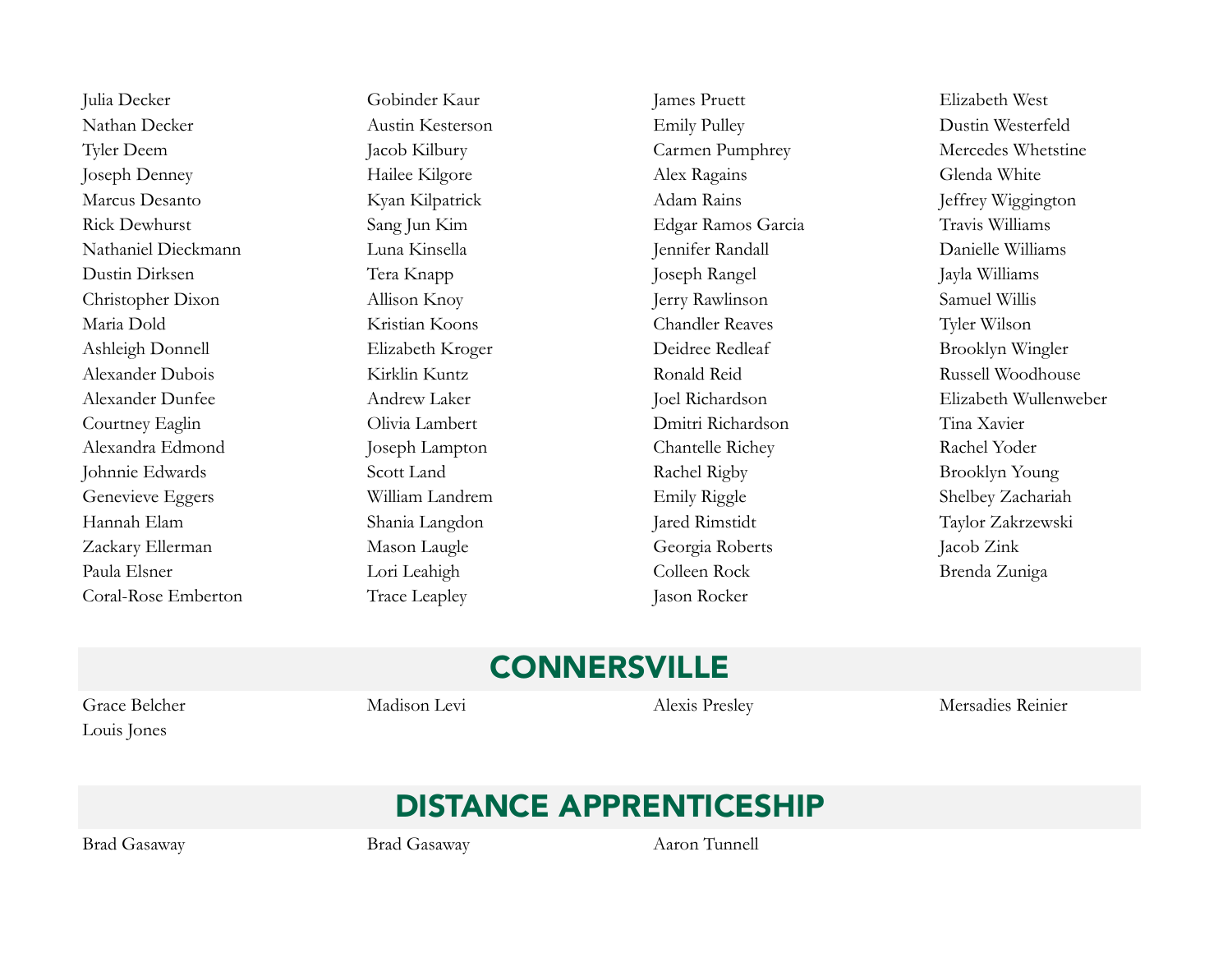# EAST CHICAGO

Sherry Dismuke

Salima Ali Casandra Echavarria William Jones Erica Plant Lama Almoazen Maria Franco Monica Juarez Gerrit Reynhout Ameer Barksdale Sandra Gaeta Sandra Gaeta Megan Kochvar Rachel Rodriguez Brittney Bronecke Alicia Garcia Jax Laflech Jax Laflech Frank Rozek Anthony Bruno Carmen Garcia Latisha LeDay Sabrina Saucedo Eddie Campbell Jessika Gonzalez David Linderman LuvJoy Spencer Julie Campbell Lori Gospodarek Jesus Lopez Mariah Stout Simone Carter Kenneth Grunwald Daniela Madriz Alejandra Tinoco Juana Castillo Dareen Haddad Richard Mayer Marisa Vasquez Maira Cerda Rubiceli Hernandez Martin Meraz Jr Erika Vazquez Tania Cuevas Pedro Hernandez Jenna Miegl Angela Walker Wonda Day Ashley Hilton Deysi Yaquelin Molina Ivey Williams Jakob Delich Cooper Husmann Kaitlyn Pick Logan Wittmer

#### ELKHART COUNTY

Jorge Aguilar Theresa Cole Micah Lehman Winifred O'Connell Daniela Aguirre Alejandro Coronado Svitlana Lozovskaya Marie Robbins Samantha Axell Jacqueline Davila Yevgeniy Lozovskiy Jennifer Strukel Patrick Berney Jonathon Davis Taylor McKinney Lisa Thayer Carissa Bousnakis Jennifer Estrada London Miller Mary Troyer Corey Brandenburg Zachary Fearnow Jocelyn Minix Amy Watts Jessica Brown Rebecca Gordon Kathleen Nemec Matthew Westfall Omar Castro Christina Heise Vy Nguyen Joseph Williams Sabrina Chavez Alexandria Hylkema Leslie Nungaray-Mondragon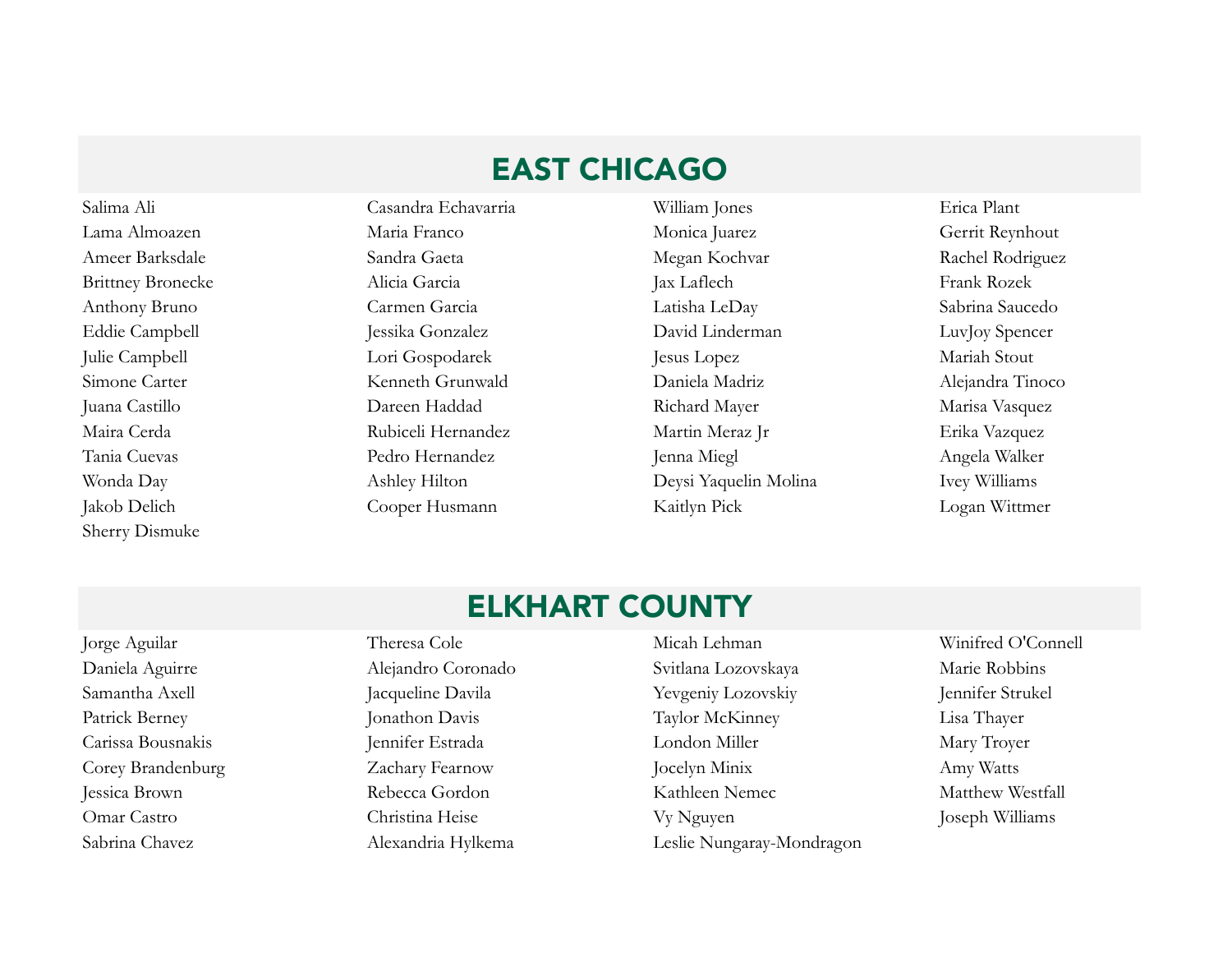Alex Behme Jessica Galloway Jimmy Lewis Sara Santilli

Debra Adkisson Ethan Eckert Hanna Kiger Jasmine Ragland Ashley Allen **Nicolaus Edwards** Bailie Kimmel Robert Raley Robert Raley Rachelle Allen Steffany Ellison Lindsay Kirk Jose Ramirez Eresha Amarasekara *Jessica Elrod* Nicholas Kluemper David Randle Hannah Anderson Katrina Enright Logan Knies Sarah Ratley Hailey Anderson Leighanna Erdmann Matthew Kohl Connor Rausch Katherine Andrews Suzanne Ernst Kyle Kowalski Evan Rawlins Margaret Angermeier **Zebulon Etienne** Kynedi Krampe Jason Reese Megan Angle Breanna Evans Thomas Krause Bailey Reinoehl Ashley Anguish Sophia Evans Tamara Kuntz Alixandria Revell Amanda Appiah Christopher Evia Michael Lambert Ryan Reynolds Heidi Arbuthnot Molly Fahrlander Derek Lamble Erica Rhinerson Kaycie Arehart Andrea Fahrlender Katelyn Lamey Michael Richardson Nathaniel Bailey Caleb Fallowfield Emily Lamey Morgan Richardville Tina Baker Vanessa Faulkner Christopher Lamkin Justin Rietman Mark Balthis Alexis Felder Kendra Lamm Logan Risse Ashtin Balzer Haley Feldman Mandi Landes Larissa Roberts Erin Banks Alyson Ficker Lakeshia Landours Hannah Robinson Regina Barnes **Makinly Fitzwater** Shawn Lannan Shawn Lannan Renee Romig Erica Barnett Emmanuel Fletcher Cameron Lashbrook Andreas Ruben-Askelid Virginia Barning Candace Rueger Candace Rueger Dorothy Fox Maggie Laster Candace Rueger Candace Rueger Dalton Bartlett Sebastian Francisco Diego Ross Lehman Laura Ruminer Katherine Baugh Eric Frumkin Devon Lehmkuhler Megan Ryan Halie Beard Kelsey Fulling Rae Lehmkuhler Jeanne Sandage Hannah Beckman Eric Gallegos Symphony LeJeune Ashley Sanders Kent Beeny Dane Gallion **Dane Gallion** Kristina Lenfers Kaleb Sandoval

**Evansville**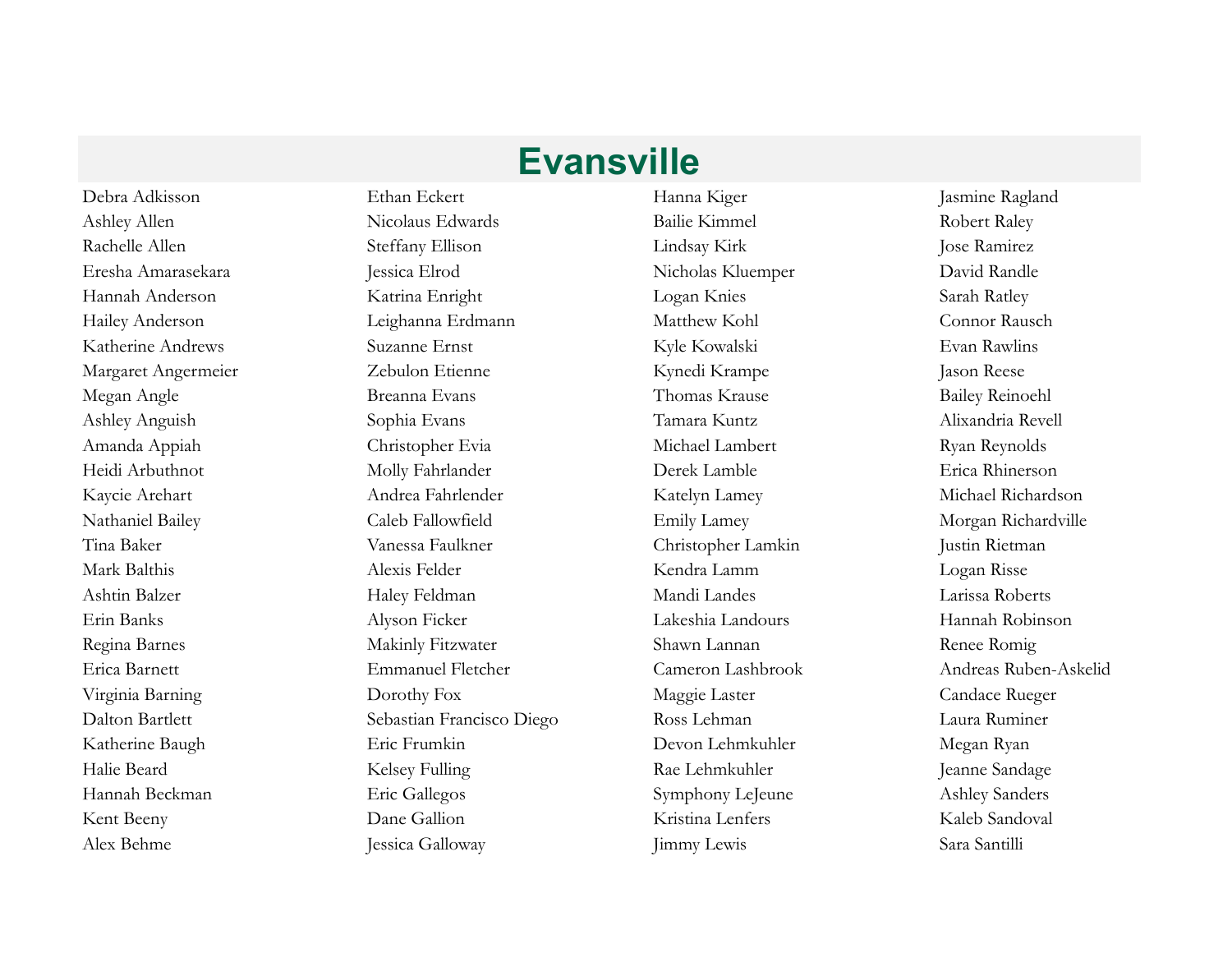Rachel Bender Ashley Galloway Kiara Lewis Kiara Mathew Sash Patrick Berryhill Julia Gary Julia Gary Nikki Lindsey Earl Scavella Amy Beshears Victoria Gatewood Sabrina Lindy Whitney Schaefer Carrie Biggs Kim Gauer Kim Gauer Bethany Lintzenich David Schapker Steven Bivens Cierra Gaynor Sydney Lockyear Brittany Schnaare Amber Blackburn Heather Geier Carrie Loeffler Hannah Schofield Addison Boerner Grant Gensic Robert Loos Lisa Schurmeier Olivia Borgman Tiffany Gessler Erica Lopez-Cepero Medina Tristan Selby Angela Borst Samuel Gibbs Brittany Love Bridget Sgroi Allie Bosacker Michael Gibson Kassandra Ludlow Preston Sharp Justin Bosley Makayla Giles Beth Lutz Dustin Shepherd Julie Bourassa Connor Gilliam Alee Lythgoe Jeri Shields Crue Bowman Megan Gillihan Haley Machen Brendon Shoptaugh Micah Boyd Chesba Glass Taylor Maes Bralyn Shripka Joshua Boze Taryn Goda Sable Maltese Anarae Silverwillow Regan Brandt Paige Godsey Zachary Marsh Jocelyn Simmons Jennifer Brandt Craig Goebel Joshua Martin Matthew Sitzman Tonia Bray Megan Goetz Christian Martin LeAnn Sloan Mitchell Bretz Meagan Gordon Lauren Martin Alexandria Smith Haley Brewer Brett Gourley Karena Martinez Micah Smith Sarah Brewer Sean Grant Oralia Martinez Shyann Smith Kaitlyn Brewer Ashley Gray Kathryn Mason Brandon Smith Evan Bromm Natalie Gray Matthew Mason Collin Smith Taylor Broome Haley Green Jessica Mattingly Megan Smith Melissa Broshears Elizabeth Green Cicely McBride Mary Snyder Belinda Brown Maxon Green Zachary McCallister Emilee Sorensen Cory Brown Cody Greene Jason McCracken Linda Sorrell Lori Bruce Edward Greenfield Mary McCutchan Nicole Stanker Sierra Bruggeman Samuel Griepenstroh Katelynn McCutchan David Stephenson Kelli Brummett Emily Grillo Emily Grillo Amanda McDaniel Emily Stevens Jenalin Burdette Casey Grimm Katelyn McHaley Kevin Stout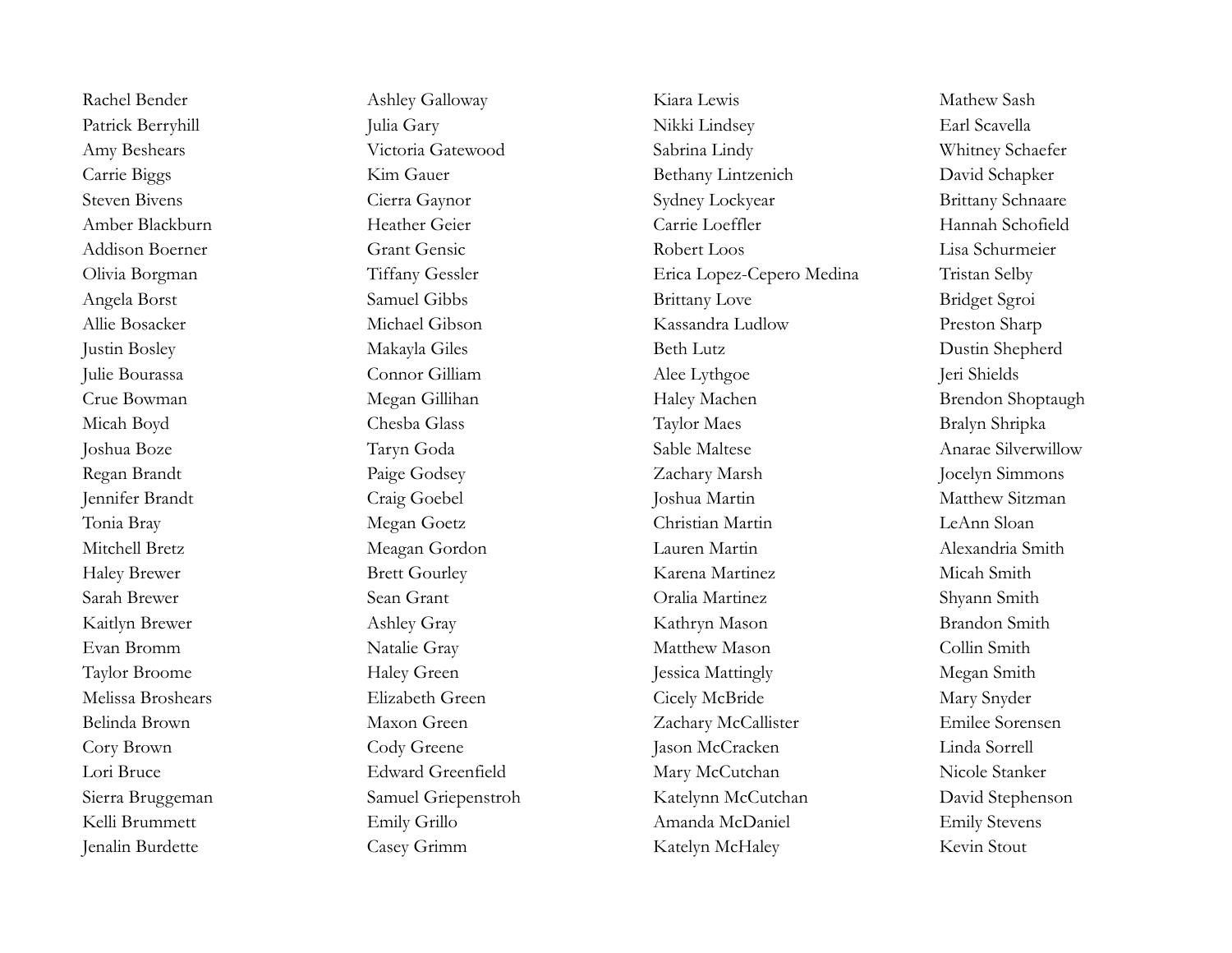Ann Burk Abigail Gross Cory McIntosh Elizabeth Strader Dana Burkes Barbara Gubrud Houston Medcalf Sean Stratton Hannah Burns Robert Haag Ethan Meeler Hannah Straw Matthew Bush Randi Hagedorn Rachel Melendez Patrick Streeter Aubrie Bush Sam Hagerty Shannon Melton Ashley Strickland Theressa Byrd Breylin Hagman Kaylee Mercer Kirsten Stringfellow Jose Calderon Destinee Hall Lori Merkel Rebecca Sturgis Mary Callahan Steven Hamilton Ariel Merriman Jarrod Sullivan Shelby Campbell Caylee Hampton Robert Mettle Valerie Sullivan Nicole Carner Lisa Hamrick Morgan Metzger Taylor Sutton Kyleigh Carpenter Julie Hanes Madison Miles Madison Miles Mariia Sysoliatina Seth Carter Nakita Hansel Amber Miles Kyle Taylor Aja Casper Patrick Hansen Dustin Miller Amanda Taylor William Cathey **Alexis Harmes** Alexis Harmes John Miller **Makenzie Taylor** Makenzie Taylor Kristian Chaddick Jesse Harris Ethan Miller Steven Taylor Latasha Chadsey Ethan Hartlein Hailey Miller Jonathan Temme Scott Chambers Tyler Hatchett Isabel Monarrez Laroma Thomas Scott Chanley Steven Hatfield Patricia Mone Joseph Thomas Enrique Chauca Kiley Hatfield Joseph Montooth Zachary Thompson Dustin Choate Maddison Havener Catherine Moore Edith Thurman Josh Chowdhuri Richard Hawley Andrea Moore Ryan Titzer Melissa Claridge Lily Hayden Jessica Moore Olivia Tolbert Andrew Clark Danny Hebenstreich Tariq Moorehead Darian Tompkins Jonathan Clark Caleb Hedges Tony Moree Kyle Toomey Samantha Clark Monalita Hedgpeth Sarah Morris Brandon Tran Arica Cole Erin Heistand Laramy Morton Marshall Tucker Jane Collins Margaret Henderson Olufunmilayo Moses Michael Tunny Aurora Corn **Daniel Hernly** Daniel Hernly Jacob Murphey Chanda Turpin Ryan Cosby Susanne Herrenbruck Gina Nalley Brandon Tussey John Costello Ashleigh Hess Grace Nankwenya Ethan VanBuren

Megan Connelly Donald Henning Rebecca Muller Lataneshia Turner-Johnson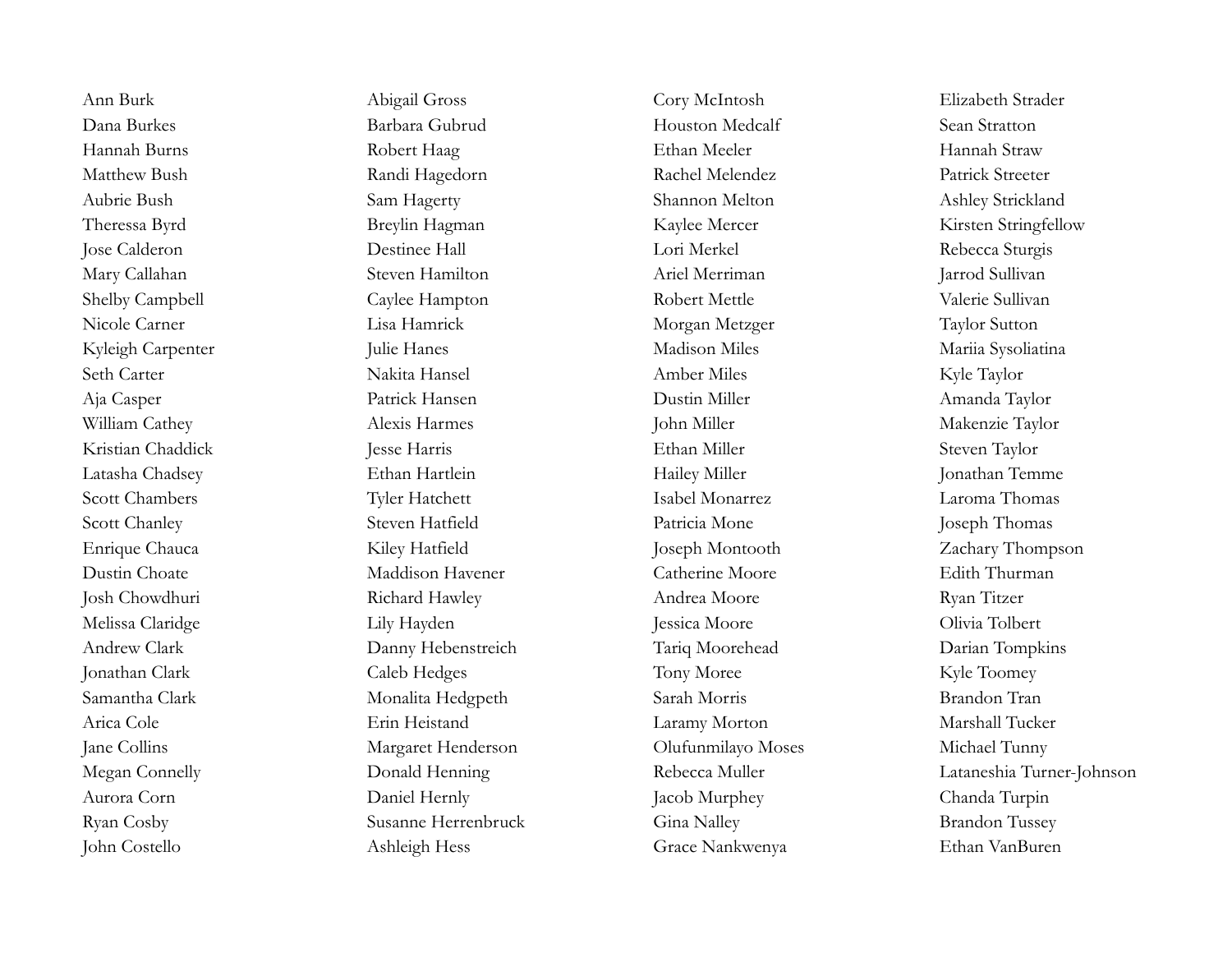Katrina Cowan Ellison Hill Damianus Ngefac John Vanvorst Whitney Cranick Megan Hodges Alexa Nicholson Victoria Vashon Beverly Crawford Mindy Hoehn Samantha Nilges Reinaldo Ventura Abby Creek Trevor Hoehn Pauline Nomula Lynndred Vertein Adam Cullison Christian Holder Christina Nugent Brittany Virgin Natalie Cummings Alyssa Hollingsworth David Osborne Jacob Waggoner Marc Curry Kaleigh Hooker Jacob Overfield Lauren Wagner Hope Curry Ashley Hopf Staphany Owens Marissa Wallace Vibha Prasad Dandotkar Alexia Horswood Riley Parker Garrett Ward Charles Davis Amber Houser Emily Pasley Luke Wargel Megan Davis Carrie Howard William Pate Anna Watson Lindsey Davis Carlin Huang Kenil Patel Autumn Wells Danielle Day Valeska Hubert Chase Patton Pandora Wells Rebekah Day Cameron Humbert Jenna Pauli Rachel Wells Makaylah Day Taylor Humpton Amanda Payne Andrew West Kadie Dearing Jenna Hunt Patricia Pearce Haley Wester Leah Decker Katie Hunt Katie Hunt Riley Pearson Emily Westrich Jack Deer Joseph Hunt Judith Peckenpaugh Kaylor Wharton Sarah DeHaven Deanna Jackson Brooke Pennington Daniel Wheeler Kathrine Deller Danish Jaffery Heather Peralta Lori White Russell Denton Justin Jagielski Valerie Perez Samantha Wildeman Erin Devine Eric Joest Amanda Perry Daphne Wilhite Angel Dickman Dakota Johnson Mykinzie Persinger Chad Will Penny Diggs Karah Johnson Hope Peters Kyerra Willem Bonita Dillard Addison Johnson Neillie Petty Darrion Willett Kaylee Dillman Kendall Jones Gabriel Pfeffer Brianna Williams Taylor Dixon Zachary Jones Kyla Phillips Tracey Williams Maelee Dooms Sheryn Jones Kaeyoni Phillips Breanna Williams

Caroline Cottam Tabitha Hester Jodi Neighbors Felicia Vanlue

Michelle Cox Jacy Hill Jacy Hill Isidore Ngefac Alexandria Varnado-Colley Peyton Curtis **Sancta Peyton Curtis** Jessica Hornby Nicholas Paladini Mariah Walrath-Williams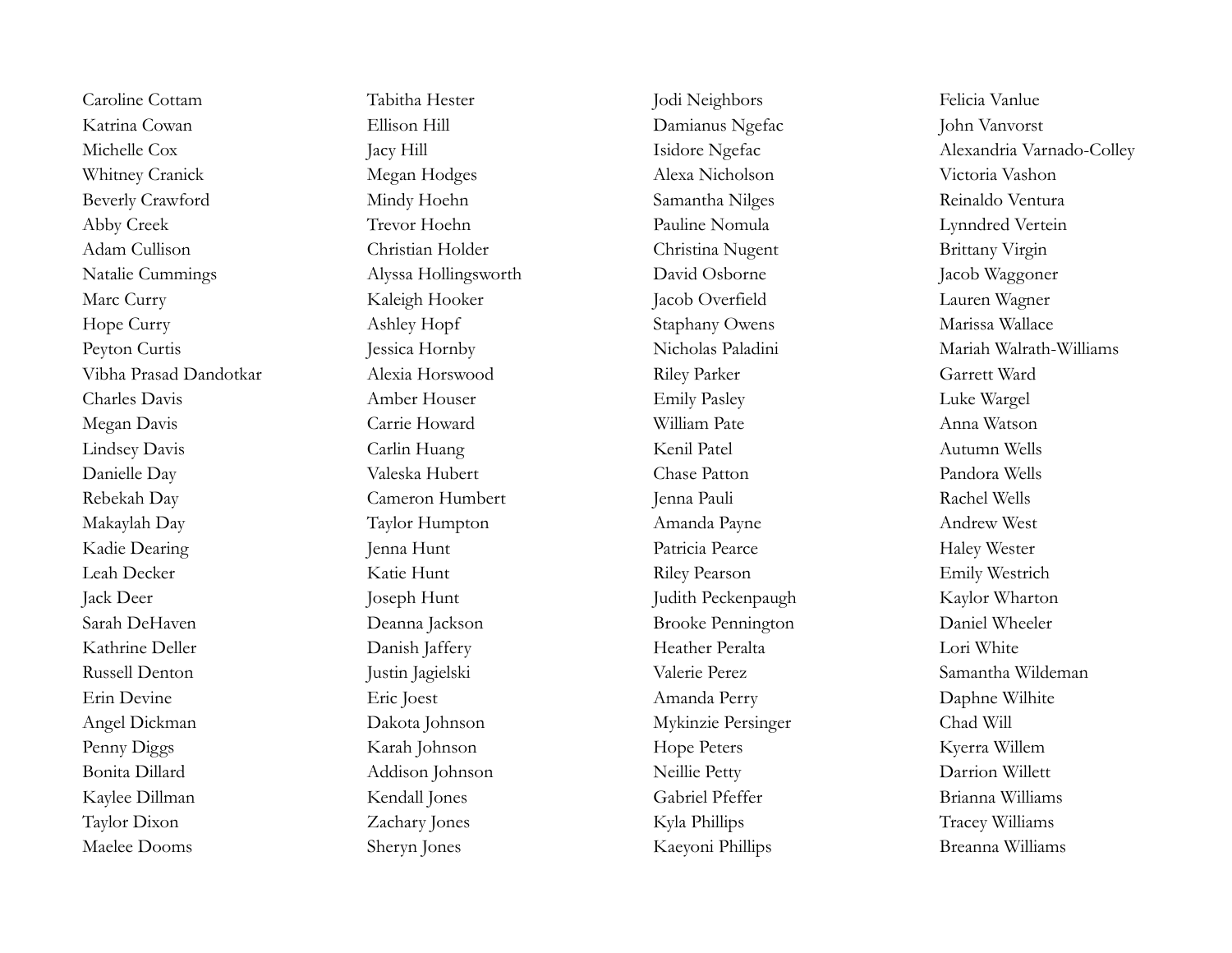Alan Dorsey Trenton Jones Mary Pichardo Jamye Wilson Ashley Dorsey **Laquanda Jordan** Danielle Ping Taylor Wilson ABria Drake Jacob Jost Melvina Poitier Brock Wilzbacher Cora Driskill Elizabeth Jost Lydia Politano Ethan Withrow Cody Drone **Amber Jude** Amber Jude Roger Pollard Erin Wolfe Rachel Dudley Kathy Julian Dana Popejoy Kayla Wolfe Mitchell Dugas Alecia Kalaher Pete Porcelli Justin Wood Amber Dukes Alexandra Kapperman Jessica Porter Amy Woods Marla Dupont David Kappler Alison Prewitt Caroline Yoder Mayela Duran de Navarro Kane Kellems Loren Pritchett Brenda Zahorski Branden Durcholz Michael Keller Lance Proctor Shyann Zwiefka Megan Durre Laci Kendall Lane Proctor Amanda Zwingelberg Austin Duvall Sarah Kennedy Sarah Pullum Emma Eaton Brandon Kerstiens William Ragan

### FORT WAYNE

Hala Abdallah Adam Fritsch Samuel Lind Nicholas Russell Isaiah Abel Shaun Fry Sheridan Lippi Hope Russell Cory Absher Chad Fryer Silas Little Rocio Ruvalcaba Abdullah Ahmad Tammy Fugate Jerica Lock Daniele Ryan Casey Aldrin Taryn Fugate Laura Long Sanajda Sakanovic Edgar Aleman Orozco Chloe Fuller Salazar Samuel Lonsbury Kathleen Salazar Doudou Ali Kaitlyn Furge Rosalinda Lopez Cristian Salazar Otero Adel Alkhulaki Katherine Fyfe Sheila Lopez Abdulla Salem Alyssa Allen Courtney Gagnepain Alicia Lopez Dalton Salmon Taeler Allen Chloe Gagnon Robert Losey Victor Sandoval Harley Allen Sara Galbreath Ian Loughner Johanna Sandoval Ibrahim Alsalahi Maria Gallaga Maria Gallaga Zachary Love Nai Sar Ana Alvarenga Kassandra Gallagher Jennifer Love Nathaniel Saucedo Esmeralda Alvarez Leezamarie Gallagher Kenneth Lowe Niklas Sauer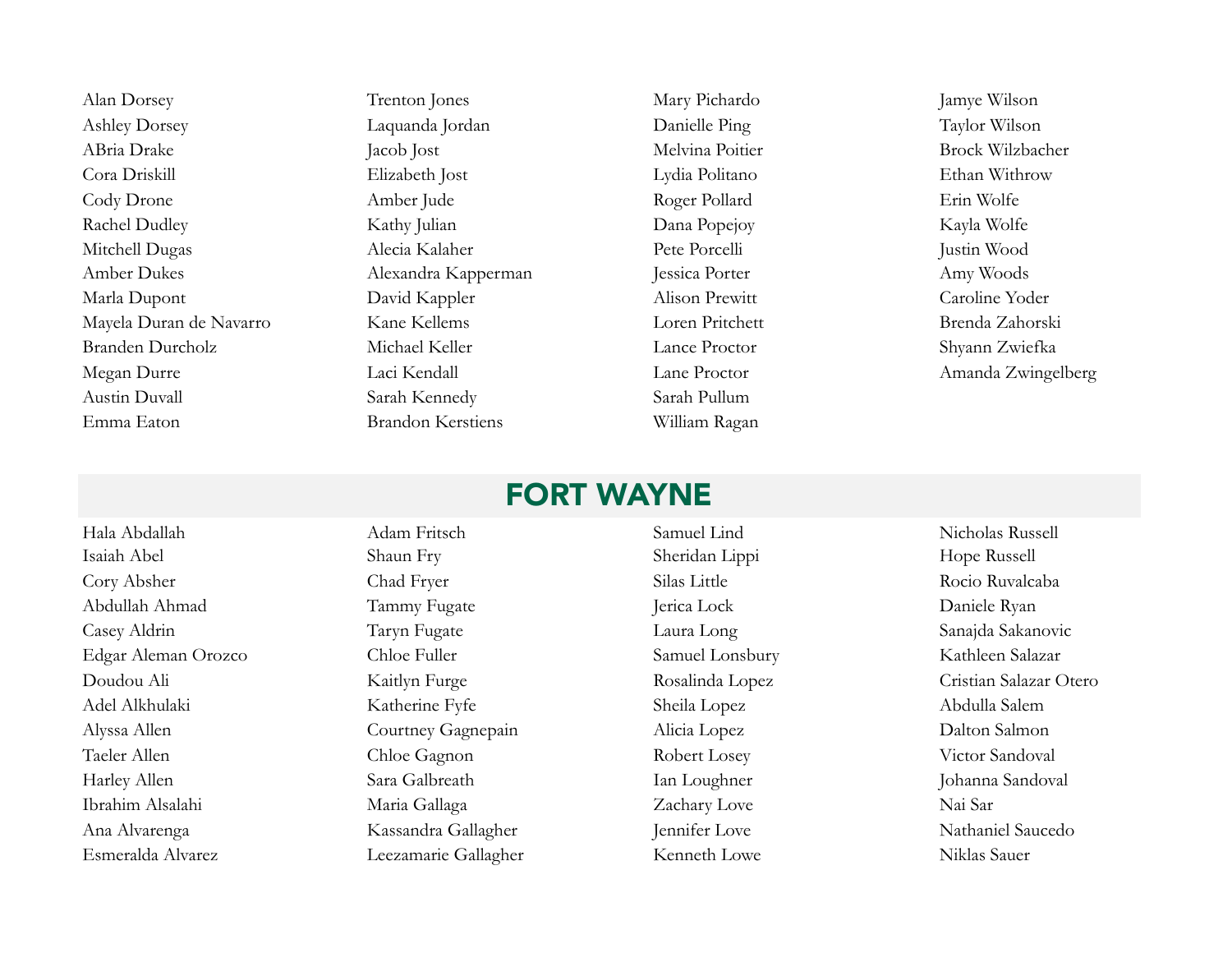Adolph Anguiano Casey Gallant Anthony Luchini Jennifer Sayre Brenda Applegate Sharon Gamble Catherine Luckadoo Anna Scantlin Tara Arbuckle Lakeesha Ganaway Jason Luna Anita Scheiderer Kathleen Armour **Andres Garcia** Andres Garcia Andres Andres Andres Andres Andres Andres Andres Andres Andres Andres Andres Andres Andres Andres Andres Andres Andres Andres Andres Andres Andres Andres Andres Andres Andres A Shawna Armstrong Cynthia Garcia Jade Lusher Jade Lusher Ashley Schermerhorn Robert Armstrong Kenna Garrett Kenna Garrett Braxtany Lynch Felicia Scheumann Rachelle Arnold Travis Garrison Terry Lynch Charis Schmidt Mirna Arroyo Casique Santana Garza Eunice Macharia Dustin Schmidt Dylan Atchley Ernesto Garza Quenjule Mackenzie Sarah Schmidt Stacy Atz Holly Gaskill Erland Maki Brian Schnelker Todd Austin Jose' Gaspar Majed Maktari Kelsey Schnitz San Aye Nakia Gaulden Saba Mamo Kenna Schrader Ace Anthony Babiera Jeff Gaunt Ravilyn Mangompit Merrit Schrock Jamie Back Morgan Gebhart Lydia Mann Sara Schroeder Tessa Bady Sophia Gebhart Sophia Gebhart Braxton Mantel Courtney Schutte Benjamin Baez Ava Geiger Mauricio Mantilla Bohorquez Eric Schwab Jacob Balo Kaitlen Geimer Jason Marker Doug Schwartz Samantha Barcus Michelle Gensel Taylor Marks Rafe Scott Jacob Barger Jacob Gentz Allison Marlowe Caleb Seely Samuel Barker Levi George Kierra Maroney Megan Seitz Sean Barker Tyler Gerben Blayne Marple Sarah Sell Joshua Barkey Kyra Gerber Trista Marsden Lucas Sellers Ciarra Barnes Anthony Gerbers McKenna Marsh Dorothy Selner Nicholas Barnett Kayla Gervais Eric Marshall Jessica Semonis Julian Barrack Rebekah Gibson Malcolm Marshall Madison Senters Erin Barrett Jared Gibson Anniah Marshall Sujin Seo Taylor Barrus Dominic Gigax Kamya Martin Irwin Serratos Villeda Hannah Bartock Guadalupe Gil Jose Martinez Travis Setser Jevene Barton Maria Gilliland Pedro Martinez Lyndsay Sewell Brittany Bashore Tiffany Gillison Fernando Martinez Caleb Shannon Heather Batalis Alyssa Gingerich Christopher Martz Kaci Sheets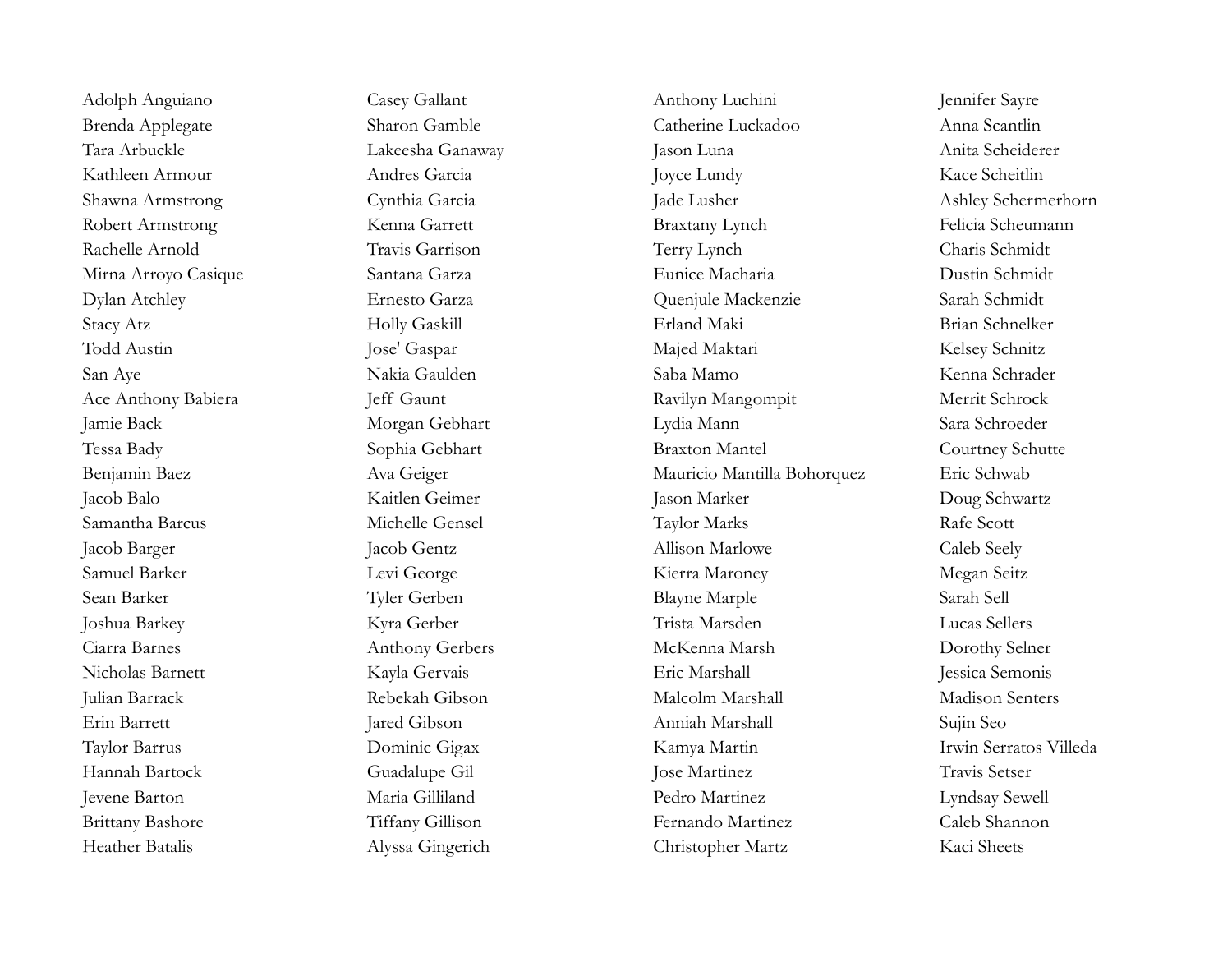Scott Batdorf Wayne Gipson Nathan Marvel Keri Sheets Travis Bauer Arben Gllafce Allison Mason William Shelmadine Kevin Baum Jose Gomez Marquez Devin Masterson Cole Shepherd Alexandria Baysinger David Gong Amber Masterson Alanson Shock Sa La Ma Be Victoria Gonzales Joshua Mattes Sydney Short Rama Zan Be Brandon Good Niki Mattingly Madison Shoudel Erica Beachy Wyatt Gottschalk Teresa Maxson Kent Shrock Lourdes Beard Jeffery Graber Cassandra Mayhew Tessa Shultz Victoria Bearman Davontay Graham Ansley Mbah Hailee Sievers Conner Beatty Allee Graham Allee Graham Michelle McBride Ashley Silva Sarah Beaver Gregory Graham Addison McCann David SIlva Jaime Becker Rebecca Grandlienard Joseph McClamrock Amanda Silva June Ma Bee Katrina Grant Shekinah McClellan Janet Silva Candy Beekman Peggy Graziano Joel McClure Ida Silver Ronald Bennett Connor Green Lisa McCollister Shalea Simmons Alexis Bennett Tyler Greenbank McKenzie McCormick Kayla Singleton Kate Bennett Donna Greeno Kalie McCormick Justin Sisson Christina Benson Cole Greer Quinton McCormick Brandi Sitko Abby Benya Taylor Griese Aliyssa McCormick-Chmielewski Eric Slone Taylor Berghoff Brooke Griffith David McCoy Sara Smart Madalyn Bergman Joshua Grimes Nikki McCoy Tyler Smekens Megan Berry Sara Griswold Hannah McElroy Brigid Smigelski Austin Berz Lauren Gross Janae Mcgill Bud Smith Colin Betterly Sabrina Smith James Grover Alex McGill Sabrina Smith Isabella Biagiotti Hayley Grover Joseph McGwin Lavern Smith Ashley Bice Glenn Gruny Glenn Gruny Alyssa McKinley Sethe Smith Triceten Bickford Aaron Guiff Michael McKinley Josie Smith Bonnie Bigelow Chelsie Gulyanics Naomi McLemore Ryan Smith Cassidy Bigelow Bryan Gundlach Taylor McNamara Elizabeth Smith Jillian Bilbrey Briana Gunter San Medevielle Nicole Smith Eric Binnion **Example 2** Alma Gutierrez Steven Medford Dat Smith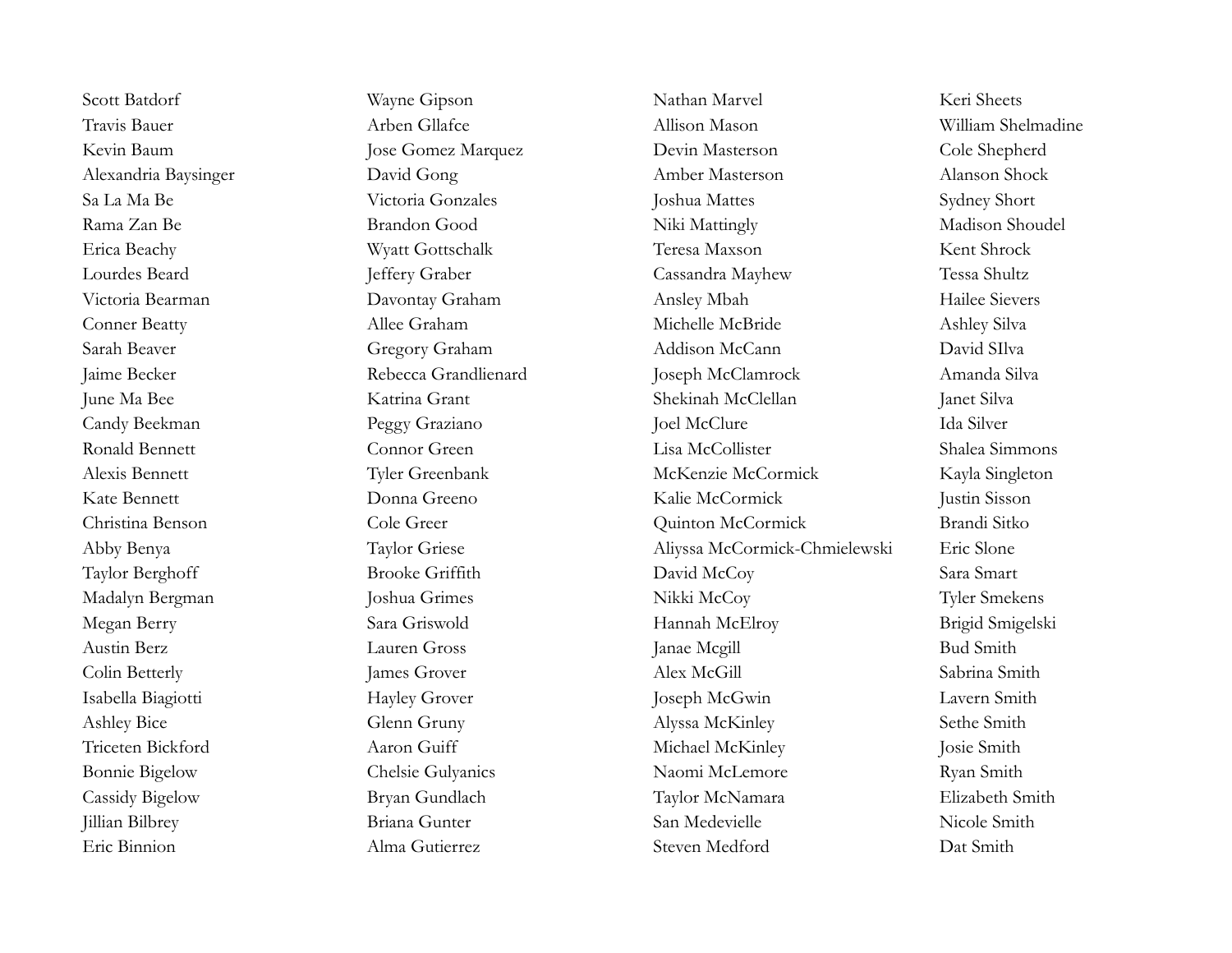Mellannie Brandon Aron Harshbarger Amber Minnick Erin Springer

Benjamin Birchler Danesha Guy Robert Meeks Logan Smith Alexis Birkenbeul Vanessa Guzman Nathaniel Meese Nicholas Smith Stephanie Bixby Mason Gynn Alec Melcher Chelsey Smith Nathean Bixby Darriyn Hackbarth Wade Mellon Courtney Smith Caitlin Blair Lucas Hacker Karl Melton Seth Smith Kaylei Blair Christoffer Hade Ivonne Mendez Craig Smith Juan Paolo Blanco Hannah Haffenden Sara Mendez Krista Smothermon Brittany Bleeke Erin Hahn Katherine Menez Darrell Snyder Tressie Blocher Jennie Haiflich Kyr'e Mercer Melissa Snyder Nathaniel Blodgett Katie Hale Katie Hale Jake Mersing Makyla Snyder Brandon Boday Joshua Hall William Merz Derek Snyder Angela Bohne Lakeisha Hall Braden Meschberger Bwai Ku So Mya Bolden Jacob Hall Cheyenne Metcalf Paw Soe Robert Bolinger Michelle Hamilton Rebecca Meyer AungZin Soe Cameron Bond Mackenzie Hamilton Rey Meyer Kaung Soe Kristen Bonjour James Hamman Jeremy Miers ThuThi Soe Evelyn Booker Nan Hammel Carrie Miller Khaing Soe Kyle Hampton Lara Miller James Sommers James Sommers Ashley Boone Ryan Hampton Samuel Miller Ma Mae Soot Umut Boran Keith Hamrick Elizabeth Miller Moriah Sordelet Canyon Bostick Brianna Harpel Dawn Miller Kaitlyn Sorg Kylee Bowen Dakota Harper Karisa Miller Susana Soto Ayden Bowers Mary Harris Mishayla Miller Brandon Soto Kyle Boyd Matthew Harris Dylan Miller Dylan Miller Dominique Sower Stephen Brabbs Elizabeth Harris Meghann Miller Donovan Sparks Sean Braden Blade Harris Blade Harris Pathy Mimpongo Joel Spaulding Ashly Brancfield Lahla Harris-Arzate Diana Min Lauren Speck Alexis Brandau Jennifer Harry Nicole Minier Timothy Spradling

Vanessa Blasco Charles Hagerman Josue Mendoza MicKenzie Sneiderwine Shanetta Bowman Cortney Harris David Miller Natasha Soto Melendez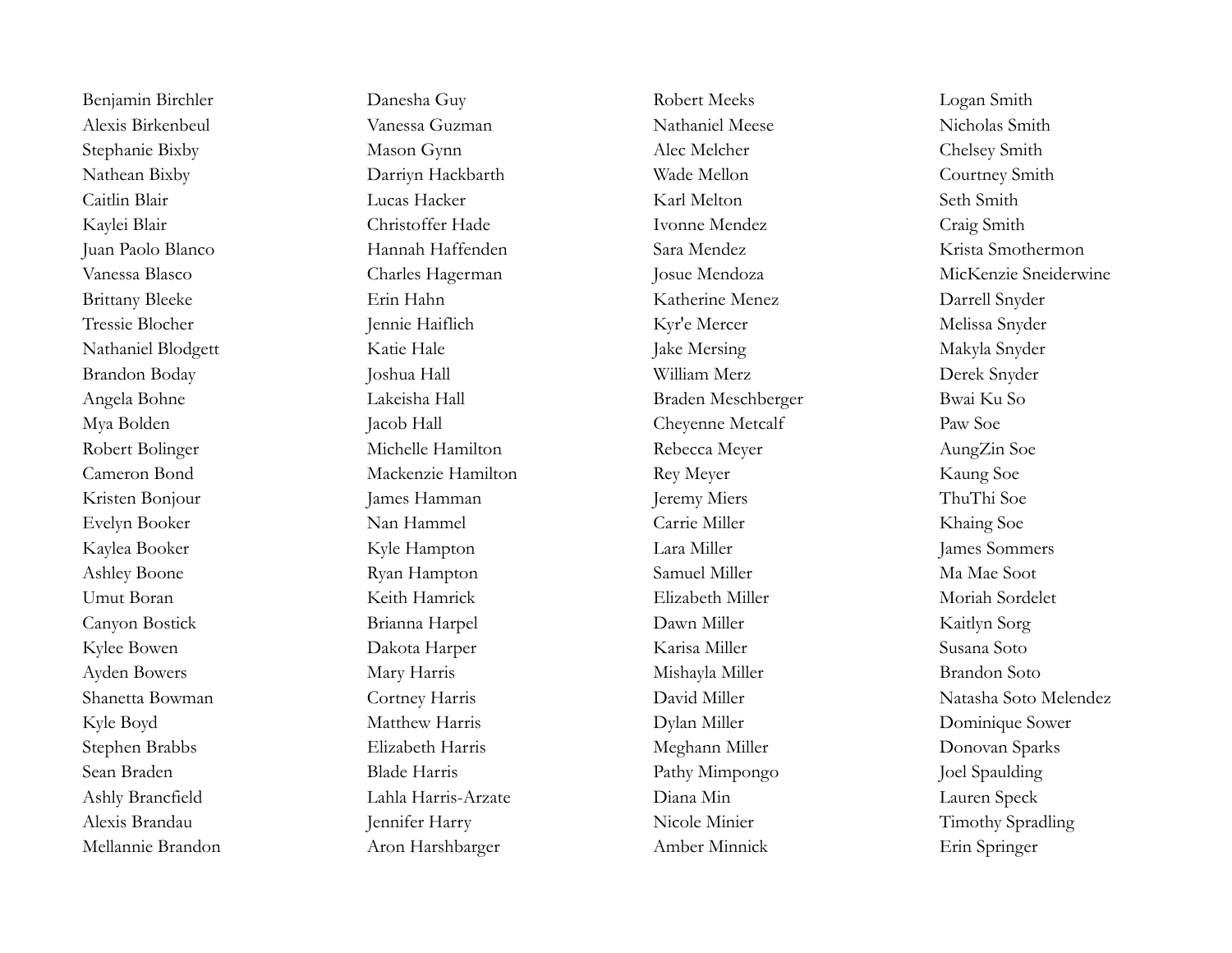Gabrielle Branning Kelleigh Hart Greg Miser Greg Miser Vashon Stallings Kyle Branstrator Mitch Hart Trevor Mobley Tony Stanley Jennifer Braun Ryan Hart Abdiwahab Moburuk Brooke Stanley Heather Brent Justin Hart Molly Moen Abigail Steger Ryan Bridgewater **Brian Hartman** Rianna Moening Cody Stephens Ceiara Bright Ashlee Hartsock Thomas Moffitt Wilma Steury Jacob Britton Mackenzie Harvey Jahingir Alam Mohammad Salim Jarred Steward Brandon Brooks Ryan Hatter Marbin Molina Guerrero Shelbie Stirratt Andrew Brown **Emilie Hatton** Coral Lee Molion Holly Stoiche Nathan Brown Stephanie Haverstock Lee Anna Mongold Emmy Stoiche Timothy Brown Adrian Head Nawannda Moore Beryl Stoner Alexander Brubaker Taylor Heckley Chelsia Moore Abbegayle Stoner Laurelle Bryan Karen Heckman Andrew Moore Alysha Storie Jennifer Bryan Joshua HeffelFinger Jordan Moore Olivia Stouder Kelci Bryant Daniel Heflin Katherine Moore Noah Stovall Blake Buchanan Matthew Heil Kiara Moore Jordan Straessle Celine Buchanan Garrett Helpling Madolyn Morgan Owen Strahm Taylor Buchanan Raven Helsel Trevor Morr Kierstynn Strange Ray Budd Sarah Hendricks Nathaniel Morris Aimee Stroud Brandon Bultemeier **Haley Henline** Edward Morris **Kandee Stroud** Jared Bultemeyer Marisol Hernandez Mary Morris-Reed Nathaniel Stroud Angelika Burwell Kassidy Hernandez Ellen Morrow John Stuber Todd Bury Samantha Herndon Jacob Morse Thad Study Jeffrey Buschman Ashley Herrick Jacob Morua Pamela Suarez Amanda Buss Joel Herron JAMES MOSELEY Danielle Swada Donald Butler Grant Hershberger Shyanna Moyer Daniel Swain-Brown Lisa Byus Brooke Hess Senaida Mrzljak Casey Swan Zachary Caenepeel Celie Hewitt Noah Murphy Ashley Swanson Abigail Cain Zachary Hibbert Aliza Murphy Sean Swanson Kayla Callahan Audrey Hilkey Audrey Hilkey Robin Murphy Georges Tambwe Abigail Campos Keri Hill Keri Hill Marie Chantal Mushagalusa Julie Tarlton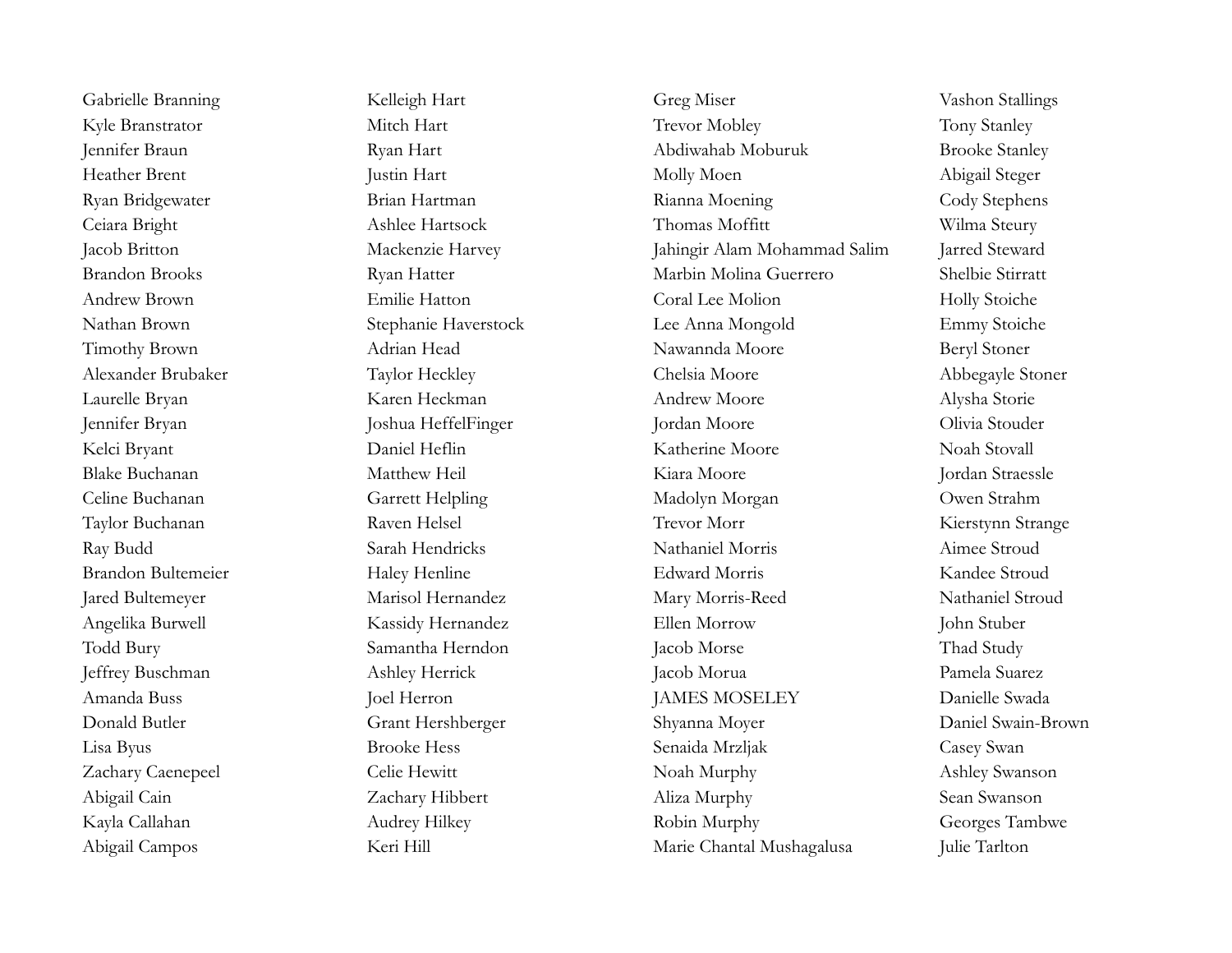Jessica Chapman Gabrielle Horwitz Nhu Nguyen Myint Thu Jordan Conn **Robert Irgang Nicholas Oberley** Andrew Tucci

Jessica Campos Deven Hill Daniel Musser Austin Taylor Sara Cannon Dain Hillis Chase Myers Brody Taylor Todd Carpenter **Bertha Hilty** Bertha Hilty Nathan Myers Emily Taylor Victoria Carpenter **Brianna Hisey** Sherrie Napier Stacy Tecaxco Justin Carrico Corey Hoff Michael Nash Sara Temple Francisco Carrizales Gary Hogge Gary Hogge Brittany Neal Keith Terry Jacob Carson Laquisha Hogue Dennis Neilands Anthony Thang Thomas Carter Emily Holdeman Courvosiera Nelson Stefan Thieme Schayla Cecil Aaron Holdgreve Bailey Ness Kandis Thieme Ivan Cervantes Lachana Holland Kendra Nesser Krista Thieme Ashton Chambers Patrick Holly Mary Newell Jordan Thomas Mahm Chan Jessica Holzman Chad Newman Joshua Thompson Madison Chandler Tang Bao Ngoc Hong Lisa Newman Deborah Thompson Javier Chang Megan Horner Sarah Newton Jamie Thorn Chris Chavez Natalie Hough Tony Nguyen Hay Mar Thwe Daniela Chinelli Zachary Howald Anh Nguyen Jennifer Timberlin Alyshia Chittenden Angela Howard Crystal Nichols Logan Tingley Erin Cirillo Toe Htay Khin Nilar Kacey Tinnel Jackie Clair Kai Doh Htoo Allison Nitza Madison Tipton Sierra Clark ThawZin Htun Alyssa Nix Cristina Tlahuetl-Zaca Alyssa Clawson Rebecca Hughes Andrea Nix Brianna Todd Karlee Clear Emily Hulburt Devon Noe Kayla Traina Shelton Clemons Jay Humphrey Amy Noel Chinh Tran Shylyn Clouse Patrick Hunt Samson Nofzinger Hien Tran Nichole Coburn Meredith Hunter Katelynn Norris Gia Huy Tran Jasmine Cochran Thao Hutchings Juliette Norwood Phuong Tran Gary Coker Adam Huth Katrina Nsamala Billy Treadway Trinity Coker Adrian Imrick Roberto Nunez Justin Treft Zachary Collisi Brandon Inskeep Rachel O'Nan Brad Troutman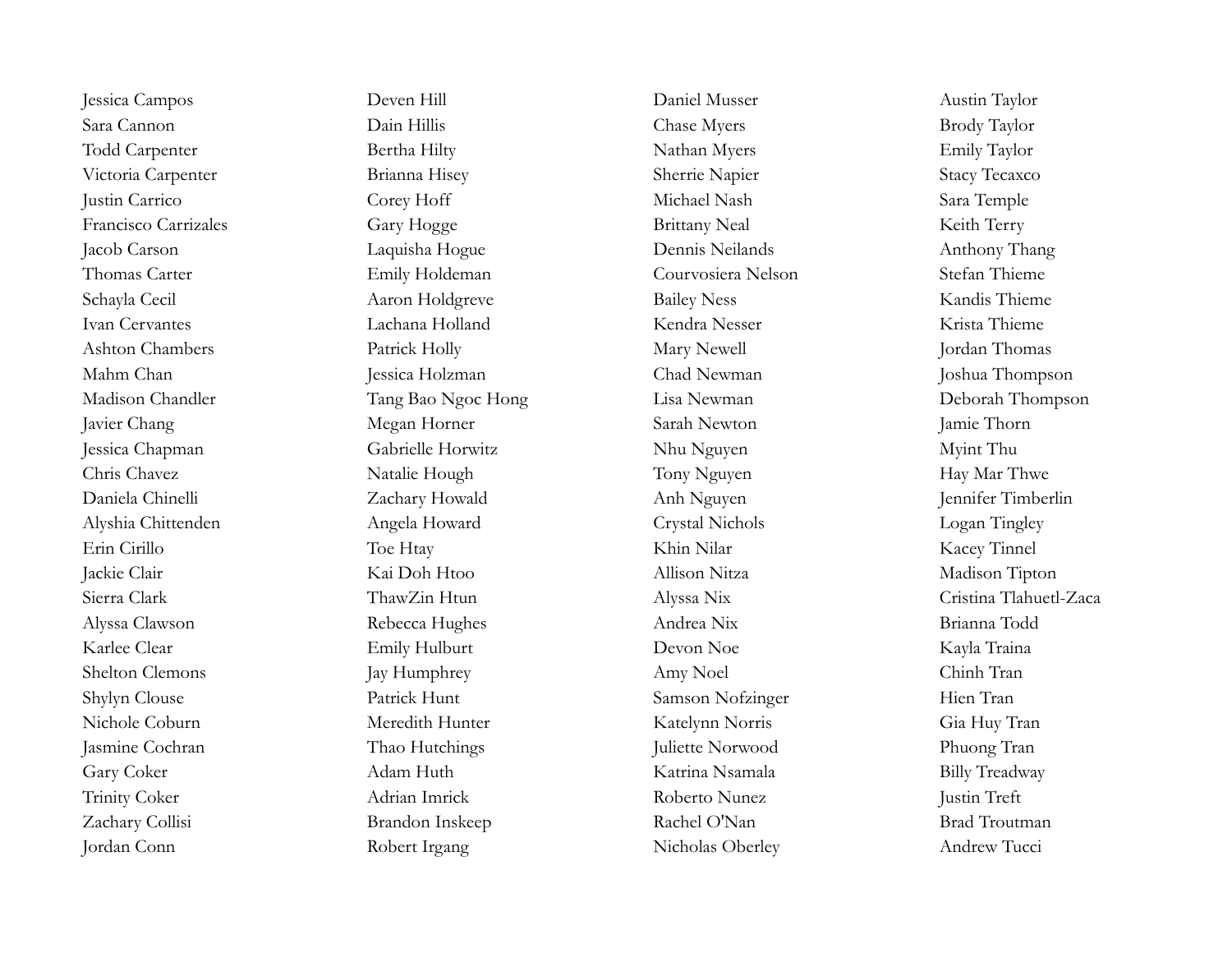Lillie Conn Christopher Isaac Holly Obregon Heather Turner Deborah Connin Madelyn Isch Christina Oehmcke Holly Ulrey Vickie Cook Megan Isenbarger Miranda Olinger Jessica Updike Becka Cook Krista Jackson Anthony Oliver Kyle Upp Morgan Cooley Gillian Jackson Monica Olivo Gabriel Van Huisen Michaela Cottrell Malinda Jackson Brown Harrietta Omoregie Christopher Van Pelt Jonathon Cousion Kara Jacobs Melody Omoregie Matthew Vance Ashley Cowen Dana James Victoria Ong Natalie Vance Gina Craig Dorothy Janovyak Brittany Ormsby Samuel Vanderleest Heather Crawford Carson Jasper Tiffany Ortega Kamen Vasevski Kalen Creamer Christina Jastrzemski Jaimi Osten Marco Vasquez Leticia Crespo Tanisha Jefferson Molly Owen Rebecca Vaughn Berenice Cruz Kara Jehl Jeannie Owsley Avery Veazey Cristian Cruz Nicole Jennings Ravinder Pabla Tyler Vegas Enrique Cuevas Madeline Jennings Erik Parcell Luis Vergara Schoonewolff Sarah Curry Brant Johnson Sean Park Samuel Verslype Mayia Curtis Jeri Johnson Jesse Parker Emira Veseli Suzana Da Silva Johnnie Johnson Sarah Parker Christopher Vibbert Noah Dalton Larry Johnson Derek Parr Robert Viers Kayla Daniels Elizabeth Johnson Kayla Parris Betsaida Villalobos Kaley Darr Andrew Johnson Madalyn Patterson Leslie VO Denise Daugherty-Crampton Denise Johnson Sophie Patton Molly Waddell Stephaine Davenport Shannon Jones Dustin Pease Mason Waggoner Helen Davenport Christopher Jones Nicole Pease Heather Waggy Rachel Davis Brett Jones Noal Pence Emily Wagoner Porscha Davis Makenna Jones Jamie Penn Robert Waikel James Davis Morgan Jones Michelle Pennell-Madden Charles Wainscott Ryan Dawson Jael Jones Haylie Pepper Gina Waldrop Nathan Day Sophia Jones Kaycee Pepple Jason Wallace Melinda Debusk Julia Just Kendahl Perdieu Courtney Wallace Troy Deetz Tara Kabat Charles Perez Sophia Walsh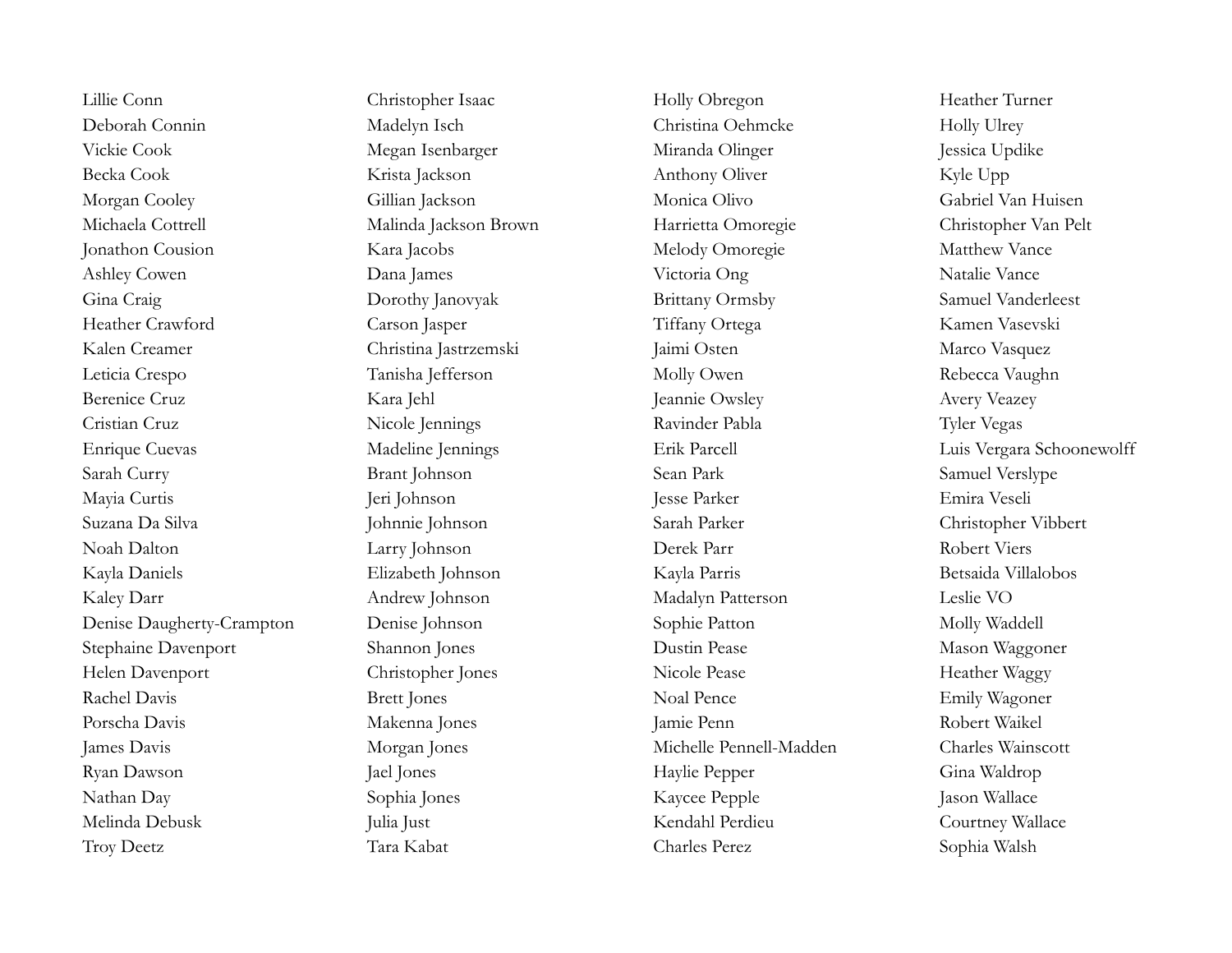Jeffrey Duckwall Jerry Knuth Tori Reiley Lisa Wilson

Laquanda Delaney Brittany Kaminski Sergio Perez De Leon Annastazia Ward Dean DeLaughter Jasmeen Kaur Tosha Perkins Scarlet Warner Josh DeLaurelle Jill Kaye Sharmae Perkins Dakota Warren MHIRET DEMISSE Emily Kazman Marion Peterman Bethany Washler Aubrey Demorest Rawlin Kegley Maria Pfeiffer Brian Waszczak Brandi Denman Michel Keisker Kaniyah Pharms Teresa Waterman Zachary Dennis Kevin Kell Steven Ploense Jon Watson Britianie Denton Ryan Kelly Eva Pocock Bethami Watson Colby Denton Austin Kempton Seth Pomerantz Kortney Webb Kayla Detrick Taylor Kennedy Nathan Pomeroy Carissa Weber Cristal Diaz Joni Kent Casey Pontius Tabitha Weems Sharon Diaz Scott Kern Leidy Ponton Jason Welker Orfelinda Dick Isabel Kern Melanie Porter Quinton West Ian Dikeolakos Jayme Kersey Netanya Price-Flatt Benjamin Wheeler Natasha Dillon Alec Kesling Evita Minette Publico Taryn Whetstone John Dirig Scott Whitacre (Kdrian Key Stacy Quinn Stacy Quinn Scott Whitacre David Dixon Eh Kha Elizabeth Quinn Michaela Whitacre Tu Do Naida Khalilova Lauren Quinn Makayla Whitaker Alexander Doege Elizabeth Kidd Monserrat Quintana Ashley White Sajra Dolic Don Kiel Skyler Ragan Scott White Autumn Doster Rhett Kiessling Gina Raimondo Carsten White Lindy Doster Ayshelle King Elsa Ramirez Tyler Wiktorowicz Janie Doublin Manassee Kisonga Evan Ramp Morgan Wilcox Jenna Douglas Michael Klopfenstein Brittany Rasnake Jade Wilcox Rebekah Dowling Trevor Knapp Jessica Ratliff Daphne Williams Alexander Drabik Robert Knight Jacob Rauner Seth Wills Amber Drake Cathrine Knight Bradley Rearick Houston Wills Michelle Drayer Payton Knittle Reginald Reed Torrey Wilson Nicholas Drew Connor Knoblauch Shannen Regan Spencer Wilson

Caleb DeKeyser Elizabeth Kahn Daniel Perez Mark Walters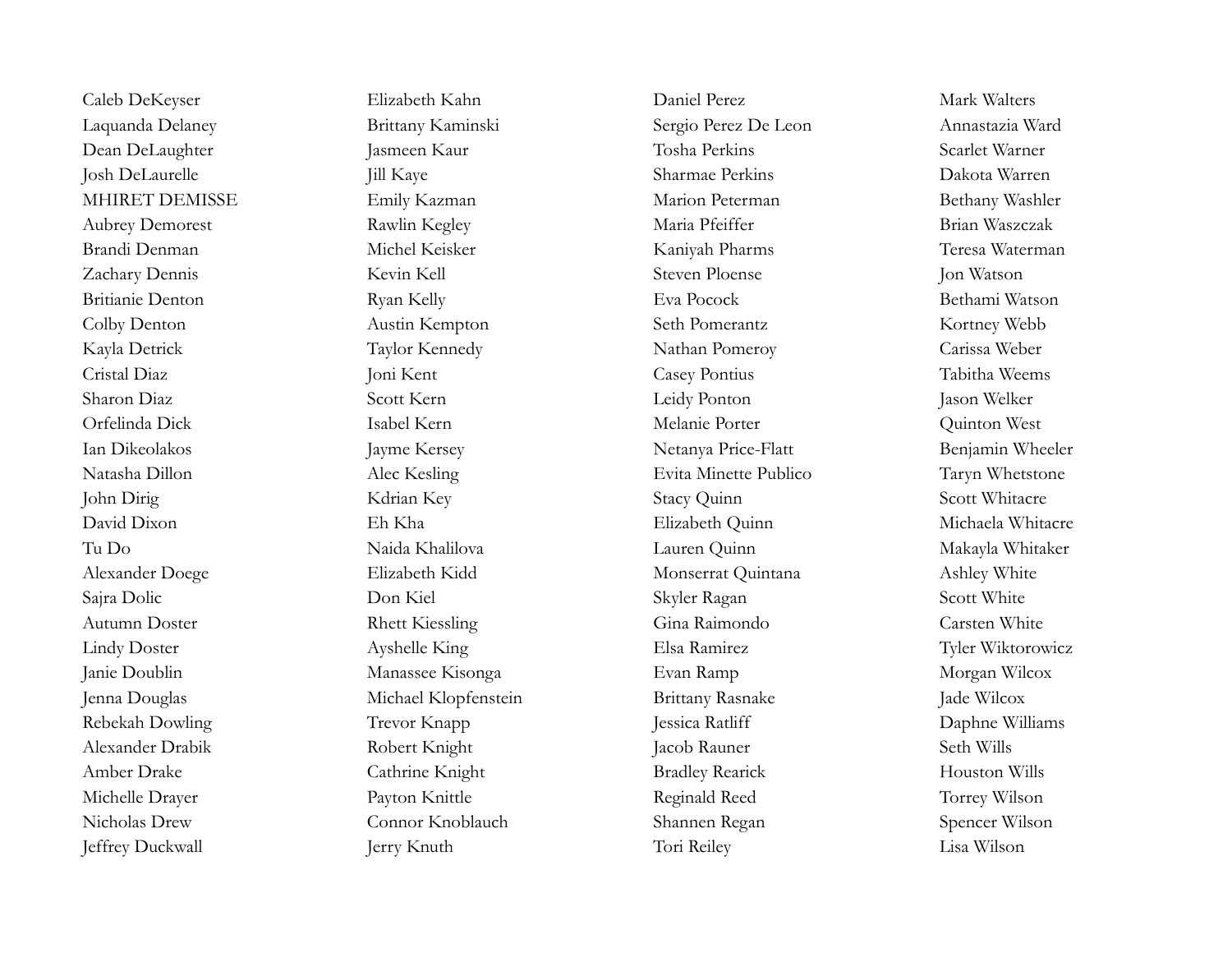Julie Dufault Cole Koenig Nicholas Reinking Alexis Wilson Victoria DuMont Madeline Koos Joshua Reish Min Tun Win Erik Duran Marwen Kramer Alexis Relue Alexis Relue Stephanie Winters Sherry Dutkiewicz Oleksandra Kravets Makayla Rentfrow Adam Wisz Charles Dyess Kirstin Kreischer Calib Resor Steven Witte Emma Eagleson Katelyn Krueckeberg Jennifer Resor Britiny Wittkamper Latosha Ealy Giran Kunkel Terra Reynolds Matthew Wolf Divinity East **Austin Kyger** Austin Kyger Kiera Reynolds Tiara Wood Matthew Eastman Saprina Kyles Saprina Kyles Spencer Rhoades Savannah Wood Kaylynn Eder Ka Le Lot La Ashley Rhoades Ariana Wooten David Edward Joseph Laba Tori Rice Mckenzie Working Joshua Ehinger Debra Lake Tristan Richmond Lucy Worth Laura Elward Taylor Lamb Dylan Rickman Sara Worth Ashley Ely Zachary Lane Sarah Riddle Paul Wright Heidi Ely Thomas LaPerle Michael Ridenour Ronald Wright Larz Engquist Abigail Larrison Kara Riley Nora Wright Adolfo Esquivel **Grant Lashure** Grant Colton Ringel Grant Grant Colton Ringel Grant Colton Ringel Grant Colton Ringel Logan Esterline Mudah Laung Joy Rittmeyer Ajeet Yadav Jhon Estevez Sydni Lawson Kyle Rittmeyer Roshni Yadav Itati Estrada Gomez Christina Le Gianni Rivera Brian Yang Laila Evans Kortney Yarian Ryan Lee Kevin Rivera Kevin Rivera Kortney Yarian Elisha Everett Sadie Lee Troy Robinson Alexis Yaryan Michael Fairfield Alan Lee Allison Rodkey Chawsu Yin Derek Farley Jada Lee Cameron Rodriguez Joshua Yoder Trevor Faull **Robert Lee** Robert Lee Lilian Rodriguez Rodriguez **I**osh Yoquelet Jenna Ferguson Krista Lehman Michal Rogers Payton Yoquelet Brian Fiebig Jonathan Leigh Madison Rogers Dwight Young Paul Fischer J Isaac Lengacher J Isaac Lengacher Brenna Rogers Samuel Young Charity Fischer Landon Lengacher Marcos Romero Austin Young Hope Fischer Shannon Lewandowski Deborah Romine Jonathan Young Cheyne Fischer Stacey Lewis Samuel Rondot Jenilyn Yrttima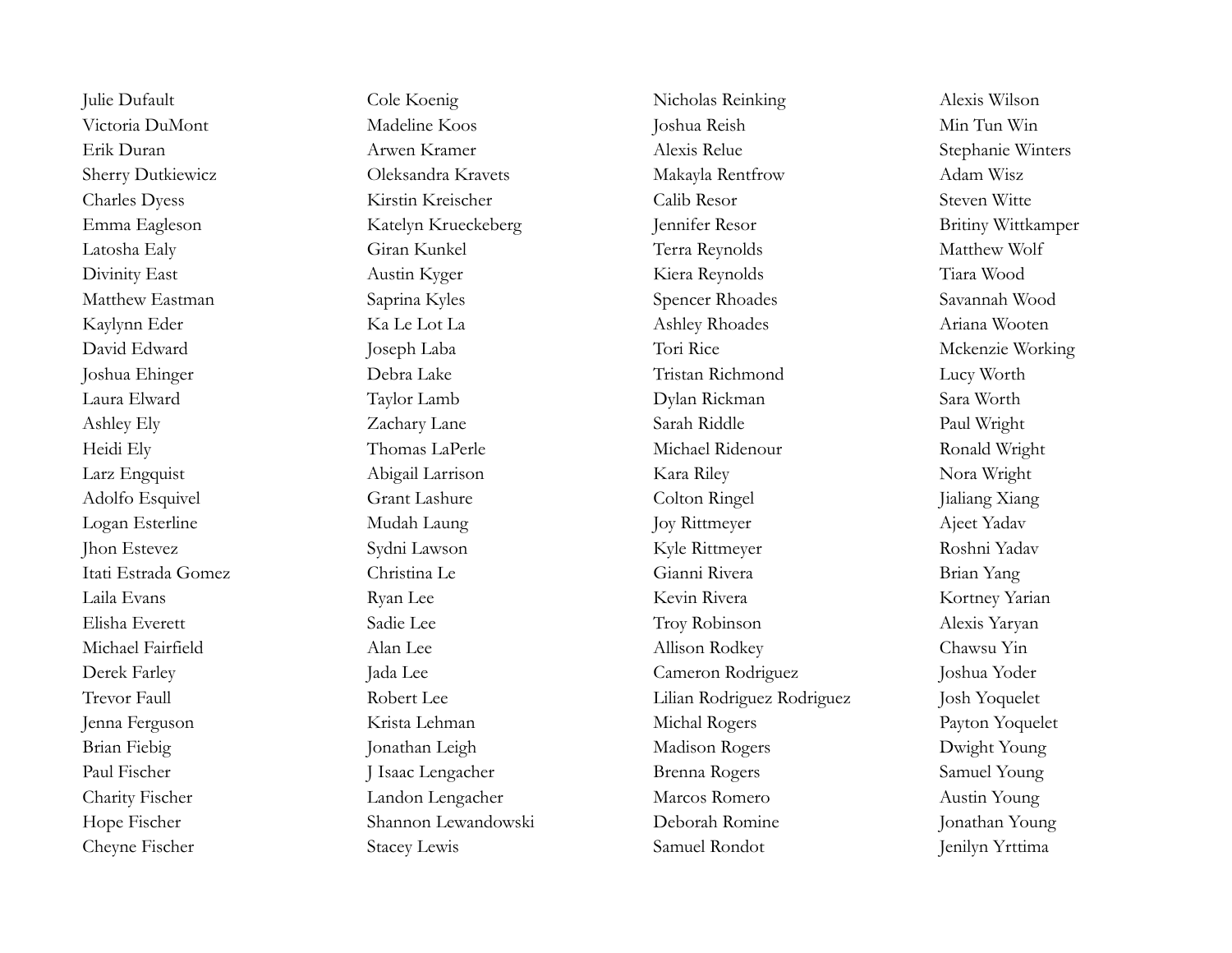Hanna Fitzpatrick Sonya Lewis Sonya Lewis Kim Rose Fatime Yusif Justin Foss Anika Lewis Susana Ruiz-Vieyra Emma Ziino Dena Friend Noah Lien Brittani Russell Kylee Zizelman

Melody Fish Jonathon Lewis Rene Rosales Omer Yurdabakan

Blaire Foote Madison Lewis Jaden Roth Maria Zamudio-Nino Joseph Forti Demarius Lewis Shanell Ruch Selena Zarate Garcia Jocelyn Fought Stefanie Lewis Samuel Runkle Quenten Zimmerman Nathan Freeman Brenda Liechty Susan Ruschhaupt Jason Zimmerman

#### FRANKLIN

Alicia Alcazar **Andrew Haase** Jenna McCauley **Jocelyn Scott** Robert Allgood Alyssa Hale Alyssa Hale Alec McGovern Daryane Shadday Tim Anderson Gary Hall Lailie McKenzie Jonathan Sheehan Jacob Anderson Joshua Hall Casey McKenzie Nicholas Shimo Laila Annis Cody Haller Cody Haller Joseph McQueen Anne Shockley Rebekah Armes Morgan Smith Justin Hamilton Spencer Medcalf Morgan Smith Austin Bates Till Hanson and Aubrey Metzler Brandon Smith Monthira Benslay Julia Harmon Julia Harmon Travis Mills Marlena Smith Delilah Bingle Llewellyn Harrington Kaley Mills Zane Smith Sarah Blackard Kathryn Heasley-Sanchez Madison Minor Rosston Smith Eric Blakeman Lily Heffren Lyndsey Moffett Andrew Smith Justin Blankinship Katherine Hernandez Rhiannon Mohr Caitlyn Snyder Patricia Blazek Katelyn Hilligoss Kayla Moore Rhett Sommer Ryli Botts Hannah Hobbs Lisa Morris Harpreet Sooch Keegan Briskey Robert Hobson Christy Mortimer Jaylen Sprague Aaron Brooks Keaton Hoffman Shelby Mount Logan Stephens Angela Bruce Michelle Hope David Mursener Dallas Stockdale Ashlynn Burns John Hornsby John Hornsby Vivian Mwangi Benjamin Stoner

Rachel Abrams Lauren Graves Emily Maza Austin Schonfeld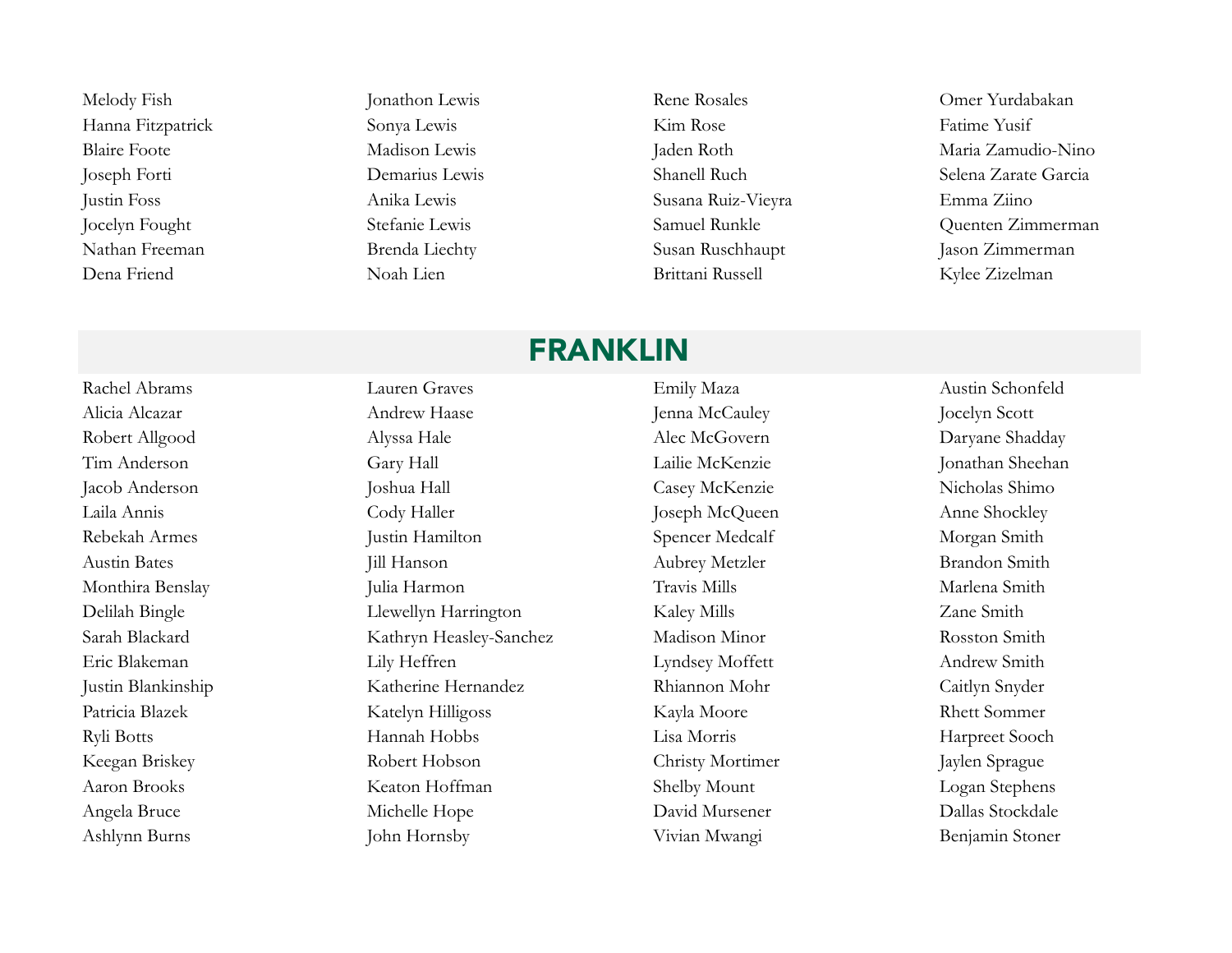Bogdan Golinski Daniel Mason Alison Schaf

April Butler Kaylee Hyatt Laura Neill Kylie Storm Jacob Castillo Kindyl Isley Hope Nelson Cobin Strietelmeier Ashley Chaney Jenna Jacob Jenna Jacob Christine Neumeyer Abigail Sutton Brooke Clark Gurpreet Kaur Alyssa Nevins Benjamin Tate Brittany Clayton **Brenten Kearney** Tram Nguyen Kaylin Teater Jennifer Cloe Abby Keeton Kathryn Nolting Ashleigh Thompson Gillian Clymer Brandi Kendall Trevor Norris Sierra Tiffin Mitchell Coffey Apostolos Klimentzos Stephen Otchere-Danso Anh Kiet Tran Josh Craig Olga Klimentzou Joshua Paddack Timothy Trezzo Shelby Crowthers **Shelby Crowthers** Jacob Krodel Bryce Parsley **Particle Parsley** Paige Truelove Dalton Cummins Danielle Kuhn Shelby Parsons Kameron Tucker Haley Davis Ryleigh Lamb Patrick Phiri Heather Turner Peggy Deer Sherri Lang Levi Poplin Erica Tyler Megan Dennis Nadiath Laye Lawani Aliyah Pugh Matthew VanKirk Alissa Dicken Kailee Lawson Gabriel Quinones Payton Walters Abigail Dillehay Karlee Lawson Baljeet Raggi Vanessa Waltz London Farlow David Lay Tekoa Rea-Hedrick Rachel Ward Levi Fewell Cain Lewis Phillip Reiboldt Brooklyn Webber Alexa Fields Dolan Lewis Joseph Reitman Amy White Joshua Fitzgerald Logan Liffick Adam Roberts Destinie Wilkins Cara Fitzwater **Zackery Long** Jared Robison Emily-Marie Williams Christina Flatter Evelyn Lopez Wendy Rosado Kali Williams Zachary Fleming Brennen Lortz Lauren Ruddick Misty Wilson Justin Fletcher Shelby Lukins Austin Runnebohm Kenzie Woolery Olivia Folds Ciara Mangum Erin Ryan Heidi Zimmerman Kylee Gann Hannah Marshall Kayla Sampson Chelsea Zweck

# GARY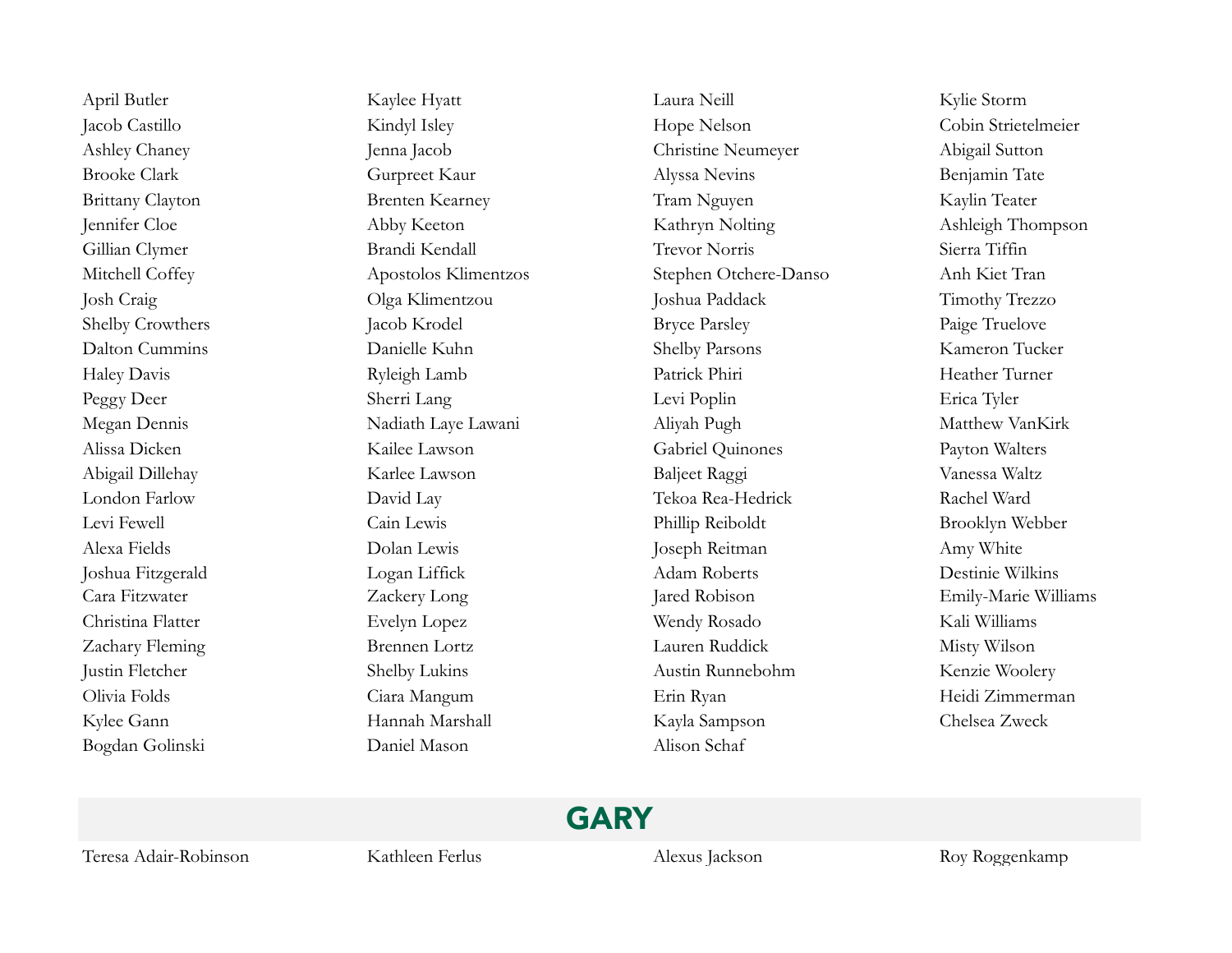Steven Felton Misha Ireland Nathan Ritchie Wesley Zackary

Jason Ader Timothy Fleming John Johnson Adam Russell Josephine Agheyisi Eriane Freeman Gareth Keeble Adan Saldivar Andrew Aguilera Josh Gallo Josh Gallo James Kirts Joshua Schaner Daniel Alexander Daniel Gibson Travis Koleszarik Ashley Schoon Brittany Allen Mark Gillie Steven Kozel John Schwei Patrick Anstead Paul Goodman Jetta Lewis Michael Shaw Christopher Austin Joseph Grabski Sr. Carissa Lewis Tori Spear Michael Bailey **Lucas Grams** Lucas Crams Raymond Lucies Ryan Stanford Adam Black Andrew Greener Sam Marshall Sam Marshall Patricia Stawicki Jesse Brill Marie Gunn Kyle Matthew Josh Troxell Jamela Brown Jordan Hallman Brandon McDonald Nnenna Uko Ann Butler **Brandie Hamby** Nicholas Merkel Nikolas Vasquez Jessika Cantu Jakob Haney Ezekiel Miley Andrew Waddell Tiffany Cole Diana Hardin Karin Mitchell Sean Walsh Nicholas Crim Keisha Harris Lisa Mongold Symone Washington Alex Crist Crist Crist Crist Tianna Haymon Angel Muloski and Jonathan Whitaker Kimberly Derr Jonathan Hedrick Lucas Nelson Timothy Wieser Bernardo Diaz Lorenzo Herrera Antonio Patterson Jayzhonna Williams Steve Domonkos Eric Hoover James Pierson Frank Wing Teretha Evans Jimmy Hovey Sarah Plant Anthony Wise Eric Fandrei **Iohn Huff** John Huff Bradd Platt Charles Wright Devin Feller Kyung Hee Hwang Tracy Reese Marion Wright

#### GREENCASTLE

Alexandria Allen Brittany Glaze Kedric Nees Harly Spence Dylan Arnold James Hammond Jordan Parks Cody Taylor Anthony Baker Jennifer Hayes Erin Pitt Kaitlin Tuminella Mason Beard Rebecka Howard Jocelyn Roberts Elliott Williamson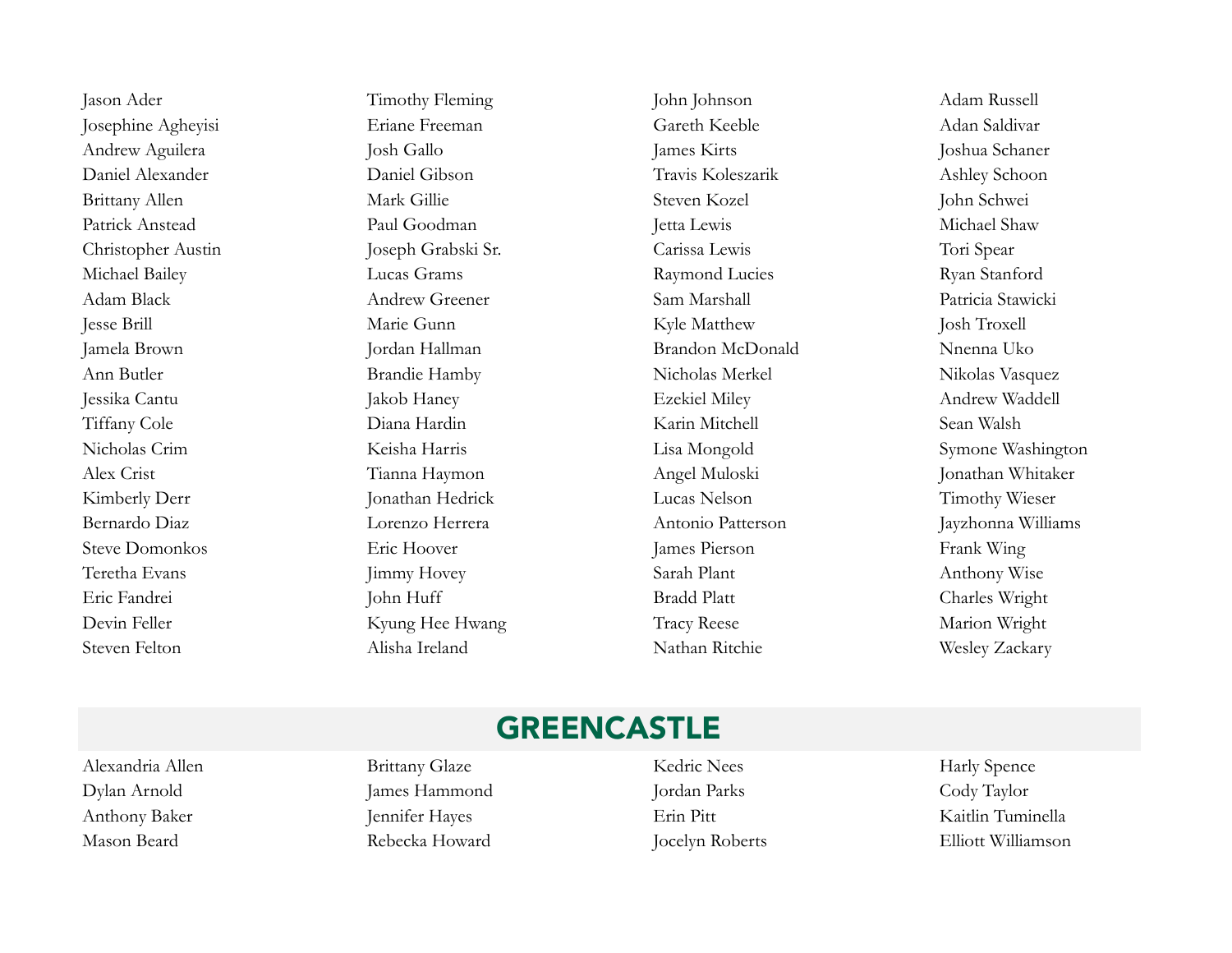Taylor Daugherty Matthew Mantor Taylor Schuch Olivia Denny Nicole McKinney Tristyn Sharpee Victoria Gelinas Chris Murray Dashon Smith

Megan Braun Jamie Long Jamie Long Kentlea Rominger Hayley Young

#### INDIANAPOLIS/LAWRENCE

Tinsae Abate Omonigho Ejobotodo Ashley Lawrence Nicole Rucci Jessica Abbett Keia Elam Alicia Lawson Blaine Rudow Omar Abdelalim Ronald Elkin Janine Lawton Arthur Ruelas-Ayala Usiwat Abdul Laila Ellaby Jacob Lay Francisca Ruiz Amnah Abdulla Lyrik Ellery Timothy Laycock Benjamin Ruiz Ruzane Abedelmalik Jonathan Elles Byron Layton Mariela Ruiz-Flores Oluwadamilare Abegunde Shannon Elliott Kathy Le Maci Runkel Samantha Abernathy Kiley Elliott Christopher Lebrato Chanel Rushin Samson Abolarin Kaylea Elliott Jose Lebron Lugo Kudesha Russell Layla Absalon Nicholas Ellis Lauren Ledbetter Taylor Russell Betzabe Acosta Betty Elmore Reagan Lee Dominick Sabella Miguel Acosta Michael Elsbury Kyle Lehr Jordan Sacks Mauricio Acuna Andrew Else Lindsey Lemen Clarens Saimexant Mary Adamowicz **Ryan Engelken** Heather Lents Dzevit Saitovski Kenneth Adams Christina England Cristian Lerma Camero Krystyna Salary John Adams Lisa Erdosy David Lester Danielle Salas April Adams Amanda Erisman Tiffany Leszcynski Bianca Salas Katelyn Adams Oluwafunmibi Esan Natalie Lewis Karen Salazar Lopez Charles Adams Nancy Escobedo A'Reana Lewis Lindsey Salley Daniel Adams Youstina Eskandar Hua Rong Li Jonathon Salter

Nathalie Abair Macy Eisenmenger Jared Lawing Museum Ruan

Wathiq Abud Cassie Ellis Cassie Ellis Angel Lee Jesus Ruvalcaba-Pacheco Ricky Adams Ana Escamilla Ana Escamilla Rachel Lewis Rachel Lewis Maimouna Saley Adamou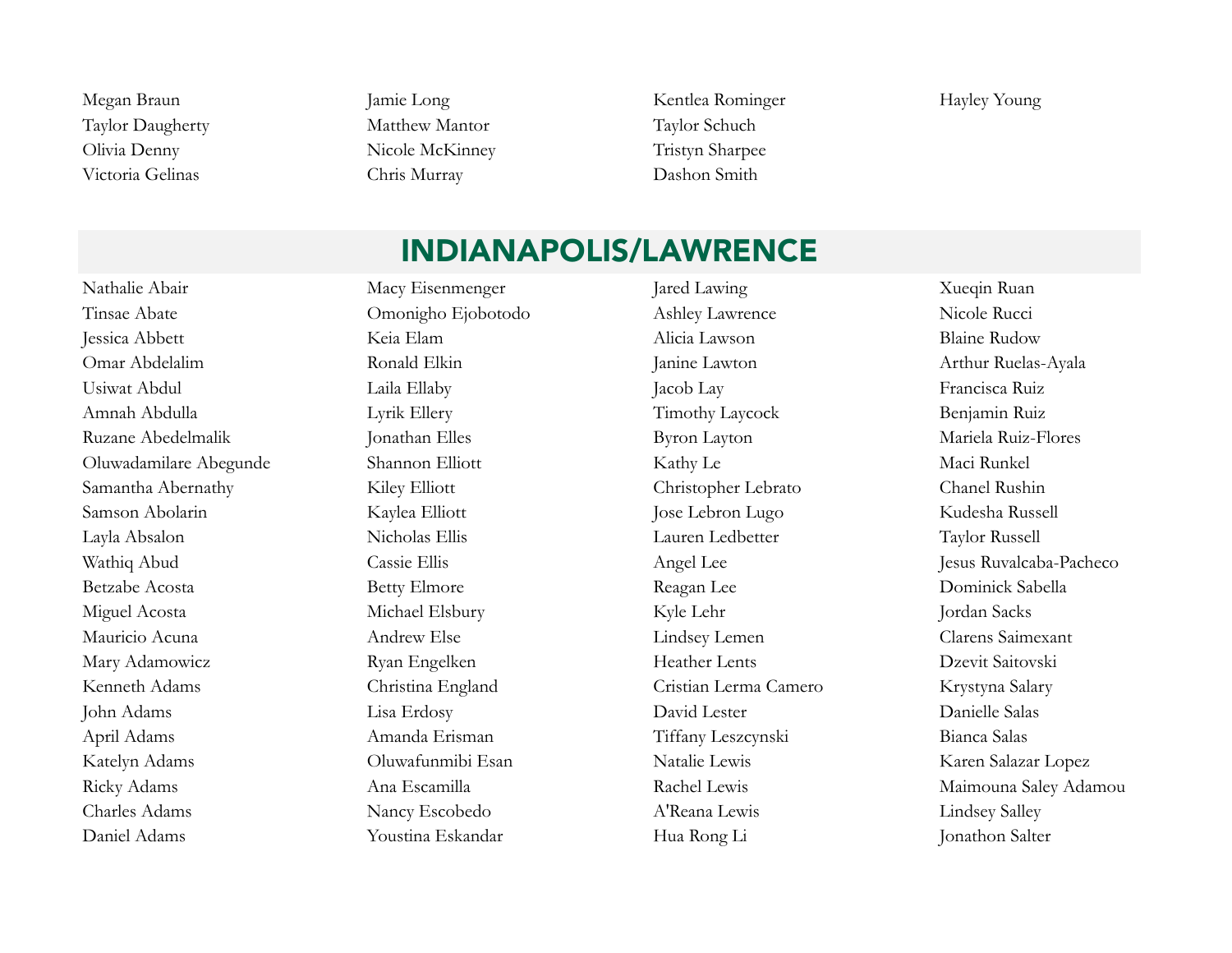Hope Adamson Ana Esparza Segundo Candy Li Elizabeth Samuels Emmanuel Adebayo Eduardo Espinoza Theresa Lian Yusuf San Omolara Adegboye Ashley Espy Chu Lian Lance Sanchez Foluso Adegboye Zachary Esser Tha Chin Par Lian Kimberly Sanchez Opeyemi Adegunsola Alda Essi Ma Liana Florencia Sanchez Toyin Adeniji Amanda Etienne Jennifer Licha Carlos Sanchez Chohibou Aderomou Bryan Evans Meghan Lifferth Eric Sanchez Damilola Adesanya John Evans John Evans Hope Lifford Anadarian Sanchez Timilehin Adewunmi Charles Ezell Bailee Likens Makiah Sanders BABATUNDE ADEYEMO Ubald Fagnon Miyoung Lim Frances Sandlin Adedeji Adeyombo Genessa Faitelson Isabella Lima Bawi Sang Caroline Adie Jared Falk Joshua Lindvall Biak Sang Mojisola Adigun Akinseye Famutimi Gretchen Lineback Ahmed Sangare Sierra Adkins Valarie Famuyiwa Sara Link Nisha Sangra Bethany Adkins Adeyinka Faniyi Mechac Linkpon Juan Santillan Latifa Adouli Motaz Faqir Danielle Lintner Nicole Santos Olajumoke Adubiaro Angela Farmer Kyle Linton Chamaiporn Satongyot Kiera Afzal Jonathan Farmer Eric Little Cyaire Satterfield Salome Ago Alexander Farrand Kyle Litz Jessica Savage Brittany Agresta Sabika Fathima Terrell Lively Tadayuki Sayama Lyzette Aguilar Biola Fatukasi David Loeb Lisa Saylors Ibrahim Ahmad Brooke Faulkner Rena Logue Carl Schallig Olaronke Ajayi Linnea Favel Kevin Loiselle Olivia Schenck Olayemi Ajayi Diana Fearrin Elizabeth Lopes Jeremy Schertz Gift Ajayi Marc Feeney Ana Lopez Breanna Schiele Funminiyi Ajekigbe Kathleen Fellows Viviana Lopez Britney Schmidt Abiola Ajibade Tangela Feltz Jose Lopez Theresa Schott Bolanle Ajibade Cody Fenimore Ericka Lopez Nicholas Schroeder Margaret Ajishegiri Kristin Fenn Mariela Lopez-Sanchez Jack Schuck Deborah Akeni Sydney Fentz Briana Losche Amanda Schutte Damilola Akinduro Katherine Ferguson Kurtis Losey Rachel Schwab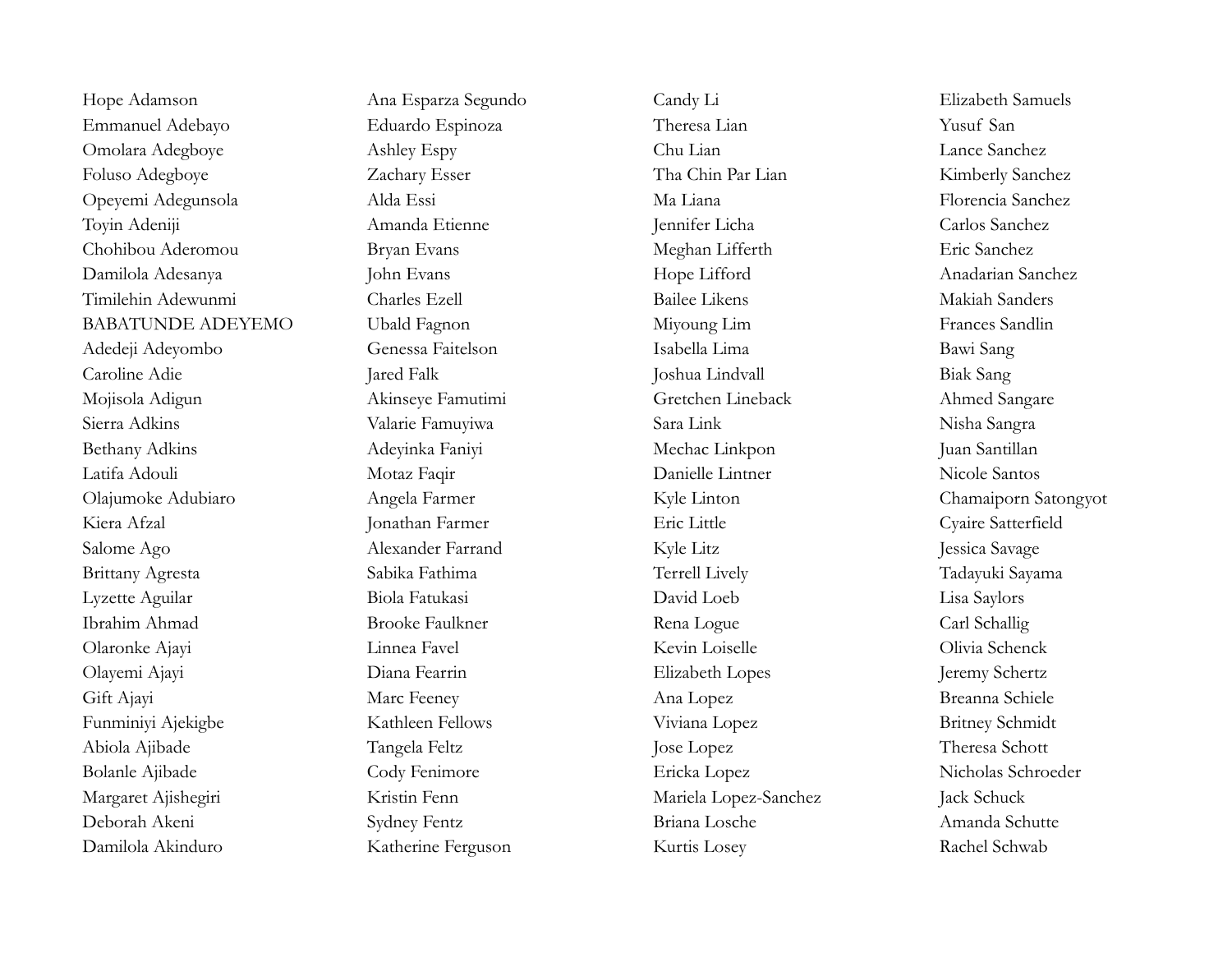| Oluwabukola Akingbola          | Sarah Ferguson           | Rebekah Loss                    | Henry Schwartz        |
|--------------------------------|--------------------------|---------------------------------|-----------------------|
| Oluwaseyifunmi Akinola-Afolabi | Shambry Ferguson         | Thomas Lott                     | Lee Schwenzer         |
| Kehinde Akinsanmiju            | Joseph Ferguson          | Keith Louie                     | Lillian Schwier       |
| Oluwatoyin Akintelure          | Mary Fernandez           | Danielle Lovern                 | Kayce Scott           |
| Akinwale Akintolayo            | Katerina Ferree          | Carly Lovett                    | Cherish Scott         |
| PRISCILLA AKONG                | Cain Fetters             | Jacob Low                       | Elizabeth Scott       |
| Amenah Al Jaibachi             | Alex Ficalora            | Osbaldo Lozano-Covarrubias      | Sidney Scoville       |
| Maryam Al-jaibachi             | Megan Fidler             | <b>Brittany Ludlow</b>          | Peter Searfoss        |
| Nabeel Al-khattab              | Heather Fields           | Jacob Ludlow                    | Scott Seay            |
| Mohammad Al-Khazaali           | LIONEL FIEMENA NGUEFACK  | Floyd Luellen                   | Emmaleigh Sedam       |
| Belkis Alam                    | Nathan Figy              | Allison Luellen                 | Zackary Sell          |
| Vicente Alamilla               | Chandlar Fine            | Dustin Luke                     | <b>Ernest Sellers</b> |
| Taofeek Alao                   | Brayton Fish             | Alice Luker                     | Gurinder Sembhi       |
| Sammy Alawi                    | Connor Fisher            | Ernesto Luna                    | <b>Edward Senff</b>   |
| Rawa Albazerbashi              | Erin Fislar              | Monica Luna Victoria            | Olohu Togni Senou     |
| Aimee Albright                 | Sara Fitzgerald          | Jennifer Lusby                  | <b>Eliot Severeid</b> |
| Kiran Alby                     | Christopher Flanigan     | Michael Lutes                   | Trezdon Seward        |
| Dalal Alhamallawi              | Jaylynne Flannagan       | Abigayle Lutz                   | <b>Emily Sexton</b>   |
| Maha Ali                       | Taylor Fleming           | Linh Luu                        | Jacob Shadburn        |
| khidder Ali                    | Matthew Flesher          | Christina Lyman                 | Nora Shaeri           |
| Khalid Ali                     | Marie Fletcher           | Kimberly Lynch                  | Cynthia Shafe         |
| Mahamed Ali                    | Adam Floerke             | Elizabeth Lynch                 | Hassan Shah           |
| Nadav Alkaslassy               | Crystal Flores           | Macey Lynn                      | Emilee Shannon        |
| Kayla Allan                    | Michael Flores Rodriguez | Sabrina Lyons                   | Charlene Sharp        |
| Collyn Allen                   | Rebeca Flores Sedano     | Victor MacDonald                | Chloe Sharts          |
| Colby Allen                    | Bryson Floyd             | <b>Blair Mace</b>               | Jacob Shaw            |
| Jennifer Allen                 | James Fodrie             | Ashley Madden                   | Danielle Shaw         |
| Sydney Allen                   | <b>Bob Fodstad</b>       | Agnes Claude Madonfouet Tanonko | Landon Shay           |
| Ted Allen                      | Matthew Follo            | Elizabeth Magers                | Casey Sheedy          |
| Ava Allen                      | Jacob Foltz              | Nikolas Mahaffey                | Abigaile Sheedy       |
| Jayme Allison                  | Raissa Fonseca Da Cunha  | Feras Mahafzah                  | Alexis Sheehan        |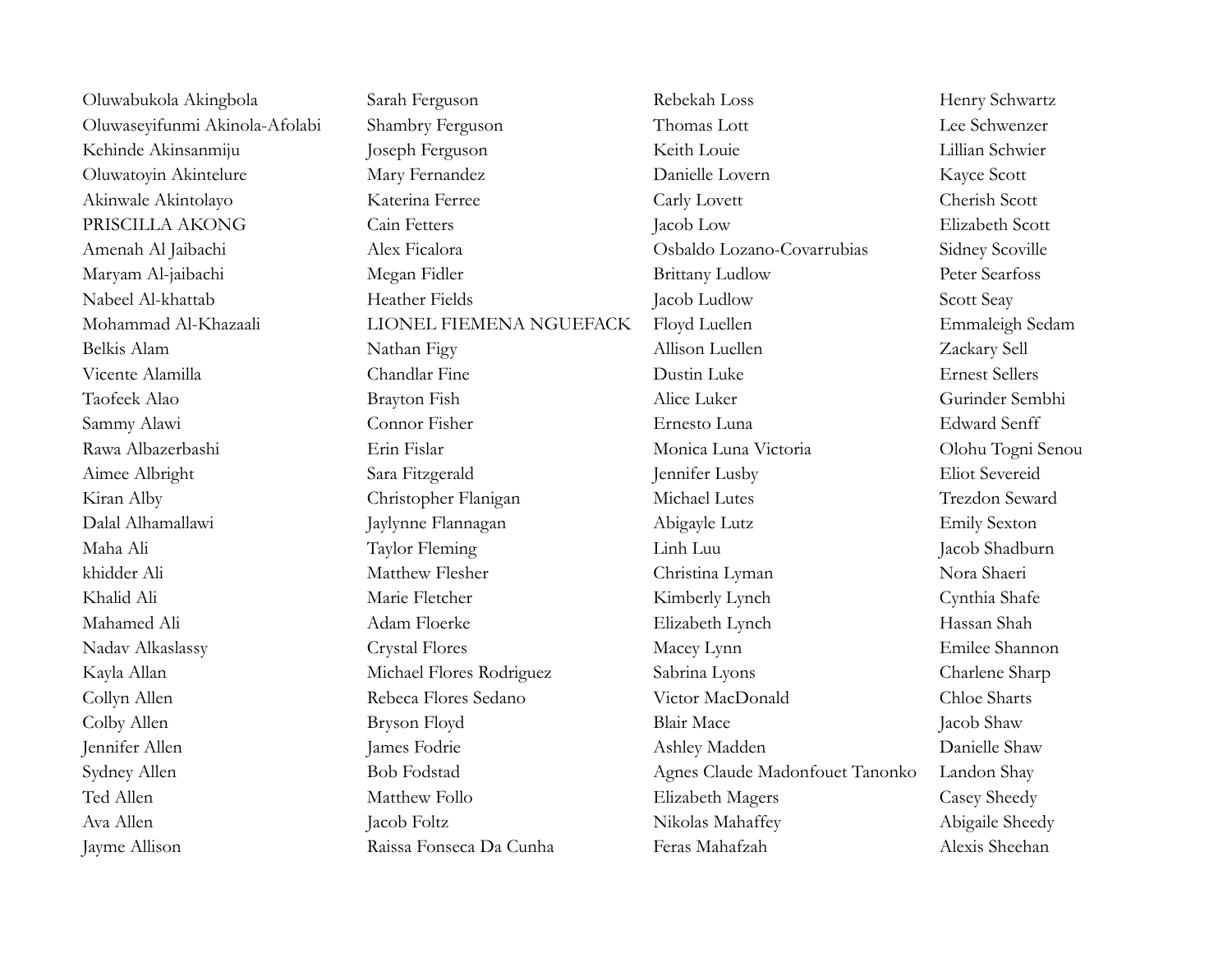Lindsey Allison Bryan Forbes Terryn Mais Nicholas Sheese Katherine Alonzo Emily Ford Frederick Major Mubashir Sheikh Raquel Alos Brooke Ford Charles Majors Michael Sheldon Mohannad Alqaruoti Dalice Ford oluwapelumi Makanjuola Bryan Shell Amanda Alshaikhali Sydney Fortino Leonida Makori Kyle Shelton Andrew Alspaugh Andrea Foster Monica Malerva Cassidy Shelton Jennifer Alston Brian Foster Leena Mallichow Jeremie Sheneman David Alva **Hailey Foster** Hailey Foster Karan Manektala Jacob Shepard Steve Alvarez Jennifer Foudray Jennifer Foudray Sang Mang Josephine Shepherd Xanath Alvarez Cassie Fowler Paul Mang David Sherman Samantha Alvarez-Seves Allison Fowler Sarah Manion Brian Sherrill Karly Alvey Nathan Fraley Noah Mann Allison Shields Ximena Ambriz Madison Frame John Manning Michayla Shields Jennifer Anderson Jack Frank Olivia Mannon Richard Shirley Nicholas Anderson Seth Franks Janel Manzo Lauren Shive Delijah Anderson Kelon Freeman Abby Marden Christina Shiveley Allison Anderson Danielle Freeman Dawn Marie Joseph Shofner Sarahbeth Anderson Robert Freeman Mykia Marion Phillip Shonkwiler Tabitha Anderson Susan Friedlander William Marsh Zoe Shugart Kelsey Andrew Tyra Frith Julia Marshall Sawyer Shull Angunae Andrews Celina Fuentez Stephyn Martin Stephanie Shuptar Charles Annan Molly Fugate Ryan Martin Degnan Sia Katy Anthony Cassie Fullen Cassie Fullen Cassity Martin Philip Sideras Jerren Applewhite Abbigail Fultz Abigail Martin Zaharaou Sidikou Maria Argumedo Kassie Funk Asha Martin Kiana Sieben Khalid Aria Katherine Funkhouser Ethan Martin Alexis Siefker Elizabeth Armendariz Monica Fyfe Lacey Martin Joey Siegman Charis Armstroff Brandon Gabriel Albanely Martinez Vanessa Silva Christopher Arnett Angelina Gagliano Manuel Martinez Jonathan Simpkins Carterra Arnold Holly Galan Daniela Martinez Laura Simpson

Markail Armstrong Michael Gaff Marlene Martinez Ginger Simonson-Kendall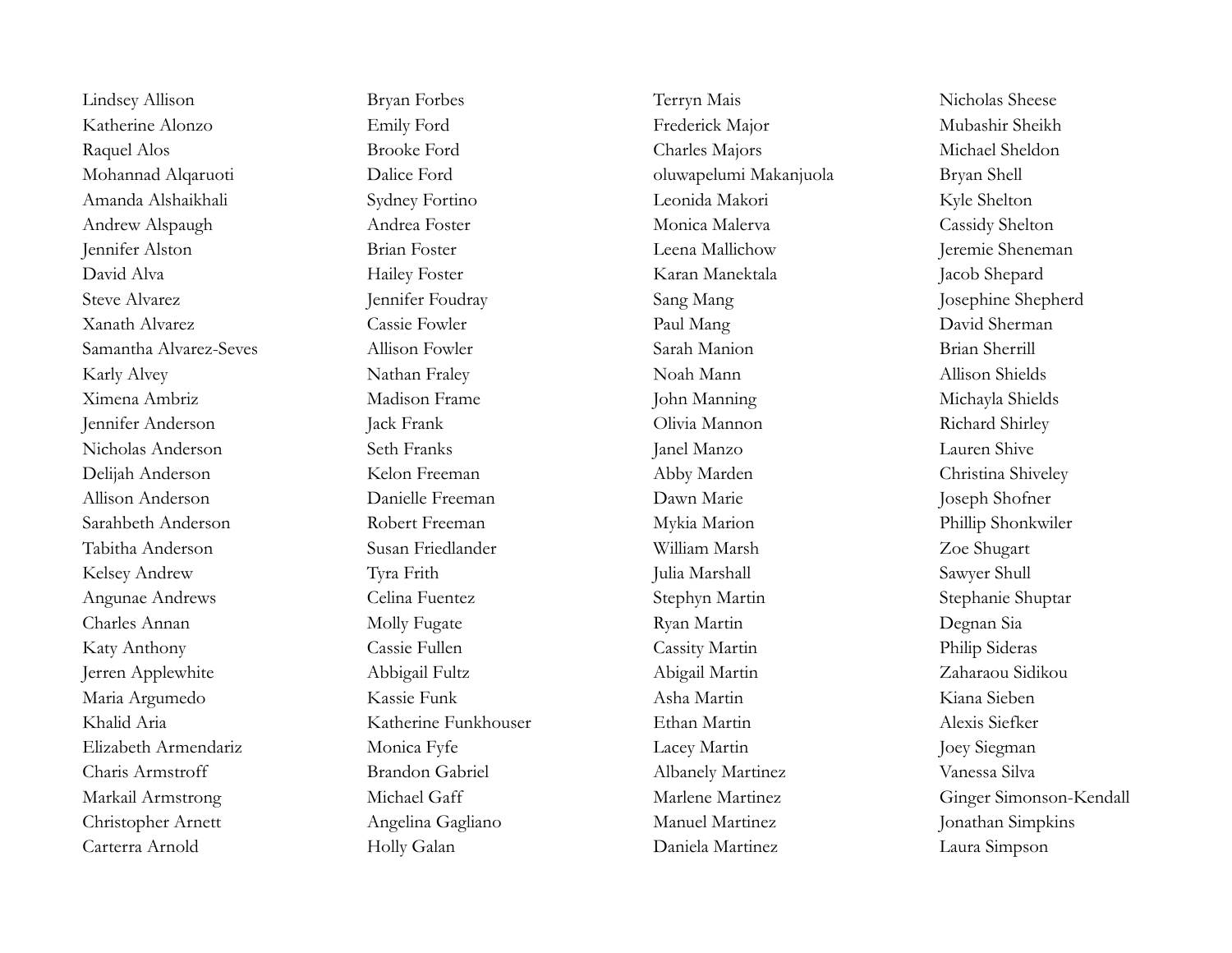Jaremy Arroyo-Lopez Jaime Galetka Carmela Martinez Samantha Sims Josephine Artl Andres Gallo Tessy Martins Ron Sims Kaaviya Arunkumar Valerie Galmish Bobbie Martz Ni Sin Michelle Arzate **Elizabeth Galus** Elizabeth Galus Michelle Marvin Amritpal Singh Krista Asher Yvette Gama Anesu Mashayamombe Amrita Singh Mayowa Asiyanbi Amber Games Amber Games Majestic Mason Jasmeet Singh Smith Atangba **Amie Gant** Amie Gant Nicholas Masopust Jatinderpal Singh Marlena Auberry Wei Gao William Massey Heather Skaggs Carolyn Aughe Kevin Garcia Gabrielle Mast Angela Skehan Michelle Auler Trey Garcia Marcus Mathis Zahraa Slayet Edilberto Avila **Brandon Garelli** Courtney Matkovic Kristin Slifer Katerine Avila Urias Tracy Garrett Sheree Matthewschattman Ashley Slinker Isabel Avila-Hernandez Madison Gavin Vionah Matu Sydney Sloan Vanessa Aviles Dennis Gaviria Vargas Joseph Mawi Amy Smallwood Sheriff Awokunle Solomon Gebretatios Jody May Mia Smartt Evodio Ayala Kirsten Gehle Alex Maynor Rachelle Smiley Nureni Ayinla Casey Gellenbeck Abigail Mayo Jacob Smiley Rashidat Ayinla Kristina Genrich Joan McAlister Demika Smith ADEFUNKE AYODEJI Brittanni George Jon McAlister Jasmine Smith Bradley Ayres **Andrew George** Thomas McAllister Olivia Smith Ambika Bachoo-Smith Riley George Mitchell McBride William Smith Drew Badell Nicholas Georgiou Rebecca Mccabe Miriam Smith Omolayo Badmus Jairo Gerardo Jennifer McCloskey LaTrell Smith Yury Bahdanovich Kevin Gerbracht Kyle McClure Corey Smith Catherine Bailey Kariem Gerges Muhammed McCollum Caitlyn Smith Tiffany Bailey Stephanie Gerholt Stephanie McConnell Lauren Smith Jonathan Bailey Benhur Ghebreyohannes Kendra McCord Jeremy Smith Zachary Bailey Shana Ghooray Rachel McCormick Yvonne Smith ShaMorie Bailey Lillian Gibson Dontez McCraig Teresa Smith Alexis Bailey Ashton Giertz Matthew McCreary Addison Smith

Jose Arreola Derek Galbreath Francisca Martinez Coby Simpson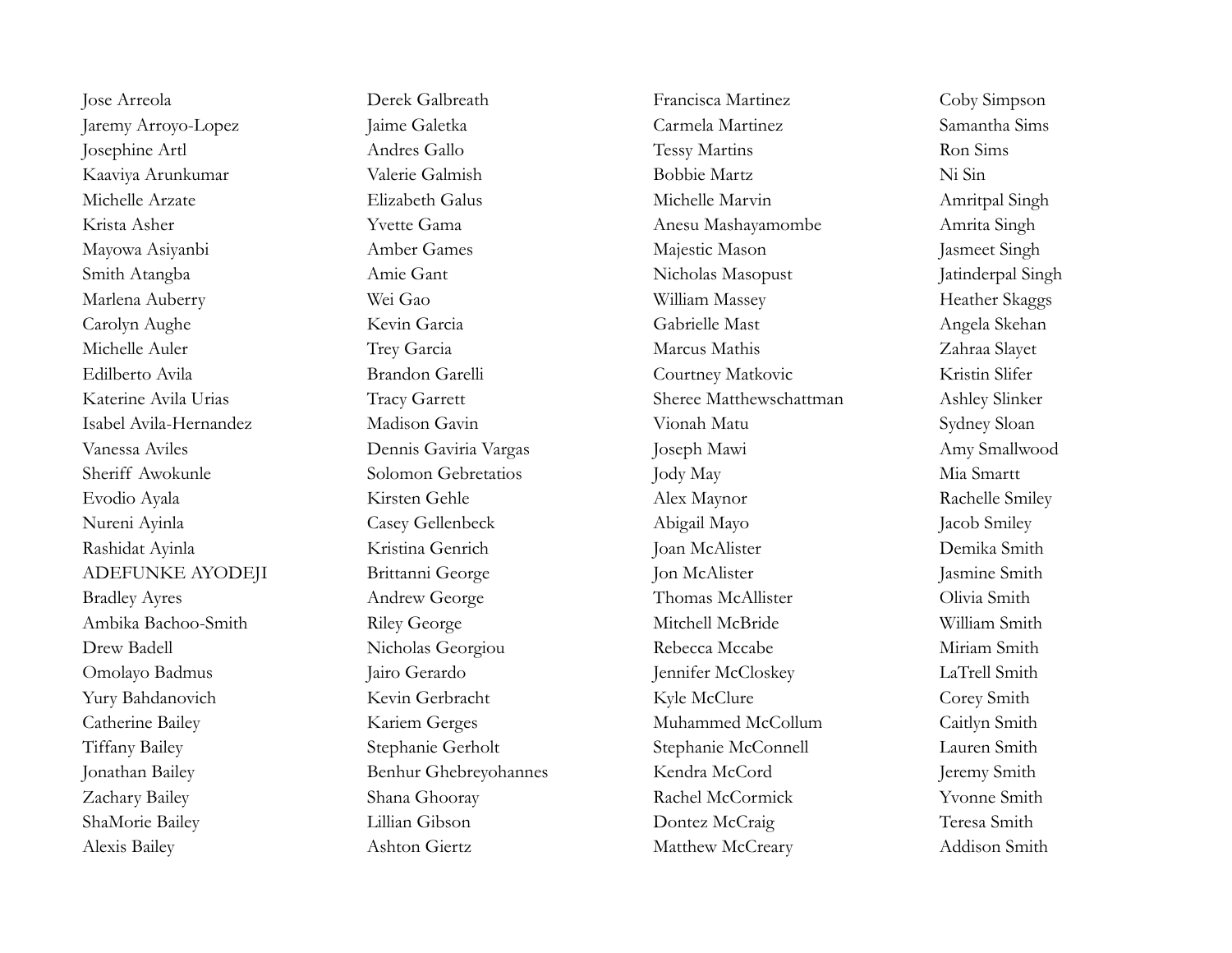Mikaela Baker Troy Gifford Steven McCullough Hanna Smith Candice Baker Emily Gill Emily Gill Kimberly Mccullum Joelle Smith Nicole Baker Ashleigh Gill Justin McCurley Kailee Smith Stephanie Baker Cameron Gillaspie Tyler McDaniel Sydney Smith Sarah Baker Daphne Gillespie Madelyne McDaniel Kiasia Smith Madison Baker Richard Gillum Taylor McDowell Daniel Smith Macy Balcom Jared Gilmer Jared Gilmer Walter McFarland Saadoon Smoqi Ava Baldridge Terry Gingles Carmen McGhee Kaitlin Snider Michelle Baldwin David Ginsberg Dominique McGhehey Steven Snodgrass Sharon Balengu Hannah Ginter Eliana McGinley Jenna Snodgrass Jeffrey Ball Michel Girgis Kristin Mcgrath Winter Snow Elliot Ball Marc Girgis Marc Girgis Victoria McGruder Chelsea Snyder Cody Ballard Kenneth Givens Kelly Mcguckin Kathryn Snyder Amelia Banegas Oluwatomisin Giwamogorewa Carly McIntosh Adam Sobat Hyo Kyung Bang Matthew Glennon Austin McIntosh Emily Sobieralski Taranum Banga Carla Glodowski Robert McKain Olasunkanmi Sodunke Parker Bankert Sally Glover Christina McKee Yessica Solano-Telles Anthony Banks April Gobel Kathleen McKenney Dean Solesky Travis Banks Jeremy Godek Victoria McKinney James Somerville Merouane Baoch Tania Godinez Nathan Mcknight Camilla Sorensen Matthew Baquero Donna Goewey Casandra McLamb Paola Soriano Jessica Barcus Quintin Goldman Andrea McLaughlin Luis Soriano De La Cruz Betty Barker Raina Goldman Jacob McLaurin Lizbeth Sosa Wade Barnes Rebecca Goltz Lisa McLean LaQuan Sparks Whitney Barnes Micolas Gonzalez Megan Mclean Jonah Sparks Aaron Barnett Karianna Gonzalez Griffin McLeish-Petty Rebecca Spaulding Sara Barnett Ana Gonzalez Matthew Mcmahon Denni Spears Kenneth Barreno Isabel Gonzalez-Lopez LaToya McMiller Brian Spears Fenris Barrett David Goodman Kelton McNair Zachary Speas Nico Barrett **Domyno Goodman-Vogt** Amanda McNicholas Mary Sperback Bryant Barrios-Chavez Lindsey Goodnight Nicole McQuilkin Gabriel Spiegel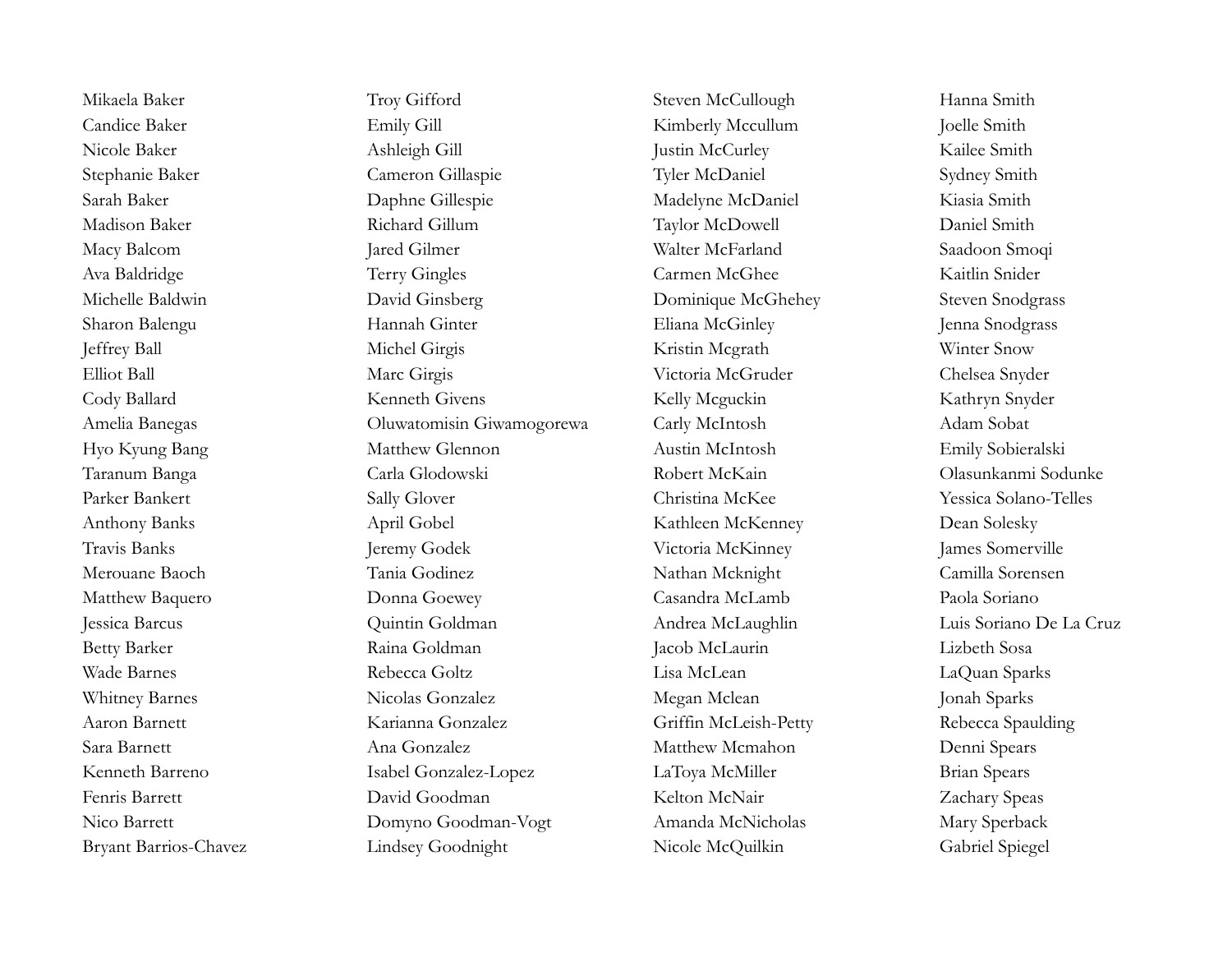Michelle Batchelor Charles Goolsby Ashli McVey Triniti Spurgeon Anant Batgali Muchineripi Edgar Gora Coultas McWilliams Cody St. John Aida Batista Martha Gordon Christopher Meador Rachel Stabler Sarah Batta Larissa Gordon Shalyn Mech Skyler Stackhouse Travis Baumann Elizabeth Gottschalk Ryan Meek Christa Stalets Hannah Baute Mark Gough Mark Gough Benjamin Meginnis Crystal Stallworth Dax Baxter Kristen Grable Sarah Mehringer Brian Staniszeski Ian Bays Jocelyn Grace Therese Meilinger Marie Stanley Azeb Bayssie Alexandria Grady Juan Mejia Joshua Stanton Lily Beachler Ishtareth Graham Stephanie Mekowulu Annamarie Stapinski Makayla Bear Michael Graham Erik Melendez Crystal Staples Dajaya Beard Alyson Grantham Brittney Mellinger Jared Starks Adam Beaver Beth Grass Brayan Mendez Katrina Starks Ashley Beaver Heather Graves Joshua Mendoza Hannah Starlin Luke Beckman Karla Graves Daniel Meno Michael Staton Minkah Becktemba Roger Gray Freda Mensah Matthew Staton Batil Bedros Alysia Gray Calvin Meranda Chelsey Stauffer Ashlyn Bedwell Nolan Gray David Merrell Patricia Stearns Ehnay Cho Bee Sarah Gray Grace Merrell Mackenzie Steele Emily Beechler Tabitha Greb Karina Merrill Ashley Steele Johnathon Beemer Christopher Green Blake Messegee Taras Stefyuk Nathan Beeson Tamara Green Amanda Messegee Jackie Stegman Jill Bell Ebane Green Mikaela Messer Christian Stephens Savannah Bell Shy'La Green Carolle Diane Metagne Donald Stephens Deonte Bellinger Ashlee Green Brian Metzger Samuel Stepter Youssef Benaacha Kyler Green Kathleen Meyer Charles Steptoe William Bender Eleanor Green Lauren Meyer Cole Stettler Allison Benge Christina Greene Joshua Meyers Tyler Stewart Ethan Benge Emily Griffee Thokozani Mhlanga Travis Stewart

Coleen Barron Jessica Goodwin Megan McQuinn Savion Sprowl Jonathan Benjamin Michael Griffin Theodorsia Michael Natasha Stewart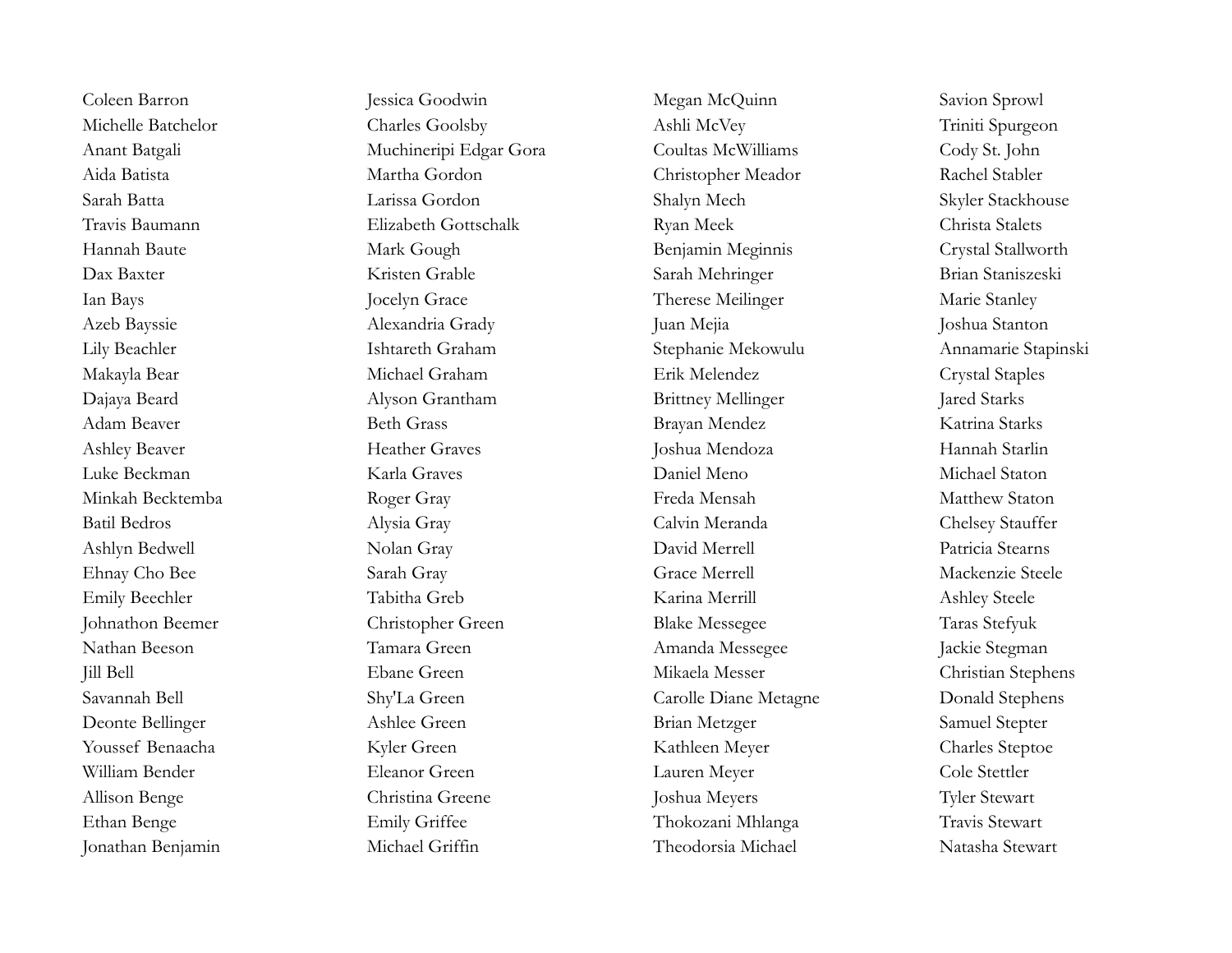Kayla Bentson Anna Grover Anna Grover Kourtney Miller Sarah Stillerman Michele Berg Jose Guerrero Jose Guerrero Amanda Miller Jourhaney Stingley Joshua Berg Kimberly Guerrero Dylan Miller Mark Stinnett Diamond Berkowitz Papa Gueye Jesse Miller Jesse Miller LeeLynn Stockberger Robert Bernd Anthony Gulliford Randi Miller Sherice Stockdale Taylor Berry Akanksha Gupta Kera Miller Antonio Stokes Ashley Bertram Jose Guzman-Garcia Bradley Miller Robert Stoner Shannon Besore Jade Habrych Shelby Miller Shelby Miller Alexandria Storey Fred Beveridge The Yordanos Haile North Waverly Miller Felicity Storm Olajumoke Binuyo Stephanie Hall Jenise Mims Jacob Stratton Marlene Birdsong Braden Hall Mitchell Minnick Jacob Streib Jessica Bisson Rebecca Hall Becky Mitchell Scott Stroup Aislynn Biven Riley Hall Danny Mitchell Chanda Strouse Joseph Black Megan Hallam Janet Mitchell Ashim Subba Amanda Blagburn Brook Haller Jerieann Mitchell Megan Sufan Nathaniel Blair Fetiya Hamid Maureen Mitchell Elena Sui Kierstyn Blais Tyonia Hamilton Elizabeth Mitterling Si Si Lian Sui Men Walter Blake Adam Hamilton Megan Miyesa Amanda Suiter Tanner Blanchard Brooke Hamilton Ryan Modrall Jenna Sullivan Camille Blazek Deanna Hammond Khalid Mohammed Clara Sullivan

Ashley Bennington Nathan Griffin Fletcher Mielke Gregory Stewart Miranda Benson Sylwia Gromul Zena Miller Mackenzie Stewart Alexis Bertel Jose Guzman Justin Miller Lisa Stone Jonah Beukema Elizabeth Hahn Karrena Miller Jenna Storm Andrew Bex Elvieanna Haines Cayla Miller Veronica Stortz Tluang Bia Jane Hale Austin Miller Dev'n Stoudemire Laura Biagini Allison Hall Nicholas Miller Olivia Strada Katie Biddle Kyle Hall Emma Milton Lauren Stranger Jayden Birge Greg Hall John Minniear Victoria Strong Michael Blanchard Morgan Hamm Luwam Mohamed Blythe Sullivan Nicholas Blatnik Amanda Hammer Sahra Mohamed Hannah Sullivan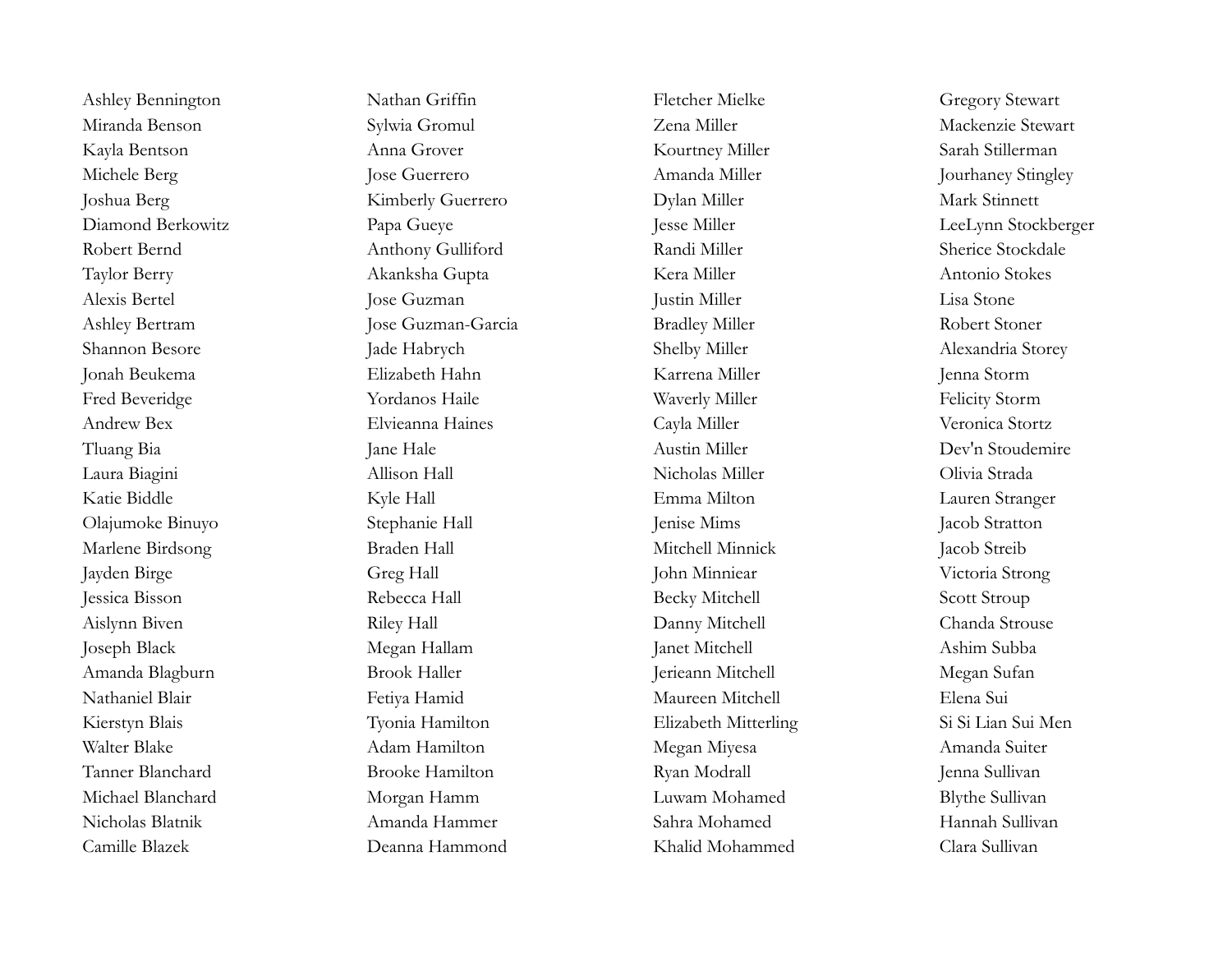Crystal Blevins Adam Hammond Sofiat Mohammed Emily Sullivan

Drew Bliss Madison Hammons Hector Molina Ciara Sultzer Brianna Bobay Christy Hampton Brianna Mollice Jordan Summers Joseph Boedicker Alison Hampton Jasmeen Momi Shannon Summers Madelyn Boehm Ling Han Chad Monroe Elizabeth Sung Tanisha Boekstaaf Ellianna Hanell Dionna Monroe Jacob Supple Trinity Boillat Kayley Hanna Michael Montgomery Molly Surber Mason Bolduc James Hannah James Hannah Alyssa Montgomery Raymond Surratt Lori Bolduc Calvin Hansard Deja Montoya Matthew Suyanto Nathan Bonnell Brittany Hanson Alfred Moore Brianna Swain Jonathan Bontrager David Hardin Jonny Moore James Swartout Alex Bonty Annabelle Hardwick Chase Moore Tiffany Swopes Leslie Boone Robert Hardy Porshia Moore Molly Syberg Mazzy Booth Cole Hargrave James Moore Mary Tackitt Christian Bormann Michael Harkness Evan Moore Anas Tai Mauvene Borton Kiera Harlow Skyler Moore Tanzim Tai Marvin Boss Sarah Harmon Braxton Moore Wai Yan Tai Brianna Bottema Deborah Harmon Evan Moore Taufiq Tai Serenna Bottoms Jeffrey Harmon Hannah Moore Omobolanle Taiwo Bryna Boudoin Aaron Harness Aaron Harness Andreana Moore Monika Talanga Douglas Boval Rebecka Harney Andrea Moore Allison Talty Gideon Bower Adreana Harper Brandy Moorhead Daiki Tamura Hannah Bowyer Brooke Harrelson Sabrina Moreira-Pereira Angela Tandy Emilee Boyd Crystal Harris Randy Morelock Benjamin Tandy Melissa Boyer Hunter Harris Kara Morgan Andrew Tanner Dakota Boyle Steven Harris Steven Harris Hanah Morgan Gabriel Tanner Stephanie Brackett Lylith Harrison Angela Morgan Emmanuelle Tano Olivia Bradford Taylor Hart Veronica Morgan Willie Tate Wisam Brahim Benjamin Hartley Erika Morris Paw Taw Dhvani Brahmbhatt Julia Hartley Brionna Morris Mouhsine Tayaa Taylor Brandsasse Sonia Harvey Robyn Morris Artimus Taylor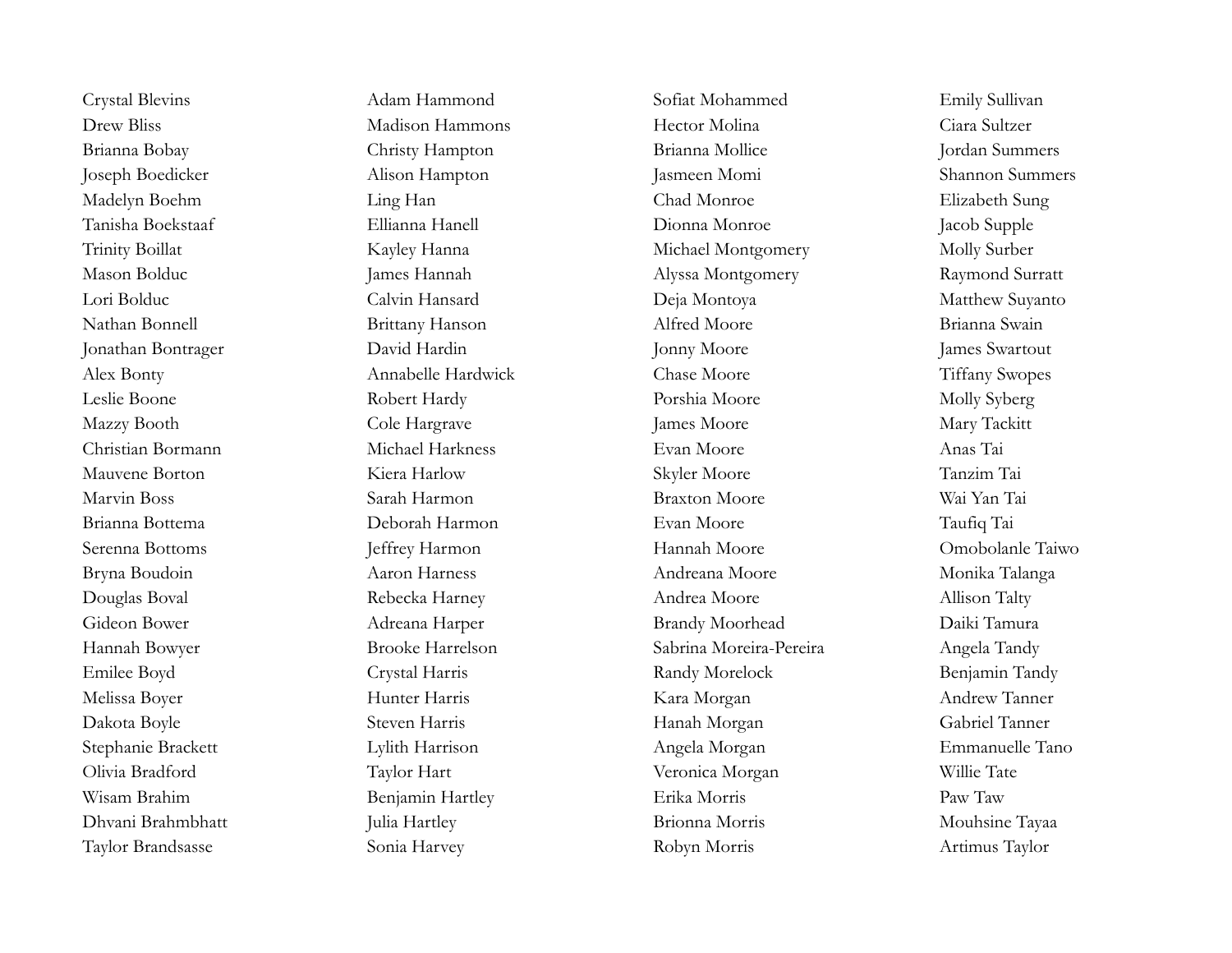Emma Bratch Roger Hasper Sheila Morris Sheila Morris Bobby Taylor Emily Braun Khaled Hassanein Gregg Morris Brittany Taylor Christopher Braun Michelle Hatch Brandi Morrow Preston Taylor Jocelyn Bravo-Perez Jeri Hatcher Fahim Morshed Ty'Asia Taylor Nicole Bray Jesse Hatcher Jr Courtney Morton Lauren Teagle David Bresich Michael Hause Lauren Mosley Christine Teal Amber Brewer Hannah Havard Cameron Moulton Viginir Tebid Christopher Brewer Sierra Hawthorne Ntombizinhle Moyo Emmanuel Tejada Arielle Brewis Sarah Hawthorne Austin Mucci Australian Autumn Temple Tracey Bricker-Merino Blaine Hayden Erica Mueller Jeremy Templin Jacob Bridenthal Haleigh Hayes Haleigh Hayes Haya Mujaddidi Adjovi Tengue Nicole Bridgens Trevor Haynes Muriel Mukarage Pamela Tennant Nicholas Brier Brittany Haynes Martha Mukula-Schafer Rodrigo Tenorio Dena Bright Andrew Hayworth Emily Munoz Christina Terry Dennis Brink Richele Hearth Angie Tatiana Munoz Martina Tesfa Gladys Brito Melanie Heck Weidman Toheeb Muritala Simret Tesfamicael Zachery Britten Carly Hedlund Margaret Murphy Lindsay Thacker Jessica Brockman Destiny Hefling Melissa Murphy Sophia Thacker Jo Ann Brokamp Cody Heir Olivia Murray Linda Thahleipar Anthony Brooks Brandon Helmick Matthew Mutchman Osborn Thangval Brianna Brooks Monica Helvey Joseph Muturi Samikshya Thapa Kylie Brooks James Hendrix Brenda Muzah Bawi Thawng Sarah Brown David Henke Ouleymatou Mve sidibe Zung Thawng Summer Brown Christian Henriquez William Myers Jillian Thayer Tina Brown Jasmine Henry Susan Nakamura Kyle Theobald Tiffany Brown Angela Hensley Hailey Nance Ada Thiane Janel Brown Rayden Hensley John Napariu Dior Thioune Allyson Brown Nicole Henson Rebecca Napoleon Matthew Thomas Belinda Brown Joshua Herington Michael Nash Sheena Thomas Kathleen Brown Scott Herma Grace Navarrete Jared Thomas Grace Brown **Melissa Herman** Aninam NAYO EPSE TEKPOLO Mathew Thomas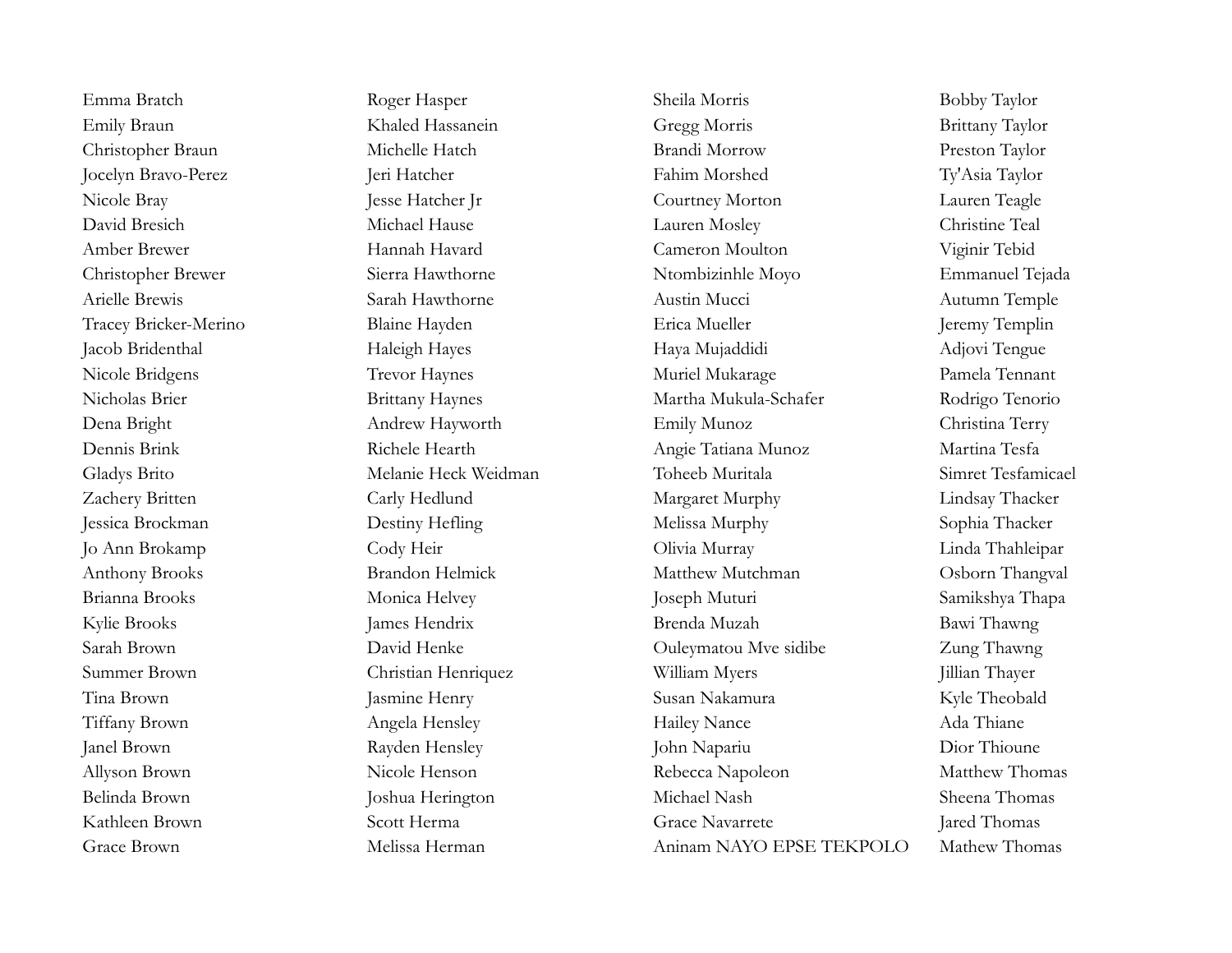Aaron Brown Elizabeth Hermosillo Zunaira Nazir Courtney Thomas Amanda Brown Daisy Hernandez James Ndagijimana Omega Thomas Joey Brown Daniel Hess Thabiso Ndlovu Walter Thomas Ravan Brown **Ryan Hess** Ryan Hess Tyler Neal Katelyn Thomas James Brown Luke Hiatt Diah Nealy Mason Thomas Cody Browning Sydney Hicks Sydney Hicks Kodi Nelson Jaiya Thompkins Oliver Brubeck Vanessa Hidleburg Leah Nelson Squire Thompson Jason Bruner Thomas Higgins Lucas Nethercutt Amanda Thompson Jessica Bruning Tracey Hill Kristy Neveau Trudi Thompson Samantha Bruton Le'Tia Hill Toni Nevins Angela Thompson Elena Buck Nicholas Hill Davante Newbill Benjamin Thompson Conner Buckley Jacob Hill Crystal Newborn Jessica Thompson Matthew Buckley Sierra Hill Victoria Newkirk Cameryn Thompson Yenly Bui Brendan Hilton Ida Newlin Olivia Thompson Spencer Bullock Hailey Hinthorne Fabrice Ngahadjo tchouamo Charista Thornton Heather Bultman Skylar Hinton Ai Nguyen Shelbi Throckmorton Casey Bunch David Hnin Myphuong Nguyen Sui Tial Zachery Bunten Heather Hobbs Tom Nguyen Olusola Tijani Daniel Burchett Katelyn Hochstetler Anthony Nguyen Zeana Timberlake Brittni Burden Nocker Pauleen Hocker Brandi Nichols-Templeton Brooke Tindall James Burkert Lillian Hodges Gregory Niehaus Curtis Tinnin Ashley Burkholder Sara Hoff Shawn Niehaus Alan Tisdale Diamond Burns Tequilla Hoffman Linsey Niehaus Nelson Tita Austin Burtch Eliana Hoffman Faith Njuguna Porsche Tobias Eliana Butler Sarah Hogan Alex Nolte Jasmine Todd Adam Butterfield Kevin Holiday Torin Noonan Ruth Todd Kasey Butz Lesley Holland Samantha Northington Scott Tolin Matthew Bylsma Lauren Holland Jasmine Norton Bryanna Tolliver Abigail Byrd Heather Hollingsworth Nora Nugent Cassidy Tomamichel

Eli Cain Colby Holmes Colby Holmes Chloe Nusbaum Guadalupe Torres Maldonador

Laurel Burgess Tonya Hodge Isabel Nicholson Hermann Tindjou Tchiengoua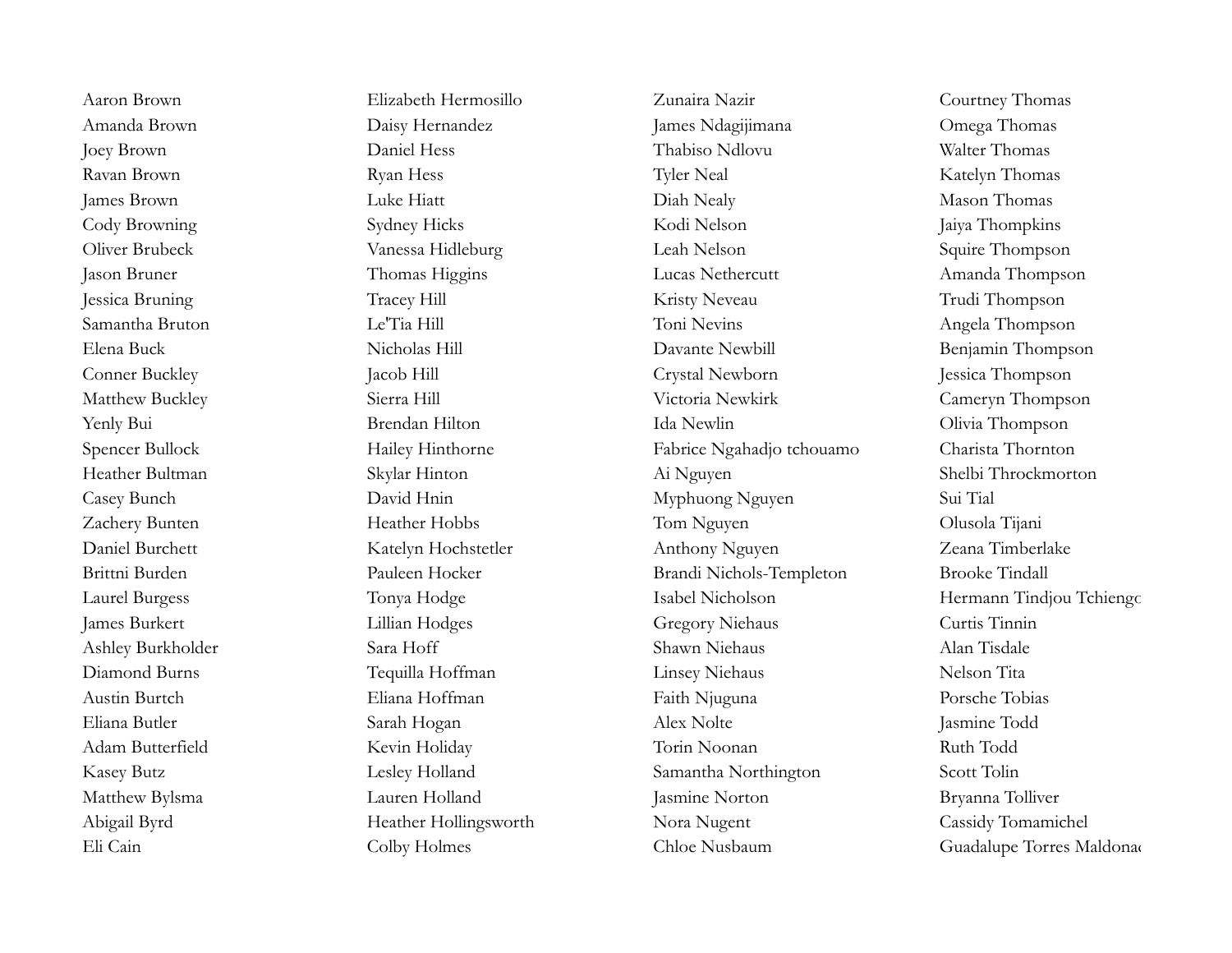Hector Calderon Jacob Holmes Elena Nygra Heather Townsend Jamie Caldwell Rainy Holt-Davis Lea Nyinawisugi Rebecca Trainor Stephanie Califf Brooklyn Holtsclaw Jared O'Dell Khristina Trammell Samantha Call **Ethan Hommel** Ever Obispo **Ever Commediates** Jonathon Trawick Fatiha Callison William Hoock Precious Oduwale Kelly Tremain Charlotte Calnek Howard Hoover Abigail Ogden Andrew Treon Jamie Calvert Abigail Hoover Caroline Ogucha Megan Trouten Maria Calvillo Teresa Hopkins Ayokanmi Ogunlala Dakota Truelove Juan Camacho Patience Hore Yetunde Ogunsakin Carly Trulock Cortney Camara Alyssa Hornaday Ajanigo Ojata Yemane Tsegai Rachel Cameron Mackenzee Hornick Bilqis Ojuolape Khai Tuang Anna Campbell Maxwell Horton Olawale Oladokun Bryan Tucker Virginia Campbell Janella Hoskins Omolayo Oladutele Richard Tuite Gail Campbell Brooklyn Hoskins Bukola Olagoke Nicole Tunitis Madison Campbell Ruth Hostetler Adijat Olaosebiomo Saul Turcios Janina Campbell Isaac Hougland Mariam Olaoye Nicole Turner Jesse Campbell Hubert Hounkpatin Rhonda Oldham Jordan Turner Alexandra Campbell Deborah Houston Kelly Oller Smith Emily Turner Mandy Campise India Howard William Ollier Andrew Turner Kasey Canada Marie Howard BUSOLA OLOWOKIGBAJO Katherine Turner Fernando Canchola Susan Howe Brooke Olson Emily Turner Thomas Cannon JaMaris Howell Azeezah Olukolu Sara Tuttle Shawn Cantrell Sydney Howell Adedamola Oluomo Zinc Tuyishime Kjirsten Cantrell Sharon Howell Sharon Howell Olumide Omobomi Hannah Tweedy Enrique Caraballo Steven Howell Fatimah Omotoso Cameron Tyler Gabriella Cardenas Christopher Howington ADEBAYO ONIFADE Amanda Tyner Luis Cardona Natalie Hoy Khwa Oo Tricia Ubelhor Sean Carmack Tiwen Huang Erika Opperman Bryan Underwood Vanessa Carman Dynasty Hubbard Megan Orcutt Jonathan Upton Grace Carmichael Douglas Huberts David Ortel Gabriela Uribe-Gomez Kristin Carpenter Chelsea Hudgins Luis Ortiz Luis Ortiz Stefany Valladares Pineda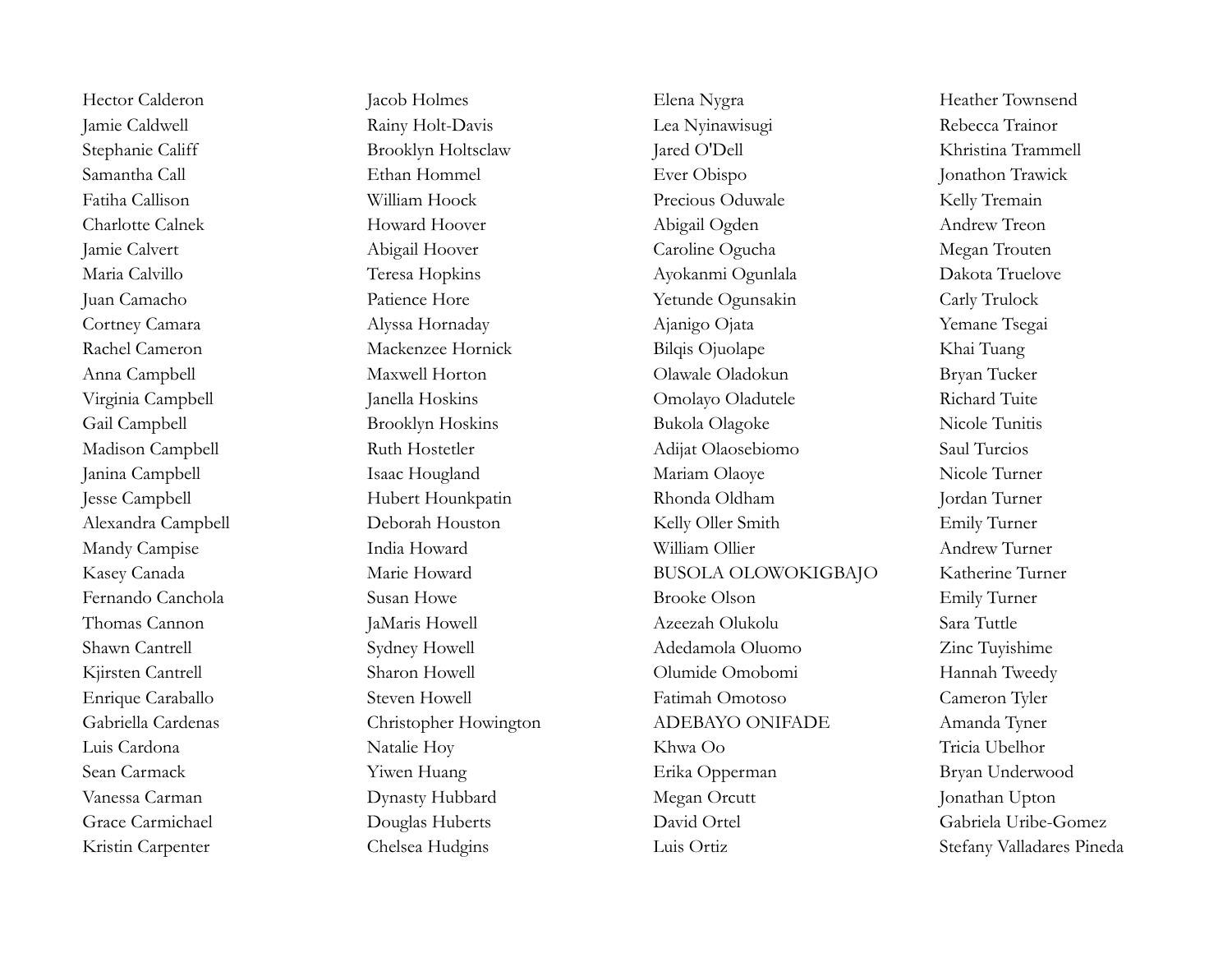Soukayna Cherif Elton John Ingco Brooklyn Parnell Richard Waddle

Haley Carr Jessica Hudson Jessica Hudson Britney Ortiz-Cseh Isabella Van Alstyne Derek Carr Christina Huefner Efe Osagiobare Joselyn Van De Venter Xitlali Carrera Aquino Jonathan Huff Katherine Oskar Jenna Van Dyke Eduardo Carrillo Shiquitta Hughes Adenike Osundele Brandi Van Meter Mary Carrizales Miranda Hughes Jacob Ott Tyler Vanderveen Marie Carroll Tiffany Hughes Emily Ott Jackson VanHorn Aris Carroll Kaylee Hughes Dylan Otto Leah Vanmeter Chelsea Carter **Kreshana Hughley** Jacob Otto Christopher Varney Andrea Casas Lopez Nadia Hull Nadia Hull Amber Overley Christina Vasilakopoulos Myla Castaneda Ismaeel Hummeid Meredith Overton Jalen Vaughn Daniel Castillo Trianna Humphrey Shawn Owen John Vaughns Theresa Castillo Kindra Hunckler Brian Paasch Dmitry Vayn Aaron Castrejon Asia Hunt Elsa Pablo Jennifer Vazquez Diego Castro Christine Hurns Jennifer Pack Esmeralda Velasco Garcia Matthew Catania Christopher Hurst Bryttnie Padgett Kayla Vernon Mary Catron Lorrie Hurt Joey Pagaja Sara Via Sarah Catt Ibtihal Hussein Tenisha Page Eric Vico Katherine Caughel Matthew Hutchison Jacqueline Page Oscar Villagomez Hunter Cavazos Mark Hutter Stephanie Paiz Dennis Villanueva Brayan Cerrillo Jack Huybers Samaria Palacios Joseph Vinnai Page Chadwell **Bao Huynh** Bao Huynh Ashley Palmer **Ashley Palmer** Polina Vinogradov Michael Chambers **Henry Huynh** Janice Par Janice Par Victoria Vivirito Thomas Chandler **Phuong Huynh** Sui Par Sui Par Lauren Voeller Janelle Chandler Jodi Hyde Hlawnkip Par Sara Vogel Sher'Chris Chaney **Francesca Ianni** Noah Paradis Noah Paradis Alexander Vogelsang George Charles OLUWATOSIN IDOWU Lindsey Pardo Yauheni Volchek Christopher Charles TEMITOPE IJIMAKINDE Javonni Pargo Rusty Voss Erik Charles Elvis Ilor Elvis Ilor Brittany Parker Kathryn Vulgamore Erika Chavez Muhammad Imran Anthony Parks Melissa Wachtel Emilee Cheesman Matthew Ingalls Kaleb Parks Samantha Waddell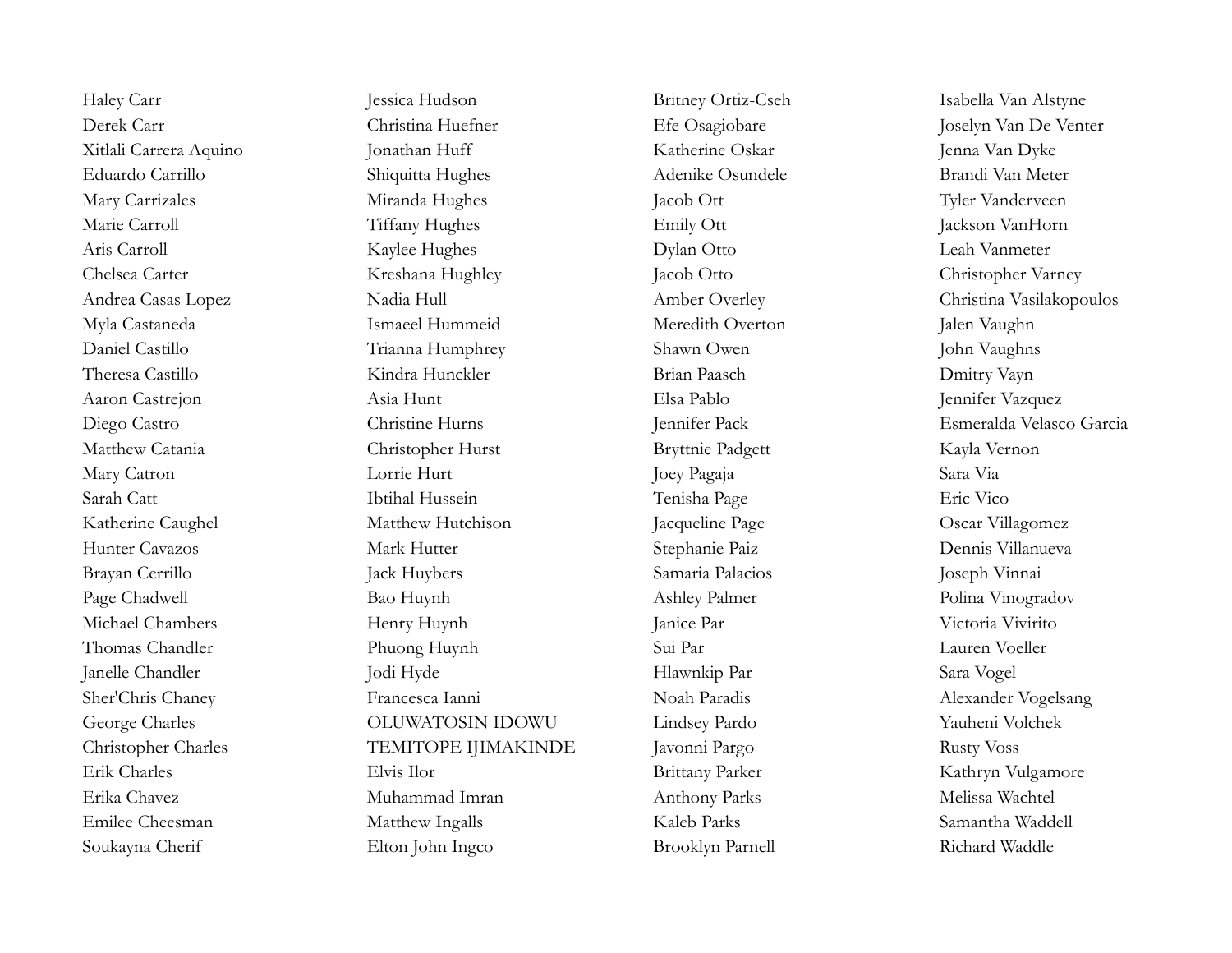Angie Colindres Victoria Jeffers Cynthia Perez Latrice Watson

David Chester Morten Ipsen Morten Ipsen Kaitlyn Parrinello Nathaniel Wade Jewel Chestine Hannah Irish Tosega Parrish Delaney Wagar Patricia Childers Lyndsay Isenberg Kraig Parson Gordon Wagner Sean Childers **Anthony Isenberger** Kansas Parsons Jennifer Wagner Khaled Chortani Josue Izaguirre-Almendarez Barry Passton Hayley Wajeel Veronica Chue Rohma Izhar Sarah Patchett Zachary Waldrop Makishi Chuks Asemota Tracy Jackson Abhi Patel Chelsea Walker Dustin Church Molly Jackson Yashwant Patel Carolina Walker Michelle Chuta Alan Jackson Shreya Patel Nancy Walker Brittany Clark Samuel Jackson Dhruv Patel Saitlin Wall Victoria Clark Joye Jackson Joye Dackson Laura Patron-Leon Karen Waller Kyle Clark Joseph Jackson Corbin Patterson Brett Wallsten Brenden Clark Haven Jackson Jamie Patterson Michael Walton Jasmine Clark Dietrich Jackson Stephanie Paugh Jeffrey Waltz Nathaniel Clark Payton Jackson Research Clark Kara Paul Katie Wantuch Blair Clark Latasha Jackson-Hamer Emilee Payne David Wapol Bailey Clark Roselyn Jacobs Julian Payne Aaron Ward Eric Classen Gina Jacobs Jacob Payne Anna Ward Trey Cleeter **South April Ward** Mohammed Jallow **Diana Payne** Diana Payne April Ward Alexandria Clegg Robert James Gema Paz Barcenas Robert Warfield Samantha Click Kent Jamison Kaylee Peace Hannah Warner Shawn Cline Natasha Jamison Michael Peck Delaney Warren Chase Cline Alexander Janisch Holly Peebles Rhonda Washington Brooke Clodfelter Taylor Jansen Leslie Pell Hilary Watkins Tyler Clonts Kaitlin Jansen Laura Pena Tamara Watkins Nicholas Cmehil Michelle Jaquez de Allison Maria Penalva Carmyn Watkins Gregory Coddington Sheila Jared Tianna Penn Tori Watkins Kayla Coe Dustin Jarosinski Jessica Penn Clay Watkins Conrad Cokus Bre'Anna Jarrett Melissa Penter Erin Watring Michelle Colglazier Osamah Jawad Matthew Pepper Jocelyn Watrous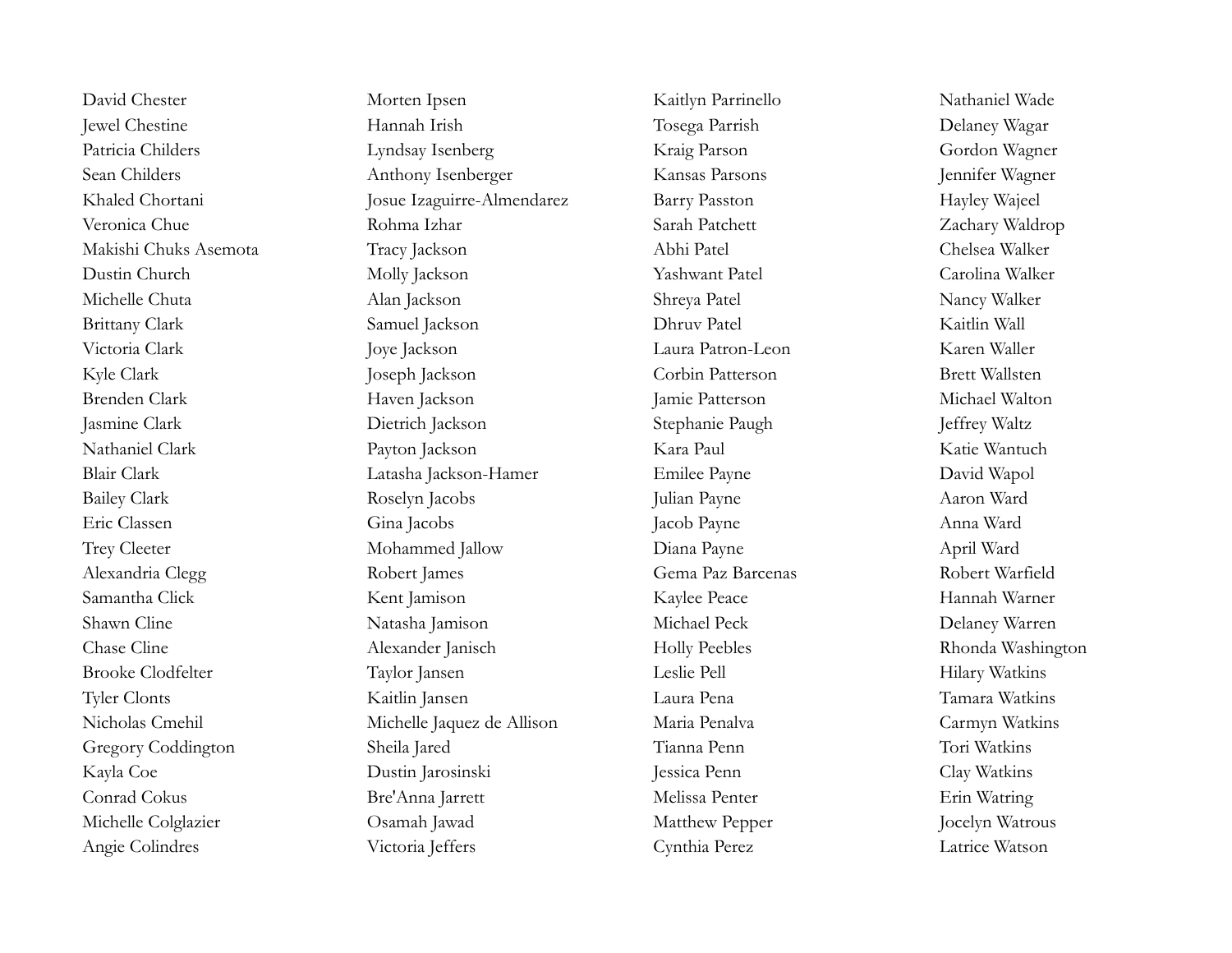Jennifer Collins Norie-Sue Jenkins Melanie Perez Abigail Watson Mindy Collins Ryan Jensen Ruben Perez Ariel Watson Ebony Collins Valeska Jensen Jennie Perez Logan Watson Shawn Collins Torry Jessup Torry Jessup John Perkins John Perkins Jeffrey Watson Cierra Collins Lindsay Jewell Shane Perrin Amanda Watson Amanda Collis-Floyd Meiling Jiang Robyn Peters Michael Watson Kimelys Colon Paradizo Martha Jobito Daniel Peterson Larry Watts Seth Colson Jeremiah Johnson Jasmine Petrie Emilie Waugh Alexandria Colwell Anastasia Johnson Dylan Petriko Landen Waugh Toddrick Combs Kelsey Johnson Andy Pham Hannah Wayman Alexandria Conner Tyffani Johnson Erik Phelps Dai'chelle Weatherly Joshua Connett Rayna Johnson Charlene Phillips Robin Weaver Kyra Contreras Shaylin Johnson Anna Phillips Tazire Weaver Leisly Contreras Rangel Payton Johnson Bryson Phillips Alana Weaver-Friar Tuesdae Cook Justin Johnson Megan Piazza Leanna Webb Sydney Cook Royalle Johnson Chelsea Pickerel Cheyenne Webb Caleb Cook Timothy Johnson Megan Pickett James Webb Shannon Coons Marquis Johnson Stefanie Pierce Joshua Webber Jeffrey Cooper Elle Johnson Trevor Pierce Andrea Weber Sabrina Cooper Blessing Johnson Rebecca Pierce Jiacheng Wei Lavonda Copeland Matthew Johnson Elliora Piguet Brooks Weidman Brooke Copp Zachary Johnson Cassandra Pittman Emily Weidman Breana Coppess Bethany Johnson Zachary Plahitko James Weigle Robert Cordell Christopher Johnson Alonso Planes Theresa Weinschrott Claudia Cordova Reyes Jeremy Johnson Adam Plew Kaylee Weir Jodie Cornett Krista Johnson Saw Plue Margaret Weir Jose Cortes Vazquez Cheyenne Jokoty Kade Plummer Gary Weiss Christina Cory Patricia Jones Macie Plummer Shannon Weiss Laurie Costello Tina Jones Chiara Poblacion Hannah Welch Ra'Heem Cottrell Jessica Jones Dustin Poe Calvert Welker Adrianne Council Lisa Jones Tre'ontae Pollard Ramona Wells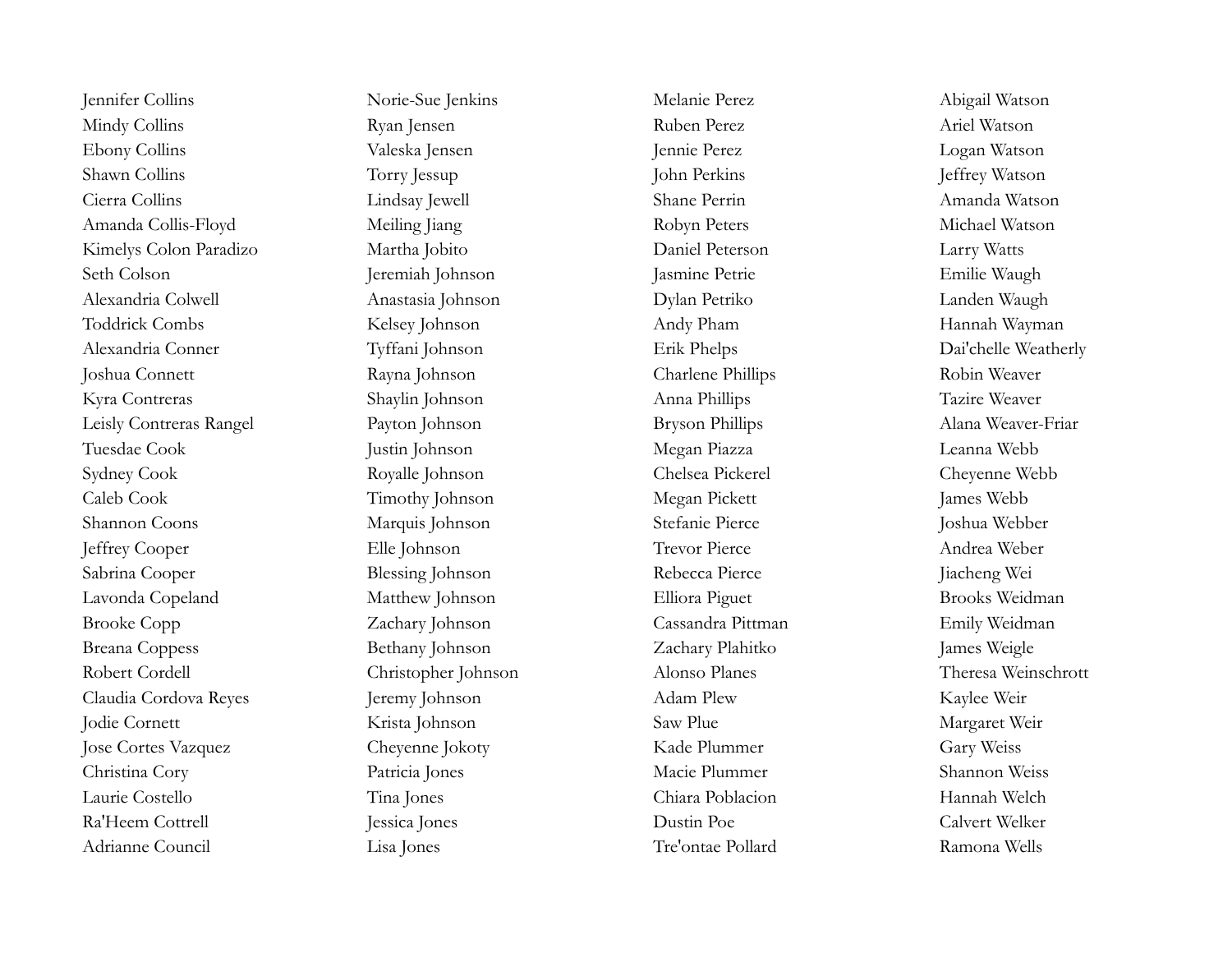Connor Cowan-Thompson Abigia Jones Lauren Pollard Eliza Wells Jaron Cox Evan Jones Anjonaa' Pompy Vanessa Wells Clinton Crafton Robert Jones Christopher Pope Kira Welsh Brandi Cramer Leon Jones Elizabeth Popoola Heidi Welsh Eli Crane Micah Jones Jason Porter Theresa Wendling Erica Crawford Taylor Jones Jala Powell Mendy Wernke Karin Crawford Cody Jones Ashley Powell Adam West Andrew Creek Marian Jones Abigail Powell Nicole West Megan Crews Ashli Jones-Corlette Jenna Preston Walter Westmoreland Lily Crews Andrew Jorgensen Morgan Price Justin Wheat Gillian Criswell Tia Joseph Jordan Price Samantha Wheatley Shurika Crosslin Roxana Juarez Yadsy Prisciliano Patrick Wheaton Synthia Crouch Christopher Julian Jeffrey Pritchard Rebecca Whipkey Charmaine Crume Jessica Julian Fnu Priya Kayla Whitaker Nallely Cruz Molly June Andrea Proctor Jasie Whitaker Agustin Cruz John Justiniano Jack Province Cheyenne White Rebeka Cullison Moussa Kadir Zach Pruitt Destiny White Madelynn Culp Zelda Kahindo Brian Puente Isaiah White Brianna Cummins Michael Kaim Lindsey Purvlicis Heather White Elise Cummins John Kane John Kane Angela Quiett Grace White DeAnthony Cunningham Leo Kane Anthony Quiett Sidney White Kelsey Cupp Zahra Karimi Razakani Peyton Quinn Mackenzie Whitehead Jeffrey Curry Erika Karle Matthew Rabideau Stephanie Whitesell Caleb Curtis Emmanuella Kasongo Kennedie Radcliff Issac Whitfield Rojue Curtis Tressie Kaufman Carter Radseck Dalynn Whitlow Samantha Cutsinger Jaisleen Kaur Javorious Raggs Adrienne Whitney Zachary Czachura Simarjit Kaur Christopher Ragone Carl Wiese Angelo D'Ambrosio Jaspreet Kaur Clinton Rainey Ronald Wilbur Mitchell Daiuto Gursimran Kaur Ashley Rakowski Tara Wilcoxon Tara Dale Brahampreet Kaur Joseline Ramirez Justin Wildey Kristen Dalton Arshpreet Kaur Ginger Ramirez Emily Wiley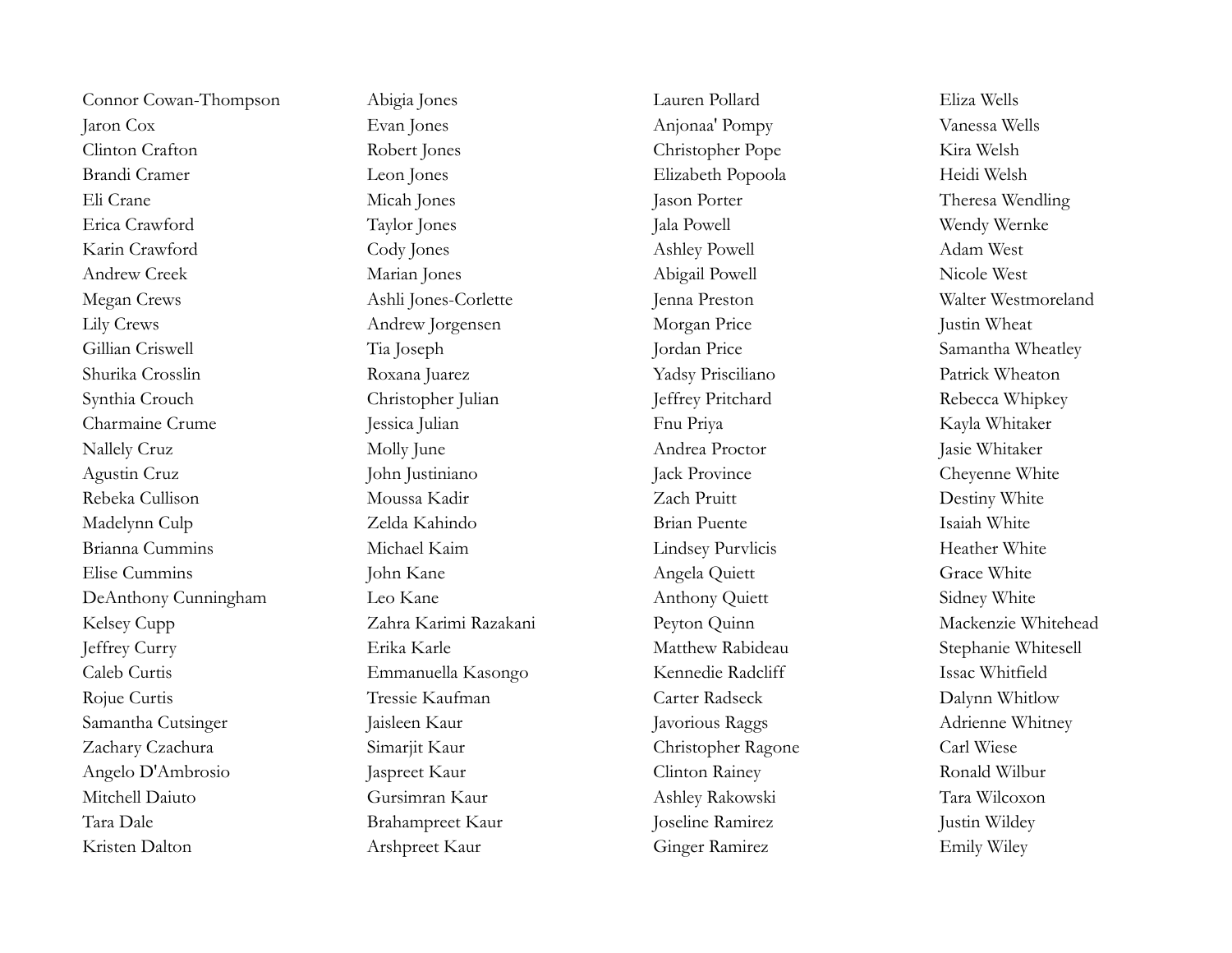Felicia Daniel Omar Kayitana Fernanda Ramirez-Strickland Matthew Wilkinson Takia Daniels **Hunter Kays** Hunter Kays Benjamin Randall Meredith Willen Agbesola Dare Katelyn Keane Zamantha Rangel Tequila Williams Deja Darling Kyle Keefer Charles Rapp Ebony Williams Austin Darrah Felicia Keegan Megan Ratliff Jessica Williams Makayla Darrah Crystal Keeton Caleb Ratliff Witleigh Williams Jack Daugherty Nicholas Keffaber Amber Ratz Braden Williams Wilson Daugherty Aidan Kehoe Brittany Rawls Daija Williams Lisa Davenport Jeff Keithley Matthew Ray Leslie Williams Brandie Davis Joelle Kelava Cameron Rayburn-Helton Tenisha Williams Elizabeth Davis Chrystal Kelly Jasmin Raymundo Nina Williams Demetrius Davis Lydia Kemp Izel Recinos Hannah Williams Vivian Davis Amber Kemper Catriona Reddington Marcus Williams Ethan Davis Bonnie Kempf Ronald Reed Kristen Williams Hannah Davis Christopher Kenipe Jamie Reed Stephen Williamson Brandon Davis Jennifer Kennedy Miranda Reed Kirsten Williamson Allison Davis Wendy Kennedy Jarese Reed Alysia Willis Mariah Davis Sithabile Kennedy Darren Reese Lorraine Willis Antoine Davis Hunter Kennedy Kevin Reeves Todd Willis Caroline Davis Calyssa Keown Zechariah Regalado Mikaela Willits Maryam Davis-Morris Cailey Keown Shelby Reichmann Renae Willman Lydia Dawes Kaelyn Kerns Sandy Reinhardt Sean Wilson Adenike Dawodu Megan Kesterson Morgan Remlinger Sabra Wilson Hannah Day Sadie Ketchum Heather Renfro Gabriel Wilson Jazmine Day Crystal Keyes Sheridan Resor Tiffany Wilson Lesa De Fluiter Clemence Keza Israel Reyes Samantha Wilson Charity Dean Bihreikhai Khaimi Adrian Reyes James Wilson Jacqueline Deck Abdellah Khalk Mevelyn Reyes Monica Wilson Samantha Decker Timsi Khanna Ramon Reyes Katryana Wilson Alexis DeCosta Ratinder Khattra Gisselle Reyes Jonae Wilson Emily Deely Shervin Kiani Danyelle Reynolds Maia Wilson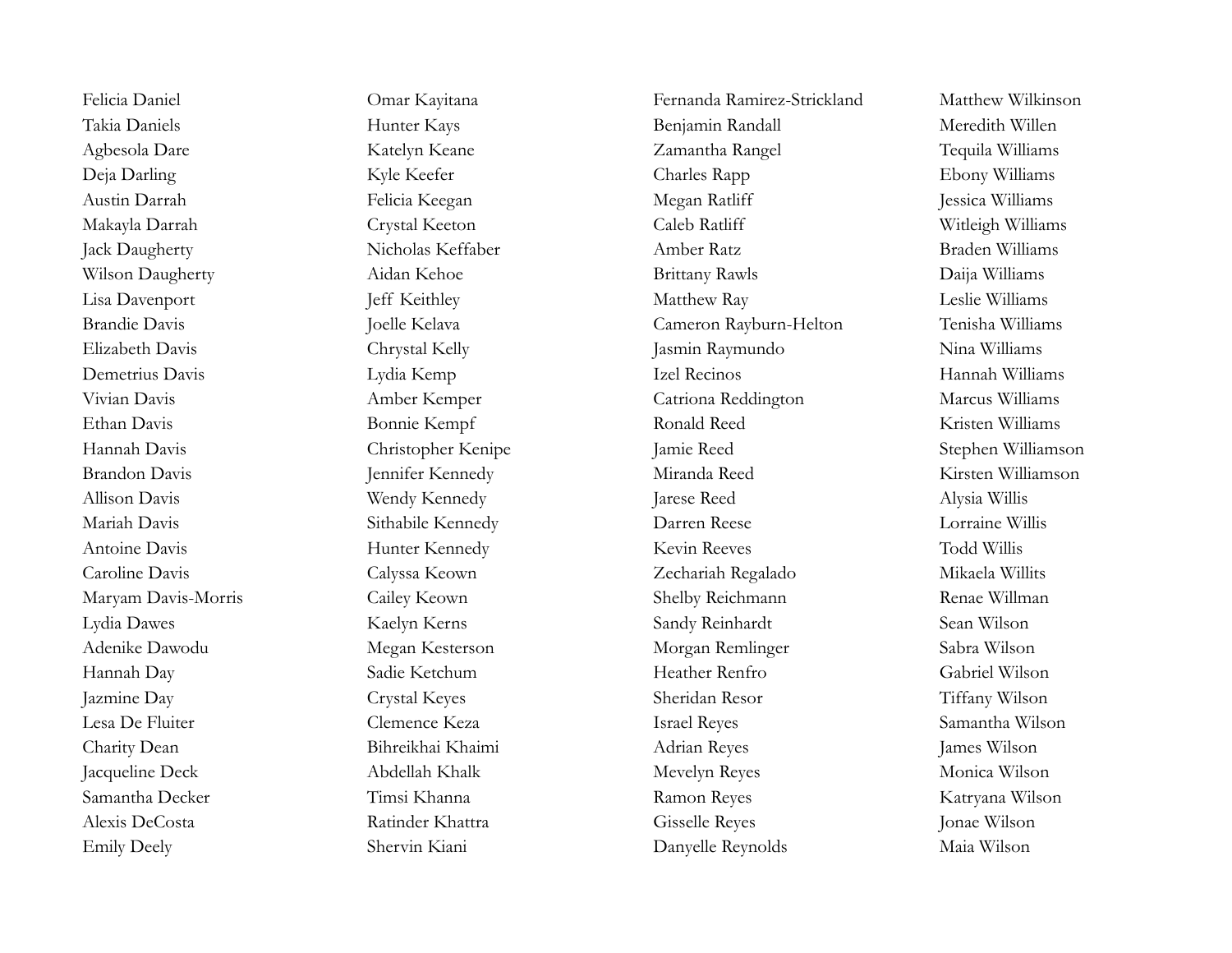Timothy Doherty Kyle Kohler Alice Robbins Huff Karissa Wright

Eric Deering Marleen Kidwell Brittney Reynolds Joseph Wilson Danielle Denise Joy Kilbert Joy Kilbert Matthew Reynolds Danielle Wilson Natasha Dennison Jane Kim Sydney Reynolds Janae Winningham Donovan Denny Lamonica Kimmons Julie Rhea Rachelle Winslow Sheena Denson Sarah Kincaid Nicolas Rhorer Anna Winzeler Jeffrey Derouin Marissa King Jasmine Richardson Elizabeth Wisdom Sara Devaney Alexandra King Taylor Richardson Sydney Wise Alyssa Devlin Jazmyne King Jennifer Richardson Logan Wise Aaliyah Dial Travis King Caitlyn Richardson Eric Wiseman Hawa Diallo Aaron Kingsbury Connor Richardson Elijah Wiswell Boubacar Diallo Abigail Kinkade Joshua Richardson Natasha Witcher Alhassane Diallo Hollie Kinker Michael Richardson Jennifer Witt Zanab Diallo Gibson Kinslow Andrew Ricketts Joseph Witty Zainab Diallo Erica Kirkwood Cassandra Ricks Nicole Wollenhaupt Luke Dias Bailey Kistler Mackenzi Rief Ashley Wolverton Kirby Dice Nathaniel Klay Francis Riegner Jose Wong Jillian Dick Eli Klein Alex Riester Evan Wood J'nai Dickerson Penelope Kleinschmidt Rusty Riley Michelle Wood William Dickey Jordan Klivansky Amy Riley Roxanne Wood Baylee Dill **Example 2018** Kristine Klotz **Andrew Riner** Ivy Wood Adam Dilley John Knapic Rebecca Risch Krista Woodruff Whitney Dilling Erika Knapp Erika Knapp Andrew Ristow JoDee Woodruff Tierney Dininger Ronald Knerr Quinton Ritter April Woods Carissa Dinsmore Ben Knight James Ritter Zachary Woods Fnu Divya Hailee Knight Cailin RItz Jared Woods Samuel Dixon Britten Knight Marycruz Rivera Jasmine Woods Freddie Dixson Jeremy Knight Jonathon Rivers Rashard Woods Diem Doan Andrea Knoy Nawshin Rizita Tanayh Woodson Brian Dobbs Shynelle Knutson-Huddleston Emily Robbins Michaela Wooten Timothy Dobson Mackenzie Koehl Abigail Robbins Victoria Wright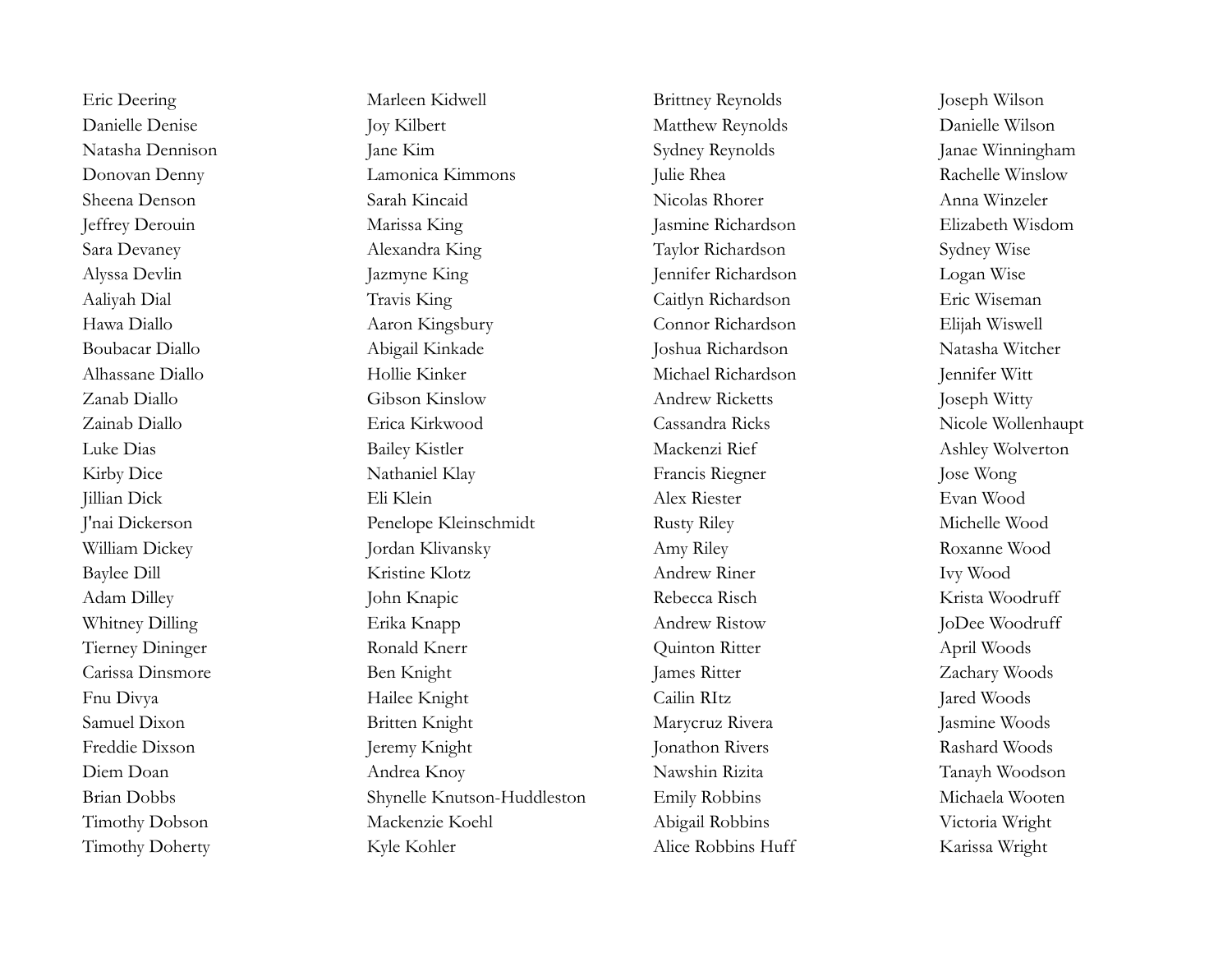Erin Dolson Sarah Kolb April Roberts Zachary Wright Luis Dominguez Kehinde Kolurejo Monica Roberts Emily Wright Robin Dore Boubacar Konate Taylor Roberts DaeShiona Wright Michele Dorvil Angela Konold Christina Roberts Julianna Wuethrich Alisha Doty Courtney Kooken Rachel Robertson Anne Wurtz Justin Douangmala Wesley Kotcher Kaitlyn Robey Kaitlyn Robey Michael Wyatt Dexter Douglas Miralben Kothiya Edward Robinson Brooke Wyman Destiny Douthit Natalie Kraay Shiane Robinson Janet Xique Xique Benjamin Dove Michael Kremer Nakirra Robinson Emily Xolio-chigo Morgan Dove Kaylee Kriese Giselle Robinson Matthew Yacone Daniel Drake Jake Kuehr Jake Kuehr Kaitlyn Robinson Wenbo Yang Kyle Draper The Grapher School and Teffrey Kueppers Makayla Robrecht Monique Yates Samantha Drum Chase Kuhn Anthony Rochester Autumn Yates Matthew Dryden Amritpal Kular Maria Rodas Darrell Yates Samantha Dugard Stacy Kulka Kaylen Rodgers Sakinatou Yawa Mariah Dugger Ethan Kuntz Ethan Kuntz Barbara Rodriguez Jenna Yeary Lindsay Duncan Ashli La Lond Amanda Rodriguez Brittany Yeley Sara Duncan Kee Lab Mark Rodriguez Tonya Yetter Taylor Duncan Pamela LaFollette Emily Rodriguez Vialli Yokhanis Allison Duncan Julie Lagos Jason Rodriguez Hunter Yonts Tregail Dunlap Frantso Laguerre Jonathan Rodriguez Taylor York Dana Dunn Donna Laird Emma Rodriguez Latasha Young Tycen Durham Daniel Lakin Juan Rodriguez Rodriguez Nathan Young Ann Durham Hnem Lal Kesha Roell Jordan Young Isaac Durham Jesse Lamar Loren Rogers Montazze Young Jacqueline Dyer Elizabeth Lamb Jory Rogers Brandon Young Tanner Dyson Joshua Lamb Zachary Rogers Robyn Young David Eads Sai Landa Charles Rohen William Zahn Michaela Eakle Brian Landaverde Zuniga Johareliz Rojas Zaaheed Zebada Kayrone Earl Tiffani Lang Douglas Romano-Ziebarth Leslie Zepeda

Tavone Dowdell Sarah Kuehl Paige Robinson Alexander Yamamoto-Castillo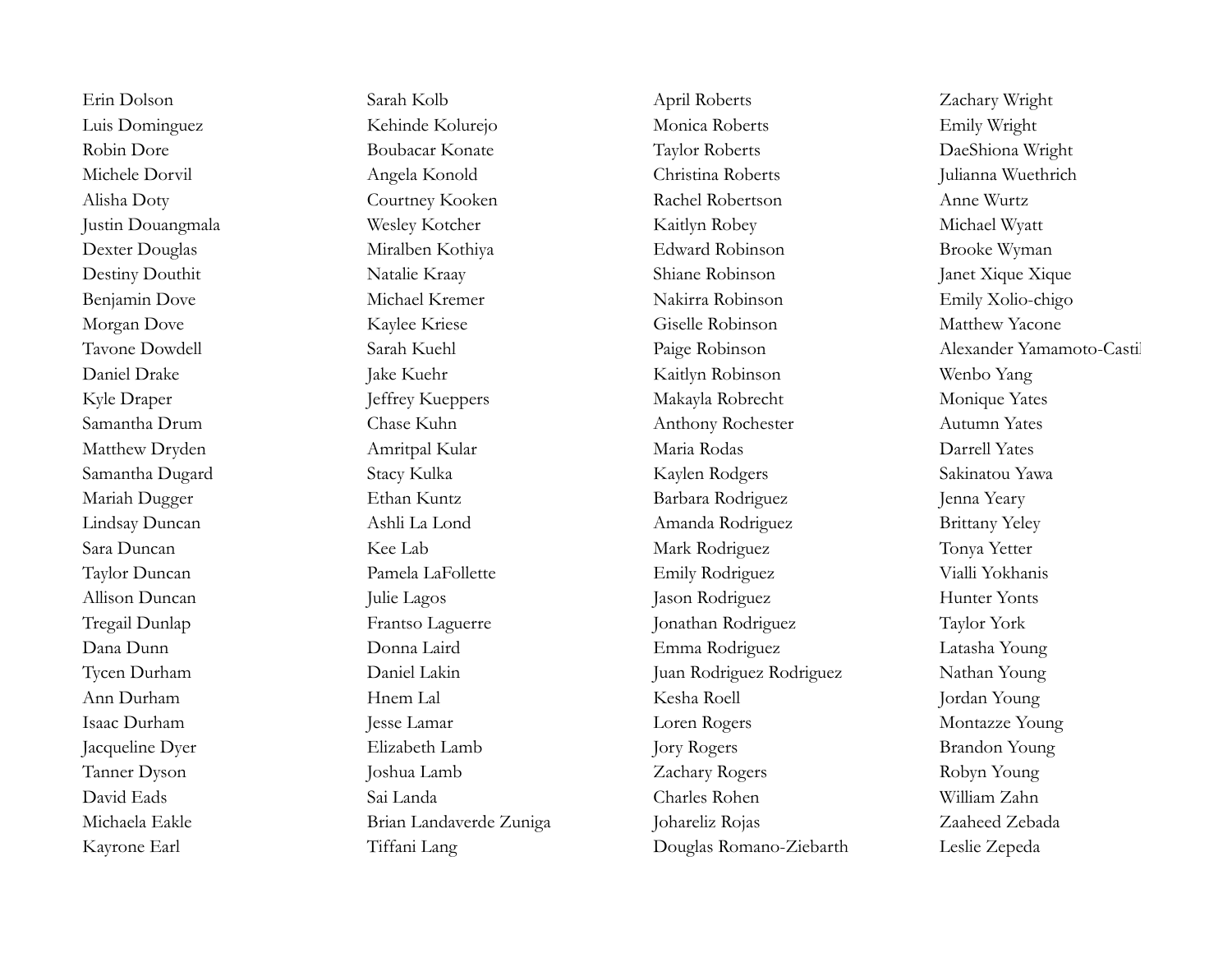Arrington Earley **Hannah Lang Katherine Rombach** Xianqiang Zhang Ashley Eaton Lisa Lankford Shanice Romero Haiyu Zhong Matthew Eberhart Jessica Lanning Erik Romero Lin Zhou Kendra Eck Adeline Lantrip Corina Romo Andrea Zimmerman Kaci Eckman **Ramon Lapaz** Ramon Lapaz Alin Romonita Thin Zin Andrew Edgington Portia Larbi Roney Kristen Roney Anna Zing Savannah Edington Macie Larios Montiel Pedro Rosas Maus Sarah Zipoff Rachel Edmonds Maria Laso Salazar Susan Rosenthal Jahaziel Zuniga Emily Edmundson Caroline Latino Nicole Rosstamian Brian Zych Shelby Edsall Ashley Lattz Dieon Roy Hnin Hnin Ei Alyssa Laurent Alyssa Roydes

### KOKOMO

BreeAnna Bell Robert Hashbarger Brooklyn Miller Kelsey St.Clair

Abraham Aguirre Micah Glover Lynae Mast Richard Sibert David Akers Max Gomez Max Gomez Nathan Maynard Heather Sibert Steven Allen The Yvette Gonzalez Roger McCarthy Jennifer Sims Gabriel Araujo Lage Rashel Gray Rashel Gray Danielle McCune Sean Sisneros Alex Aspinwall Angie Gross Waiming Mccurdy Polly Slater Kevin Avelino Deanna Gualtieri Ian McCurdy Monica Slonaker Kalynn Baber Emma Guldi Rebecca McDonough Todd Smith Christine Bachman Jason Gunning Marcus McGee Ayanna Smith Michael Barnhill Brandon Hammond Samuel McGehee Leah-Rachel Smith Ross Bates Noah Hamrick Autumn McKenzie Leon Snyder Keenan Bates Bailey Hanna Karlie McMenomy Danielle Snyder Katerina Baucco Mitchell Hardin Dennis McNally Melanie Southern Ricky Bearden Garrett Harris Anna McNally Sadio Sow Joshua Bedilion Patrick Harris Corynne Menard A'mya Sparger-Withers Amy Behny Makayla Harvey Justin Meyer Justin Meyer Olivia St. Clair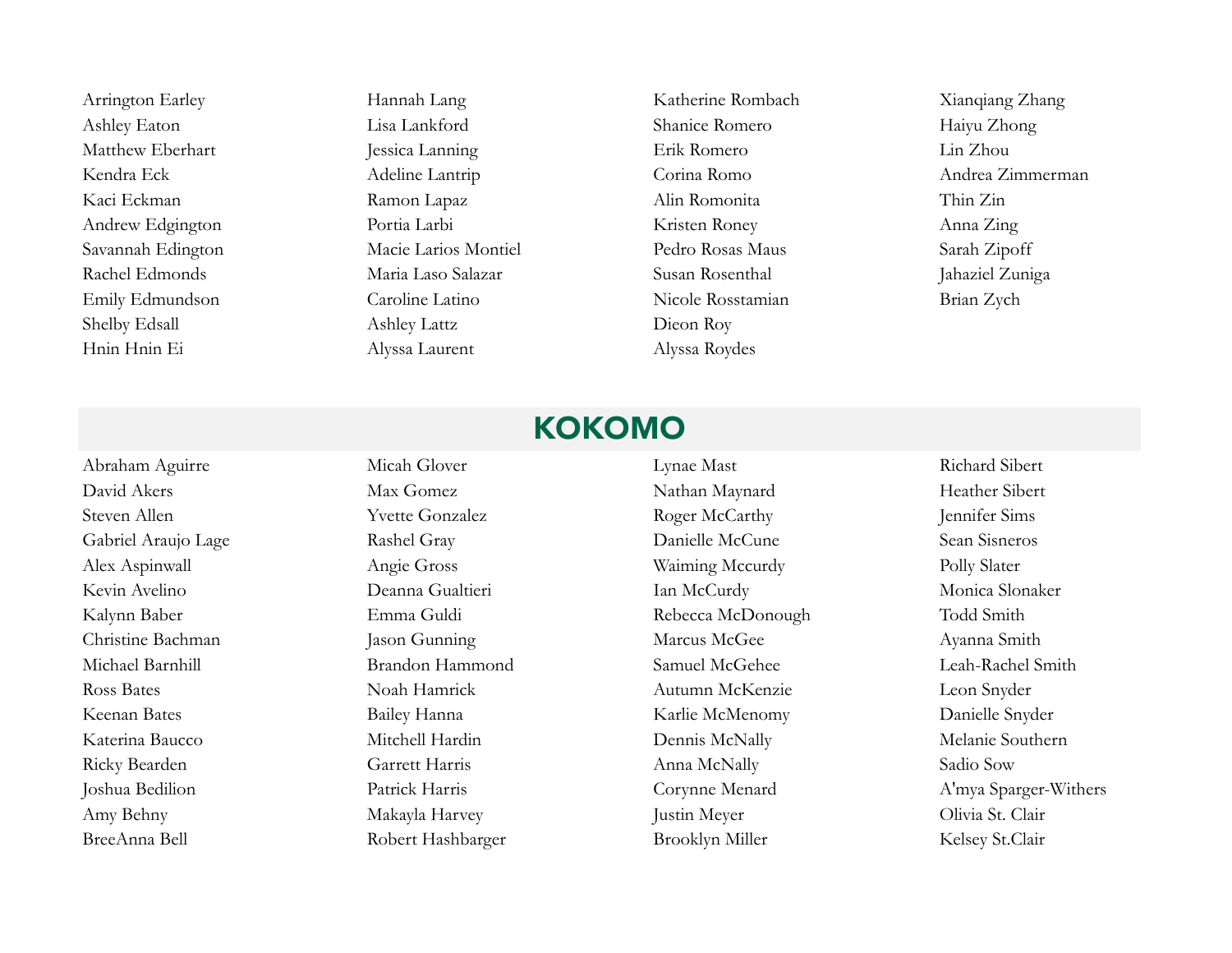Caitlyn Blankenship Hannah Haworth Ronald Miller-Norris Lenora Stanford Jonathan Blanton Larry Hayden Olivia Mohring Tasha Stark Douglas Boedeker Terri Hayes Justin Moody Sarah Stephenson Kayla Boggs Hunter Hays Jeffrey Moore Alexander Stevens Jose Bojorquez Celina Hayslett Ryan Moore Dallas Stevens Alexis Bollinger Jossie Helmerick Jasmine Morgan Jeremy Stewart Robert Bonner Lou Helvie Lou Helvie Kelsey Morgan David Stewart Dawson Bower Dustin Henderson Katie Mossholder Steven Stollings Jody Bowsher Teresa Henderson Rachel Mow Rachel Stone Jessie Boyd Morgan Henderson Malori Mullens Mikayla Strik Mitchell Bright Brooke Hendricks Kellen Mullins Chloe Strong Lila Brinkoetter Jacob Hensler Heather Munsey Amber Sturch Veronica Brissette Tracy Herr Tracy Herr Mary Musholt Josh Sturgell Erin Bromberek Glaciea Hester Sarah Napier Shumoune Sultanali Ryan Brown Jared Hickman Shaunne Neer David Sunday Shelbey Brown Chandler Hipp Chandler Hipp Charlie Neher Tyler Swain Josiah Brown Jessica Honeycutt Valerie Niewinski Jesse Swain Noah Brown Renanda Hoosier James Nix Brianna Swing Hunter Bryant Emma Hoover Santana Nixon Ashley Swing Nathaniel Burdine Jayme Horner Sarah Norman Kailee Taflinger Geordan Butler Megan Horton Aaron Offenberger Tanner Tatman Dailynn Butzin Bailey Howard Morgan Oilar Anthony Templin Emily Byers Caitlin Hughes Brianna Orpurt Robert Teter Kimberly Byers Adrian Huizar Jessica Page Madelyn Townsend Jennifer Caley-Keesling Brian Hunt Ethan Page Caleb Treadway Leslie Carson Carolin Hunter Ruby Patton Austin Trevithick Angel Clark Holly Hunter Katie Paulus Ashley Turko Andrea Collier Kaitlin Hunter Daniel Pavey Madison Turner Tabitha Cooper Stephanie Husek Donald Phillips Homer Uncapher Searra Cooper Jillian Jacobs Braxton Phillips Elana Valdes

Brittney Biggs Leslie Havens Tracy Miller Matthew Stalter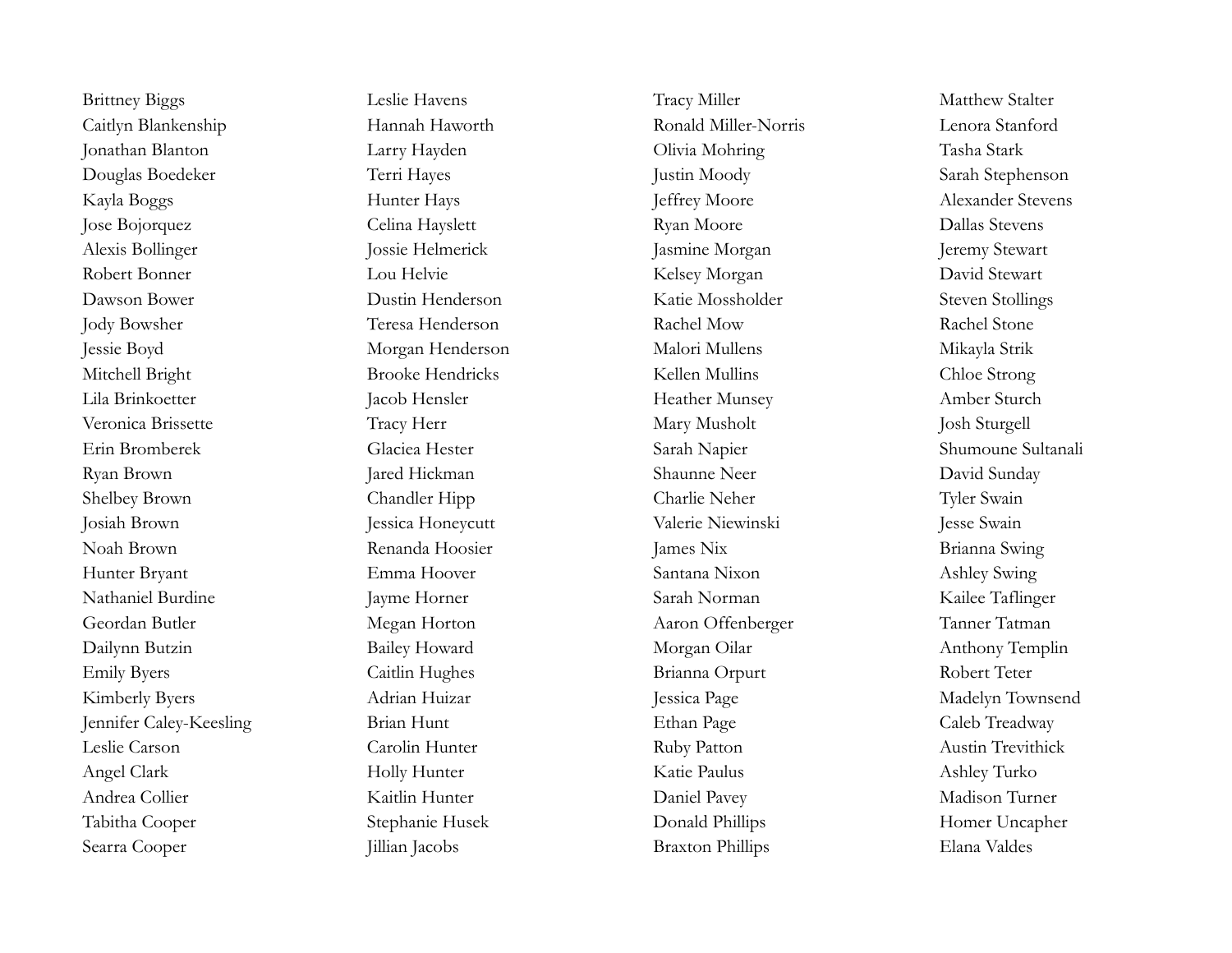Reneesha Fowler Vinh Ly Dawn Sanderson Cossette Wilson

Jason Cornelius Jessie James Jaden Phillips John Valverde Taylor Cowling Drew Jameson Miranda Pickett Parker Vanmeter Anita Crago Bradley Jameson Lilliana Piovesan Stephen Vanneste Alison Cregar Oliver Jarman Jonathan Plummer Antonio Viera Jacob Curtsinger Kirstin Jones Jesse Polk Breannah Vogel Stephanie Dart William Jones Trey Popejoy Savannah Wagoner Mary Daulton Melody Kegel Faith Pownell Courtney Waldmann Stephanie Davis Shawn Kelly Shawn Kelly Kristy Prather Russell Waldon Molly Day Joshua Kincaid Heather Prescott Kasey Wall Breann Donson Aleighia King Melissa Pruitt Stephanie Wallace Karilee Dufendach Angela Kirts Ethan Purkey Sabrina Walmsley Fred Dunlap Jonathan Klingler Amanda Rairigh Melanie Walsh Shanna Earnheart Brianna Knowling Jason Ramer Kimberly Ware Treasure Ebikwo Daniel Knutson Tina Ramirez Kaitlynne Watanabe Jania Eddington Tonya Koebler Magda Ramos Joe Watkins Elizabeth Edwards Macaela Kuntzman Mamie Rasmus Kaylee Watson Nicole Edwards Crystal Lane Michelle Rawlins Olivia Weaver Haley Eiler Andrew Laudenschlager Cody Rayls Logan Welker Arlene Emmert Samantha Lawson Serena Reed Adam Weller Brayden Endsley Thomas Layton Marcy Reese Melissa Wendt Makinsey Erickson Molly LeClerc Jennifer Ricketts Sarah Whitaker Jessica Estep Alexis Lees Jimmy Riddle Kylie White Sarah Everhart Nolan Leisure Jose Rivera Nikita White Adrianah Everhart Shea Leonard Dylan Robbins Brittany Wicker Ashley Fagel **Amanda Lingg Courtney Roberts** Garrett Wiley Marlis Feightner Autumn Lolkema Autumn Lolkema Angela Ross Ryan Wilke Kylee Fernung Bryan Long Harrison Ruschak Desmon Williams Angela Fields Patricia Lopez Christian Russell Brishonna Williams Avery Fouts Tyler Love Bailei Sanders Aaron Willis

Derek Fontes Yazmin Louck Jocelynn Samuel Tabatha Williams-Janssen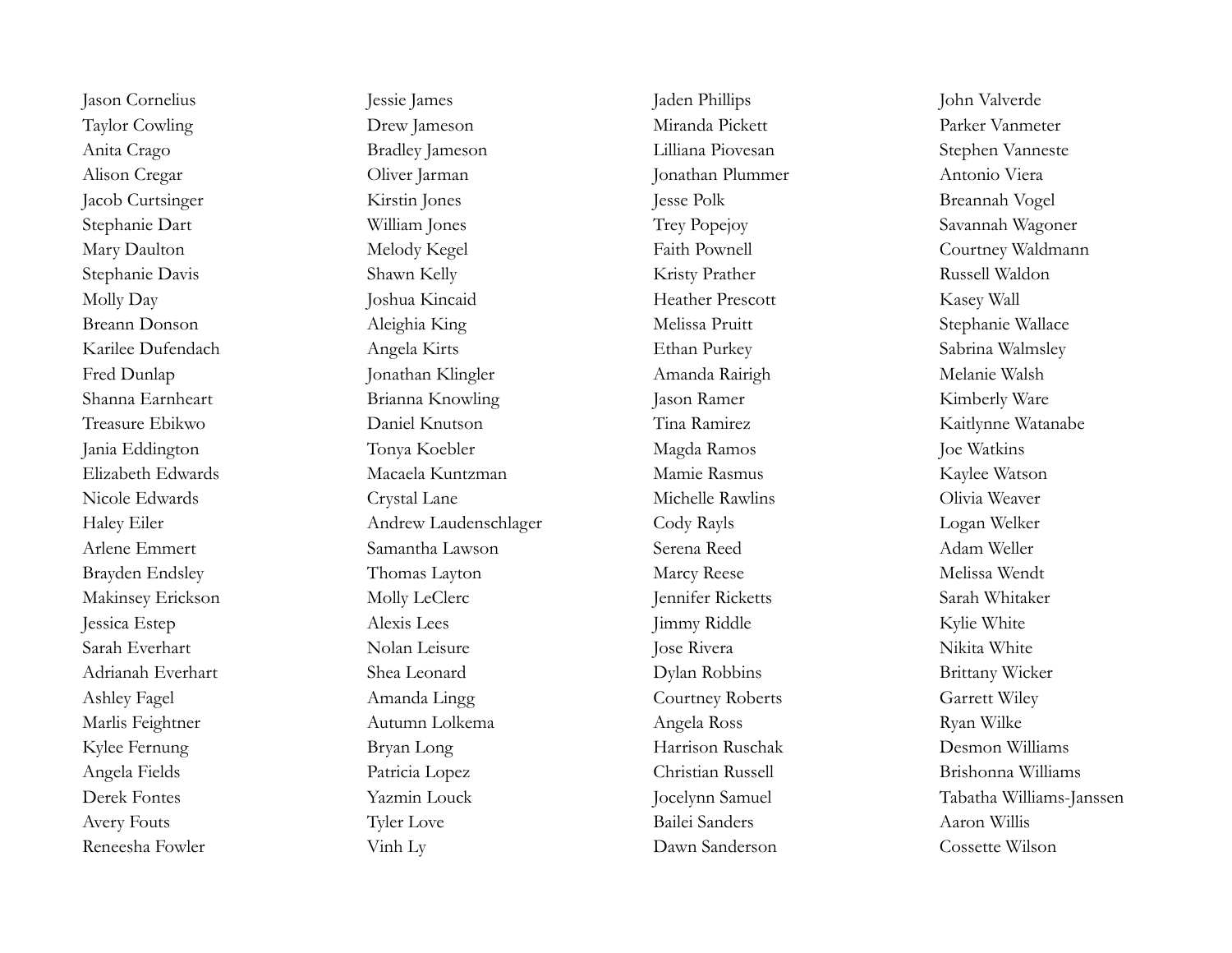Dawn Fraley Joseph Mahaney Rebecca Sasser Eric Wilson Courtney Frazier Pierre Malone Pierre Malone Abigail Schwieso Ashley Wold Jeana Friedersdorf Hope Manns Isaac Scott Anita Woodring Leslie Frost Reece Manton Hannah Scott Taylor Woodrum Shannon Fuller Christal Marciniak Stone Sharpe Alyshia Woods Lindsey Gaddis Angel Marquez Thomas Shaw Michael Wyrick Elizabeth Garber Amaya Martin Jacob Shelden Keyerstyn Young Ana Garcia-Rodriguez Melody Martin Shelley Shook Garrett Glassburn Brooke Massey Shianne Short-Bowden

Tonya Frakes Chris Lykins Chris Lykins Fredy Santamaria Morgan Wilson

### **LAFAYETTE**

Corrin Adams Zachary DeWitt Chezni Knight Jacob Rieckens Coty Adkins Donald DeWitt Stephanie Knowles Janessa Rieser Taylor Adwell Peyton DeWitt Zechariah Kouns Misty Riley Joonyoung Ahn Maria Diaz Kosturakis Julieann Krichbaum Andrea Rios-Rodriguez Lindsey Albright Kayla Dirks Wesley Kuns Mariah Ritchey Alexandra Aldrich Regina Dodds Hae Ji Kwon Tanner Ritchie Ben Allbaugh Micayla Doud Calista Kyburz Clint Robertson Hannah Allen Jake Dunbar Jake Dunbar Phoenix La Lopa Lane Robertson Jaycee Allen Nathaniel Duncan Montana Labounty Betsy Rodenbeck Enrique Alquezada Erin Dymek Katie Lafortune Diane Rodriguez Amarylis Alvizo Madelyne Earhart Averiana Lain Layne Rogers Kacey Anderson Slade Eaton Slade Eaton Tanearria Lampkin Ashley Rogers Gabriel Anderson Larissa Eberhardt Jude Lankford Taylor Roller Grace Anderson Jamie Ebershoff Catherine Lape Domingo Romero Maira Aponte-Rodriguez Garrett Eldridge David LaPerle Trace Rosen Hailey Applegate Peter Eleuteri Emmalee Laster William Ross

Hamzeh Abdulrazzaq Jeremy Denton Maggie Klingensmith Ian Rider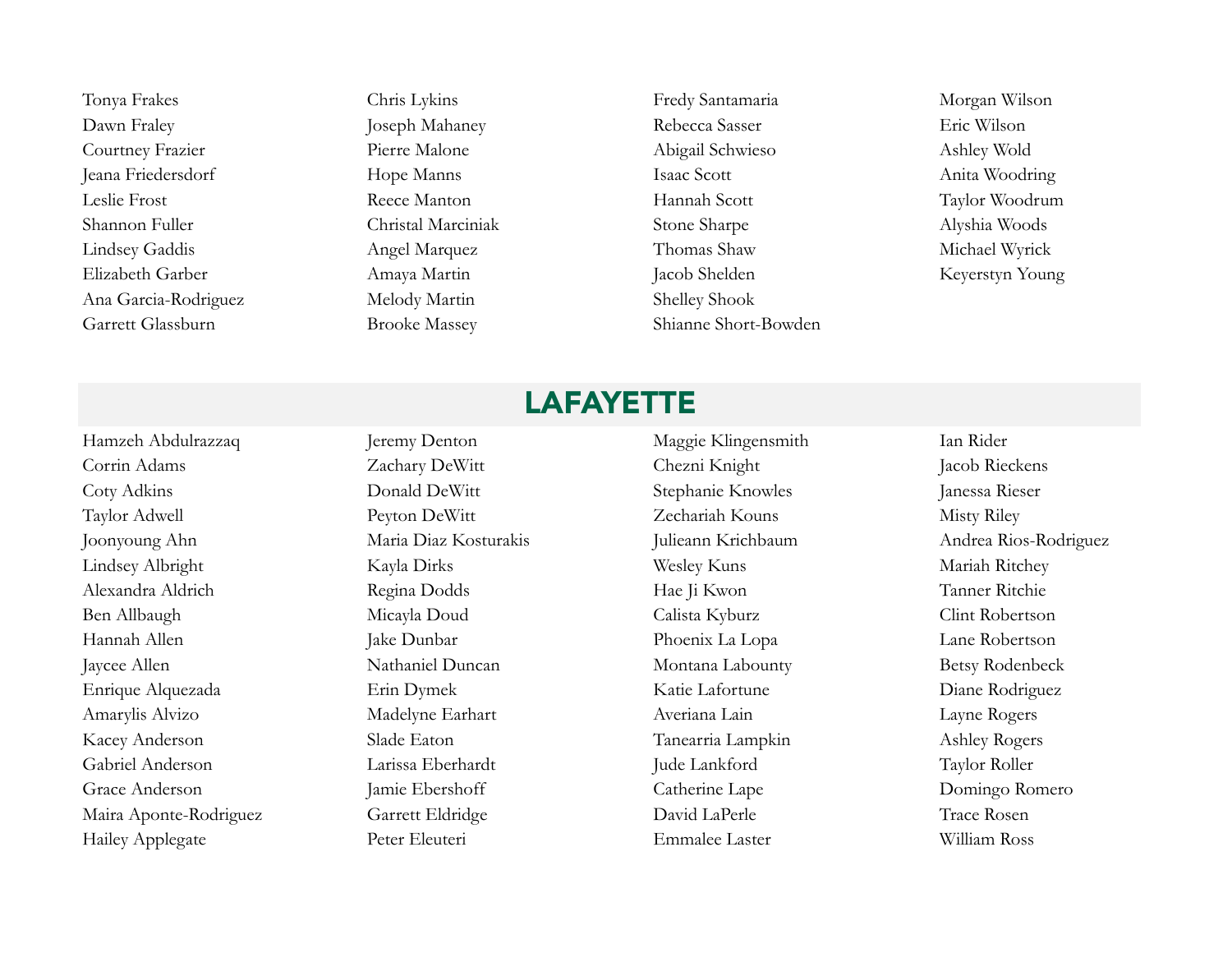Angelica Arellano Emily Engler Emily Engler Emily Laux William Royal Brian Arias Tyler Enlow Matthew Lee James Royce Jolane Arnold Sara Entezari Anna Leichty Molly Rudisaile Jamie Asher Candra Esquivel Marin Leman Madeline Rush Israel Avila Noah Eversman Taler Leonard Nathan Rusk Celeste Avila Kexin Fan Colleen Leonard Brenda Russell Isaac Bahler Drake Farrell Nathan Leonard Alec Ryden Trevor Bailey Sarah Fassnacht Noah Lewis Eric Salazar Joshua Baird Heather Fell Darren Lie Richard Salazar Amanda Baker Joshua Fennell Kameron Linback Isikary Salazar-Rivera Bernie Baker Karli Fidler Robert Lindley Taylor Salmon Drake Baker Mercedez Fidler Mackenzie Link Jose Sanchez-Ruiz Peter Baker Sydney Fields Clarissa Loehe Sandra Santana Yigitkan Balci Patrick Fife Brock Lombardo Mariela Santos Nolasco Veronica Balderas Matthew Figueroa Donald Long Travis Saxon Brandon Baldry Ross Filbrun Britani Long Elisabeth Schenkel Abigail Ballentine Micah Fink Abigail Long Steven Scherer Jessica Barnard Andrew Flanders Anna Lopez Sandra Schilling Daymia Barnes Shelby Ford Maira Lopez Fonseca Neil Schlichtenmyer Stephanie Barnett Jacob Fortinberry Rodeline Louis Haley Schneidau Alvaro Barradas Shelby Francis Holly Lowe Hannah Schneider Ferra Barrett Dylan Frank Jordan Lucas Kate Schooler Anthony Barrett Abigail Freeze Trinity Lucas Claire Schuette Natalia Barriuso Stepps Teresa Fultz Regan Lynde Quinton Schwartz Carissa Bauerband Alison Gadient Punnaka Madawala Sara Schwenk Michael Baumann **Emalee Galyen** Emalee Galyen Edgar Magallanes Jacob Scott Andrew Baxter Brianna Gamble Harrison Maginn Sabrina Scott Evan Beach Melissa Garber Rebekah Maitlen Jalen Scott Kalynn Beard Alan Garcia Anna Majorins Stacy Seabolt Bryce Becker **Daniel Garcia** Daniel Garcia LaToya Mallett Madisyn Seabolt

Wendy Arellano Noah Emerson Shelley Lattimore Brandon Ross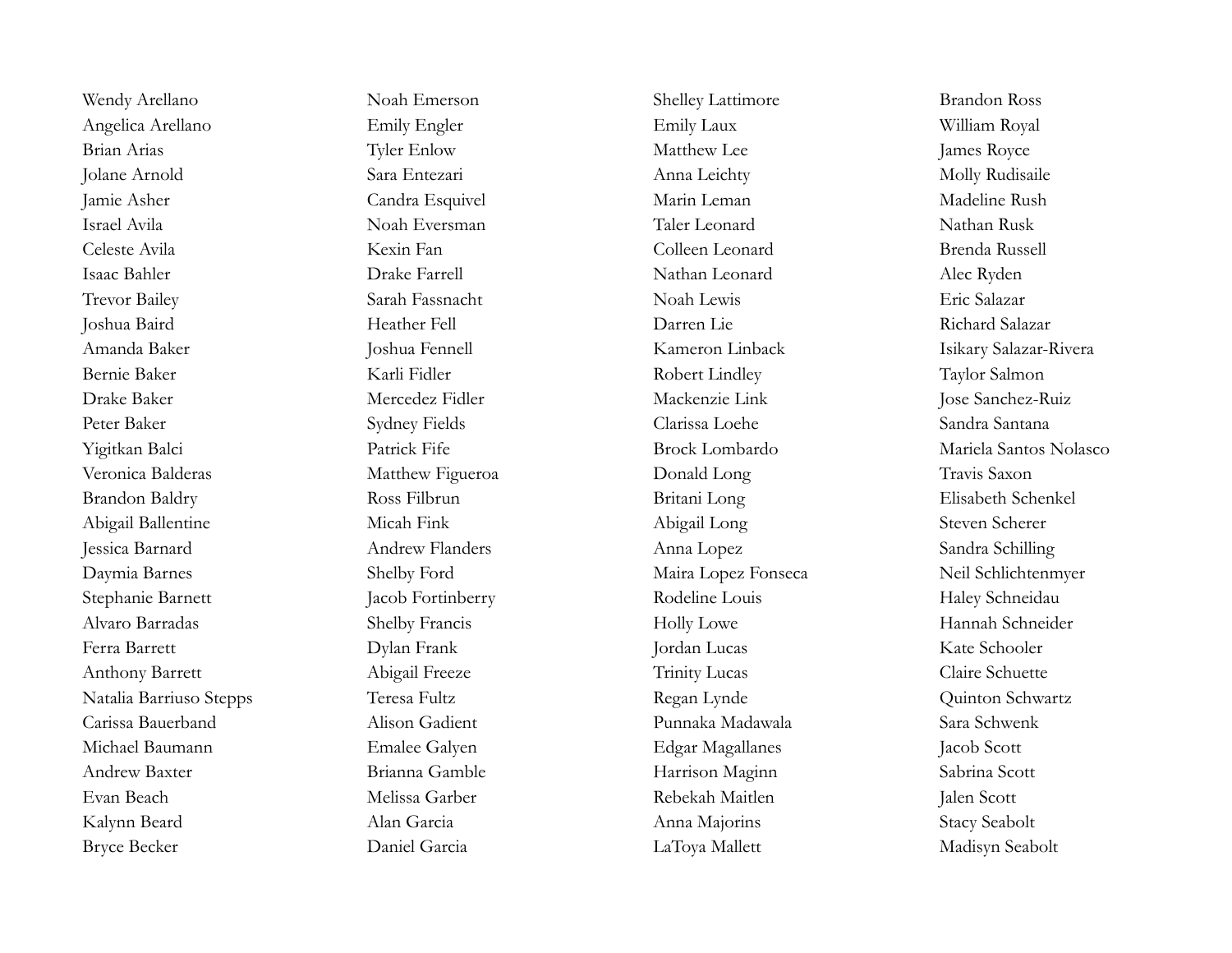Hope Beer Melisa Garcia-Hernandez Emily Manson Yashar Shahi Aliaa Behbehani Angela Garibay Cori Marinko Amanda Shearer Ethan Behringer Dylan Garing Chase Marinko Shari Sheets Nicole Beight Harlie Garrett Jesus Martell Kaleigh Sheets Richard Belange Chelsie Garrison Amantea Martin Madison Sheldon Bobbi Bell Katelyn Garritson Ashleay Martin Yun Shi Brian Benge Angel Gass-Munoz Olivia Martin Alisha Shidler Breanna Benn Lillian Gastineau Katie Martinez Noah Shoaf Steven Bennett Cierra Gay Luz Martinez Krista Siebern Luis Berber Jamie Geiger Dulce Martinez Martinez Grant Sims Courtney Biery Jonathon George Liliana Martinez Ramirez Lindsey Sisk Abigail Billings Morgan Gibson Theodor Martini Amy Slaven Kristy Blair Kyleigh Gilbert Mary Mason Lamar Sledge Shelby Blignaut Jennifer Gillock Lyndsay Mathewson Amelia Sloan Celie Bobo Ethan Gilman Brent Maxwell Abbey Smit Drew Bolt William Gish Arielle Mays Cameron Smith Michael Bonham Lydiah Githinji Jaden McCain Stephannie Smith Carl Booker Rebecca Glauner Nicholas McCoy Justine Smith Chad Boone Samuel Goldsmith Grace McCutcheon Emily Smith Jeffrey Boone Ivan Gonzalez Kayla Mcdaniel Maryjo Smith Royce Borden **Kelley Goodman** David McFarlin Leslie Anne Smith Oksana Borysenko Emily Grady Chloe McGaughey David Smith Kurtis Brackett Samantha Gray Emily McGlothlin Tyler Snodgrass Jessie Bradley-Trietsch Shaun Gray Cade Mcilrath Clayton Soepranoto Drew Brady Karol Gray Karol Gray Shae McIntosh Cassidy Solomon Catelyn Bragg Jennifer Gray Jennifer Gray Kylie McKinney Keegan Sorenson Catherine Brainard Sara Gray Stephanie McNorton Michael Sorrels Mikayla Brickley Maddi Greear Chelsea McPheron Ryan South Haley Briles Kristi Greene Elizabeth McRoberts James Spencer

Kylie Beeler **Gamaliel Garcia Nambo** Guido Manolio Ty Selby Jennifer Brock Trenton Gregory Colten Meeks Chasity Spitznagle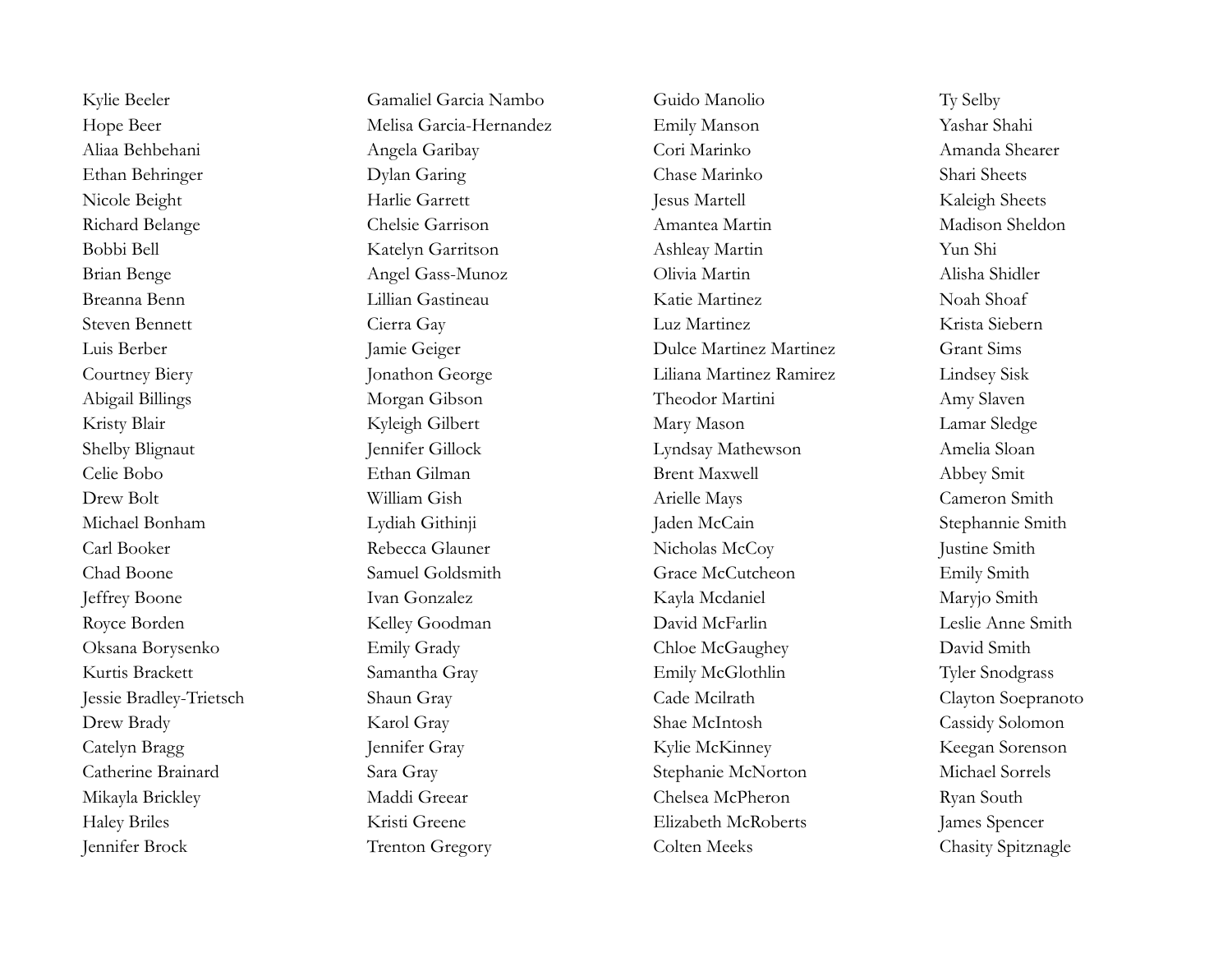Brooke Brooks Trey Gross Kseniia Mendez Nicholas Stacy Alicia Brown Megan Grove Tyler Meoak Jessica Stagg Maxwell Brown **Andrew Grundy Tanner Merkel** Rebecca Starkey Andrew Brown Grant Guinan Megan Messer Nichole Stath Stephanie Browning Micah Gutohrel Emily Meyers Natalie Stelter Ricky Bryant LaDonna Hagadon Earnie Miller Jimmy Stephens Deborah Buchanan Emily Hall Dustin Miller Jenise Sterrett Nathan Budreau Ashley Hall Ashley Hall Aubrey Miller Joseph Stewart Nathan Burcham **Brandon Halstead** Keegan Miller **Breanne Stewart** Michelle Burks Marshall Hannon Whitney Miller Nichole Stinson Karlie Burnside Mischel Hardebeck Andrew Miller Amber Stollings Shelby Butler **Michaela Haringova** Nicole Miller Nicole Miller Katherine Stout Brian Butzen Madelyn Harnish Hany Moawad Hunter Stover Jenna Byers Nelson Harpham Morgan Mobley Emily Stover Kyonga Byrd Kenlie Harrington Lauren Moody Amanda Strawser David Caddy Thomas Harrison Evan Moore Emily Suiter Alexis Cain Kayla Hart Alexis Mora Dustin Sullivan Christopher Calderon Haley Hart Joshua Mormino Lauren Sullivan Melinda Caldwell Adam Harvey Nicholas Morris Jacob Summers Faith Campbell Brandt Hasser Daryin Morris Shelley Swearingen Mekenzie Campbell Faith Hassett Faith Hassett Patrick Mowery Abigail Szombathy Dayana Campos-Salinas Chad Hassler Zayra Mullen Lixiang Tan Zachariah Cannon Michelle Headlee Sean Murphy Mackenzie Taylor LauraJane Capehart Kirsten Hemmig Ryan Murphy Erin Teal Manuel Cardenas Rivera Matthew Henderson Lane Murray Garret Ternet Clarissa Carlisle Lauren Hernandez Mervat Murshid James Terry Madison Carlson Jesus Hernandez Vicario Samantha Music Laura Thomas Cherokee Carlton Maria Hernandez-Rivera Bailey Myars MaQuinn Thompson Trinaty Carr Megan Herre Jason Myers Jason Myers Kayla Thompson Craig Carrell Hope Herron-Johnson Manuel Navarro Emily Thompson

Jay Brooks Mackenzie Greive Danielle Mendez Roger Spurgeon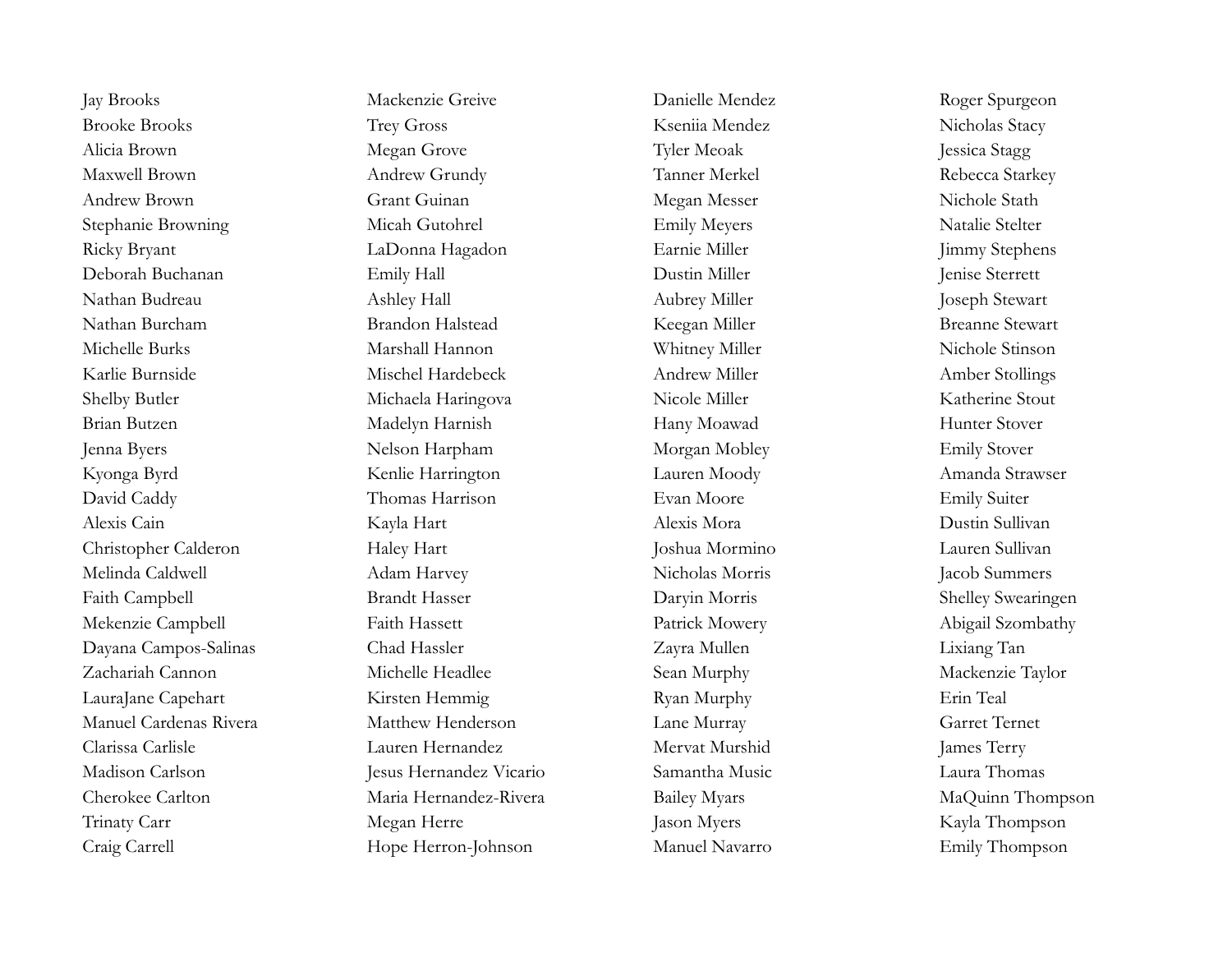Douglas Cordell Alexander Jackson Cory Phifer Tao Wang

Maria Carrillo Christian Hess Bryon Neubauer Diana Tobar Breanna Casada Kaitlynn Hess Anh Nguyen Solita Torres Rojas Tyler Castro Carmen Trapp Cayla Chitwood Melissa Hiesmayr Bonnie Nickell Matthew Tree Eun Joo Cho Sydney Hoagland Robert Nikola Linda Tripp Philip Choi Nathan Hoffa Kevin Nolan Kevin Nolan William Trippett Morgan Christopher Anneliese Holder Karla Nunez Huerta Katherine Troxell Alexa Christy Christopher Holland Dionte Nunn Charles Tucker Bryce Chupp Jeffrey Holt Jeffrey Holt Olivia Nunnally Brandon Turner Cory Cinowski Lisa Homier Karissa Nydegger Rilynn Turner Kole Claycomb Stevenee Hood Kyle Oliver Madisyn Twitty Asslie Clemente Tyler Hook Tia Oliveras Meredith Tyo Macy Clements Abigail Hooley Carla Onken Alicia Tyvand Mary Clouser Lillian Hoover Diego Ortiz Camille Ulery Bailey Clyburn Destiny Hopkins Jinfeng Ouyang Arabel Valle Lacey Cobbs Stacy Hoskins Mayra Pacheco Christopher Van Lieu Heather Cobleigh Brianna Hoskins Macey Parker Katelyn VanderHoff Carson Cochnower Jackson Hoversland Haydn Parker Caleb VanHoosier Annaliese Cochran Clayton Howard Teresa Parker Catherine Vasquez Cindy Coffman Kari Howarth Kari Howarth Brianna Parsons Jennifer Vaught Reanna Coker Madison Howe Hetvi Patel Charles Voreis Tiffany Cole Ross Huber Ashley Pavese Caitlin Wagner Aleigh Colgrove Seager Hudson Caitlin Pearcy Hannah Wagoner Isabela Conner Nicole Huff Danielle Pearson Danielle Pearson Destiny Wait Thomas Conrad Steven Hughes Jacqueline Pena Skye Waldon Kelsey Cook Adekemi Idowu Marvin Perez Megan Wall Megan Cook James Ingram Zachary Peters Raegan Wallace Laura Cooper Joseph Innis Hannah Peterson Mackenzee Wallpe Wesley Corbin Violeta Intriago Christopher Pettice Gavin Waln Aubry Corbin Lauren Isaacson Nathaniel Pettifor Tara Walters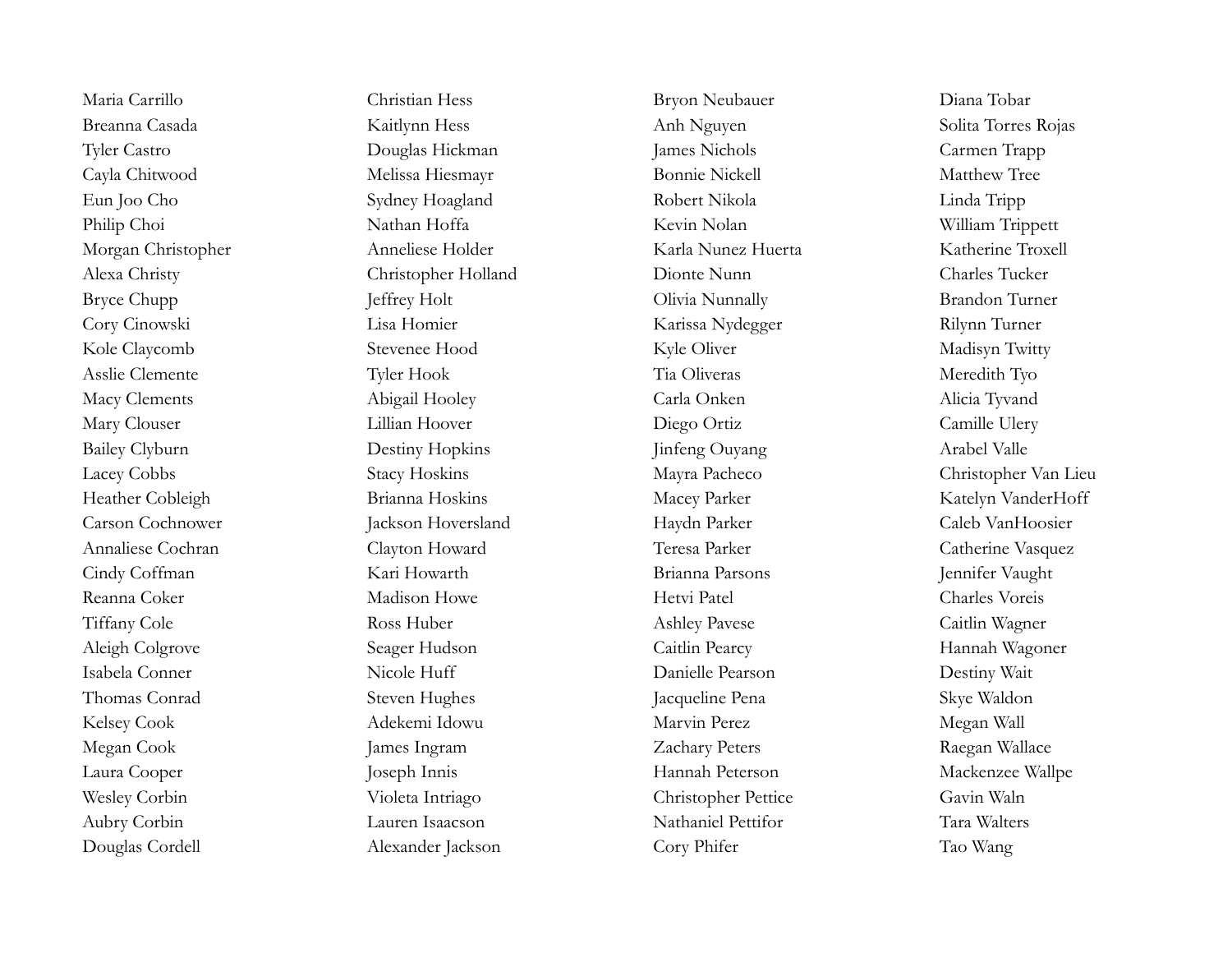Ashley Cordes Esther Jackson Jordan Phifer Yunxia Wang Alyssa Corp Tangi Jacob Tangi Jacob Maraya Phillips Jeffery Ward Christian Correa Gomez Anna Jacobson Cassidy Pierce Chasity Waters Nichole Courtney James Jenkins James Jennifer Pierson Vilma Watt-White Shelby Courtney Levi Jenkins Tabitha Pitts Elizabeth Webb Sara Covarrubias Charles Jewell Kelly Plank Alexander Weber Vidalia Cox Jacqueline Johns Caleb Polston Eduardo Wedekind Kaycee Cox Richard Johnson Nicholas Poole Caleb Welk Caleb Crawl Sharon Johnson David Potts Joshua Wells Jeremy Crick Hannah Johnson Javier Pozos Linsey Wessels D Cross Megan Johnson Morgan Preston Konlie Westerfield Keeli Crowder Shawn Johnston Astrid Preston Kaylie Wienrank Dalton Crowther Tiffany Jones Caleb Price Judith Wildermuth Michel Culross Tabitha Jones Alicia Puckett Nathaniel Wiley Jacob Cummings Christian Jones Luke Pugh Breanna Williams Autumn Cummings Melanie Julian Sheyra Pumarino-Alcantara Sang Heum Won Autumn Cummings Hyun Sun Jung Alana Rainey Kaci Wood Bailey Cunningham Heidi Justice Yoali Ramirez Zachary Woodall Molly Cunningham Leialoha Kalua Sonia Ramos Chase Woodrow Anita Dalaba Jessica Karle Ciera Ratcliff Azariah Woodruff John Darnell Matthew Kauffman Brian Rawlins Dustin Wrightsman Scott Dause Shane Bryan Keefe Shane Rayphole Shelby Wyant Jill Davis Bryan Kehlenbrink Marvin Rea Christopher Wyant Madison Davis Edward Keister Jacob Reagan Zheng Yin Suzanna Davis Elijah Keller Mary Reagin Dylan York Spenser Davis Amy Keller Tracy Reed Astrit Zamarripa Kaylee Deere Tiffany Kendall Caleb Reed Jennifer Zarco Duarte Kaitlyn Deford Yeonghun Kim Courtney Rehwinkel Jiayu Zhou Shawn Deignan Jaewoo Kim Carly Resler Skyler Ziemer Connor Deignan Macy King Kaden Rice Benton Zink Celina Del Real Robles Robert Kinzer Chelsea Richard Elizabeth Zuk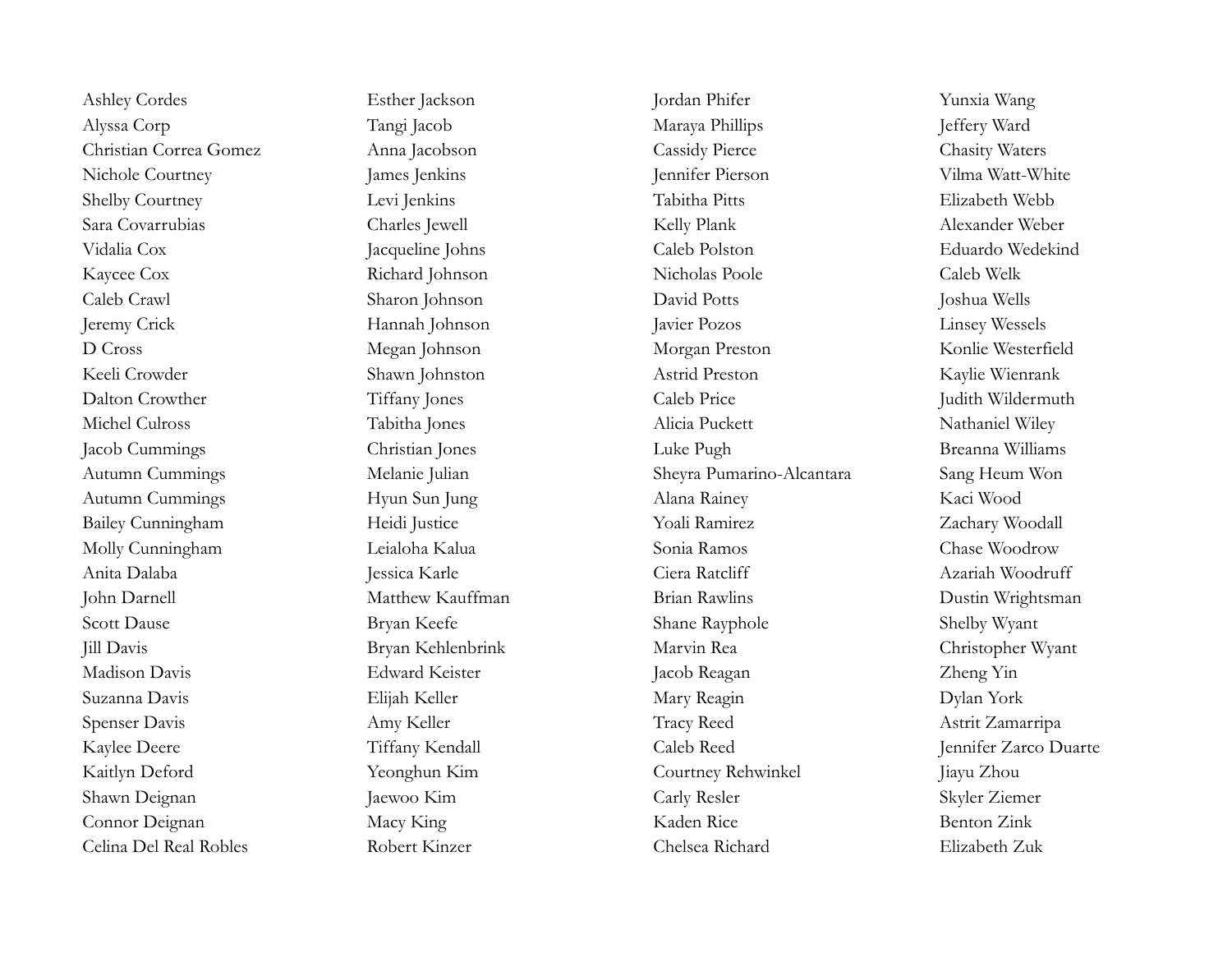Rebekah DeMoss Suzanne Kline Morgan Richert

Kimberly Delp Angel Kizer Meagan Richardson

## LAKE COUNTY

Adesanya Ademokunwa Jennifer Farley James Livengood Justin Robinson Joy Adenekan Marcus Fashbaugh David Long Tyler Robinson Juan Aguilar Rachel Faucher Daniel Lopez Sebastian Rodriguez Leslie Aguilera Maxwell Faught Jenna Lopez Hannah Rogers Christina Ahlquist Carlos Favela Gutierrez Weston Lounsbury Samantha Roggenkamp Celio Alejandro Kathryn Feezel Ana Luna Cathy Romero Shantell Alexander Taland Fields Mykel Lundy Daniella Roppolo Juleesa Alfaro Yesenia Flores Eirion Luque Liliann Rosas Angelis Alicea Tiffany Fordyce Rusty Mabbitt Santeonia Roseborough Stephen Allen Shawna Foreman Killian MacFeely Zaija Ross Samantha Almanza Shannon Fowler Tiffany Mack Keyona Ross Julio Alvarez Elanda French Maci Mackiewicz Laura Roth Elizabeth Alvarez Rebecca Fritz Benjamin Magana Kegan Rudolph Alexis Aponte Alexa Gaitan Mariyana Magana Patricia Ruiz Anthony Ashby Ana Gaither Raul Maldonado Erica Ruiz Dominique Askew Bani Galindo Nicholus Mallory Courtney Runk Lindsay Atchison Dallana Gallardo Marvella Manyfield Madyson Ruzbasan Luis Avila Amanda Gamino-Rodriguez Meredith Maranowicz Connor Ryan Madeline Aviles Juanita Gant Lauren Maratea Erin Ryken Amya Aviles Scott Garcia Andrew Marich Maria Saavedra Oluwadamilola Ayela Noemi Garcia Joseph Marin Sergio Salazar Rodney Back Anthony Garcia Suyanne Maroni Alec Samardzich Patrick Baize **Brandon Garcia** Crystal Marquez Samantha Samuels Elaina Baker Mario Garcia Corona Hector Martinez Raquel Sanchez Mwai Banda Katie Gardner Jennifer Martinez Brandon Sanders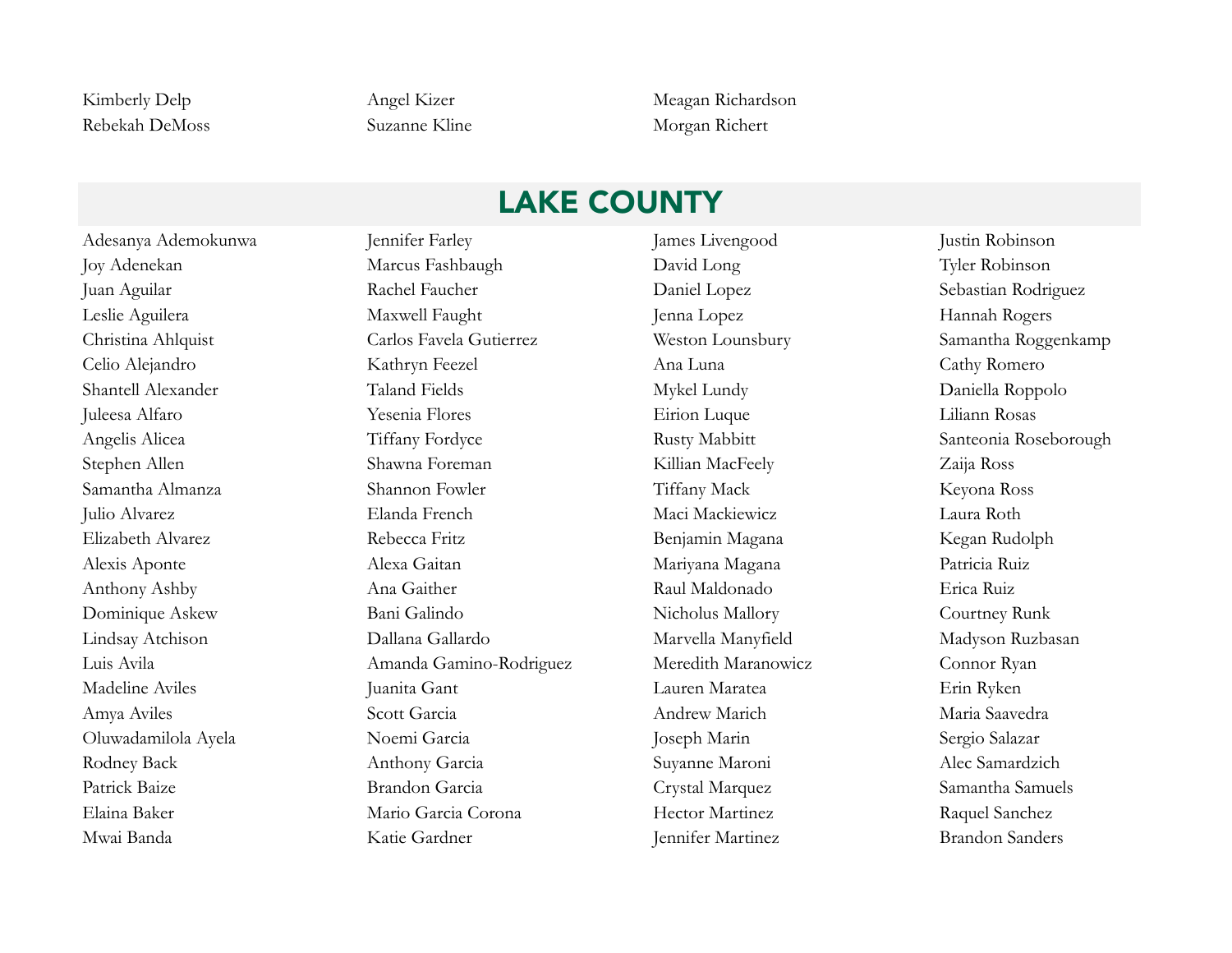Yeny Barnabas Deliyah Garner Adamm Martinez Caitlin Sanders Dylan Barnes Jose Garza Carolina Martinez Sabrina Sarpy George Barrera Jeremy Gates Colton Mashburn Scott Savant Felix Barrera violet Gerodemos Amy Matlock Leah Scartozzi Abdullahi Bashir Elizabeth Geruska Richanne Matthews Jennifer Schmelzer Arisella Bass Maddison Geruska- Moore Jennifer Mauck Dalton Schultz Jordyn Bates Veronica Giles Michael Mayer Sharonne Scott Elizabeth Bates Aaron Ginther Jessica Mayer Austen Segura Justyn Bayes Kristina Girma-Walls Mikella McCoy Nicole Sepeda Mackenzie Bayless Brooke Glover Bryan McCumber Janice Shaw Michael Beavers Natalie Goetz Gemmi McIntosh Spencer Sheets Dustin Becker Jason Goins Peter Medema Kyla Shelton Brittany Bentley Joshua Gomez Jessica Medina Kyle Sherbit Richard Bernier **Emily Gonzales** Brett Melton **Brett Melton** Phillip Shikany Kathleen Berry Mackenzie Goodman Denisse Mendez Lucas Sidwell Minister Bey Lori Granno Julio Mendoza Brandon Silanskis Dillon Black JaShaunna Gray Sara Meyer Jennyfer Silva Lillian Blanchard Megan Gray Norma Meyer Presley Simpson Halle Bloom Lacaya Green-Merritt Roy Meyer Theresa Singh Matthew Blower **Neil Gresser** Neil Gresser Emily Michaels Kyla Sinkiewicz Cecilia Bock Kera Griswold Herman Miller Annalee Skimehorn Sandra Bohlman Gianna Groebner Angila Miller Brianna Sloan Brittany Borgetti Alexandra Gromala Robert Miller Alicia Sluis Zack Born Angelo Guerra Madeline Miner Caleb Sluis Nicole Bostic Hunter Gulias Grant Minich Emily Small Linda Bradford Jorge Gutierrez Tatiana Mireles Danielle Smith Jennifer Brenner John Gutierrez Emily Misdom Felicia Smith LaTiya Brewer Alondra Hall Nicolas Mojica John Snoreck Julie Brockman Amy Hallenius Nicole Monahan Ralph Soto Maggie Brosman Monica Spears Austin Hamann Daniel Monk Daniel Monk Monica Spears Cathy Brown Tysha Hammond Leslie Montoya Jillian Speckhard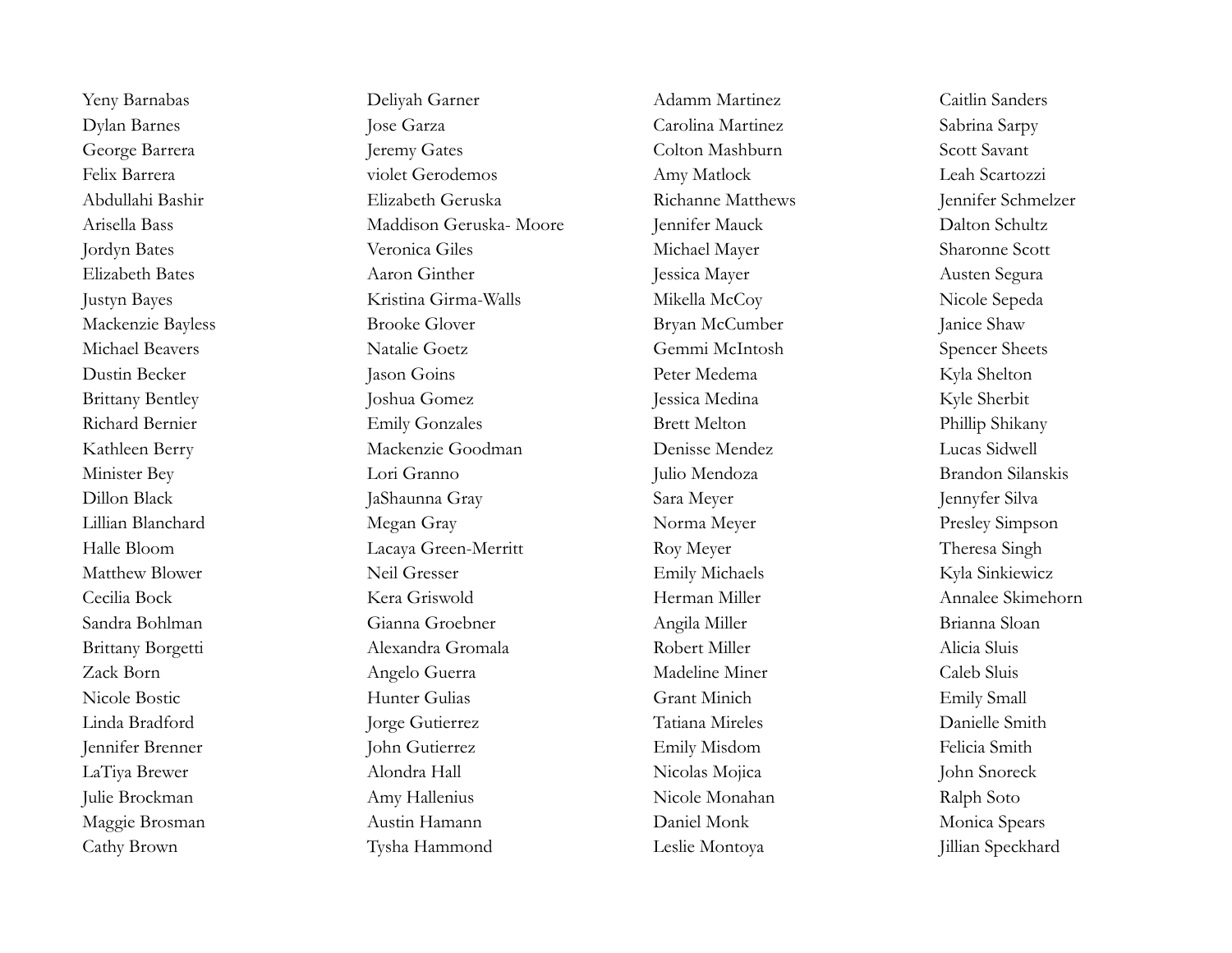Katherine Brown Courtney Harrington Linda Moore Nicholas Stadnik Kaitlyn Brownewell Naisha Harris Angiemarie Morales-Otero Madeline Steffy Kieu Bui Andrew Hartmann Elliot Moreno Leanna Steverson Vanessa Bullion Toniesha Hazley Sylvia Morgan Biljana Stojcheska Nicholas Burdett Tiffany Heckman Amanda Morin McKenna Strayer Carrie Burditt Robert Henderson Justin Morningstar Aaliyah Stribling Adam Burklow Nicholas Hennessy Tamika Muhammad Bailey Stultz Danny Busch Stephanie Herbert Breona Muller Cody Sucich Carlos Bustamante Shaneal Hibbler Gizelle Muniz Sarah Sulek Jessica Butz DaQuann Higgins Karla Munoz Alexander Surber Amy Byers **Marjorie Hillegonds** K'Mari Murphy Michael Swift Elijah Camargo Franketta Hogan Amy Myers James Taylor Hannah Camarillo Kasey Hokenson Jessica Navarro Michael Terek Jennifer Campion Keino Holloway Taneisha Neal Angela Terry Jonathan Cardenas Hannah Homoky Terra Neal Sarah Thibodeaux Kevin Carr **Angela Horton** Michael Newport DeAndre Thomas Vanessa Carrillo-Ramos Grace Horvath Mark Noto Susan Thompson Ericka Carter **Paige Howe** Paige Howe Jacquelyn Nowicki Siquana Thompson Tanya Carter Dana Huard Megan Nugent Joel Tiemens Melitza Castellanos Frank Hubbard Tyler O'Masta Jerry Tietz Jessica Chavarria Rebekah Hughes Phyllis Odom Esteban Tinoco Kayla Cheeks TyJade Hunter Kimberly Oehmig Denise Tiscareno Jasmine Christy Nakeidra Hunter Funmilayo Olabimtan Nathan Titus Amanda Cicillian Emily Hynek Olasubomi Olayiwola Presley Tolbert Alexys Clarke Leslie Inglada Rafael Oliveras Steven Torres

Myesha Brown Kenya Hardwick Andrea Moore Deanna Spoor Timothee Brown Tawnis Harris Sharon Morales Chardee' Starr Dakota Burks Jordyn Hepler Carla Mullen Natalia Suazo Jordon Buzea Adam Hill Jose Munoz Alysia Surney Eric Carlson Michael Hoover Kara Newell Tawny Thomas Caitlin Clark Scott Iczkowski LUIS OLID Shanee Tolbert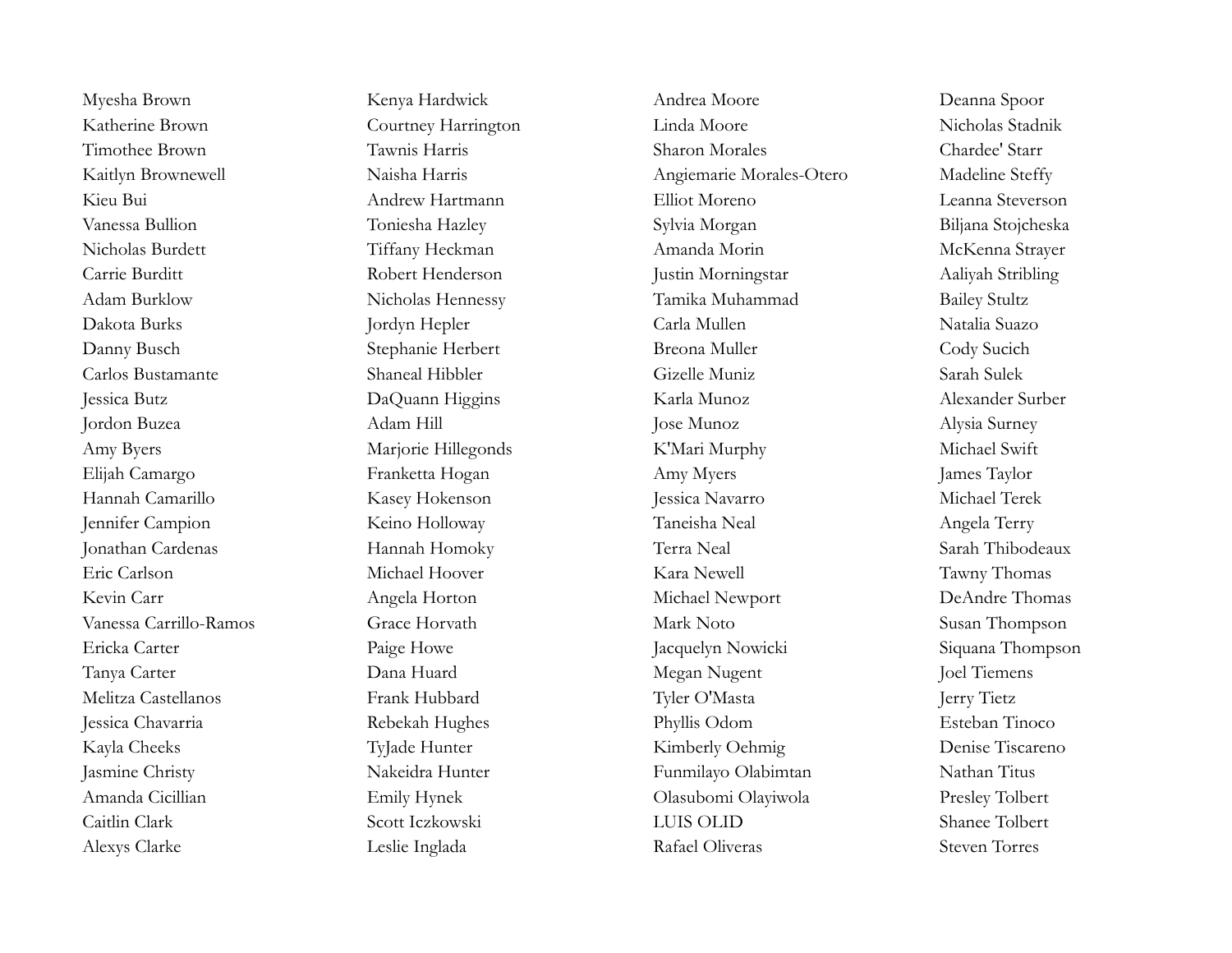Kennara Clopton Brianna Jackson Shannon Olsen Ivonne Torres Caitlin Cloud Autumn Jalageas Marino Omelanczuk Elijah Torres Sabrina Colbert Karli Jankauskis Zoe Origel Cristian Torres Christinna Coleman-Smith Christina Jefferson Freddie Ortega Jessica Trejo Joseph Collins Eryn Jenkins Joaquin Osoria Chase Trent Eric Collum Shannan Jerome Nancy Palmer Margarita Trevino Jacquanita Cook Edwina Johnson Cassandra Palmerin Jocelyn Trimble Michael Cronin Jasmine Johnson Jasmine Johnson Adam Parish Robert Trowbridge Steven Cruz Michael Johnson Audrey Payonk Thomas Truschka Christian Cruz Alexis Johnson Pollyanna Pearce Cornell Tucker Veronica Cruz Jalissa Johnson Michelle Peralta Calvin Tukes Amy Cuevas Tatiana Jones Amber Peraza-Martinez Rachel Updyke Alexya Cunningham Marshay Jones Sarah Perez Jacob Van Woert Ebonie Cuthrell Lilianne Jones Elizabeth Perez Cambrie VanRoekel Valerie Da Silva Steven Jones Maegan Perkovich Julio Vargas Arianna Daker Mirjana Jovanovic Jacob Perriera Tomeka Varnado Tytiana Dancy Megan Juchcinski Jamie Phan Lisa Vazzano Wendell Davenport Quenzle Juniga Khalilah Phillips Gabriela Vega Koiya Davis Alex Karas Alex Karas Ken'Shena Pierce Alejandra Velez Reyes Lenny Davis Valerie Keegan Cecily Pierce Samantha Villarreal Alice Davis Sommer Keller Samantha Pierson Malcolm Vroom Lucy De la Paz Paula Kernagis Paula Kernagis Shantel Powell Sepia Washington Tiffany Deaton Tyler Kessler Michael Prodanic Tachara Watts David DeBoer Terrence Key Travis Pullins Haley Wawrzycki Christina Degollado Noha Khateib Kyla Putz Christopher Weaver Jennifer Delhaye Destiny Kincade Valerie Raffaelli Jason Weaver Nicole DeLoera Austin Kirk Keianna Raglon Karina White Michaela Therese Demape Amy Klassen James Ramirez Alexis Whitescarver Patricia Diaz Brian Knight Deja Ramirez Bobbie Wilkerson Victoria Diaz Wyatt Knowles Morgan Ramsey Tiara Williams Leann Dorabialski Betty Koenig Tessa Ramsey ShaRhonda Williams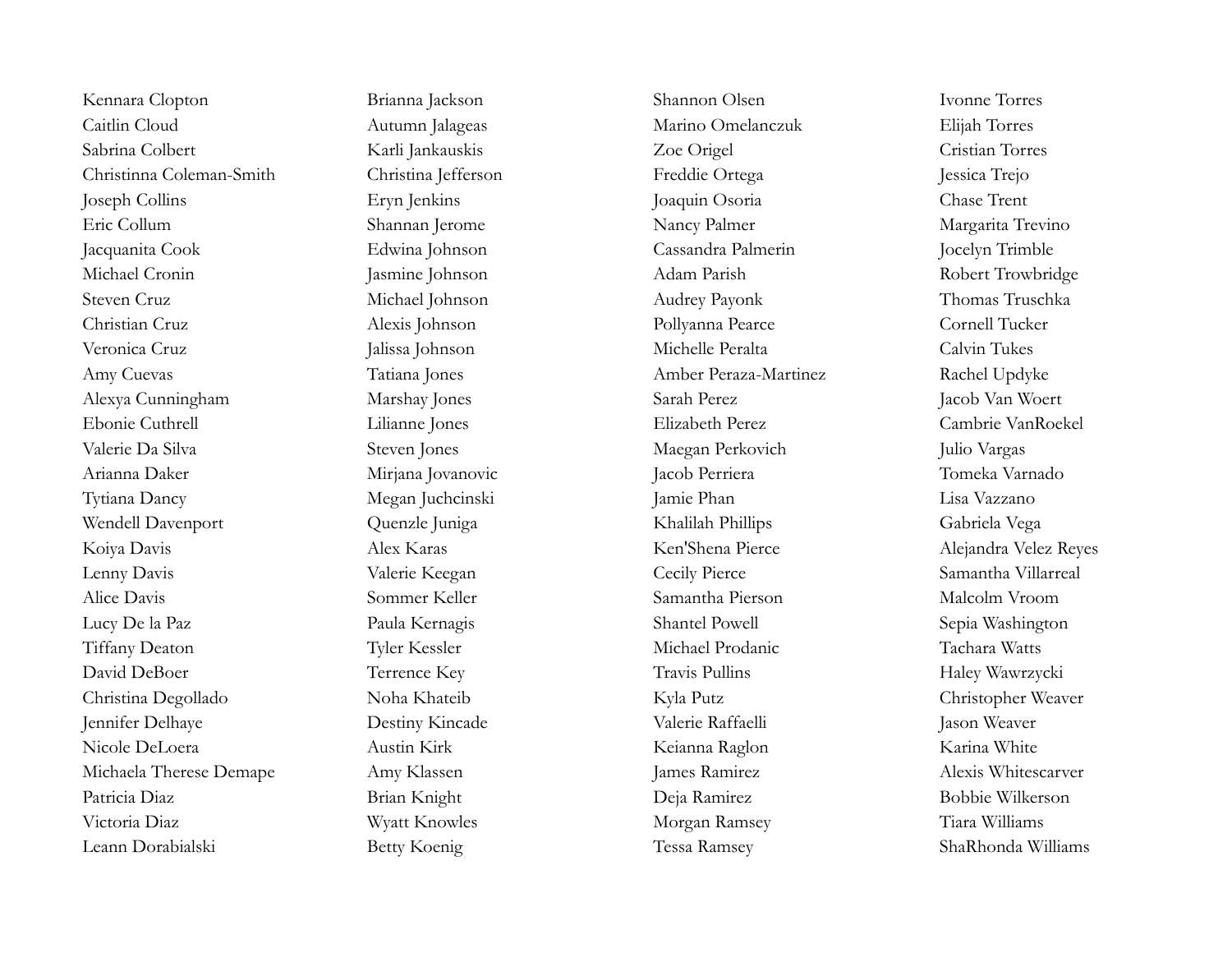Kaitlyn Dorneanu Lauren Koontz Emily Randall Angel Williams Miles Douglas Joel Kritenbrink Caitlin Rauguth Briana Williams Xavia Drayton Nicole Kuech Diamond Ray Imani Williams Kya Dyer Maribel Landeros Michael Reed Tyesha Williams Willie Dyer Kecia Lane Jodi Rentz Vanecia Williams Leslie Edmonds Kiyah Lawrence Sylvia Reynoso Samantha Wineland Ashley Eenigenburg Cory Lawson Jonathan Richards Ryley Wolverton Emilee Eggebrecht Nini Le Charlese Ricks Tammy Woodley Blake Eiler **William Leavy** Nykee Riley Nykee Riley Joshua Wozniak Ginelle Ellis Kennedy Lecea Kyle Ritenour Darralyn Wright Mark Emmons **Dakota Lee** Jaime Rivera **Demetrious Yancy** Michael Erickson James Lee Alexis Rivera Darien Yancy Evan Espling Gerardo Lemus Ashley Rivera Caroline Young Amy Estes Trystan Lenover Alexis Rivera Gabriel Zavala Kevin Eversole Robert Liles Samantha Roach Derek Zimmerman Andrew Facey Katherine Lineburg Ronald Robertson Veronica Zizumbo

### LAWRENCEBURG

Rick Baker Rebecca Eckel Ryan Lawrence Montana Sechrest

Cheryl Abplanalp Silas DeLine Michael Kilby Lissa Rullman Logan Adkins **Haylee Desmarais** Kenneth Kincart Savanna Rummel Jenna Anderson Matthew Dickson Corey Kinnett Shawn Sabatine Carrie Ankenman Nolan Dieselberg Whitney Kisner Jonathan Sanders Steven Antrobus Christopher Dillon Hailey Knippenberg Anna Schmidl Xavier Aparicio Derek Dixon Amanda Kunkel Brittney Schmidt Kayla Atwell Shelby Dole Samantha Lackner Renee Schneider Daniel Baitz Jessica Duvall Kyle Land Sarah Seals Jason Baker Cameron Eberhart Austin Lattire Sandy Seals

Alexis Bagby Ashley Draffen Samantha Lakins Zachary Schoenberger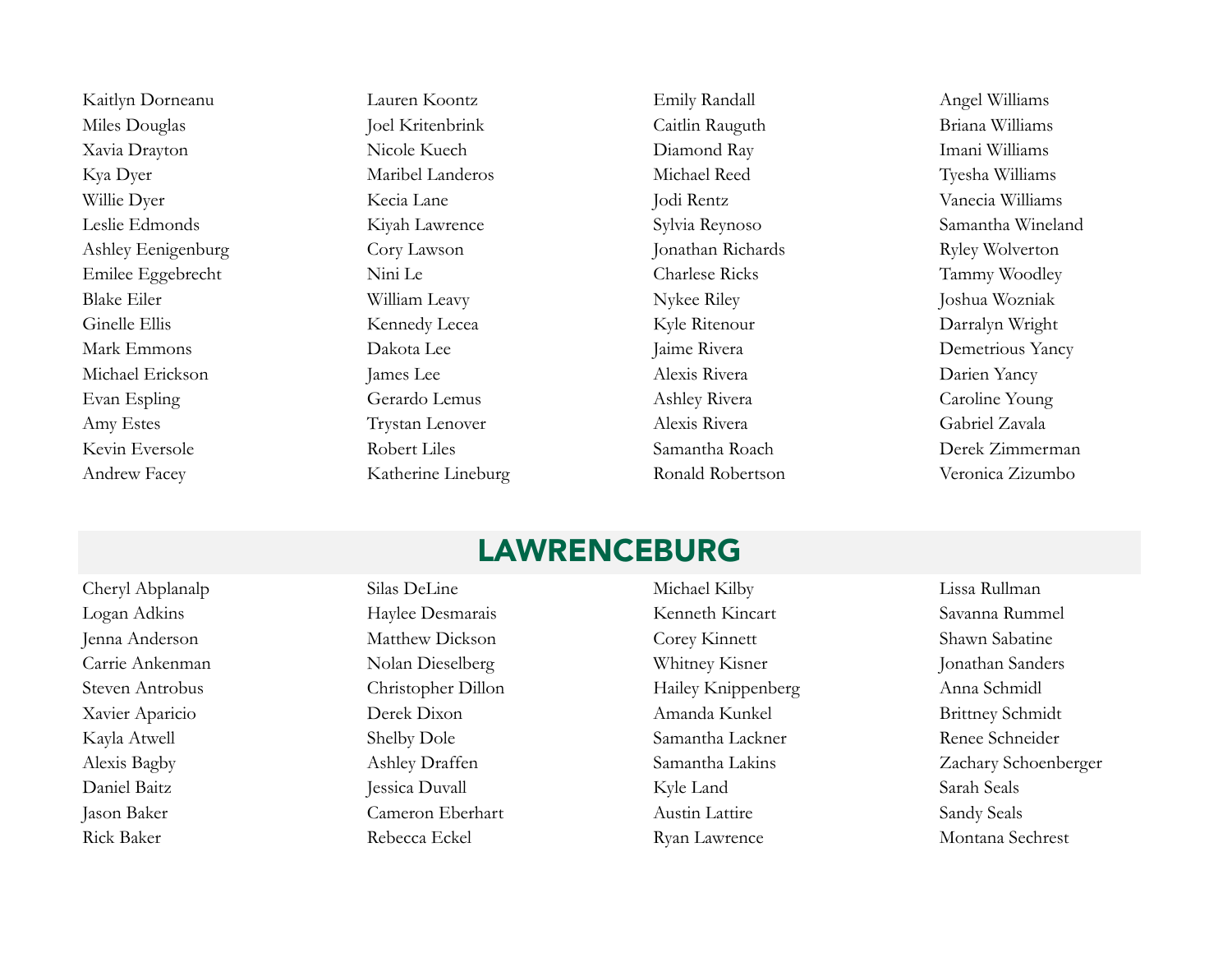Allyson Bamberger Sian Ellis Sian Ellis Donna Lee Olivia Shaut Rebecca Barga Scott Engle Devon Leek Sarah Shipman Daniel Barkdoll **Riley Erickson** Emily Lockard Amy Shook Mollie Baxter **Mollie Baxter** Jodi Esterkamp Robin Long Robin Long Alisha Short Kyle Beavin **Elizabeth Sigmon** Donald Evans Christopher Long Elizabeth Sigmon Nicole Becker Alan Finck Jonah Long Tameeka Sizemore George Beiderhake Halle Fischer Ashley Love Tommy Slone Samantha Bell Kyla Fischer Casandra Lowe Brandon Slone Carly Bellamy Caylin Fox Caylin Fox Nichole Lozier Haylie Smallwood Blake Bennett Taylor Fragale Taylor Fragale Makyla Ludwig-Lay William Smith Olivia Beverly Mikayla Fuller Jessica Mann Rebekah Smith Christopher Bishop Demarie Gagne Sandra Markland Daniel Smith Carla Blair Jonas Geiser Kaitlin Mason Tara Smith London Bondurant Kylie Giglio Briana Mauntel Kimberly Sombke John Bostick Ethan Gindling AnnMarie McAdams Deborah Sparkman Amanda Branam Corey Gray Hailey McAdams Dianna Sprague Melissa Brownlee Shianne Greenwell Tia McConnell Rebecca Spurlock Mary Brunsman Jennifer Griffin Rodney McGarrah Elias Spurlock Sarah Bryant Courtney Guerra Hunter Meister William Stephens John Busha William Halbig Allek Miller Chassidy Stewart Kyle Callahan Sara Hale Dillon Mock Michelle Stiebel Ian Campbell Donald Hall Sidney Moore Jason Sullivan Alexis Cappel Danielle Hall Ashley Munt Kelsey Swartz Brittany Carpenter Tristin Handorf Claire Nagel Sarah Tamaska Thomas Carr Cassandra Haring Logan Newberry Brody Taylor Lauren Casada Jessica Harrison Matthew Northcutt Allison Terrill Keagan Centeno Kaytlynn Hawkins Jordan Nuhring Austin Terrill Taylor Chaffee Kya Hawkins Kya Hawkins Sandra Nutty Amanda Thompson Krystal Cheyney Myles Henninger Morgan Oesterling Ashley Velie Riley Chipman Christian Herring Amy Ogg Dennis Vinup

Nicole Ball Shelbea Eckel Raymond Lecher Allison Shane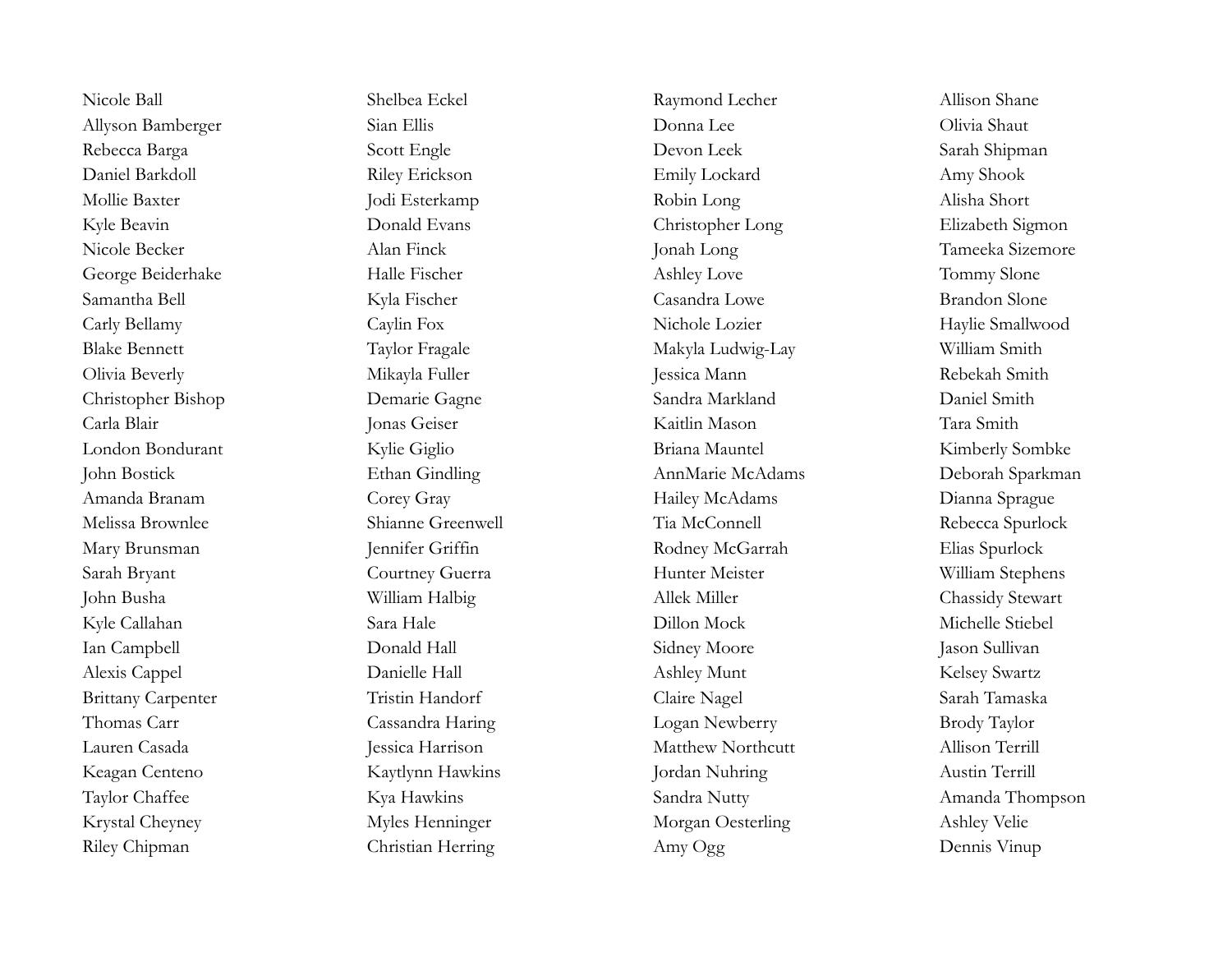Aaron Cleary **Brandon Hoffman** Morgan Peetz Lyndsey Volpenhein Ranae Cole Cassie Hooten Kylie Phillips Derek Walls Joshua Collins Lea Hornberger Madison Phillips Abigail Weil-Getz Emily Combs Taylor Hountz Aleyah Piersawl Kristin White Leah Cook Angela Hudepohl Debbie Poling Jessica Whiteford Steven Covert Logan Huismann Rachael Porter Isabelle Wiehe Steve Cox Jeff Hunter Lily Ramsey Robyn Williams Dalton Craft Emily Hurr MacKenzie Ray Lauren Williams Haley Craft Sarah Hussung Jeana Rayles Richard Wisler Hannah Craft Sealey Hyatt Melissa Richardson Jennifer Wolter Catherine Crase Sophia Jacks Leah Riffle Leah Wright Blake Current Kristina Jewett Bethany Roberts Aimee Wyatt Kendrick Cutter **Alexandria Iivoin** Bree Roberts Alyssa Young Gavin Daniels Frederick Jones Heather Ronnebaum Adriana Youngman Cole Davidson Allyson Jones Renae Roof Ashley Davis **Katherine Kahles** Chasity Rose John Deddens Brice Keeton Gregory Rouse

Jessica Cochran Amy Hon Edwin Perello Christina Vorbroker

### LOGANSPORT

Brandi Abbott Darlene Drummond Robert Kieninger Mayra Sanchez Savannah Al-Khateeb Brandy Emmons Kate Kingery Carol Sanchez Baylie Alder Makayla Felda Jennifer Layer Kenneth Shanks Addison Ansari Linda Fife Kylee Lindsey Katelyn Smith Gail Armstrong Allison Foerg Jason Lloyd Joshua Smith Sarah Bauder Rachel Foster Michelle Lopez Cydnie Smith Aubrey Billingsley Maria Garcia Guijosa Whitney Mayhill Cearra Snyder Izriel Bingaman Jeffrey Good Jeffrey Good Sheryl McLochlin Mallory Sparks Kim Bowyer Emily Goodman Mandi McMinn Brittany Spitznagle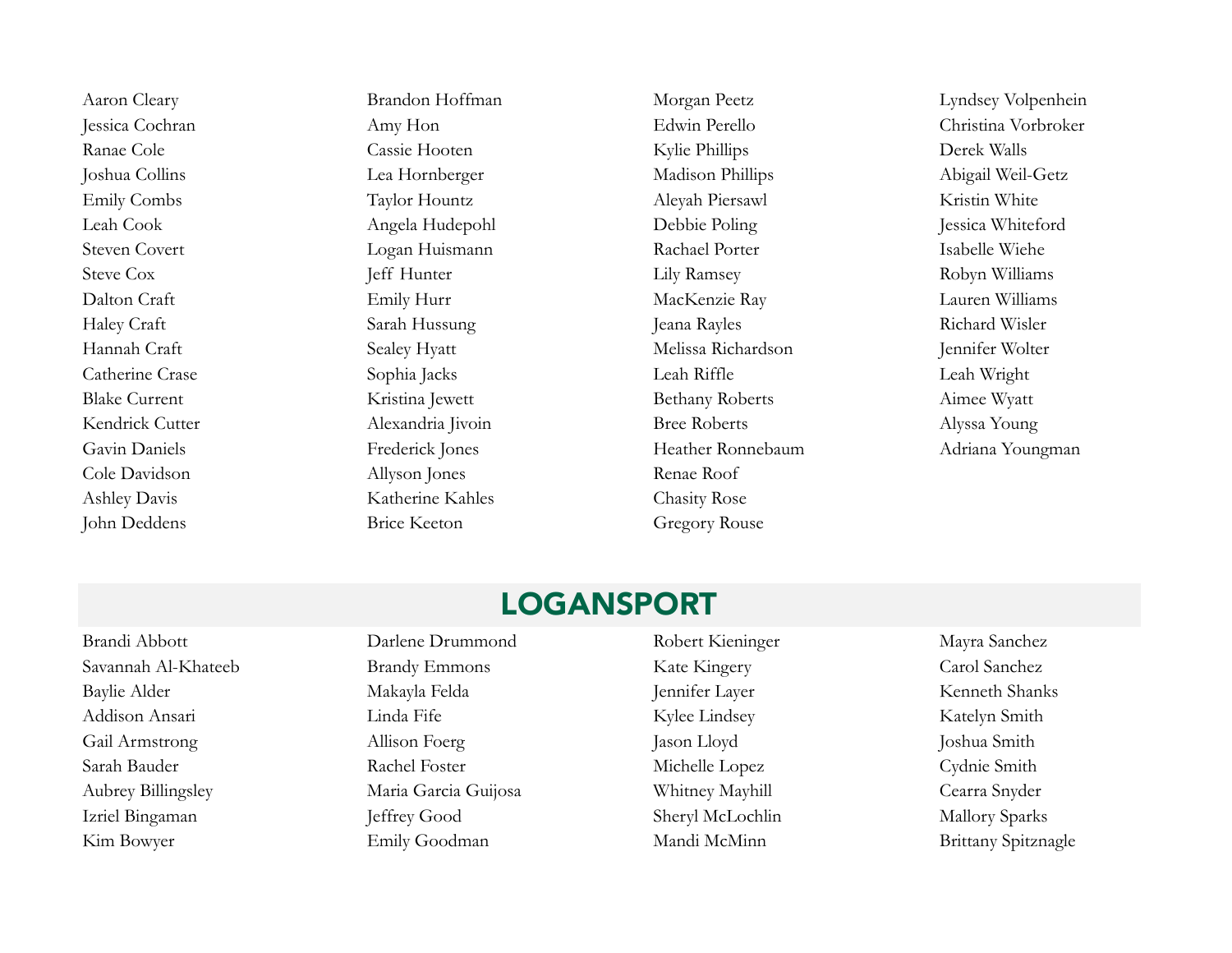Naara De Jesus Adrienne Johnson Mitchelle Rodriguez Catherine Diveley Cassandra Jones Brooklyn Rude

Derek Braden Heather Grandstaff Jill McMinn Alexis Stoner Tanner Browning Ethan Groff Chandra Meyer Teena Tocco Jennifer Calvert Lillie Gundrum Alisha Morgan Emily Townsend Shauna Cambe Shelby Hammon Courtney Murray Kaitlin Vasquez Andrew Cange Brady Hammond Misty Nesbitt Debra Watters Priscilla Cardona Cassandra Hanson Anthony Ornsri Patricia Webb Joseph Cattin Janel Harding Hunter Packard Hanna Weldon James Cattin Jeremy Hillenberg Alma Quintanar Jana Whittaker Hollie Chambers Christina Holcomb Filiberto Quintero Amber Willard Jordan Clem Melissa Holstein Tiffany Rayburn Katie Williams Jennifer Corcoran Rick Howe Andrea Raymer Brooke Williams Shawna Cozzello Emma Huber Eric Regan Dresden Wright Rachel Crawford Paul Huneryager Ryan Repass Carly Wyatt Austin D'Agostino Jennifer Ireland Hilary Rine Blake Zimmerman Rochelle Davila Keaton James Tate Robertson Jennifer TRUE Arin Deane Kelly Jones Anthony Rodriguez Sanchez

Rose Criswell Kendra Hunt Jocelyn Reyes Fatima Zarate-Martinez

#### MADISON

Leah Albus Jarin Dunlap Joseph Lamar Caitlin Reece Carly Amy Peggy Eaglin Dobs Laymon Grayson Rhoten Yaa Appiah-Nkrumah Sydney East Stephany Lewis Cathy Robertson Jeremey Bailey James Ellegood Michelle Liang Jordan Robison Malini Balasubramaniyam April Farris Elizabeth Louden Rachel Schafer Anissa Banet Ashley Fenker Benjamin Love Haley Schiphorst Helen Barger Natalie Francois Cheyenne Madden Jordan Sloan Crystal Bayne **Robert Galbreath** Angela Marcum Sarah Smith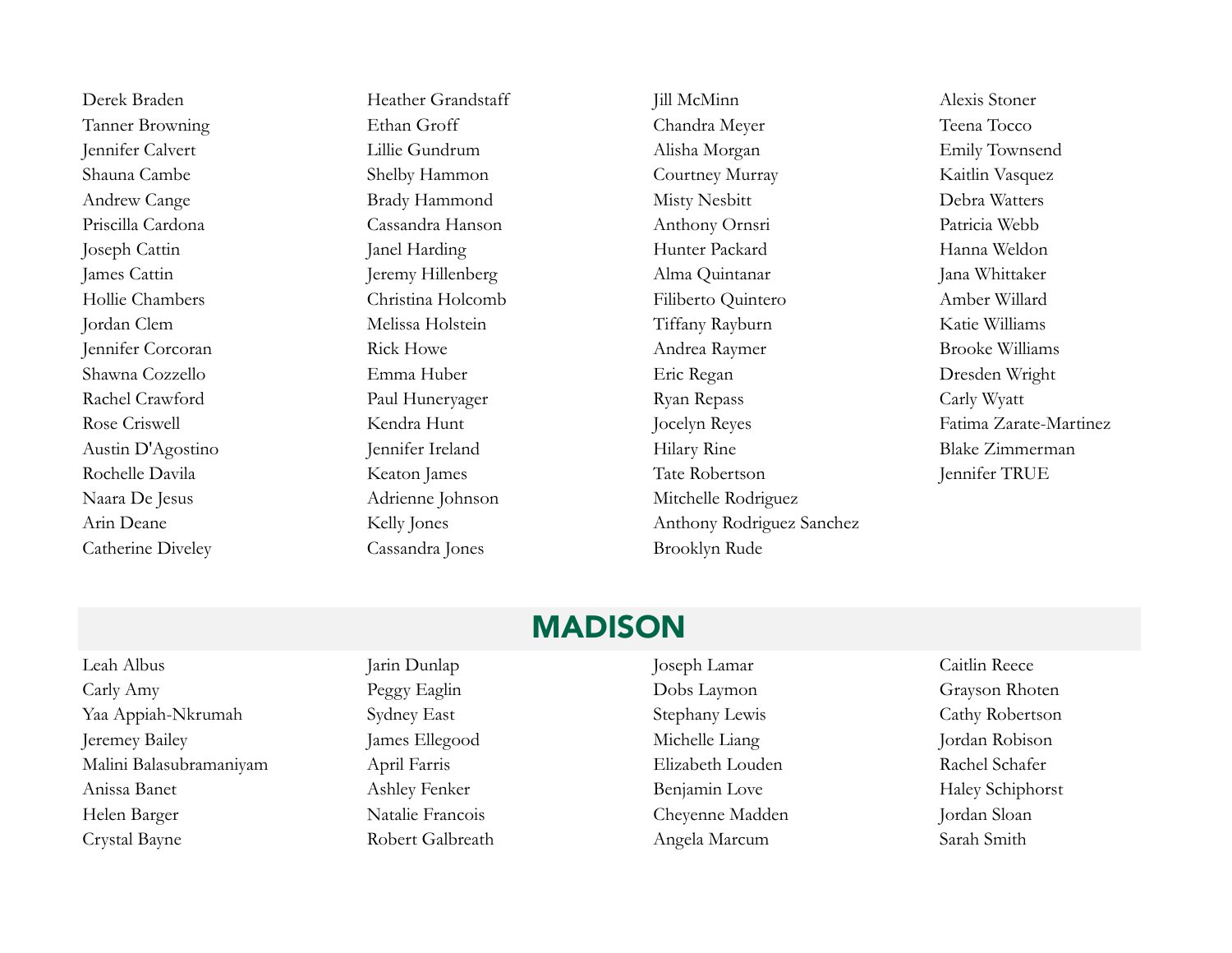Dylan Dumond Leah Kroger Robin Prather

Matthew Binzer Hannah Gamble Troy Marion Samantha Smith Annabella Bivens Caliph Gater Caliph Gater Kennedy McAfee Ashley Smith Kenyon Bledsoe Amanda Griffin Stephan McClellan Destiny Snell Jamie Boldery Zoe Griffin Katelin McOsker Jason Sobeck Jason Boldery Sarah Gross Amanda Miller Justin Stewart Katelynn Brooks Amanda Hansen Morgan Miller Joseph Stewart Miracle Brown **Louise Harpole** Hannah Miracle Martina Stokes Jennifer Brown Alexis Harsh Caileigh Morgan Shawntae Taylor Tristan Bullock Christen Harsin Danna Morgan Laken Taylor Kerri Buzzard Samantha Hendrickson Sophia Moseley Charmin Tice Jenna Callis Bradley Hendrix Oluwaseun Onifade Matthew Tonelli Gil Canoy Andrew Hereford Dustin Osborne Tim Tullis Travis Carroll Annestacia Hester Darian Patterson Lori Turner Hannah Clark Thomas Hoffman Olivia Pavy Lauryn Tuttle Carol Colello Kristine Hoffman Deborah Payton David Wampler Jennifer Coleman Michelle Holman Weldonna Perry Laura Watson Jamie Crowell Morgan Huttsell Dustin Peters Alyssa Wells Addie Davis Aries Jarvis Chelsey Peters Levi Wilson Mariah Davis Tammy Kelley Tammy Kelley Michael Phillips William Wray Emily Desonia Regan Kelso Samantha Pierce Elizabeth Wright

### MARION

Mary Abbott Stephanie Ellison Kammie Kress Liliana Puckett

Christine Ailes Mariah Enriquez Mariah Enriquez Avianna Kucinskas Bibiana Puckett Cheryl Alexander Adam Etheridge Alyssa Lambert Whitney Ragon Lucrethia Altman Jessica Etherington Emma Landrum KimberLei Rhum Lexus Altman Jason Farris Madison Landrum Elizabeth Rice Patience Andrews Jon Ferguson Jaycee Lawson Sara Richey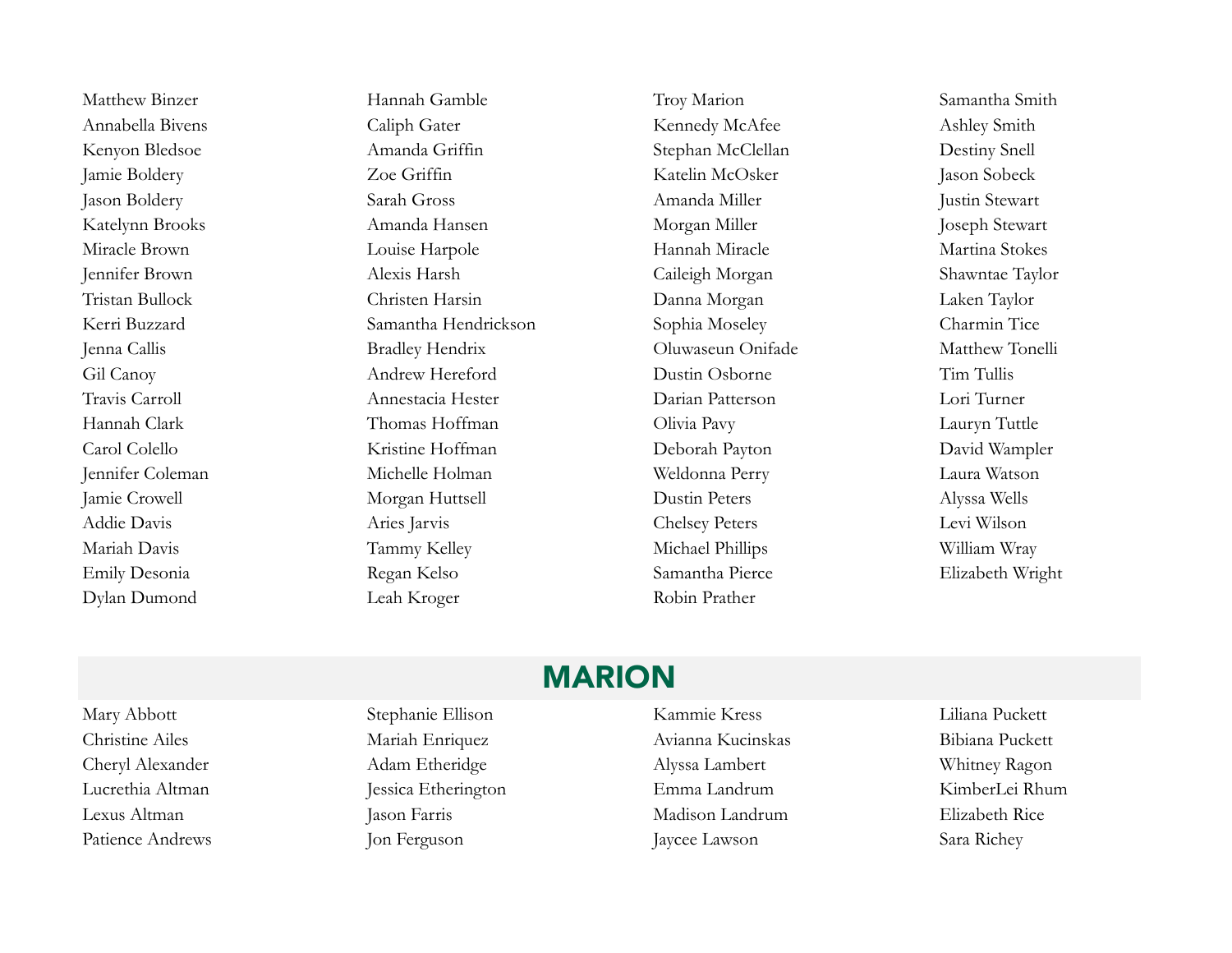Katie Banter Austin Gallion Emily Lepant Marie Rigdon Ashley Bartz Julian Garcia Johanne Lichtsinn Victoria Riggs Bat-Ulzii Bayarsaikhan Jeffrey Garrett Stefanie Lines Taylor Roberts Lisa Bennett Jamie Garza Maloree Linn Drew Robertson Makayla Berry Lecedric Green Tyler Mackessy Cassandra Rollins Kendra Bickel Megan Guy Justen Mantz Caleb Romero Ben Bishop Alyvia Hamilton Danialle McCoin-Enochs Elizabeth Root Matthew Boothby Althera Harmon Amanda McCreery Kendall Samsel Karen Borror Gabrielle Harpham Kari McDaniel Weston Sands Melissa Brown Tonya Harris Chantelle McIntire Sierra Selleck Hannah Brown Tawni Harvey Anyah McKinney Jessica Sellers Larissa Bunch Karen Henkel Justina Meeks Jessica Smithley Jiao Butcher Colton Herriford Taylor Middleton Majessica Snyder Tabitha Byer Kaleigh Hollars Margaret Miles Lyndsey Spencer Kyle Carnes Stashia Hollars Kristin Miles Ashlyn Standfest Katasha Carney Clara Holthaus Jessica Millikan Karauna Stout Whitney Carpenter Seth Honeycutt Will Moore and Jason Suman Alexis Carver **Arthur Hornback** Charles Morris **Charles Morris** Heather Teegarden April Clemons **Heather Houlihan** Samantha Mundy Ashley Timmons Ro'Nae Collins Mason Huffman Megan Musgrave Jacob Trader Ashley Collins Samuel Huffman Maegan Nelson Andrea Trader Sean Conklin Kyle Hummel Makenzie Nelson Lindsey Treadwell Michaela Cook Naomi Hurlock Nicholas Nikolulis Amanda Turner Modjeska Cronkhite Megan Hutchison Rosa Nino Dannyelle Vanderpool Drew Davis Danyelle Hutson Nicole Noffsinger Aden Walberry Elizabeth Davison Cheyenne Irvine Jon Nordstrom Stacy Walter Pamela Day Spencer Jarrell Chase North Tayler Watson Paige Dempsey Amy Jenkins Christopher Parrish Grace Weesner Erin Denney John Kelley Breanna Penrod Brock White

Riley Apple Maximilian Fischer Miranda Leonard Cole Ridgeway Adam Dodds Troy King Michelle Pitman Chloe Whitehurst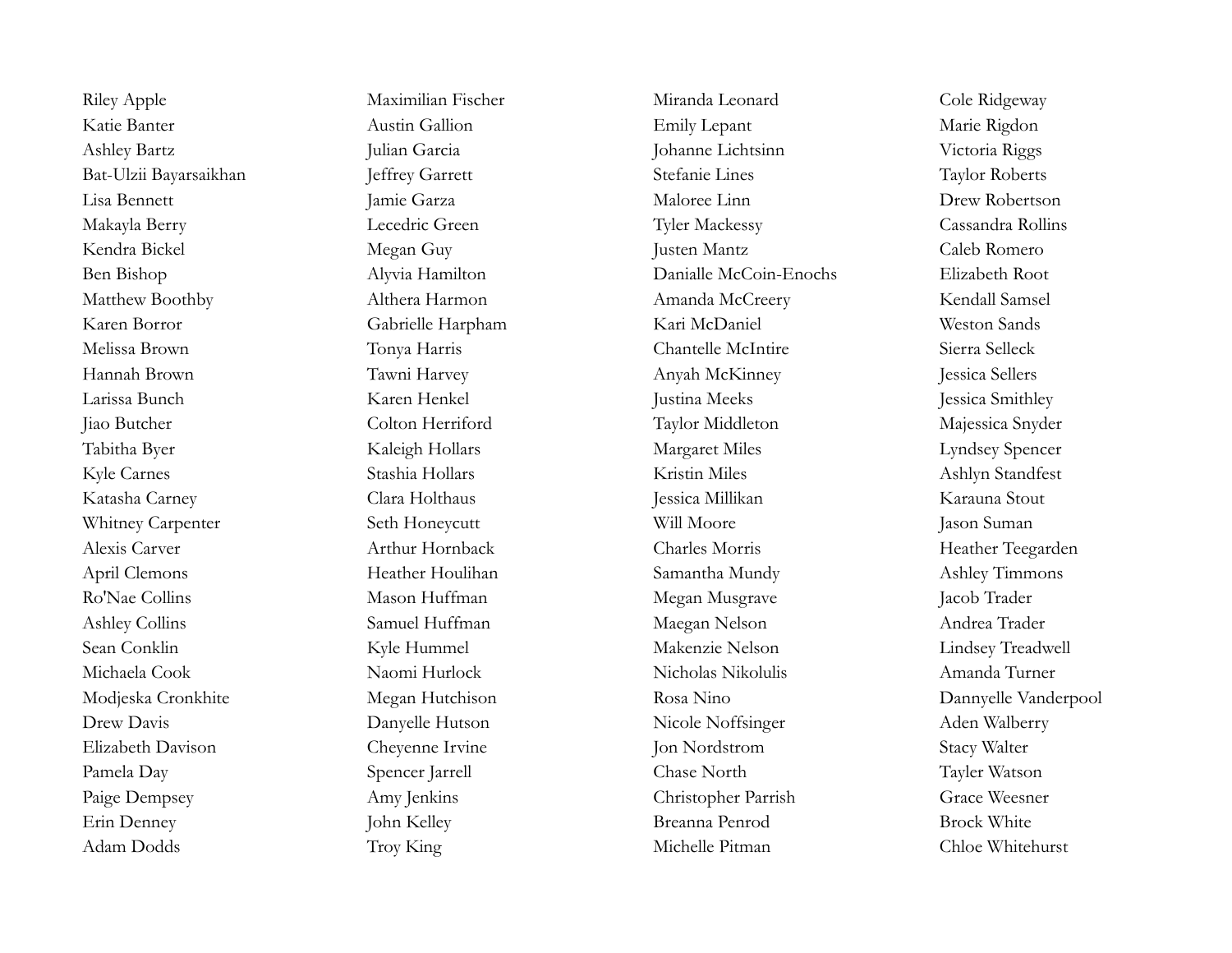Arial Duke Hannah Kraynak Ann Pryor Angie Young

Nancy Donathan Suzanne Kintzel Tawni Planalp Mariah Wickware

# MICHIGAN CITY

Rosa Alvarez Brittany Domogola Katie Maple Ashley Samford Brandi Baird Austin Edlen Kayla Marvel Dafne Segura Nancy Bell Carina Eichelberger Simeon Matz Rachel Shrewsbury Sean Biehl Joseph Filipiak Melissa Medina Julia Simition Serena Birmingham Maria Frye Jennifer Moisan Keisha Smith Katherine Carrier **Madison Gierke** Margaret Moore Tamiko Smith Justin Chadwick Aubrey Gierke Tonya Muldrow Crystal Sobus John Chalmers Elizabeth Goddard Katherine Muryasz Simona Stantcheva Brianna Chrzan Renee Hale Emma Ohlund Jennifer Stepanek Rebecca Conley Masters Ashli Hale Darlene Ramirez Reina Steppe Katherine Conway Destiny Harvey Adriann Reynolds Janel Taylor-Bush Lasquilla Cooper Edward Hugley Emily Rhodes Carnesia Thomas Chasiti Covert Carrie Jongkind Rachel Ritchey Ona Torres Macayla Cowen Trevor Laberge Samantha Robuck Delilah Wald Loren Crawford Toni Lee-Davis Matthew Rozinski Jessica Walpole Tynesha Davis Holly Lindborg Lisa Rudnick Sarah Wilson Adrieanna Davis-Coco Virgilda Lloyd Stephen Rudnick Ryan Yussum

### MUNCIE

Taylor Alsip Clifton Ferguson Zachary Lutes Victoria Schofield Alexis Andrews Mallory Folk Ariel Mann Christine Servan

Anna Alvarez Patrick Ferguson Meredith Lynn Caleb Scott Kylie Amerpohl Allison Fipp Angela Mahaffey Emily Sells Alexia Anderson Robyn Fisher Payton Maher Jennalynn Selvey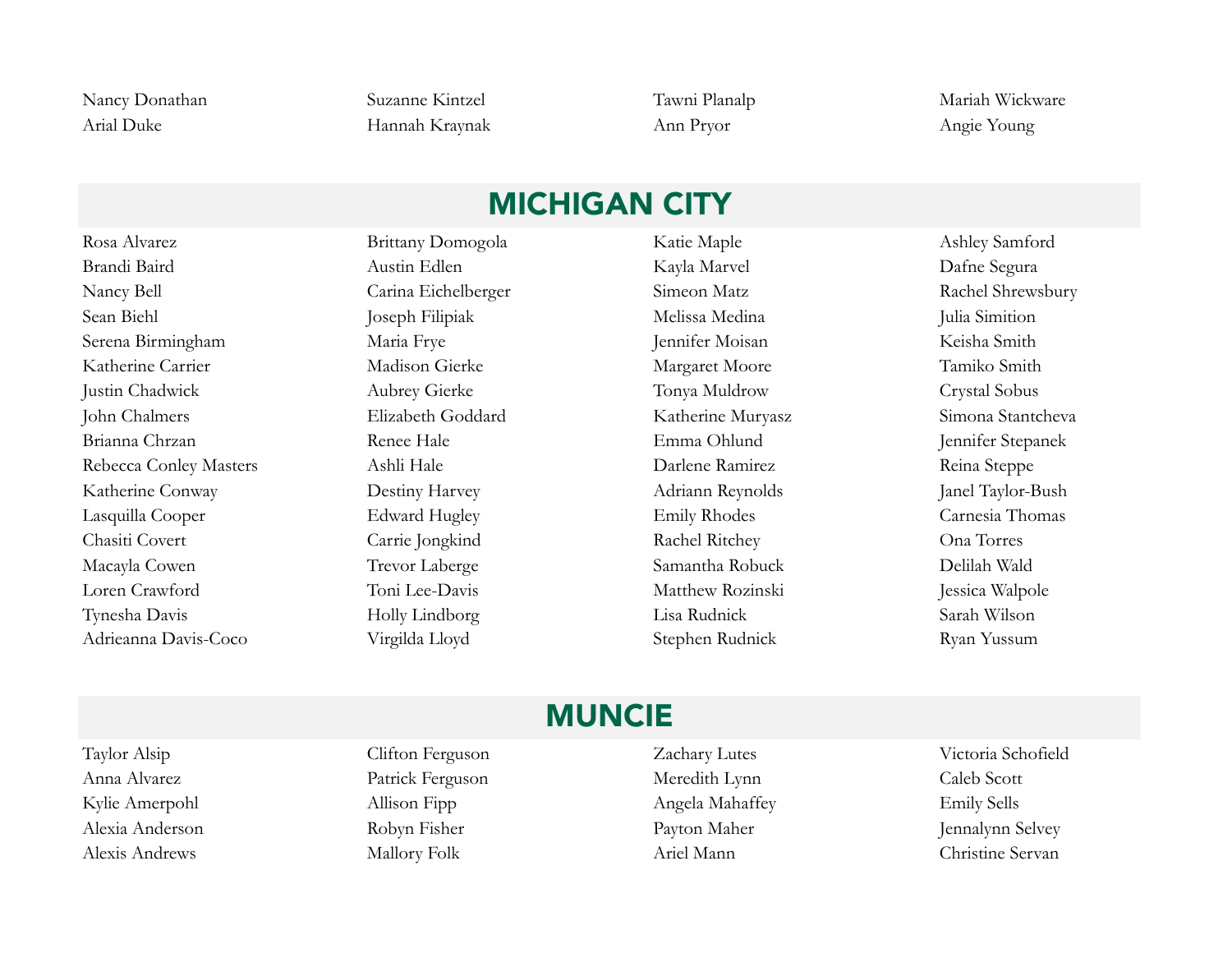Stacey Archey Lyndsey Forster Isabela Manor Jonathan Short Sheila Arleas Amber Foss Lynn Marinakes Jenna Short Julia Baker Rashetta Foster Sydney Marlow Calista Shroyer Keirsten Bankson aus Alexxys Foster Alexis Foster Jermaine Marshall Devin Slaven Haley Barnes Brian Fullenkamp Jennifer Martin Stephen Slavin Jacob Barr Susan Fuller Ella Martin Erin Slusher Jonathan Basey Brett Fullman Mindy Martin Phillip Smeigh Cera Batt Cody Gaham Eva Martin Angela Smith Maya Beas Waritsara Gamble Debra McCann Erika Smith Jaden Bell Madalyn Garringer Hannah McCoin Kiley Smith Brent Benematti Krista Geesaman Cody McCord Suzanne Smith Ashton Bennett Katy Gibson Morgan McCorkle Megan Smith Astarte' Bennett Kimberly Goad Angela McCowan Misty Smith Daniel Bergren Linsey Goens Mallorie McCoy Jennifer Sollars Melissa Billings Kari Grile Courtney McCoy Jennifer Sorrels Austin Black Austin Grubbs Hannah McCubbins Samantha Spangler Adrian Blackwell **Jessica Guinn** Jessica Guinn Scotty McDowell Taylor Springer Hunter Blain Molly Steed Kylee Gunter Steed Jessica McFadden Molly Steed Briana Blanton **Briana Blanton** Abigail Gunther Roy McGaha Kennecia Steele Haley Blanton Jonas Haecker Amanda McGuire Xavier Stegmeier Kadijah Blevins Sarah Hahn Seanna McNab Brittany Steinbrunner Larry Bowden Jared Hall Natalie Mcnally Elaina Steiner Taylor Bowlin Brian Hamilton Lisa Melton Amanda Stephens Peggy Bradbury **Avery Hanauer** Lisa Meltzer Caleb Stephens Trevor Brane Madison Hancock Gretchen Messersmith Paula Stephens Kailey Braun Maria Hancock Hanna Meyer Shelly Stephenson Randy Brenner Lakeia Hargraves Jessica Miller Cassie Stewart Maggie Brodie Taylor Havens Ashley Miller Jonathan Stine Kay Brokering Alexis Heaston Matthew Miller Ella Stoller

Omayma Ansari Samuel Forrest Samuel Forrest Stephen Mann Shaena Shaena Shaena Shaena Shaena Shaena Shaena Shaena Augustus Brown Gabrielle Helton Keith Miller Angelia Stone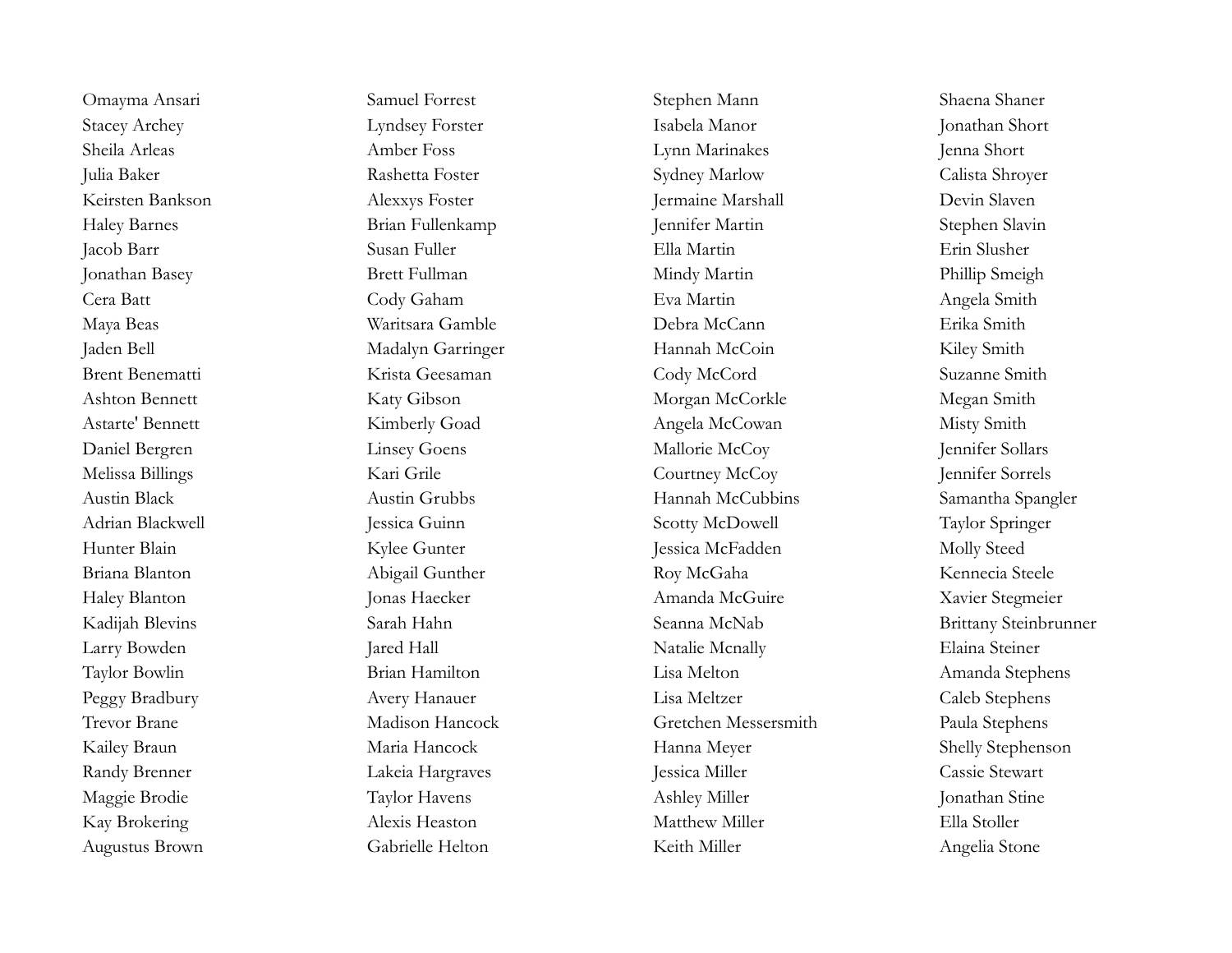James Burgess Nicole Higdon Katie Monroe Andrew Swanagan Hannah Burke Andrew Hinds Andrew Hinds Zachery Moore Felicia Swinney Kelly Bush Blaise Hite Staranna Morgan Jennifer Tarter William Campbell Alison Hoff Julio Munoz Laurry Taylor Yolanda Carey James Holaday Catherine Myers Suzanne Teghtmeyer Bridget Carrington Corey Holt Sarah Myers Anthony Teghtmeyer Feng-Miao Chen Makenzie Howell Wendy Obear Katherine Tinsley Conner Chipps Jamison Hudson Michelle Osborn Veronica Tittle Jocelyn Chrissikos Alexis Huff David Ostrowski McKenzie Todd Presley Cole Kristen Jennings Andrew Pheffer BreyAnna Turner Mackenzie Cook Boyce Johnson Samantha Politinsky Casey Vance Robyn Copeland Chelsea Jones Marcie Pratt Joshua Vance Brittany Crass Jeremy Jones Kelly Price Balinda VanHook

Jessica Bryan Megan Strouse Ashley Hendrickson Samuel Miller Megan Strouse Cassandra Buchanan Rakeshia Hernandez Lilith Mitchell Paul Sullivan Allen Buck Sarah Hershberger Joby Moell Katie Sutherland Holli Bullock Kayla Hicks Dalton Moffett Heidi Swafford Jessica Burke Erica Himes Sierra Moore Simon Swinford Ariana Burton Macey Hinshaw Cassandra Morgan Rachel Tague Hannah Butler William Hofer Joshua Moser Ashley Taylor Chelsea Castro Deanna Horn Zachary Neal Robert Terrell Cierra Cecil Vanessa Paola House Grace Nevins Carter Tharp Katelynn Chambers **Ashley Howard** Danielle Newlin Kaitlin Thompson Terrence Cheeseman Emily Howard Kimberly O'Bryant Jacqueline Thurston Kaitlin Church Megan Hutton James Patton Kayleigh Tomlinson Katherine Clark Katelynn James Cin-quea Pegues Andrea Tondu Zebediah Clark Isaac Jameson Katherine Perry Alyssa Torbush Kayla Clifford Miriam Jefferson Lydia Peterson Olivia Turner Emily Collins Elizabeth Jennings Nicole Phillips Amanda Turvey Stanford Conklin Jasmyne Jernagin Marybeth Pierce Camden Uhlry Brittany Cook Kaitlyn Johnson Kaitlyn Johnson Alyssa Pisano-Martin Kennedy Van Dyke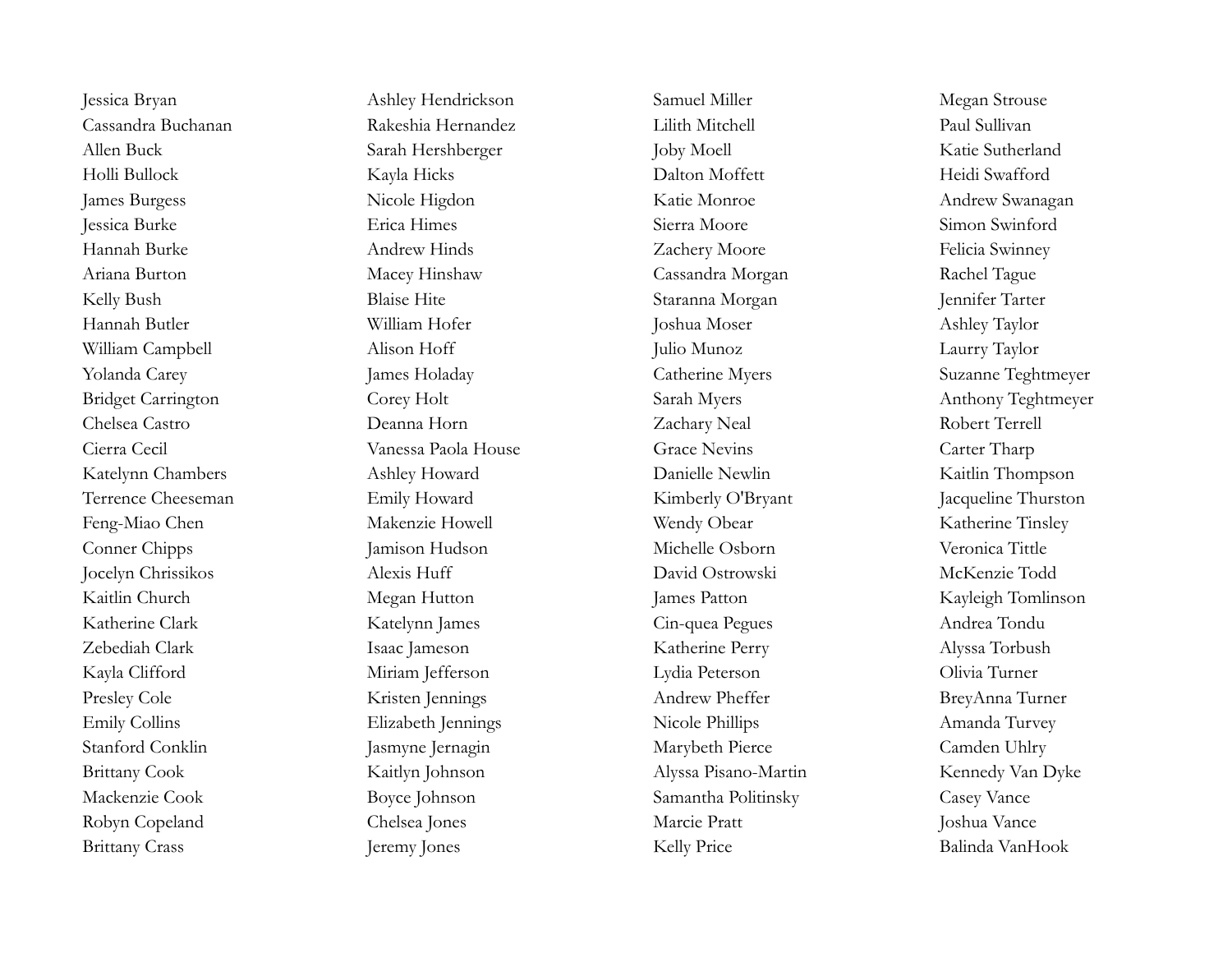Megan Crook Holly Jones Sean Printke Beverly Vaught Andrew Cross Abigail Jordan Kevin Purrone Austin Vorndran Kelli Cross Terron Wade Holly Kappes Allyssa Raines Terron Wade Cameron Crumes Colin Kear Cortney Raines Elizabeth Wagley Stephen Cummings Kiona Kellams Michael Rainey Brent Walburn Hannah Curtis Kaitlyn Kennedy Jarrett Randolph Tanya Walden Tiffany Dammarell Skyler Kidd Elise Ransdell Nichole Walls Sara Darlington Matthew Kidwell Allan Raymundo Brittani Ward Erica Davis Molly Kimble Laura Reaume Apryl Warner Samantha Davis Elizabeth King Kayla Reece Reilly Waters Heather Davis Mazlin Kirby Rebecca Reed Nicholas Watters Shannon Davis **Shannon Davis** Hayden Kissee Brooke Rees Amber Waudby Taylor De Tar Chasidy Kissinger Miranda Remy Farrah Webb Eliza Denney Dillan Knopp Katie Rhinehart Shayna Webb Christian Denning Konner Koch Reannon Rhodes Rachel Wechter Brittany DiBattiste Kassidy Koch Brooke Richmond Collin Weddell Kimberly Dixon Michael Koebel Caitlyn Richwine Brian Wehrle Riley Dobbs Jeanette Koger Courtney Rigdon Kelsey Weter Whitney Doerner Mark Lada Shawnese Ringo Dawn White Brandon Doerner Emily Lake Elizabeth Rittichier Steven Wills Gwen Donnelly **Brandon Lam** Hailey Robbins Matthew Wilson Chantel Dorado Victoria Leavell Misti Robinson Chad Wilson Josiah Drown Allyson Lehman Tyler Rodgers Aaron Winter Britlyn Dues Sarah Lephart William Rollen Audrey Winter Amanda Duncan Tomesh Lewis Amy Rollins Amy Rollins Haelynn Withers Kavin Eberle David Lines Jewelyn Roy Sarah Wittwer Teela Eppard LeiAnne Lloyd Steven Rutledge Jadelin Wolfe Ethan Farr Mallory Loveall Katie Sanchez Jared Wright Jeff Ferguson Elizabeth Lovett Karessa Sanders Moises Ysaguirre

Rylan Craycraft Jack Jones Jack Sones Olivia Price Margaret Vanzo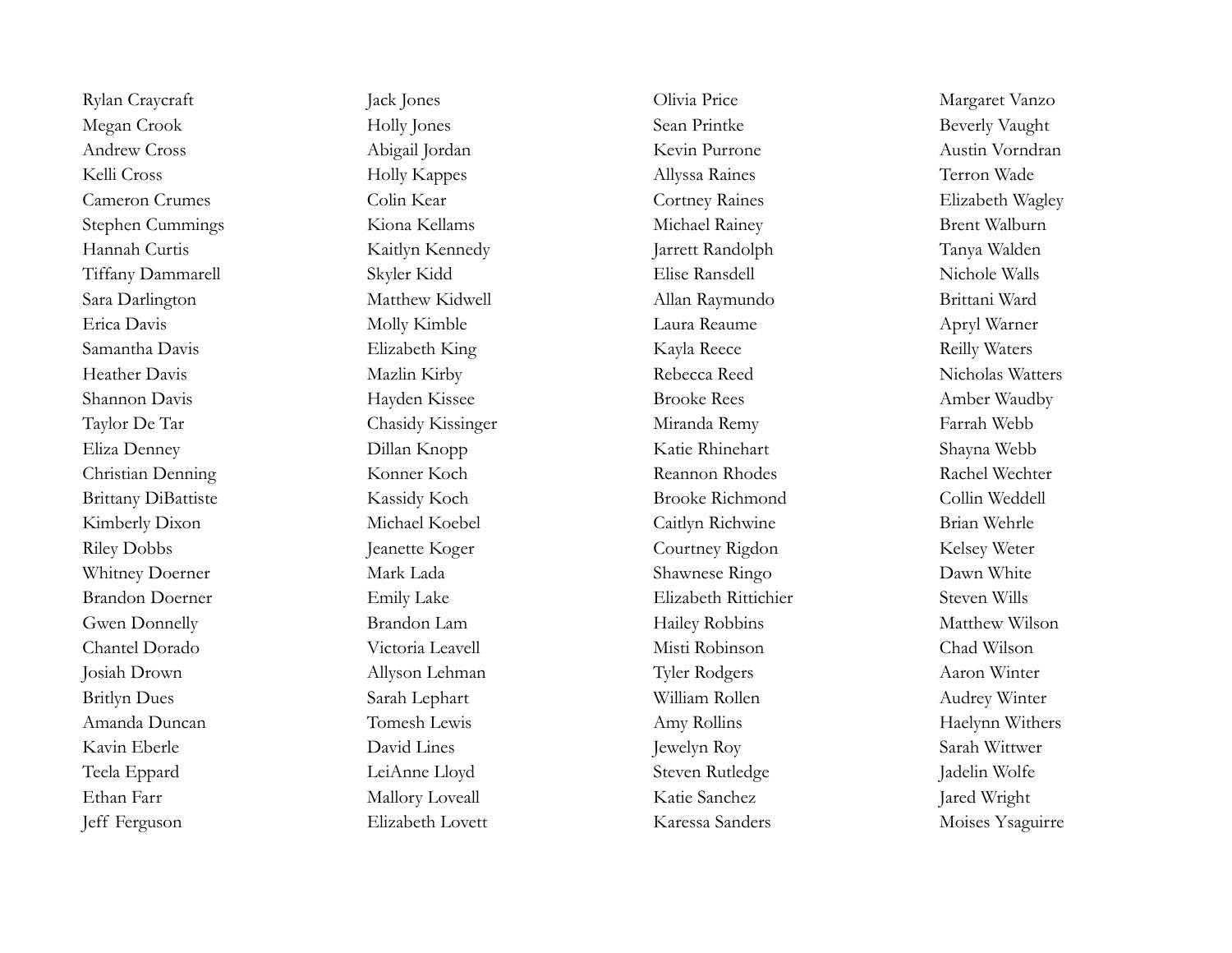# NEW CASTLE

Amber Aspin Heather Dickerson Chelsi Jackson Lauren McCorkle Hannah Baker Desirae Epp Christian Jenkins Chelsea Miller Brittney Bisel Jami Ferrell Jami Ferrell Angela Kennedy Crystal Neal Courtney Briar Katie Garreth Abby Kincaid Chelsea O'Dear Tyler Catron Kendra Gentry Hayleigh Kwisz Derek Orr Taylor Cornelius Michael Harrison Donna Lee-Adams Samantha Poe Emily Crain Rhiannon Hobbs Patricia Lowry Lesley Rivers Jared Dickerson Alyssia Humble Brett Matney Amy Thompson

# NOBLESVILLE

Ariel Brygger Jacob Grillo Jayse Monks Kyla Takata

Farahangiz Abdullahi Katrina Dube Patricia Kadosh Shilah Sanchez Elijah Ahmed Kaia Eby-Holmes Eric Kellstadt William Sanders Jared Alexander Cornelious Elliott Klay Kirby Vanessa Scammahorn Sebastian Amissah Camille Engle Sarah Krause Carter Schmitt Marcus Amoah Elizabeth Entrican Colin Kreider Emily Seig Dakota Ashby Umme Fariha Jack Leonardi Callyssa Sharp Kacey Ashby Michael Farrow Matthew Lilek Kelsi Shaw Micah Beck Matthew Fleming Brianna Lindeman Ryan Sherrill Hadden Beck Joshua Francis Mary Taylor Lipscomb Nicolas Silva Curtis Bender Jennifer Garland Emma Longo Stephanie Simmons Danielle Bledsoe Larry Gaston Ovinn Lopez Jaida Smith Darren Boardman Makenzie Ginn Hannah Lugenbeal Aubrey Standish Joshua Bowen Dana Ginter Brandon Manworren Kurtis Steppe Clayton Bowling Dallas Glover Anna McDaniel Mia Still Matthew Boyd Eden Godby Eden Godby Jeremy Mcdonald Peyton Strawser Hallie Brake Jonathan Gomez Juan Melendez Machado Matthew Surufka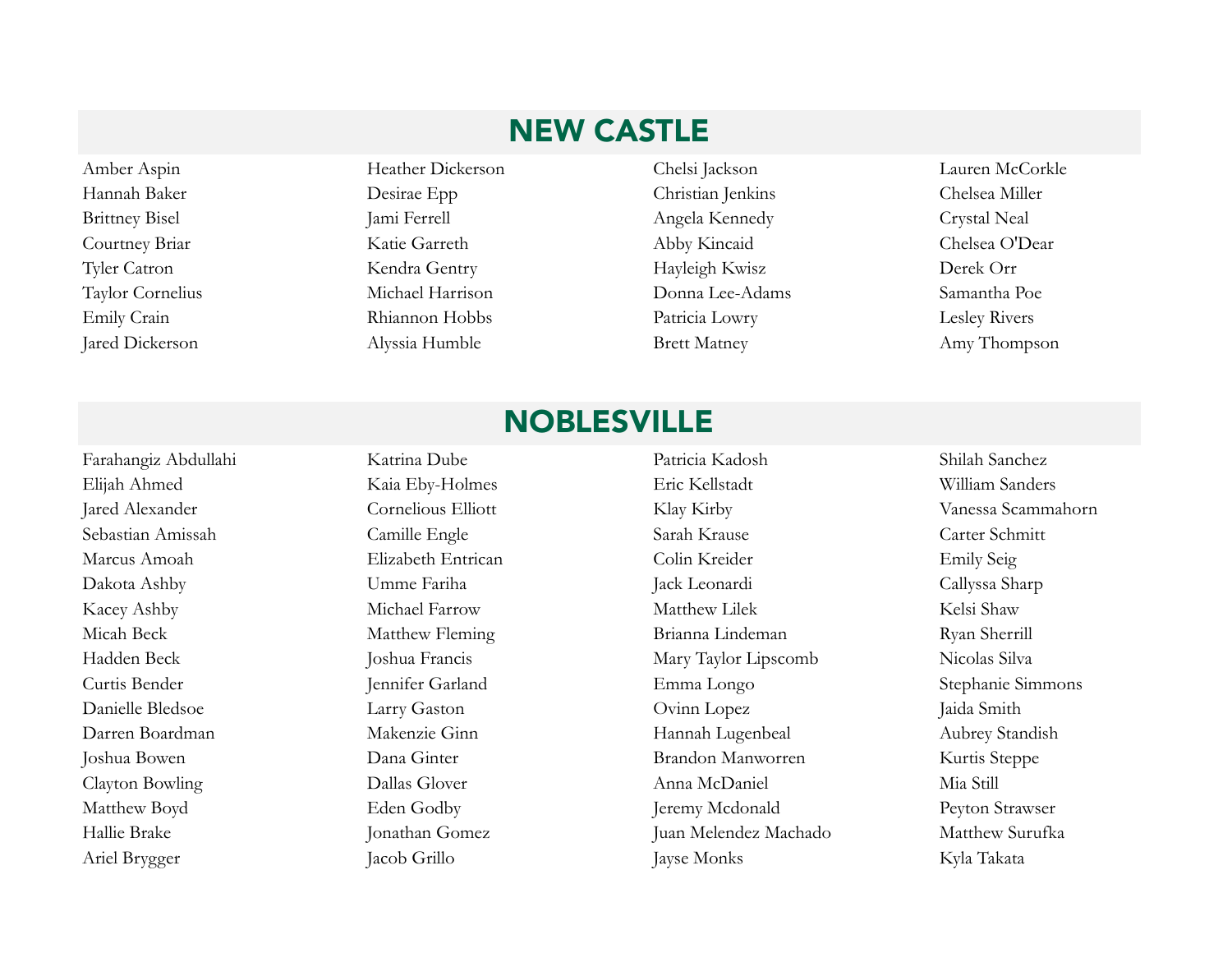Martin Burdett Julia Grishin Corey Moore Archie Tarzwell Ruby Burris Katelyn Harrell Chloe Moore Victoria Tiedema Anais Bwiza Kristen Hart Emma Motz Gagik Tonoyan James Campbell Andrew Haulcy Jacob Munoz Donna Vong Anastasia Campbell Monica Hayden Kenneth Nicholas William Wagoner Lina Carter Lilia Helsloot Quinn Pellerin Hunter Ward Alyssa Castagna Aden Hewitt Miranda Perkins Ryan Ward Lamine Cherifi Erica Higgins Sophia Pliquett Tyler Warriner Fredrick Clapper Jr. David Hipes Nicholas Postlewaite Kamen Waters Charles Clayton Sarah Holba Rodney Quarles Ben Webb Christina Coffman Kaleigh Humphrey Guy Rader Mariah Whitesell Luke Crawford Michelle Hurdle Yusra Ramadan Lilli Wiley Austin Crouse Norah Hussein Abigail Richards Joseph Wilkerson Patricia Curles Alexa Hutcheson Justin Rodriguez Sullivan Williams Alexandra Curry James Jackson James Jackson Yasmine Rosales Melissa Williams Ashley Dickey Andrew Jamieson Eli Ross Karl Wingert Olivia Doherty Braden Jarvis Brandon Ruble Tonya Yarusinsky Jordan Domino Kaylee Jordan Zachary Rudolf Jennifer Dowty Trevor Joy Brooke Rundle

#### RICHMOND

Kelly Abel Damon Ewry Sherri Kuhn Kira Robinson Grant Adams Brianna Faucett Brittney Kundtz Amanda Rockhill Rickie Ailes Briena Ferguson Beth Lahman James Rose Kevin Aldrich **Ross Ferguson** Ross Ferguson Ashley Lakes Donald Rose Tyler Allen Sara Roupe Paige Allen Kassandra Fields Aiza Lane Suzanne Runkle Ravena Alves Barbosa Allen Andrew Fields Mike Lanter Mike Lanter Danielle Russo Jennifer Alvey Shauna Fioritto Gary Lawrence Peter Sangster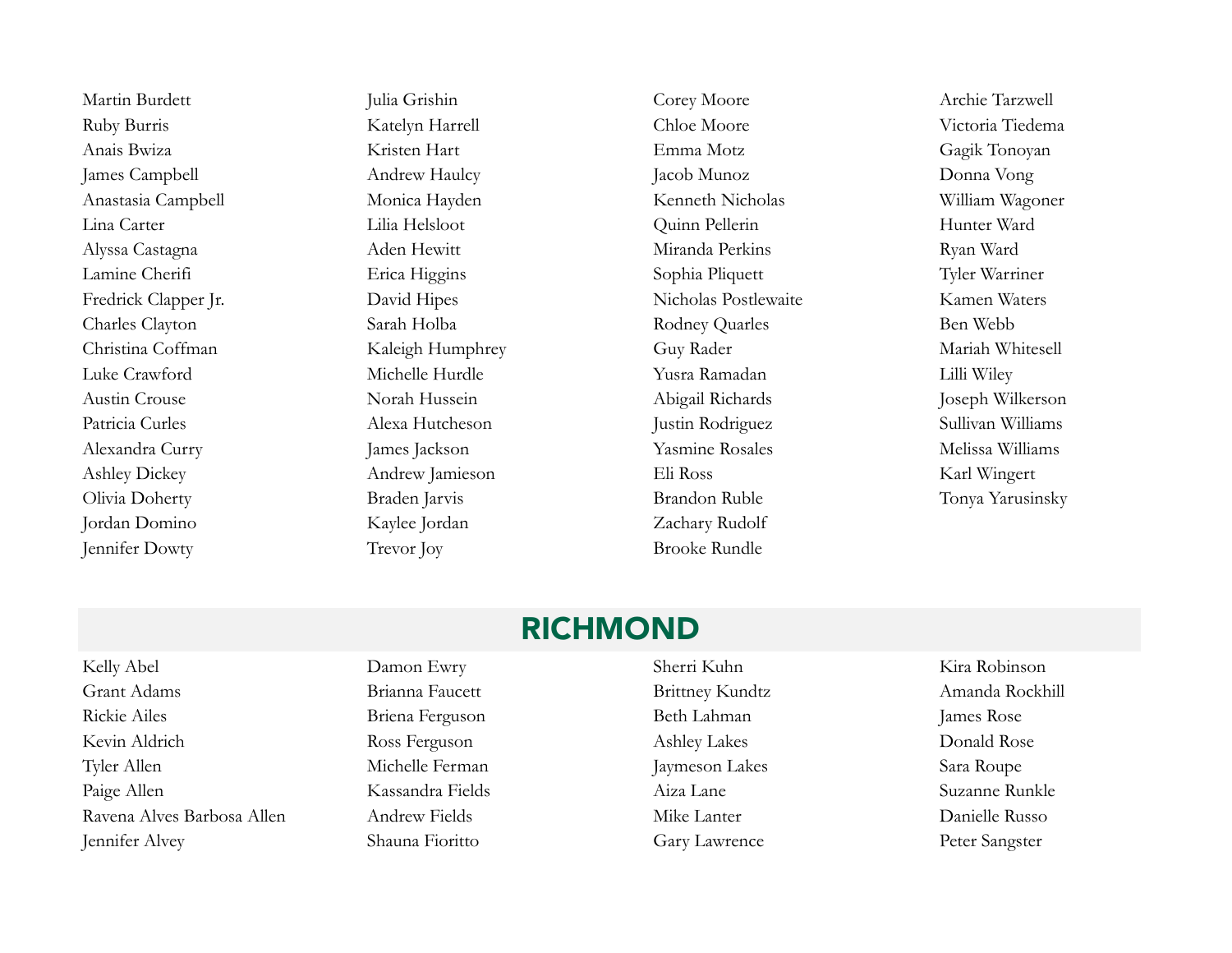Joseph Andrews Brad Fisher Valerie Lawrence Ashtynn Saul Ian Armstrong Paije Flannery Natasha Lee Laura Savchenko Jasmine Arthur Dakoda Flynn William Lee Abigail Saxon Christopher Asher Carrie Fohl Abbigale Leffel Tasha Scalf Joshua Austin Julia Force Mitchel Legg Christian Schaekel Dakota Babbs Rodney Foreman Devona Lemley Mackenzie Schilling Brittany Baker Aaron Foster Patricia Lewis Travis Selm Michael Baker Ethan Fowler Brionnah Lewis Autumn Sharp Amber Baker Mara Francis Jayla Lewis Lawrence Shaw Christopher Ball Zachariah Fuller-McCreery Dana Lindsey Josh Shaw Taylor Bane Danyel Gabbard Michelle Long Alanah Sherwood Noah Barnes Shaylene Gibson Natasha Long Madison Short Hannah Barrett Samantha Godsey Rogelio Lopez-Cruz Megan Siler Tracy Beare Lisa Goens Hannah Lucas Kelly Sizemore Bethany Beaver **Hailey Gonya** Ciera Mackie Matthew Sloan Rebecca Becknell Diana Gonzales Jessica Maggard Craig Smith Joshlin Becraft Erika Gray Jevin Malkey Taylor Smith Alexis Bercaw KaiAnnah Grove Jeffery Marshall Jocelyn Smith Cheyenne Berger Katie Guenther Cindi Martinho Lena Smith Lindzie Bernhard Brandee Guggenbiller Elizabeth Marvin Dasia Smith Kayla Binford Amanda Haager Colton Massey Isaiah Smith Kyle Blackford Kristen Halcomb Morgan Masters Allie Smith Karen Bolser **Michael Hales** Gillian McDonald Derick Snodderly Michaela Bova Stephanie Haley Jessica McKinney Jamie Sparks Brittany Bowden James Hall James Hall Kortney McNamara Robert Sparks Tony Boyatt II Dominique Hampton Russell Mengedoht Chauncey Springer Brian Bradburn Blake Hancock Derek Messer Emily Stafford Kayleb Bray **Tess Hardy Tess Hardy Rachel Metzger** Kaitlyn Stanley Destinee Bray Dakota Harger Aimee Meyer Amanda Starkey Eric Brevik Katrina Harris Taylor Middleton Garrett Steele Chase Brittenham Ethan Harris Ashley Miller Marissa Steele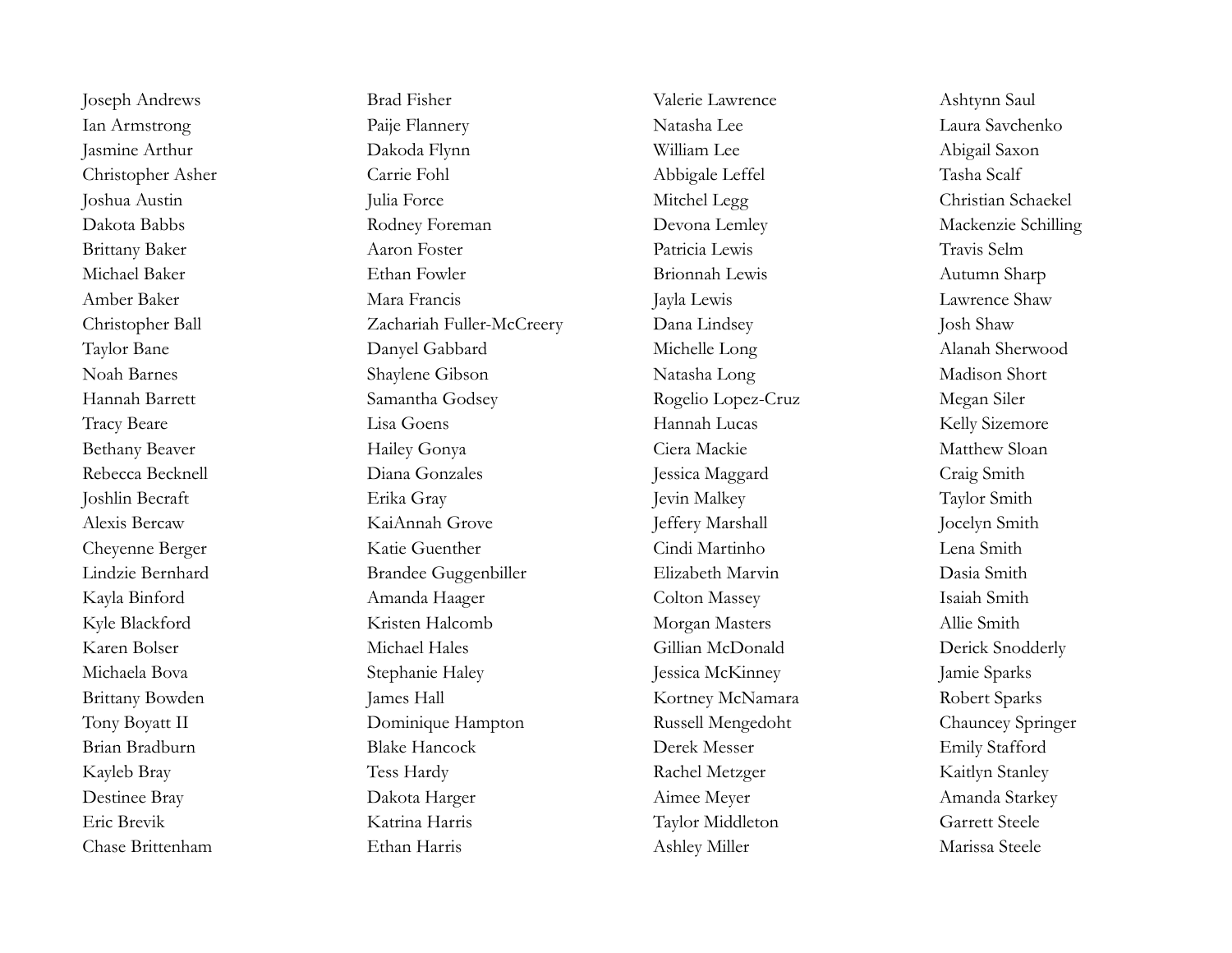Brianna Dillow Caitlyn Johnson Alexandra Pearman Whitney Williams

Chasidy Brooker Latrina Hart Wanda Miller Ambu Nayo Stella Epse Anchang Elijah Buhler Shane Hartsock Robert Miller Justin Stewart Patricia Buhrow Bill Harvey Amber Miller Jacob Stinson Ryan Bullock William Hatton Pamela Miller Heather Tague Debra Burdette Charles Haworth Jamie Miller Michelle Taylor Charles Burress Jacob Haworth Ella Moberly Daniel Terhaar Amber Calihan Traci Heiser Traci Heiser Hocine Mockbel Thea Thompson Destiny Callahan Elizabeth Hernandez Ashley Moore Ayrial Thompson Theresa Carter Jonathan Herrera Linda Moore Hunter Tinsman Brooke Cassidy Kimberly Herrmann Darci Moore Trinity Toles Andrew Castillo Kala Hibbard Nicholas Morgan Tracey Trapp Jamie Castner Matthew Hickey Brian Mullalley Bradley Tucker Melissa Cate Megan Higbie Micah Mullen Joshua Turner Amy Chavez-Linares Gage Hileman Jacquelyn Mullin Tearra Upchurch Lovina Chesnut Janelle Hill Erica Murray Gary Valley Willie Chimwaza Treva Hindsley Adam Myers Sarah Vance Austin Clay Jessica Hisel Hue Nguyen Sarah Vance Jordan Clay Zachary Hoel Tessa Niedenthal Austin Vandevord Ryan Coffey Toe Hoffman Joe Hoffman Courtney Nunez Katelyn Waddell Jaidlyn Coffman Pamela Hood Tori Nunn Tiffany Walker Chance Creech Jennifer Horning Mackenzie Oakley Holly Wallace Chelsea Cromer Katlynn House Kimberly Obi Skyler Walling Breann Crowe Heather Howard Ashley Offutt Jacob Walton Michelle Dafler Corbin Howard Amanda Orsborn Jennifer Warvel Janelle Davidson Tonya Hubbard Amy Ozbun Alexis Watern Megan Davis Halie Hubbell Shawna Palmer Brooklyn Webb Christina Dennison Beth Huber Yahaira Pantoja Zachary Welling Michelle Dice **Haylee Huffman** Olivia Parker **Olivia Parker** Jeremiah White Haley Dickson Karen Jackson Natali Parra Carlsey White Christina Diehl Simeon James Mindy Patrick Brice Widau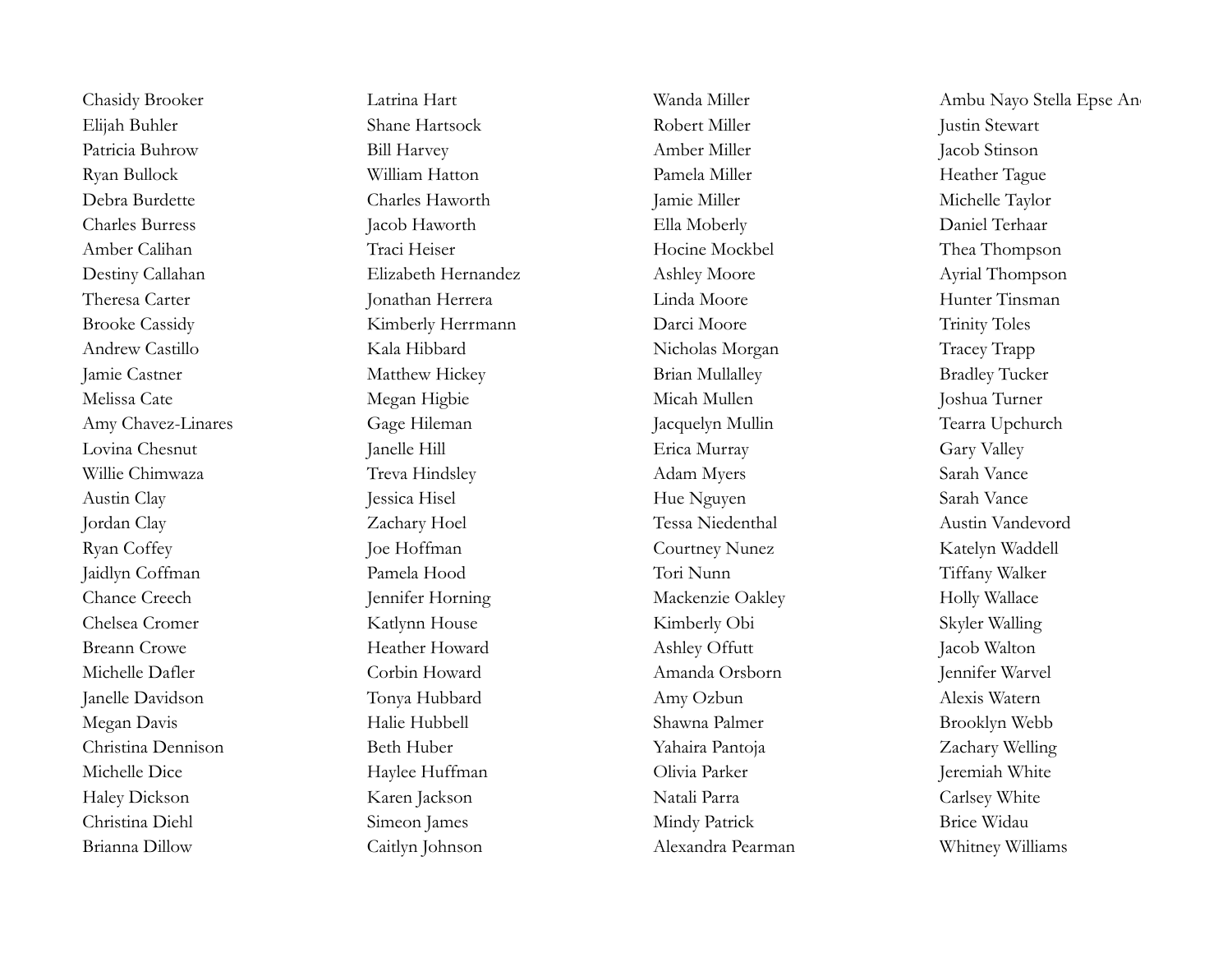Patrick Donovan April Jones Courtney Pollard Abigail Wilson Kerri Duke Hunter Jones Joshua Powell Brandon Wilson Jennifer Dunn Christopher Justice Shannon Pyzluka Jeannine Winters Logan Durham Dieudonne Kalisa Darah Quante Amy Wise Gwendolyn Durham Candace Karanovich Zachary Ramsey Justin Witter Madison Eby Jared Keener Jessica Rayburn Jessica Rayburn Thomas Woolum James Eklund Jacob Kehlenbrink Shane Reagan Jarred Worden Zachary Ellis-Hancock Diana Kehlenbrink Jason Reynolds Elizabeth Wright Craig English Loretta Kelley Kolton Rich Hayley Wright Dustiny English Conner Kidwell Abigail Richardson Kelly Zeiser Kiley Erwin Ian Kinsey Amanda Richardson Ronda Estes Julie Klein Kenneth Richey Jessica Estes Kelly Kolb Jodi Roberts

### **SELLERSBURG**

Raquel Joseph Abaya Kasey Fondren Jerald Mangas Isai Sanchez

Brice Ahrens Benjamin Forbes Chase Mansfield Denim Schellenberger Shawn Akemon Joshua Forbes Chelsie Marcum Crystal Schilmiller Daniel Alvey Edward Fowble Miguel Marques-Chumaccuo Stephanie Schroeder Lizeth Amaya Jenna Fraley Angela Marsh Julie Schubert James Amaya Kathleen Franklin Heather Martin Juliette Schuur Julia Anderson Kaitlyn Frazier Benjamin Martin Jessica Scott Griffin Anderson Allison French Isaac Martin Shelby Scott Jennifer Anderson Hailey Fuchs Ernestina Martin Kayla Seabrook Martha Angeles Emily Gaither Drake Matlock Melissa Sears Tyler Apple Alyson Gallagher Ciera May Charlotte Seaton Robert Armpriester Virginia Gama Jordan Mazuch Brandi Self Abigail Atkins Patricia Areej Garcia Savanna McCane Payton Settles Carrie Atkinson Nathaniel Gardner Kameran Mcclellan Steven Sexton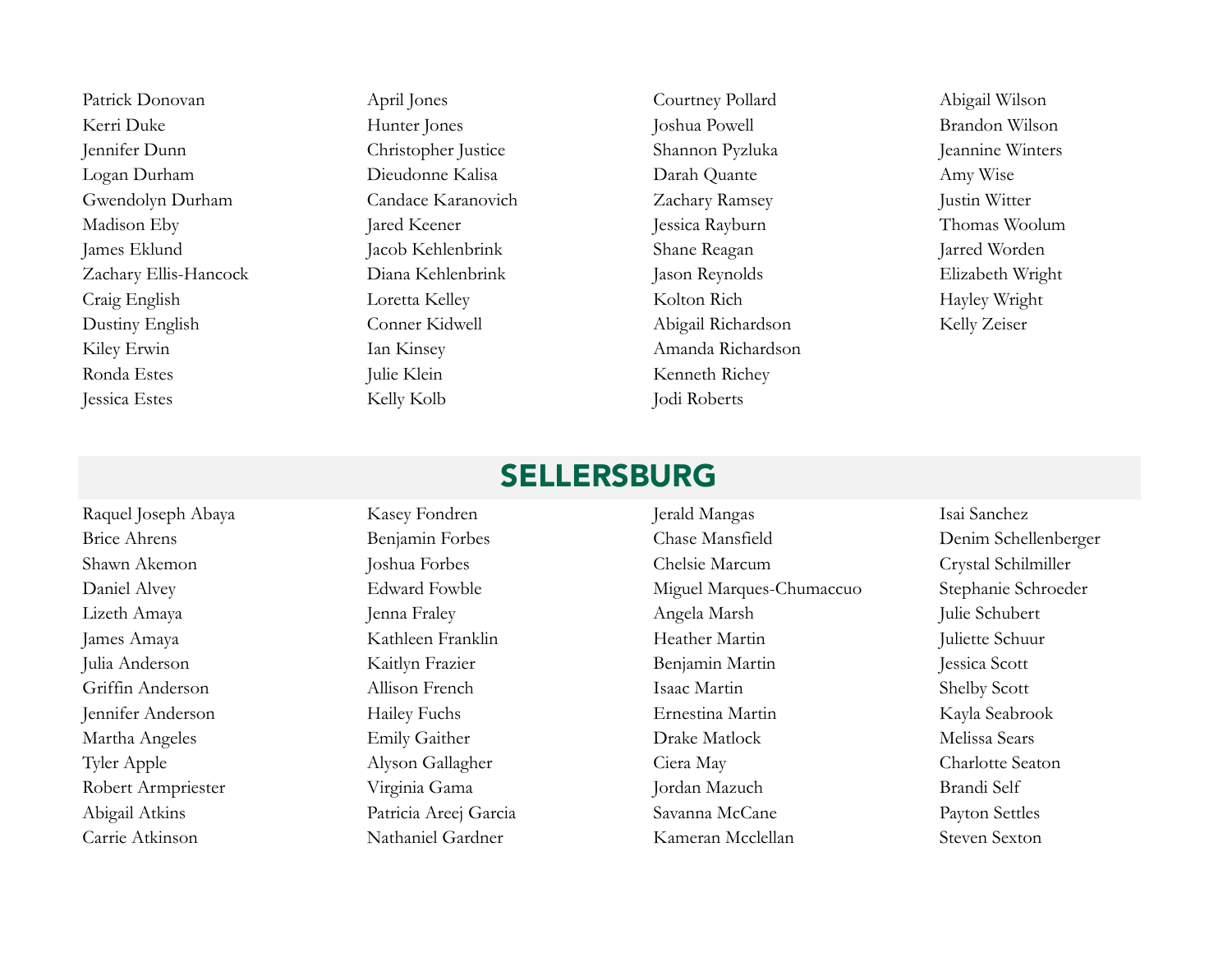Paul Austin Eric Gatzke Amelia McCoy Sydnie Sharp Janice Bagby Shelena Gaus Kirsten McCoy Conner Shaw Charlotte Baker Alexis Gazaway Alexis Gazaway Emily Mccubbins Clint Shawler Heather Baker Akeem Gbadamosi Richard McCue Garrett Sheely Miranda Baker Allene Gibson Evan McKinley Renee Shelton Emily Baker Blake Glaab Tammy McKinney Linnie Shelton Morgan Balmer Katelyn Goedeker Mackenzie McNames Ashley Shewmaker Ricardo Banda Christopher Goldsmith Madelyn McNew Sarah Shickles Ryan Barker Jennifer Gonzalez Justin Mefford Kristi Shipp Joseph Barnes Hunter Goodpaster Sarah Mertz Hannah Shireman Lesly Barnette Macy Goodson Makena Meyer Allison Short Sarah Barr Iieshia Gordon Barron Miller Taylor Shuler Bailey Basham Erica Graeter Zachary Mills Jacob Sims Lisa Batchelor Connor Graham Ethan Mills Yue Sipes Tricia Bateman Lindsey Gray Jennifer Mitchell Alexis Slaven Makenna Baughman Jessica Greene Nicholas Mitchell Katie Sluski Austin Baumann **Ronny Grimes** Ronny Grimes Kaito Mitmesser Beverly Smith Eddy Baxter Brooke Grizzle Michael Molestina Larry Smith Justin Bayes Sveindis Guernsey Julianna Monroe Jennifer Smith Cassandra Bays Maleena Hackbarth Katrina Montgomery David Smith Joy Hahn Mary Morris Mary Morris Kallee Smith (Kallee Smith Victoria Beatty Linda Hall Savanah Morrison Marrisha Smith Chad Beavers Shari Hall Brandan Morrow Danny Smith Nina Belton Chaewon Han Bryant Mortensen Ryan Smith Talia Bias Parker Handiboe Christopher Mouser Maranda Smith Steven Biesel Jacey Harding Denise Mudd Angela Snook Justin Bishop Aimee Harmon Nesrine Mullah Alison Snyder Brandon Bishop Megan Harrigan Stacey Mullins Chad Sogge Jennifer Bizzell Mark Harris Haley Mullins James Sosnicki Makayla Blanton Holly Harris Veronica Munn Kathleen Speak

Stephanie Blevins Kaylee Harris Edward Munn Sydney Springfield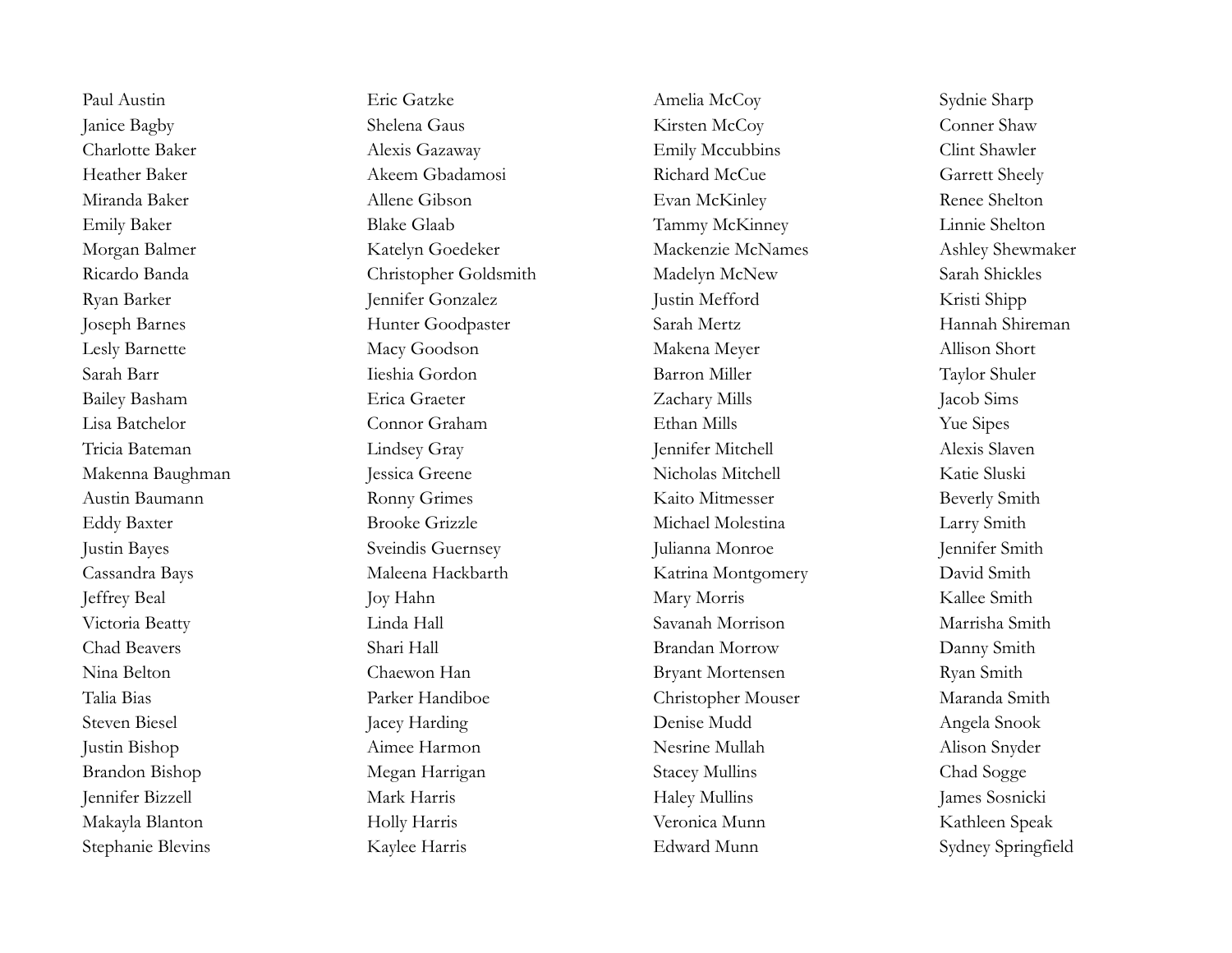Hayleigh Blevins **Danique Harrison** Natasha Nankwenya Andrea Sprinkle Allison Blevins Amey Harrod Moses Ndagije Aaron Spurlock Camilla Boice Sydney Harshey Jon Neace Chealsea Stapleton Audrey Book Lauren Harvey Ashley Needy Kayla Stefanelli Ethan Bowen Khaled Hassouneh Macy Neese Emily Stephenson Lacey Boykin Taylor Hawkins Shalana Nelson Blake Stewart Jessica Brewer Alyssa Heal Celeste Nevil Patricia Stewart Larry Brewer **Danielle Hembree** Dustin Nevil Richard Stiles Kevin Bridges Melissa Henderson My Nguyen Alexander Stinson Hannah Brightwell Lisa Herald Jonah Nicholson Cameron Stoll Kenneth Briles Gordon Hewitson Emma Niemann Jeffrey Stotridge Alexander Briles Daniel Higgs Esthela Nieto Markki Stotridge Alina Brown Wyatt Hoehn Ulises Nieto Hernandez Melissa Stribling Ashley Brown Clayton Hofferbert Bethanie Nishimura Morgan Striegel Nathan Bruner Heather Hoffman Lauren Norris Ashton Stroud Cody Bruner Nicholas Horn Matt O'Connell Megan Swartz Cameron Buechele Matthew Hoskins Andrew O'Donnell Rachael Sweet Christine Buechler Kodi House David Olin Jenna Tackett Joseph Burnside Taylor Houser Elizabeth Olin Ian Tash Wayne Burres Laura Howard Wesley Olinick Callista Tate Acacia Burt Michelle Hubert Anne Olsanski Ashley Taylor Hope Bush Samuel Hudlin Aung Oo Daniel Taylor Jaylin Busick Amanda Hughes Courtney Orndorff Carlee Taylor Brittany Butler Claire Hughes Alexandra Orton Tracy Taylor Preslei Butt Victoria Hunter Rubi Ortuno TiJah Terry Martha Cabezas Sabrina Huston Joshua Overberg Huong Thi Kristen Caldwell **Haley Hyatt** Haley Hyatt Angela Overgaard Katrina Thomas Alexander Cannello Bojidar Iankulov Amanda Owens Adam Thomas Bryan Carpio Sara Isom Monica Palencia Ocampo Jenna Thomas Kaitlyn Carroll Sarah Jackson Sarah Jackson Samantha Park Natalie Thompson David Carstens Chavon Jackson Alicia Parker Jordan Thompson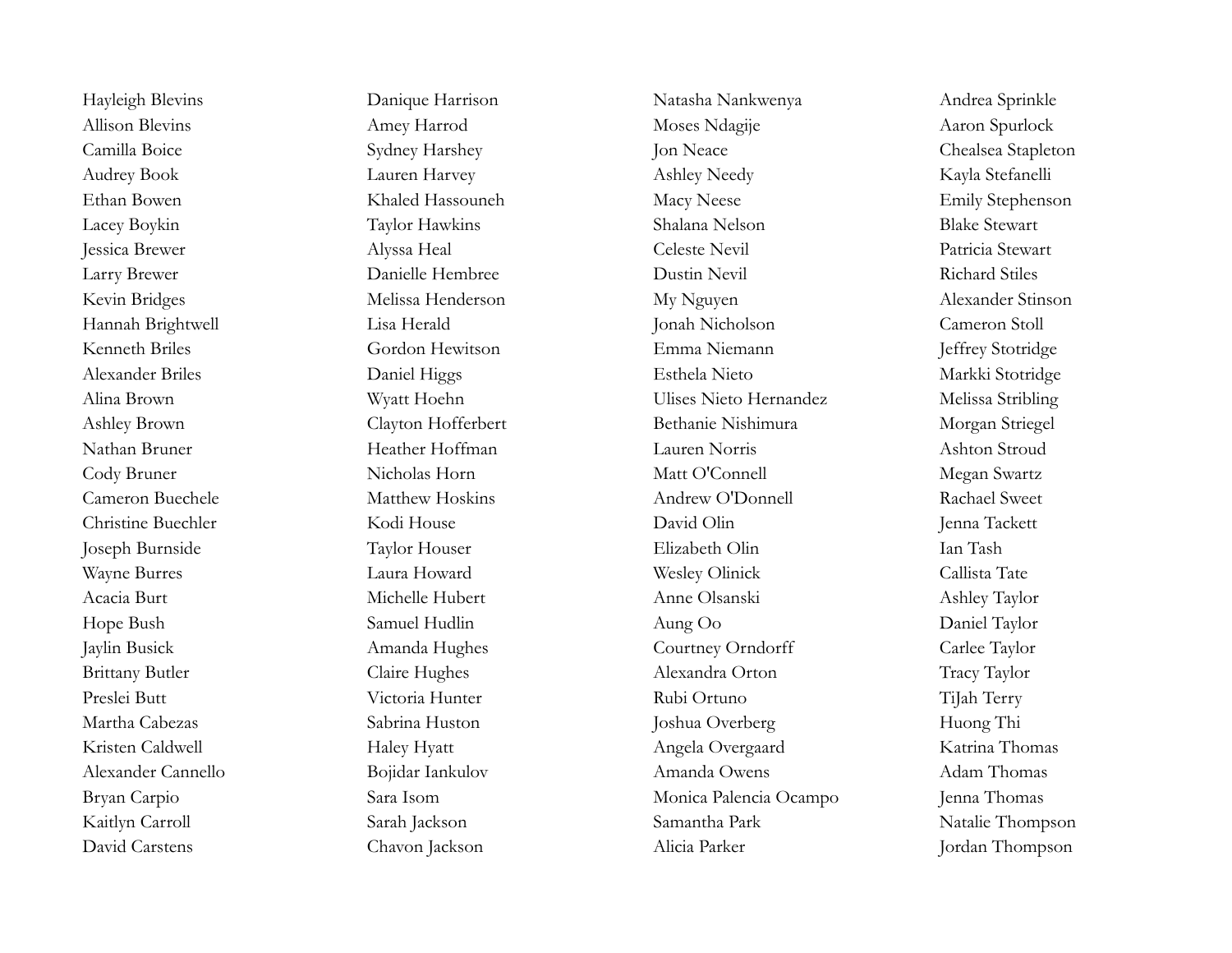Richard Casey Jason Jeter Jason Jeter Lindsay Payne Tony Timberlake Michael Casey **Laurel Johnson** Tyler Pearce Jessica Tinajero Kaitlyn Chester Clarence Johnson Leigh Penny Braxton Troutman Cassandra Clayton Fabrice Kadima Serena Phulpagar Madeleine Tulacz Chrystal Coats Zoe Kahl Stephanie Piercefield Jackson Turner Christopher Collins Samuel Kelley Yvonne Plummer Lindsy Ury Eric Compton Cynthia Kendall Monica Posada Toledo Chloe VanHorn Madelyn Copperwaite Shawn Kennedy Jessica Price Morgan Veatch

Justin Carter Savannah James Bridget Parr Brandon Thompson Debbie Carter Alexus James Kate Patterson Sebastien Tides Alexis Castro Dennisha Johnson Isaiah Pearson Sheena Tipton Athena Caudill Laroylyn Johnson Virginia Peck Tanya Tiuo Madeline Caulk Kelsey Johnson Joy Pedro Jennifer Toby Michael Cavins Abigail Johnson Joseph Pendleton Kylie Tran-Low Glenda Clark Melissa Johnston Jacqueline Perez Garcia Kristin Trowbridge Scott Clark Stephanie Jones Miranda Perry Zane Trusty Delisa Clark Angel Jordan Grant Petty Chesney Tucker Eddy Clark Kacie Jordan Patricia Pfister Alexandria Tucker Africa Claros Villalon Avery Jordan Taylor Philpot Katie Tuggle Courtney Cole Halee Kaiser Diana Pina Zavala Abigail Turner Rachel Cole Dustin Keith Jacob Pitts Kristen Ulrich Laynie Collins Geraldine Keith Rob Platt Aaron Ulrich Marta Cook James Kennedy James Kennedy Matthew Powell Miranda Veatch Stefanie Corbin Chancela Key Kristin Price Rachel Verkuilen Evan Cottrill Haley Kidd Joseph Proctor Saundra Vest Larry Couch Kyle Kiefer Katie Puffer Pablo Vilches Monica Coureur **Ronald Kietzman** Nicholas Quinkert Tommy Vo Kendra Covele Shelby Ragains Sarah Vogt Nicole Cowles Michael Killey Michael Killey Kimberly Ragsdale Hayley Wachtel

Cambria Cole Emir Karaduz Jeniamari Pinotti Roselyn Tyree-Broadus Ashley Collins **Amber Kelly** Chris Porter Stephanie Valois De Leon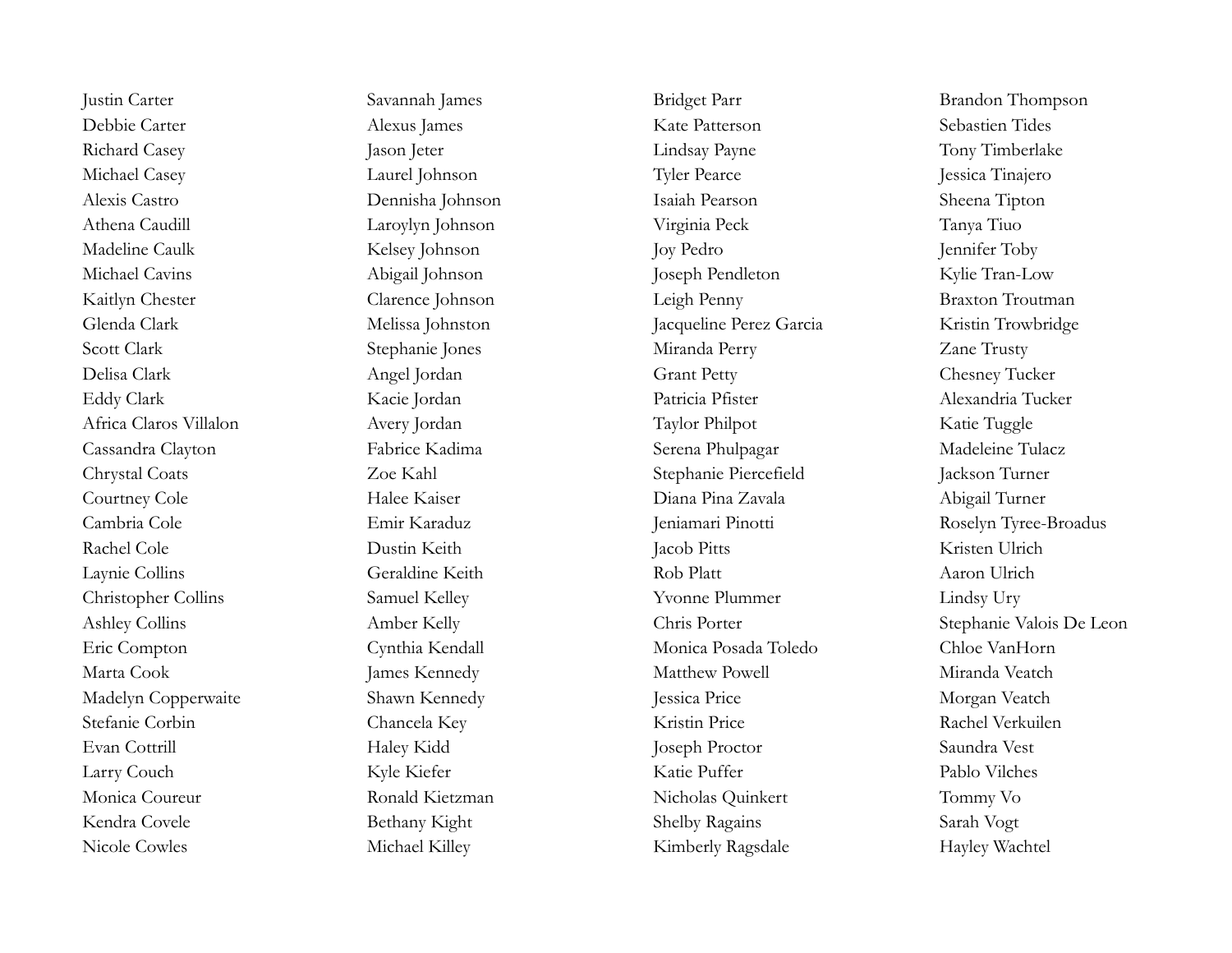Michaela Cox Whitney Kingsley Micah Rances Ryan Walden Trinity Cox Ellis Kinser Elizabeth Ransom Pamela Walker Christopher Crawford Savannah Kirby Dustin Ratliff Joshua Wallace Amy Crites Tamara Kirk Tania Ray Shane Wallen Clifford Cunningham Jessica Kivlehen Katelyn Raymer Brianna Wallot Regina Curry Michelle Knight Emily Reas Amanda Ward Sydney Curtis Susannah Knoef Devin Reas Alexander Warth Elizabeth Davey Kelly Krausen Cheri Receveur Cheri Neceveur Wyetta Watkins Michael Davey Monica Kruer LeShanda Redmon Paige Weatherford Nathan Davis Synthia Kykhounkham Tabitha Reed Meghan Webb Spencer Day Stephanie LaHue Megan Reid Joshua Webb Israel De La Torre Lexi Lancaster Joshua Reisert Katelynn Wendelgast Vicki Dean Stephen Lang Christopher Reising Shyanne Werline Michael Dearborn Andrew Langford Rachel Rhodes Jeremiah Westendorf Jessica Deckard Megan Law Colton Richardson Alexis Wheeler Samantha DeClue Parker Laws Joshua Richie Jared Whelan Elizabeth Demyan Ethan Lawver Kelsey Richmer Kelsey Richmer Rachel Whisman Briana Dineen Sokheang Leang Brian Rider Emily White Rhiley Dowell **Kristina Leavitt** Amber Righthouse Lexi White Cecile Dreyer Charity Leonard Charles Rightnour Sharayah White Nichole Durbin Brian Leonard Breanne Riley Danielle Whitehouse Jessie Durham Katherine Lewellen Destiney Roberts Michael Whitson Eric Duvall Trevor Lewellen Laura Roberts Mekenzie Wiers Sierra Eason Joyce Lewis Jeannine Roberts Kaeli Wilkinson Nathan Ebersold Whitney Lewis Matthew Robertson Taylon Wilkinson Joni Edwards Blake Lewis Justice Robey Jacob Williams Tyler Edwards Edward Lewis James Robinson Shannon Williams Madison Eger Kristin Lewter Jedidiah Robson Christina Williamson Amanda Elliott Hui Li Rose Rogers Collin Willis Hannah Elliott Sarah Lilly Samantha Rogers Julie Wilson Janet Elmore Allyson Lockhart Madison Roll Maria Wilson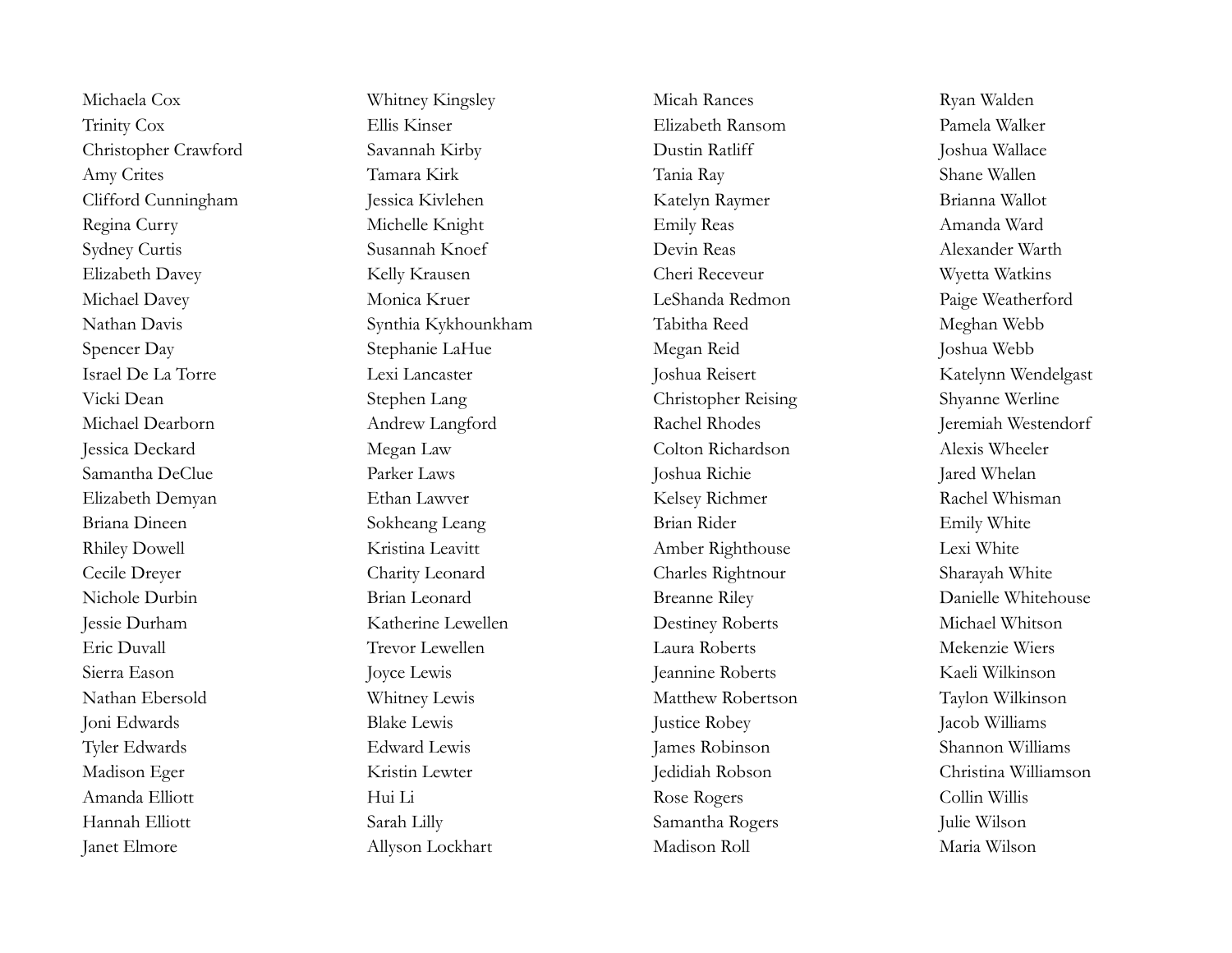Dustin Eltz Ashley Loew Taylor Rose Ashley Wilson Cassie Enlow Cody Logsdon Tarah Rose Cassie Wilson Perla Epps Rachel Lorett Garrett Rosio Ernest Wilson Krista Estep Grace Lori Desiree Ross Abigail Winegar Kyle Estepp Jalynn Lori Kendra Ross Chelsea Winters Katharine Eubank Brandon Love Ishfa Rouf Lindsey Wise Megan Evans Samantha Lowe Jennie Rowe Andrew Wood Leona Evans Zachary Lowery Danielle Royal Charity Wood Stephanie Evans Jessica Loy Jordyn Ruble Ashley Wright Gina Farmer Cleneth Lumenario Dakota Russell Emilea Wright Sakyia Farris Jordan Lynton Krista Ryan Shane Young Stacy Finney Hayley Mackey Hayley Mackey Noureddin Salehi Zach Zeller Trisha Fisher Anwar Mahamoud Djesse Saliboko Destiny Flanagan Mark Mahan Tonia Sampson

# SOUTH BEND/ELKHART

Yazan Abu Jaish Stephanie Efigenio Martinez Michael Krise Amber Roth Esmeralda Aguirre Danica Eling Laura Kroetz Stephannie Row Alison Ainslie Kassandra Elkins Allison Kunert Destiny Row Doaa Al Dulaimi Sydney Emmans Scilislia Lado Cordelia Roybal Andre Alburitel Burgundy Enders Sarah Lane Alfredo Rubio Riley Aldrich Alexis Ennis Austin Lantz Noah Russell Ghadir Alfadhl Marcy Ernest Ashley Lara Corrinne Russell Ashley Lara Corrinne Russell Rakan Alharbi Johan Esparza Savanna Larson James Rybicki Mai Alkahder Sean Evans Holly Laudeman Ashley Sajda Ameen Alkotob Linae Ewing Elizabeth Layman Heather Salazar Charles Alleshouse Lorraine Exum Sarah Lee-Lopez Marwan Saleh Catherine Allman Chandler Fairbanks Kristina Legato Carrie Sanchez Dannae Alm Christina Fanaro Maria Lemanski Salvador Sanchez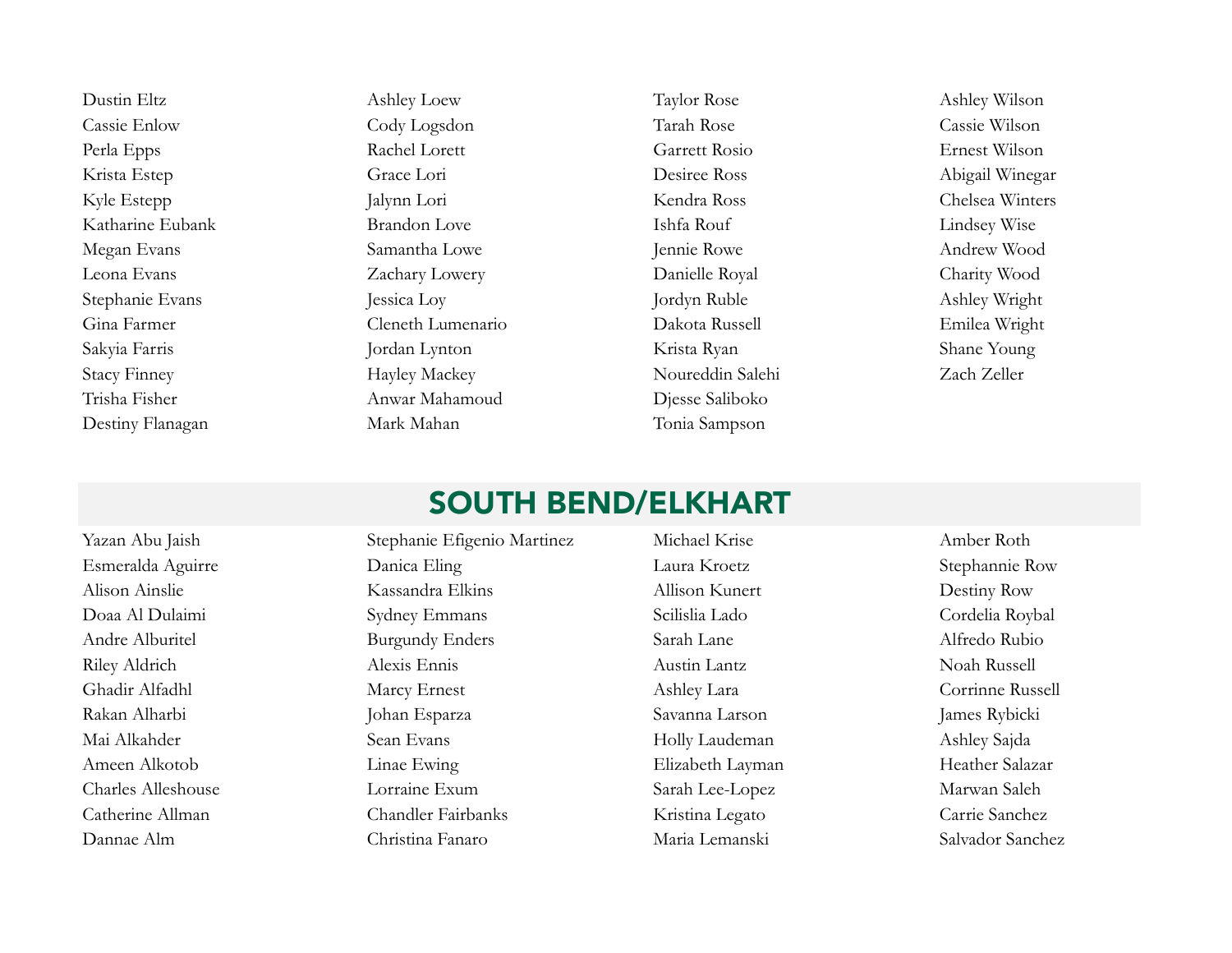Afkar ALNUAIMI Katelynn Farver Ashley Lentine Ashley Lentine Andrea Sanders Rafed Alsaad Cassandra Feece Dayna Letcher Alec Sanderson Alejandra Amador Corona Angela Feitz Andreana Liew-Spilger Manpreet Santa Madeleine Anderson Airriah Ferguson Jennifer Lindgren Brianne Sauers Orlando Andrade Maria Fernandez Cortes Jaymee Little Lisa Schaefer Lisa Andrews Lyndsey Firtl Scott Longacre Mark Scher Genesis Arevalo Megan Fleischer Cearra Longbrake Broderick Schmidt Josue Arroyo Angela Flores Sergio Lopez Michael Schrader Anthony Austin Corban Folden Maricela Lopez Jennifer Schrock Tabarek Azeez Elizabeth Follis Maria Lopez Christine Schut Myranda Babbitt **Bethany Fortner** Alexis Lopez Barbara Schwartz Kimberly Baca Jennifer Foust Bryan Lord Christopher Scott Ariana Baca-Guzman Lee Fraim Lindsay Lowman Caleb Shaw Kyndra Baker Leslie Frank Leslie Frank Molly Luckenbach Rebekah Shaw Joshua Balko Andrew Freehan Ramon Luna Carrillo Christi Shibata Michael Baney Samantha Freeman Tanya Machek Maizie Shively Todd Barenie Scott Fried Amy Macias Bryton Shreve Melissa Barker Bradley Fuelling Phaustina Mandu Madelyne Shroff Zoe Barker Latia Fullilove-Jones Hannah Mangan Lexus Shuppert Rebecca Barsoda Christa Gabrielson Evan Mangunda Chloe Simons Allison Bartalone Francis Galeano Benjamin Mansel Danielle Sims Brenna Basinger Amanda Gannon Nyaradzo Mantiziba Samir Singhal Eben Batz Cheyenne Ganshorn Ngaatendwe Mantiziba Nicholas Smith Jorge Bautista Dominguez Angel Garcia Martel March Jarika Smith Eltocia Bazil Anna Garcia Cara Marietta Ahmad Sobih Shayla Beard Gilberto Garcia Ilich Marin Alexander Soptich Jodi Beaver Carlos Garcia Levi Martinez Marceline Sparks Chad Bell Andrea Garcilazo Olivia Martinez Joseph Spear Ronald Belschner Tia Gates Tia Gates Madelyn Martinez Kristin Speed Leah Bender Madison Gayer Brandon Mattix Calie Speth Hayley Benner Lakreasha Glass Anastasia May Ryan Stasyshan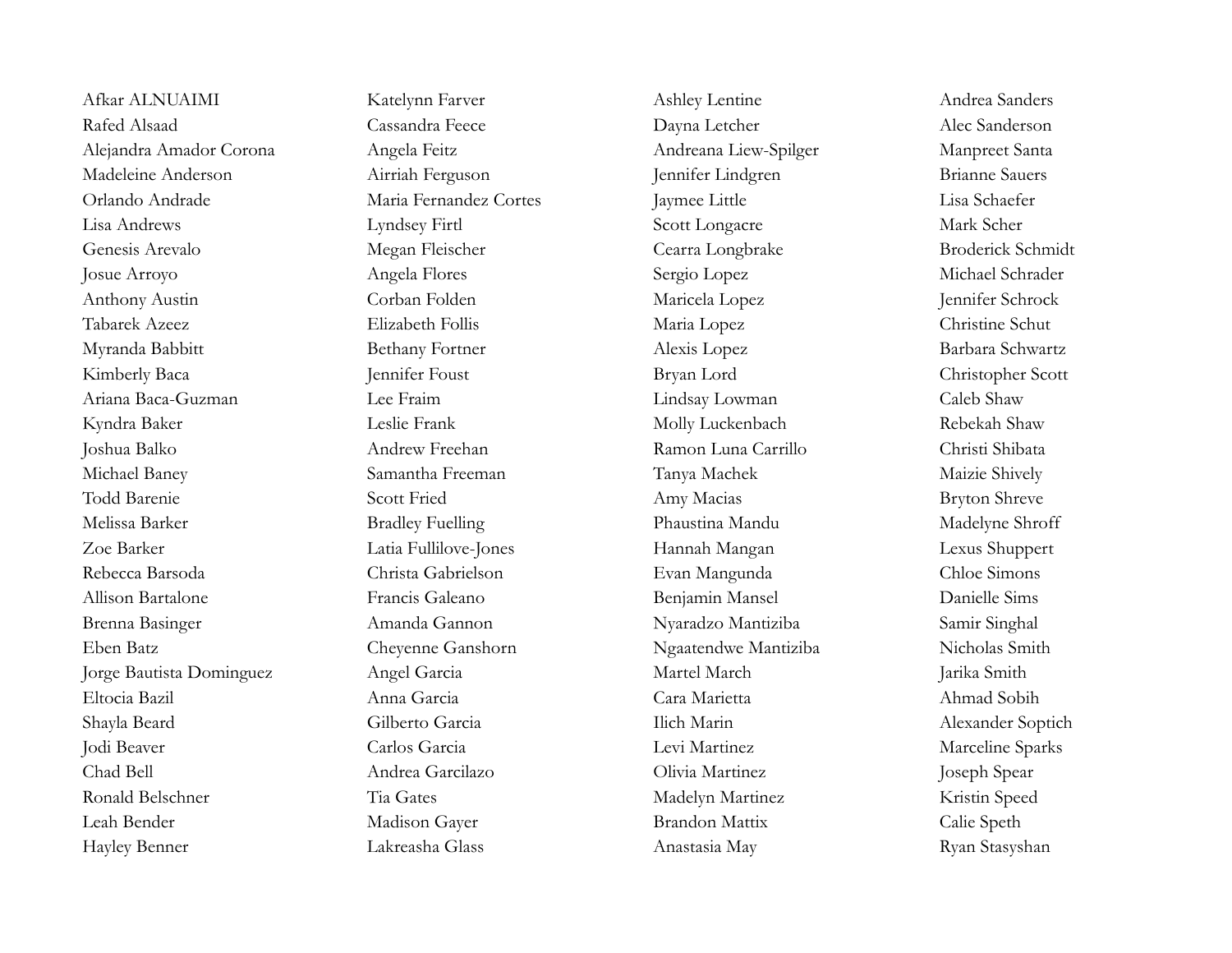Brandon Bentley Daysi Glass Derek McBride Jermya Steele Matthew Bergman Candace Golladay Sarah McCall Eric Sterry Sebastian Bermudez Cecilia Gonzalez Century McCarthy Mazio Stevens Kandina Bernhard Maria Gonzalez Briana McCollister Gavin Stewart Cathryn Bianchini Casey Gose Samuel McCready Brianna Stuart Ethan Bibby Kathleen Grabill Kyra McDonald Janelle Studt Tara Biddinger Chelsa Greathouse Ernest McFarland Wendy Stump Thomas Binder Kaitlyn Green Shayla McGee Matthew Stump Kourtney Bitting Nicholas Griffin Anita McIntyre Paul Stybert Mary Bogol Katherine Griffith Abigail McLinden Miles Sullivan Tomika Bomer Bailey Grise Marie Meadows Christian Surma Sarrah Bonner Mar a Guaina Rachael Mercado Michael Swanson Clinton Boots Michael Guernsey Lisa Merrick Justin Swift Leighton Borkholder Omar Guerra Kelly Miller Shanice T-Alsanders Jamie Boyd Daniel Guevara Kristin Miller Aaron Taberski Tiffany Bragg Don Gunter Katelyn Miller Rochanda Talton Tanisha Brazier Isaac Gunter Tatum Miller Josue Tapia Tiffany Breden Erika Gutierrez Sheila Miller Tanya Tarman Arianna Brey Joshua Guzman David Mills April Taylor Ashley Brink Cyann Halcomb Carrie Minnick Darius Taylor Jade Brom Megain Hamilton Max Mishler Erin Taylor Meg Bronke Bryan Hamilton Josephine Montoya Kierstan Taylor Gary Brooks Theresa Hammond Zachary Moon Lisa Taylor Keonshay Brown Jared Hamsher Emily Morin Abigail Temple Marvin Brown Courtney Hanson Rosa Morquecho Medina John Tennant Moriah Bryant **Heather Hapner** Parvin Mosqueda Jacob Theodorovich Zachary Buckmaster **Alexis Hardwick** Mary Moss Mary Moss Ariel Thomas Olivia Bull Michele Harman Mekenna Mrozinski Zach Thompson

Riley Blanford Kaitlin Griffin Joel McLinden Daniel Suarez Melean Corrin Boyko Mariah Guillaume Trista Miller Soledad Tafolla Rodriguez Krystal Brown Katelyn Hamo Chanel Moore Brenda Tellez Hernandez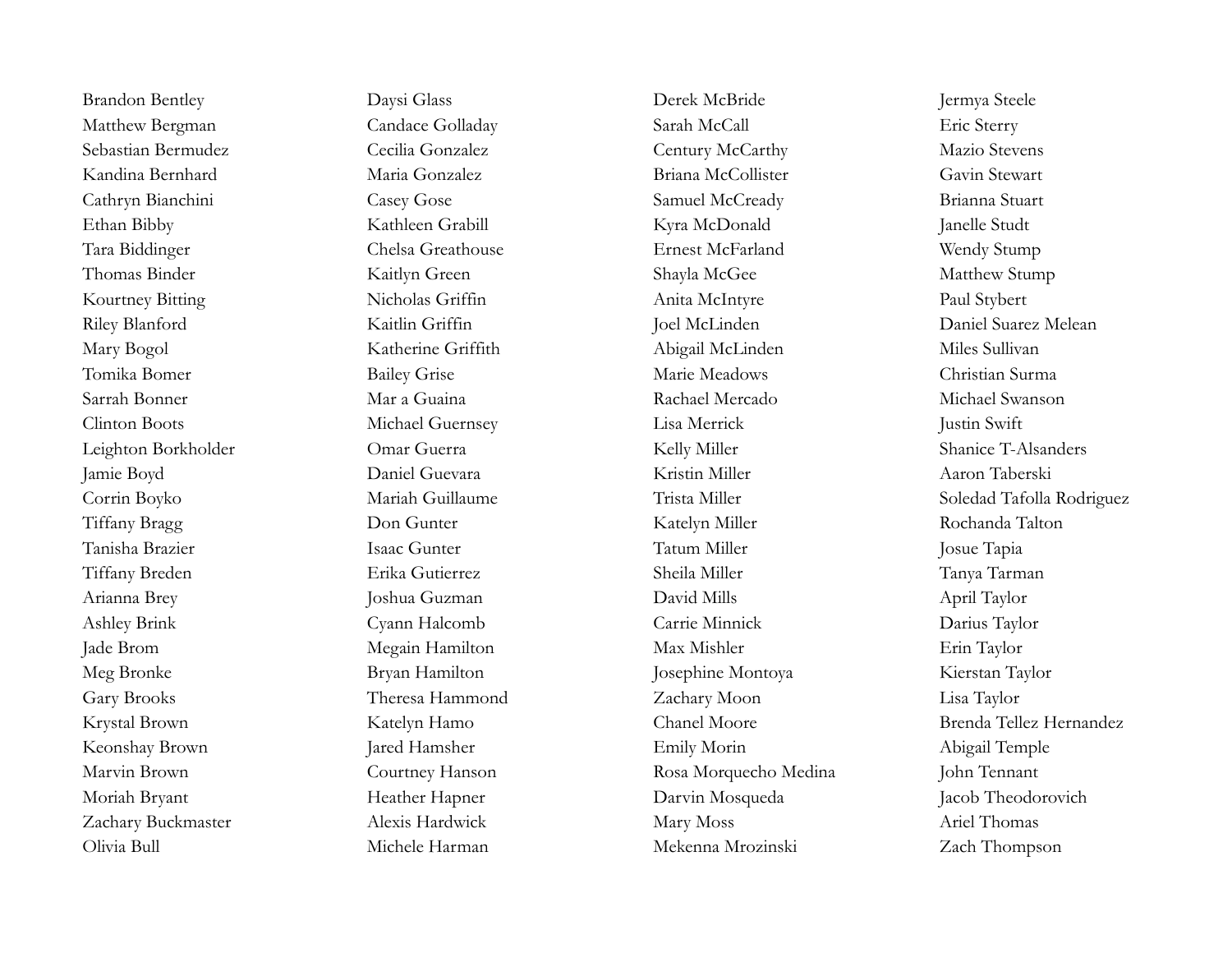Courtney Burket Kathleen Hawkins Linda Murphy Kathleen Tinsley Jordan Burman Kristine Hayes Sean Murphy Loredana Tirri Spano Madigan Burns Teila Hazwood Jill Myers Josue Tlahuel Theresa Burroughs Angela Healey Amanda Neal Amanda Neal Jenna Todd Michelle Butcher Sarah Hearld Katherine Neeser Hannah Toole Kiley Butler **Amanda Heater** Amanda Heater **Heather Neff** Andrea Torres Claudiu Butnaru Karolyn Heighway Kalley Nicely Christian Torres Jennifer Butnaru Merikh Helfgott Robert Nichols David Toure James Buzas Brianna Helminger Jennifer Niedosik Patricia Troyer Jose Calderon Daniel Henderson Thokozile Nkosi Natalie Truitt Karissa Callahan Alex Hendrickson Amanda O'Dell Jeremy Ummel Maria Carmona Mary Hernandez Alexander Oatman Theresa Uribe Marisol Carmona Jorge Hernandez-Walton Danie'l Odle Viliami Vaenuku Scott Carnell Myka Monica Hernando Paige Oedekerk Jarelys Valentin-Ramos Elle Carpenter Vicente Herrera Josselyn Orellana Catherine Vance Victorlyn Carr Michael Hershberger Denise Overbey John Vandenbosch Dale Casey Clacy Heston Abigail Owusua Geoffrey VanSickle Payton Cattorini Jim Heying Tiyanah Palicki Carmen Vaughn Joel Chadburn Autumn Higbee Alexandria Para Chaise Vaughn Betsy Chanon Jordan Hixenbaugh Hannah Parker Sabrina Veich Doralys Chavez Bouchard Daniel Hochstetler Marissa Parker Zeai Vellner Wendy Chevrie Nestor Hodgson Mestor Hodgson Adam Paskiewicz Kayla Virgil Laura Chiquito Reyes Elizabeth Hoffer Morgan Pate Kristi Vogler Hyeyeon Cho Gabriel Hollister Chase Peck Mark Voors Alyse Chupp Charlette House Cheyenne Pelis Robert Wagner Austin Chupp Kassidy Howenstine Jasmine Perez Amy Wagner Courtney Ciupinski Myrian Huicochea Kaitlyn Pergrem Jesse Waldo Kelsey Clark Kalin Hunsaker Lakeesha Perkins Larry Walter Abigail Clear Deanna Hunter Kaylee Perrigo Leah Wambui Lauren Cleaves James Huston Brenna Perry Shao yu Wang

Angela Bunton Caleb Hartwig Caleb Hartwig Tommy Murillo Leon Michael Thornton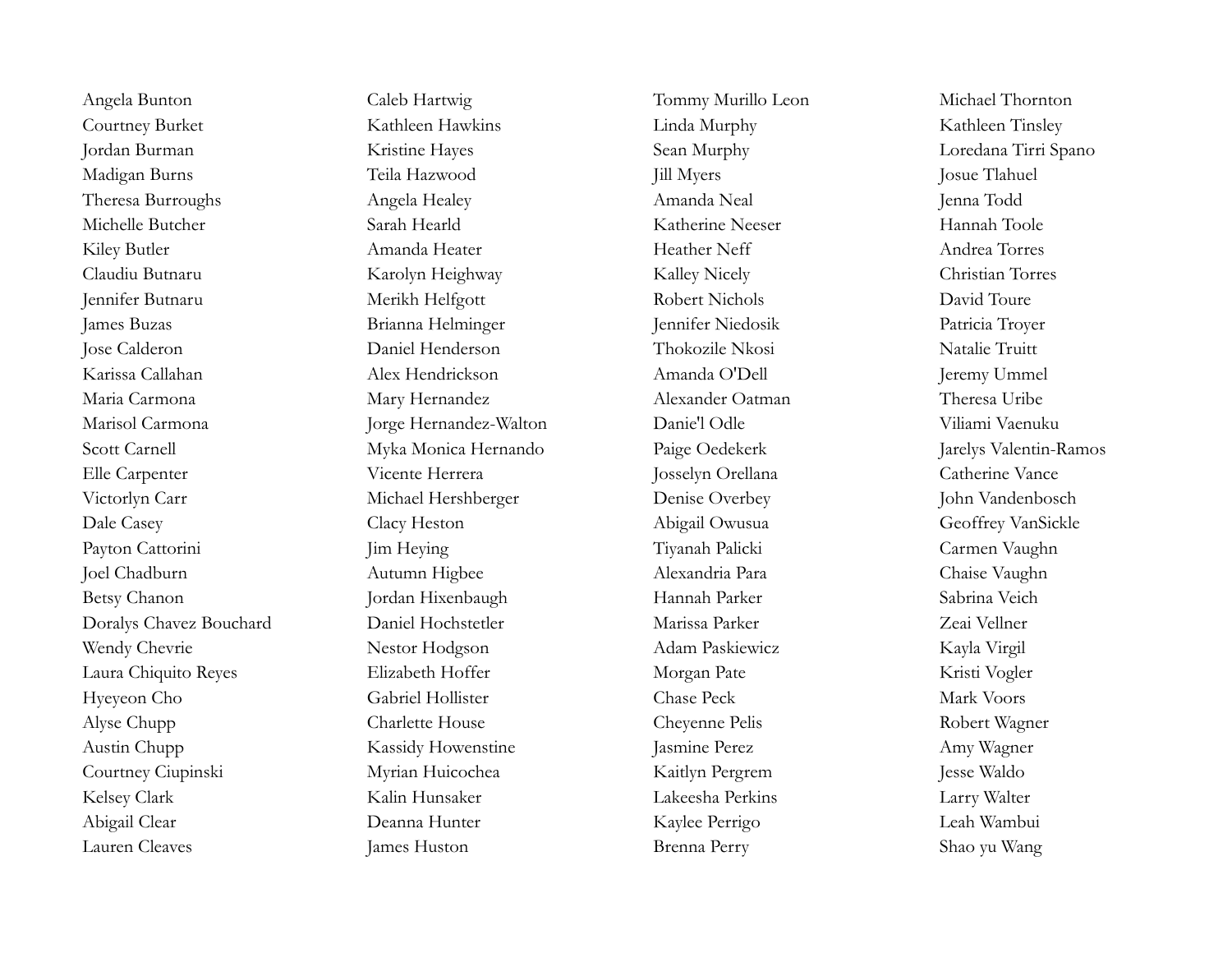Liberty Dohner Joseph Knizner Timothy Riddle Amber Yoder

Hunter Clements **Samuel Ishimwe** Samuel Ishimwe Rebecca Peterson Mackenzie Ware Andrew Clemons Scott Jackson Jorden Peterssen Ryan Warren Kendra Clingenpeel Citlali Jacobo Oran Pettke Giovanna Watts Chris Cobb Caitlyn Jarvis Patrick Pfarrer Erin Watts Kamren Cochran Ashley Johar Steven Pflughaupt Kris Webster Todd Collins Amber Johnson Nicholas Piane Alexandria Welch Janella Contreras Alexis Johnson Sandra Poblano Parra James Weldy Robert Cooper Danielle Johnson Matthew Pocius Marcintine Wells Kari Copeland Joseph Johnston Brittany Pogotis Tiffany West Connor Copley Jennifer Jones Erica Poley Brandon Westphal Natasha Craft Rebecca Jones Rebecca Pope Carla White James Cross Sheena Jones Andra Pratcher Scott Wieczorek Jaqueline Cuatepotzo Stephanie Juarez-Tapia Jennifer Presler Maureen Wiegand Katelynn Culp Brian Juday Brian Juday Hannah Pritchett Johnathon Wietfeldt Alex Cunningham Caitlin Jung Adrien Prochno Christopher Wiggins John Curtis James Kalka Erin Proctor Evan Wigley Christine Daly **Loise Kamau** Loise Kamau Robert Prugh Jonelle Williams Randi Davis Loyce Kambwinda Leidy Puente Brianna Williams Brandon Davis Lovemore Kambwinda Justice Pummill Sarah Williams Brittany Davis Amber Kamerer Karen Raber Vera Williamson April Davis Liam Kane Ericka Ramirez April Wilson Teresa DeBoe Vincent Kazubwenge Karina Rangel Jacob Wirt Baylee Decauwer **Hunter Keeling** Gage Ratkay Darlene Wirth Charles DeGeeter Liliana Khailo Taylor Ray Shawn Wise Logan DeLeeuw Aditi Khanorkar Amber Redinger Bregetta Witter Erin Demonja Dean Kilmer Brenda Reed David Wojciechowski Erin Devereaux Nicole Kinkaide Juan Retzloff Martha Wolf Shaylinn Dickens Ryan Kintzele Josue Reynoso Melinda Wright Victoria Dixon Kendall Klaer Nathaniel Richards Noah Wright Ali Dixon Kenneth Knigga Ian Richards Elsa Yanez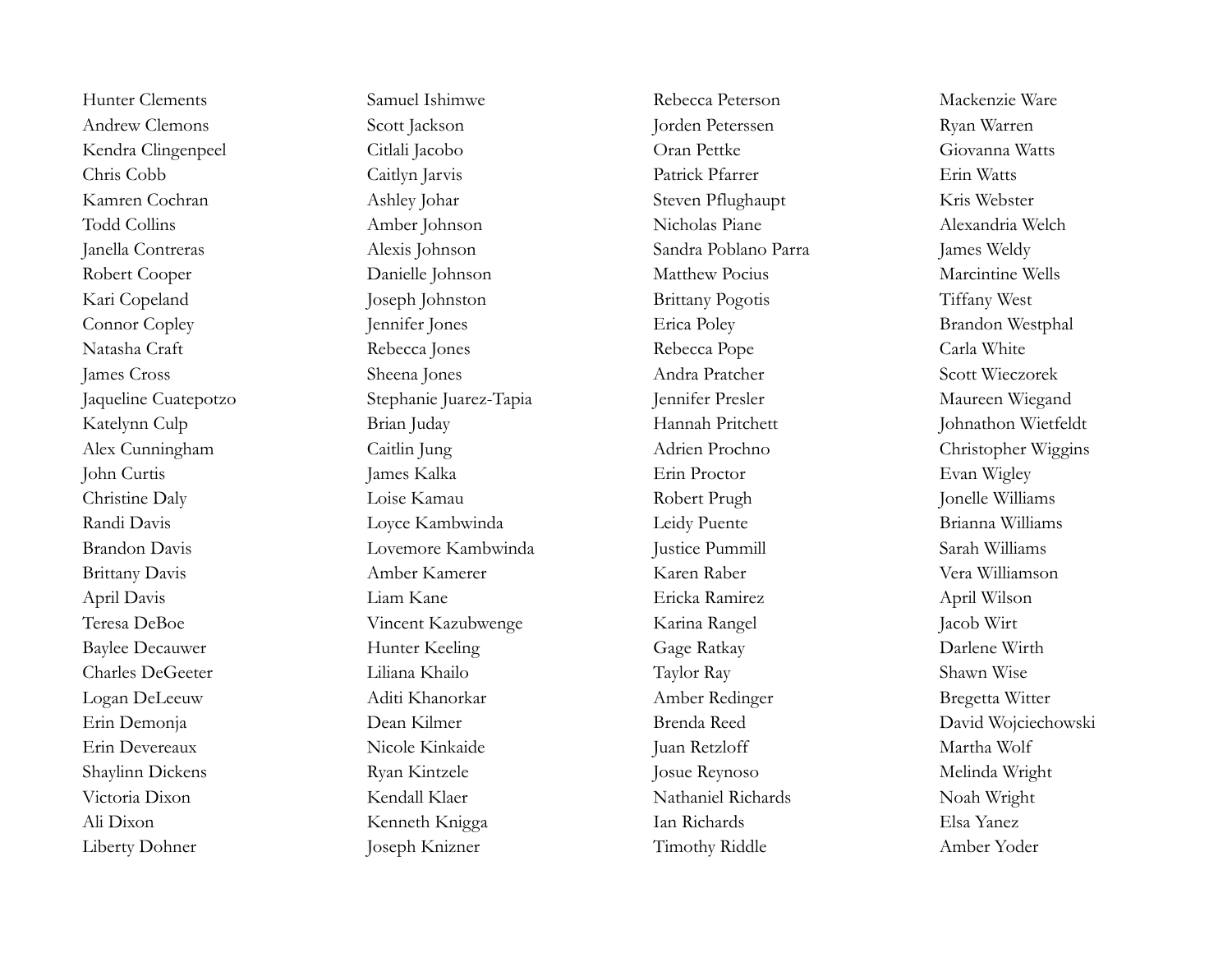Abigail Doorn Delaney Knizner Lynndy Rigdon Felicia Young Kyla Edwards John Kramer Jeffrey Rose-Fellows Amelia Edwards Emily Kramer Desirae Ross Samantha Edwards Michael Kring Isaac Ross

Allison Doorn Alexandra Knudson Sharyl Riley Khardeshia Young Gina Dunn Heather Koehl Evelyn Rivas-Rodriguez Alyssa Young Laura Duran Trevor Kolodziej Braeden Robakowski Ni na Yu Kevin Durham Taylor Konrath Cassandra Robertson Cesar Zamora Sierra Eagleson Kaylee Kopetski Theresa Roby Karla Zamora Lozada Madeline Eastman Nathan Kort Alfonso Rodriguez Karen Zhao Shelley Ebersol Paul Krabill Paul Krabill Brittany Rogers Jessica Zinsmeister Nina Edmond Marcus Krakowski Lukas Rollinger Philip Zuehlke

# TERRE HAUTE

Shawn Baity Shannon Finley Shannon Finley Kelsey Livvix Angellea Salyer

Nicole Abernathy Cassidy Ellis Cassidy Ellis Brittani LeClercq Madison Roberts Amber Agan Carrie Elsey Derrick Ledbetter Felishya Robins Sarah Ali Brittany Embry Andrew Leek Carol Robinson Mark Allen John Engel Rachel Leek Megan Robinson Zachary Allender Jaedyn English Chenille Lehman Daley Robinson Riley Alltop Brett Erwood Dillon Leininger Chandler Rodgers Casey Anders Drew Evans Brian Lenges Amy Roever Caleb Anderson Daniel Evans Sheena Lenover Deborah Rogers Brooke Archer Shannon Fannin Jessica Leslie Stephanie Rohrkaste Justin Ashby Austin Farnsworth Stacy Lewellyn Jamie Rolison Hunter Ashton Olivia Farrington Michael Lewzader Jessica Root Christopher Austin Melinda Feese Nathaniel Lichtenberger Madelyn Root Mick Ayala Jacob Ferguson Jacob Ferguson Zakry Little Joshua Ruark Nick Bagley **Zachary Fields** Jamie Livingston Andrea Ruth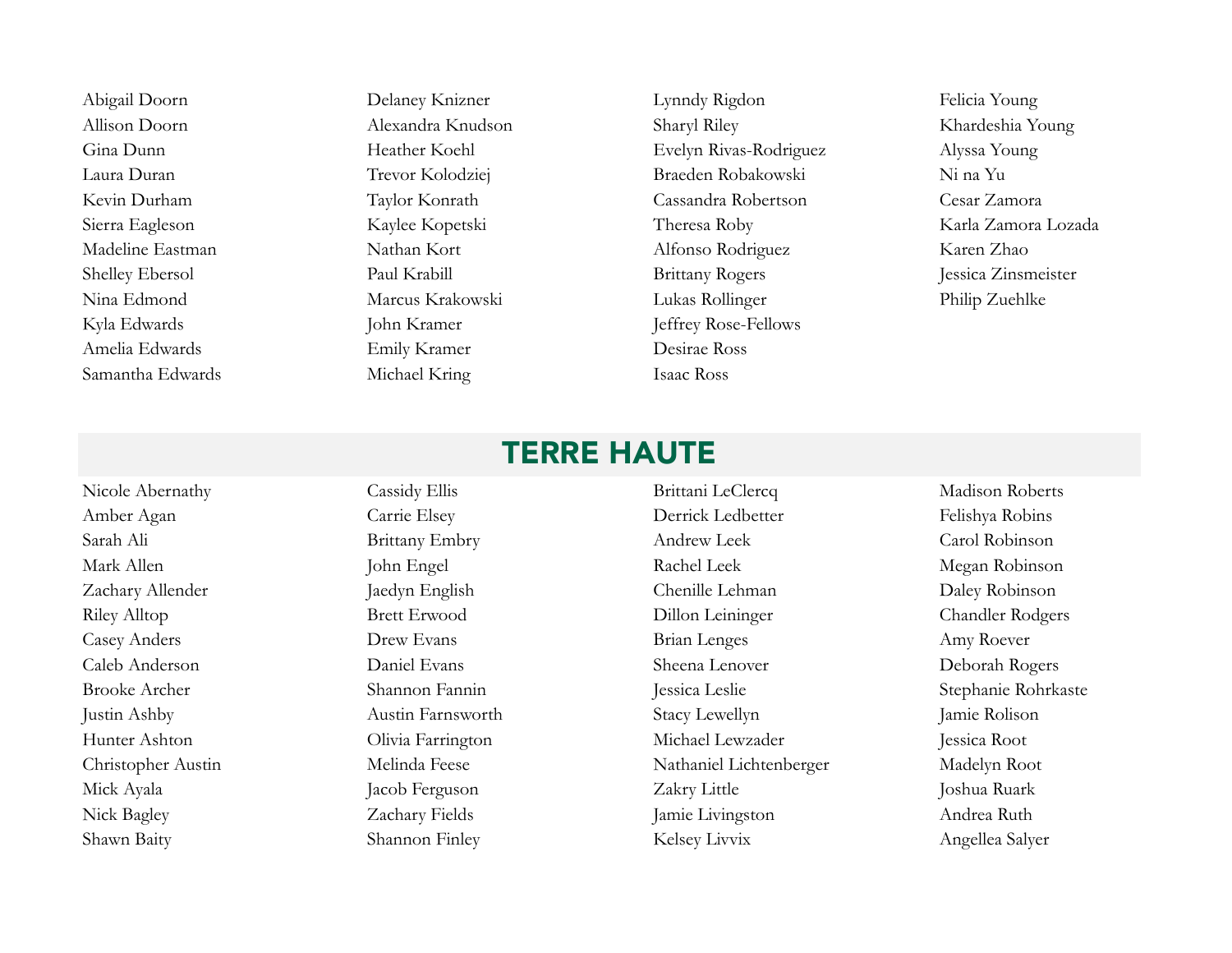Elizabeth Baker Karen Firestine David Long Michayla Sanders Joseph Ballard Aaron Fleschner Makayla Love Philisha Sanders Hunter Barnes Jessica Floyd Skyler Low Maverick Sarjent Julia Barnes Samantha Floyd Amber Lowe Charles Savio Anna Barradas Morgan Floyd Grace Lowe Leslie Schane Christine Barton **Brent Forbes** Brent Forbes Chelsea Lucas Benjamin Schmitz Anna Basore Journey Foster Karen Mager William Schneider Cathy Batchelor Sophia Franklin Maverick Magill Mariah Sellers Kyle Bays Zoe Franklin Daniel Mahan Tyler Selsor Bailey Beggs Gabriele Fraser Jennifer Mahoney Devony Shaffer Brandalynn Belleu Erin Freeman Devon Malone Breanna Shake Sulaiman BenSaeed Ezra Fritz Macy Manion Laurie Sheldrake Rosalind Berrier Gabrielle Fritz Hannah Mantooth Samantha Shelton Audra Bex Heather Frye Adam Marrs Tracie Shipwash Cameron Biddle Kara Frye Tyler Marrs Jennifer Short Chase Biggs Hannah Furnas Tailer Marshall Quinlan Shotwell Taylor Bird Melissa Gallmeier Katie Martindale Thelma Shouse Daniel Black Joseph Gallo Jose Martinez Nicholas Siefert Ashton Blunt Makayla Gammie Mary Masteller Mikaela Silcock Ryan Bobbett Todd Garden Jessica Matherly Kameron Silcock Samantha Bogard Donavin Gardocki Abby Mathis Wendy Silverstein Misty Bolinger Klaire Gebhart Matthew May Keith Sims Jared Bolinger Rachel Gilbert Lydia McCarty Whitney Siner Jessica Bolton Logan Giles Communication Stephanie McClain Hannah Singer Lacey Bond Katie Girton Kylee McClain Lindsey Skelton Brian Boone Bianka Godfrey Nathan McCleland Jacob Slankard Levi Bowers Daisy Goffinet David McConnaughey Loren Slinkard Derek Boyd Kimberly Goldner Samantha McCrocklin Robert Slinker Jennifer Boyer Stephanie Golish Kathryn McGill Robert Smiley

Bailey Bradish Amy Good Clayton McGill Sandra Smith

Brent Bohnert Jade Gaskins Jade Gaskins Angela May Gwendolyn Simmons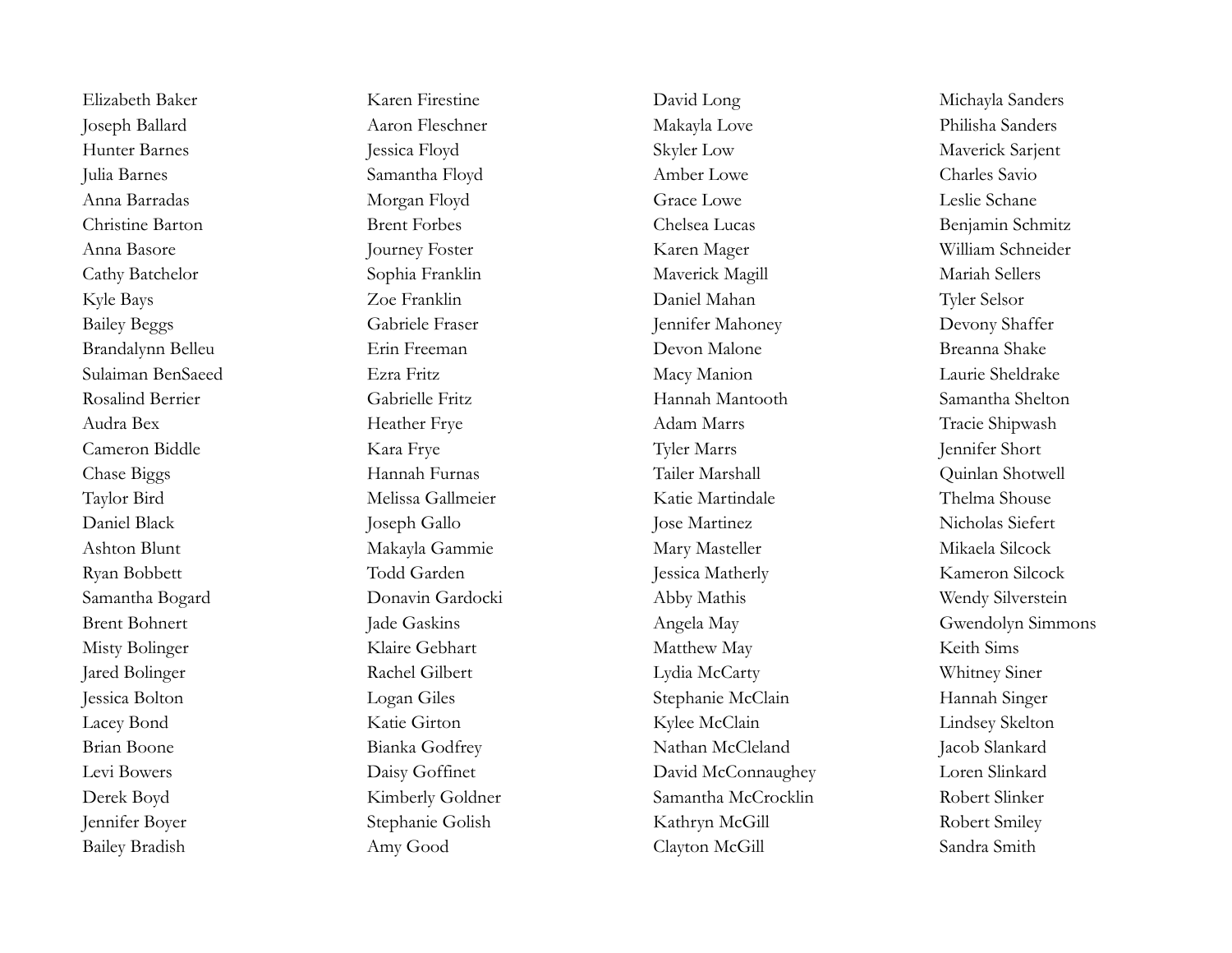Hollie Branham Whitney Green Gage McKimmy Nathan Smith Michael Branson Matthew Smith Alexander Gregory Tiffany Means Matthew Smith Brittnee Brashier Makenzie Gregory Heather Mecila Andrew Smith Jacob Bray Hannah Grider Aubyn Medsker Angela Smock Elizabeth Bredeweg Sydney Griffin Kameron Michael Lucas Snyder Debra Bridgewater Chloe Grigsby Tawni Miller Michelle Soltermann Mariah Britton Jessica Grimes Alisa Miller Alisa Miller Wesley Southard Felicia Brossman **Douglas Gustafson** Joelene Miller **Nightson** Rachel Sowder Holly Brossman **Demi Haar** Demi Haar Martina Millis Martina Millis Haleigh Sowder Brock Brown Alyssa Hadley Joseph Minton Jade Spangler David Brown Sakura Hagensieker Andrea Monreal Breyanna Spencer Tammy Brown Jessica Hakman Robin Moore Kaylee Spencer Cindy Broyles Codie Hall Elizabeth Moore Jarrid Stagg Martie Brummett Brooke Hall Justin Moore Ryan Stanley Heather Bryan Jessica Hall Jessica Hall Audrey Moore Caneesha Steele Sarah Bryant Maebry Harden Anthony Moore Kenna Stephens Anikah Buckingham Erin Hardesty Will Morrison Donielle Stephens Nicole Buff **Ashley Harmon** Lance Morrison Cameron Stephens Kensie Bumgardner Ashley Harris Kyle Morse Brandon Stepp John Burk Christopher Hart Lisa Mullen Sarah Sterling Wendy Burke Brooke Hartman Shania Mullins Sheenna Steuerwald Garrett Burkybile Jamie Harvey Matthew Musall April Stevens Christine Burnette Ashley Hasler Sarah Myers Sophia Stevens Nick Burris John Hatfield Cody Myles Drake Stevenson Kyrstin Busenbark Falisha Hauck Rachel Neal Sadie Stewart Charles Butrum Christine Hedden Doyle Nesbitt Bethany Stines Ryan Buttrey Lindsay Hedges Jenna Neufeglise Elise Stone Ashley Camp Rachel Hegg Rachel Hegg Whitnee Newby Amy Strecker Ashley Campbell Shania Hegna Kaylie Newhouse Adrienne Styles

Judenia Eleanor Brand Jenny Green Christina McGovern Katelynn Smith

Aliceia Butler Caitlyn Haverkamp Christopher Nees Chance Stewart-Hayne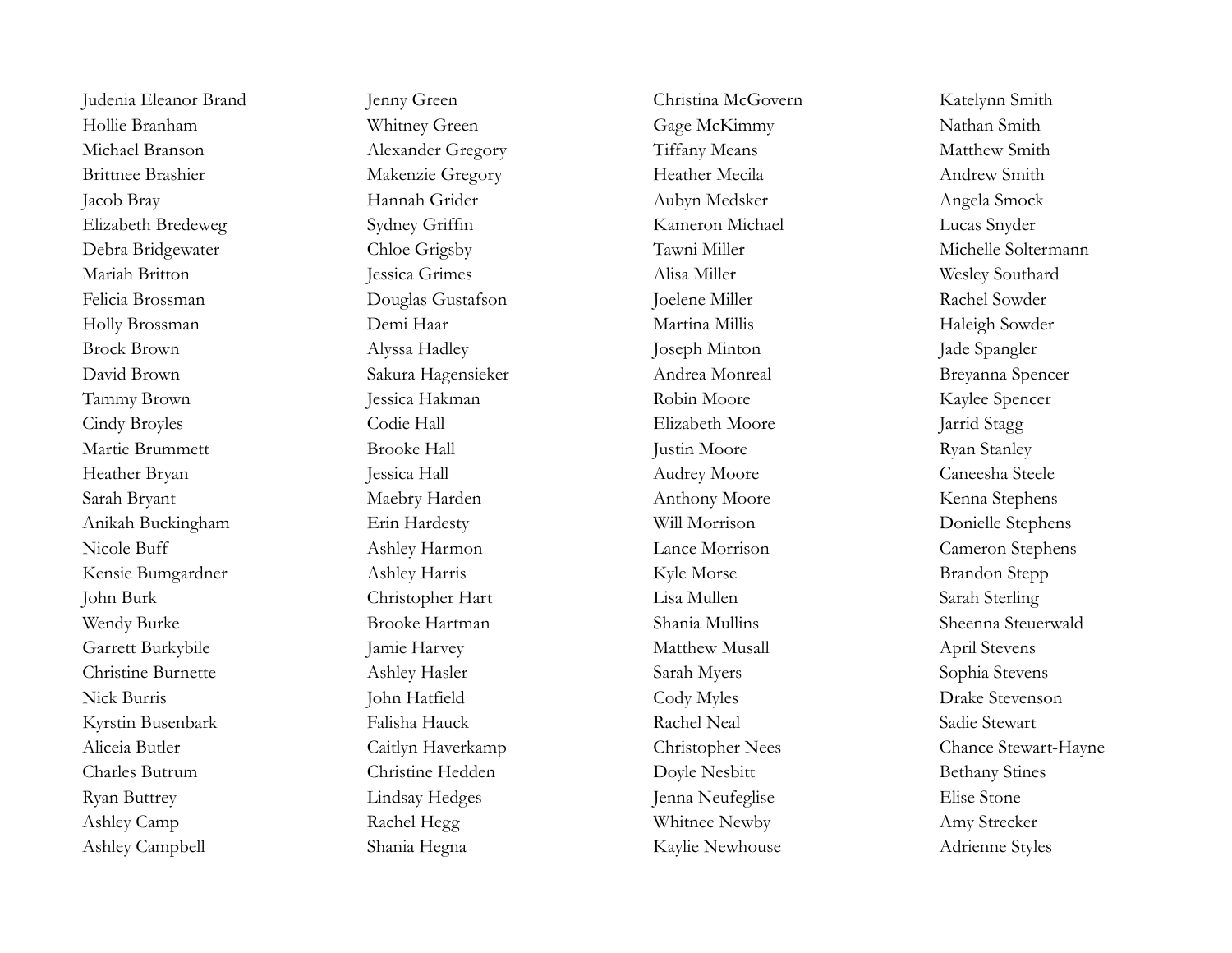Tyson Cargal Craig Helman Morgan Newlin Morgan Newlin Alonzo Suggs Mary Carlton **Robert Helms** Robert Helms Kathy Newman Ally Suleiman Sarah Carnes **Taylor Henderson** Kevin Nicholas Matthew Summers Chelsea Carnine **Hailey Henke** Grace Nichols **Grace Nichols** Kristen Summers Teresa Carson Angela Herrick Heather Nichols Logan Svoboda Jessie Castle Alan Herrington Madison Nichols Kianna Sweatt Patrick Cawley Christa Hertaus Christa Hertaus Amber Nicoson Sarah Switzer Melanie Cazee Tina Hines Brandy Norris Brooke Talwar Kevin Cheesman Austin Hines Austin Hines Jessalyn Norris Marisa Thomas Brock Chevrier Joseph Hinkel Katie O'Rourke Keagan Thomas Nicole Childress Olivia Hoagland Eric Ocasio Amanda Thralls Wonseok Choi Crystal Hodgin Ariana Opuszenski Hunter Thrasher James Clark Lexie Holder Terra Orndorff Tricia Tokish Thomas Clark Alison Holt Anna Osadcha Garrett Tolbert Korinna Clay Sabra Hooker Christin Osborne Rachel Tomey Katie Clifford Sheena Houser Kyle Osborne Clenton Trausch Joshua Clinkenbeard Elyse Hovis Holly Osburn Holly Osburn Olivia Trausch Kelsey Clinkenbeard Haley Howard Akua Oware Corey Tresner Hannah Close Shameah Hubbell Larry Owens Barry Twigg Zachary Clymer Bradley Huffman Rufus Pace Lindsey Ulrey Miles Coffin **Hannah Humphrey** Madelyn Parr Elizabeth Umstead Logan Comstock Kyle Hunter Noah Parr Renee Utz Julie Conkright Melissa Hutchens Riley Payton Caitlyn Utz Joshua Conway Zachary Hutson Michael Pearcy Maci Valandingham Sharaya Cook John Ingram Bob Peck Vivian Valle Jessica Cooper Carrie Irwin Kalen Pennington Sarah Vandivier Mikayla Cooper Rachel Jedynak Jose Perez Hailey VanVactor Robert Cornell Arica Jenkins Faith Petrowski Jami Vaughn

Rachel Carter Triston Herrick Shadrak Nichols Christopher Swander Brad Cazee Gabrielle Hill Breanna Noonan Deborah Talajkowski Chelsea Corona Christopher Jewett Cristy Phipps Dorothy Vermeulen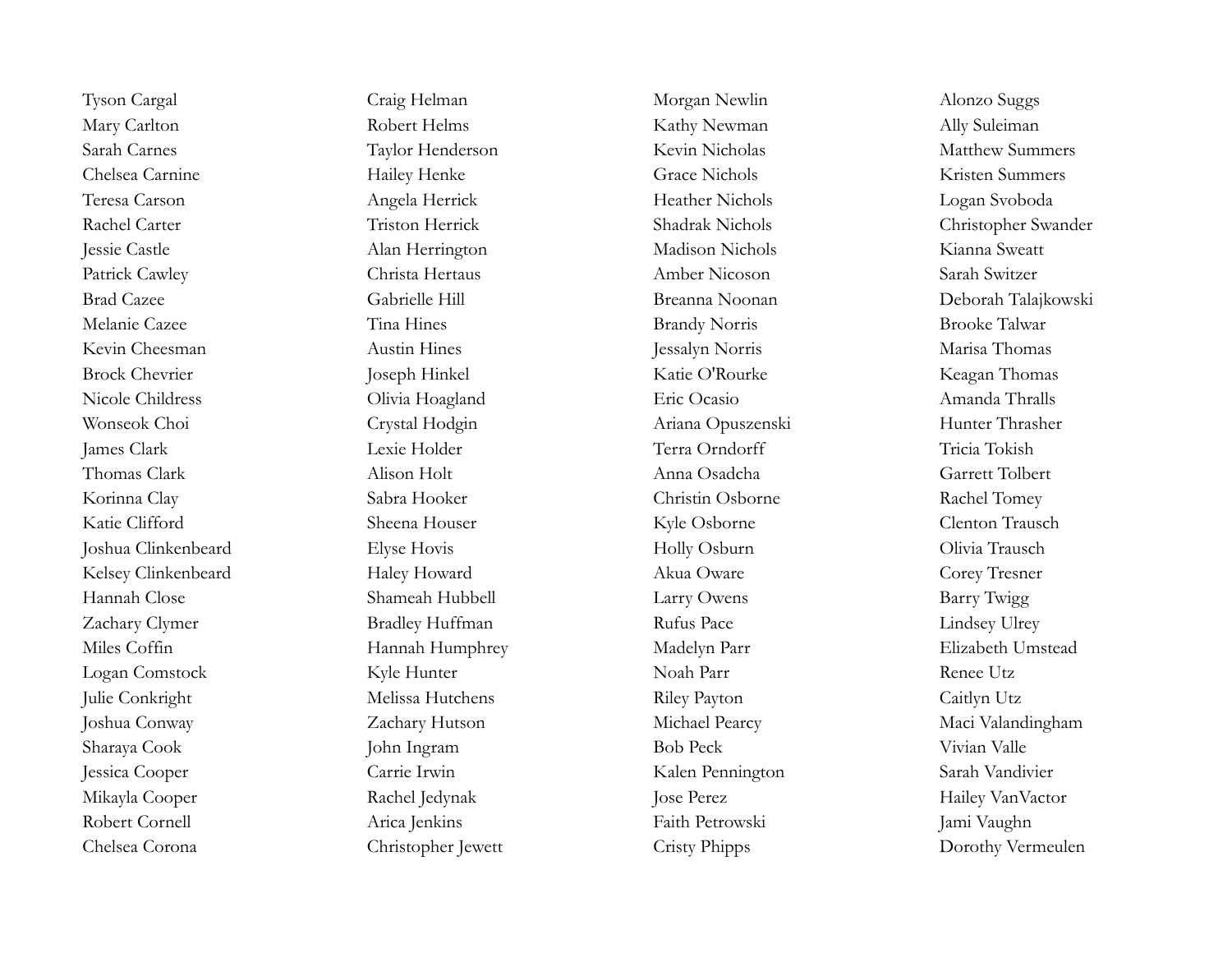Erin Courville Chelsie Johnson Seth Pickens Alicia Vessels Chelsea Cox Ryan Johnson Evan Pierce Dash Vester Makaylynn Craft Corbin Vogt Angela Johnson Jacob Pike Corbin Vogt Codie Crafton Stevie Johnson Joseph Pine Alizza Wachal Christina Crews Megan Johnson David Pino Kimberlee Wade Christina Crider Amanda Johnson Chelsea Place Lauren Wade Corbin Crosby Adam Johnson Emma Pohlar Amber Waggoner Christine Crowder Gyna Johnston Elias Porter Michael Wagle Erica Cummins Barbara Jones Amy Powell Tori Walker Kylie Cupp Kade Jones Chelsea Powers Kendra Wallace Joshua Current Preston Jones Precilla Preston Shelby Warneke Jennifer D'andrea Jill Kackley Olivia Price Heather Warren Alexander Dammann Dalton Kastigar Mary Prindable Harlee Watters Evgenia Daugherty Dillon Kastigar Ashley Prouse Dakotah Weber Christopher Davis Brandy Kearschner Tessa Pupilli Mikayla Weir Kasie Davis Holly Kearschner Robert Pyle Robert Pyle Quinn Westerhouse Briana Davis Kyla Keeling Alysyn Quinn Patrick Westfall Ben Decker Taylor Keen Mary Quinn Megan Westfall Cassandra Deisher Cody Kemmerling Albina Ramic Lexi White Sade Denton Natasha Kennedy Jessica Randolph Derek Wikle Kraig Dierdorf Lesa Key Emily Rauch Clint Wiley Justin Disney Logan Kidwell Jamie Reading Rachel Williams Emily Dobson Chelse Kile Jared Rearden Clinton Williams Brittni Doll Tiffany King Brittaney Recinos Patrick Wilson Macalyn Donnelly Michael Kirk Jessica Reed Jordyn Wilson Samantha Dooley Rolanda Kirkley Shelby Reed Tristan Wilson Aleigha Dotson Alexander Klapko Jason Reed Skylar Wilson Jake Draves Annette Knight Kirsten Reedy Charity Winderlich Krystal Duby Ashley Knott Orville Rehmel Rhyan Winkler Amanda Dugger Chaise Kohl Skylar Reitsma William Wood

Jonathan Couch Bradley Jewett Jerrica Piatt Millie Vermillion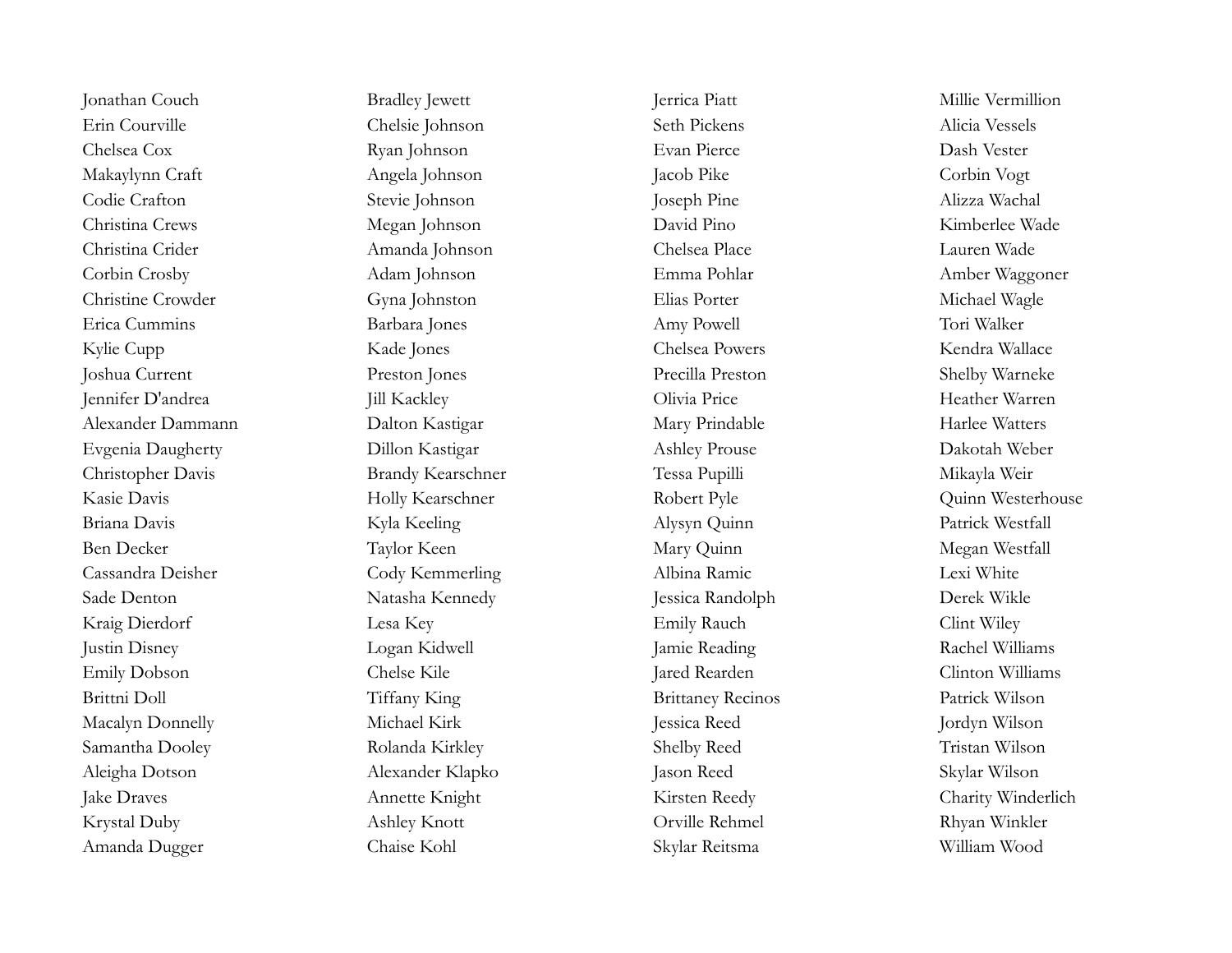Reid Dykhuizen Josseline Krupka Chloe Rhodes Zachary Word Dakota Eaton Ian Kull Audria Richards James Yeryar Cory Edelman Brooke Lambermont Ayrial Ridgeway Tanner Yeryar Chinua Edumanichukwu Donald Lancaster Jennifer Ridgway Brett Yocom Rose Edwards Christopher Lance Megan Riffe Adam Yoder Ashley Edwards Cheyenne Langdon William Rindone Phebe York Christina Eitelberg Heather Lankster Gary Ring Leslie Young Dominic Eldred David Large David Large Mackenzie Ringen Renee Zigler Kristine Elkins Edward Larson Cammy Risinger Megan Zuel Sydney Elkins Tonya Lathrop Abby Rist Cassandra Ellingsworth Kaden Lawson Colby Roach Madalynn Elliott Tasha Layne Garrick Robbins

Baylee Durnal Paige Kosinski Raven Renn Jennifer Woods

#### VALPARAISO

Lawrence Adair Caleb Finch Melissa Maldonado Steffanie Rodriguez

Bridget Armond Mary Frantz Melissa Maslanka Stephanie Sabol

Katrina Adam Rachel Finney Adele Mares Samantha Rogerro Michael Adams Caroline Firkell Abagail Markovich Nicole Rosas Charessa Alanis Kristen Fitzhugh Tyler Martakis Jordan Rosenwinkel Eliseo Almazan Jill Flannery Tanner Martello Ruthie Rossman Mohammad Alrashed Aaron Fletcher Krista Martin Leah Rounsaville Mariah Alvarez Michelle Fogarty Jessica Martinez Katlyne Ruehl Kenneth Amadio Clivia Follis Clivia Follis Kaleigh Martinez Raquel Ruiz Daniel Amidon Erik Forrester Jacob Martinez Nicholas Ryan Matthew Andrews Heather Forystek Joliette Martinez Trevor Ryan David Aponte Nona Foster Magdalena Martinez Mina Saad Brandi Arcuri Michelle Frankowiak Ethan Martinez Christopher Sabie

Isabel Aguilar Erich Fischer Belinda Marrell Elizabeth Rosentrater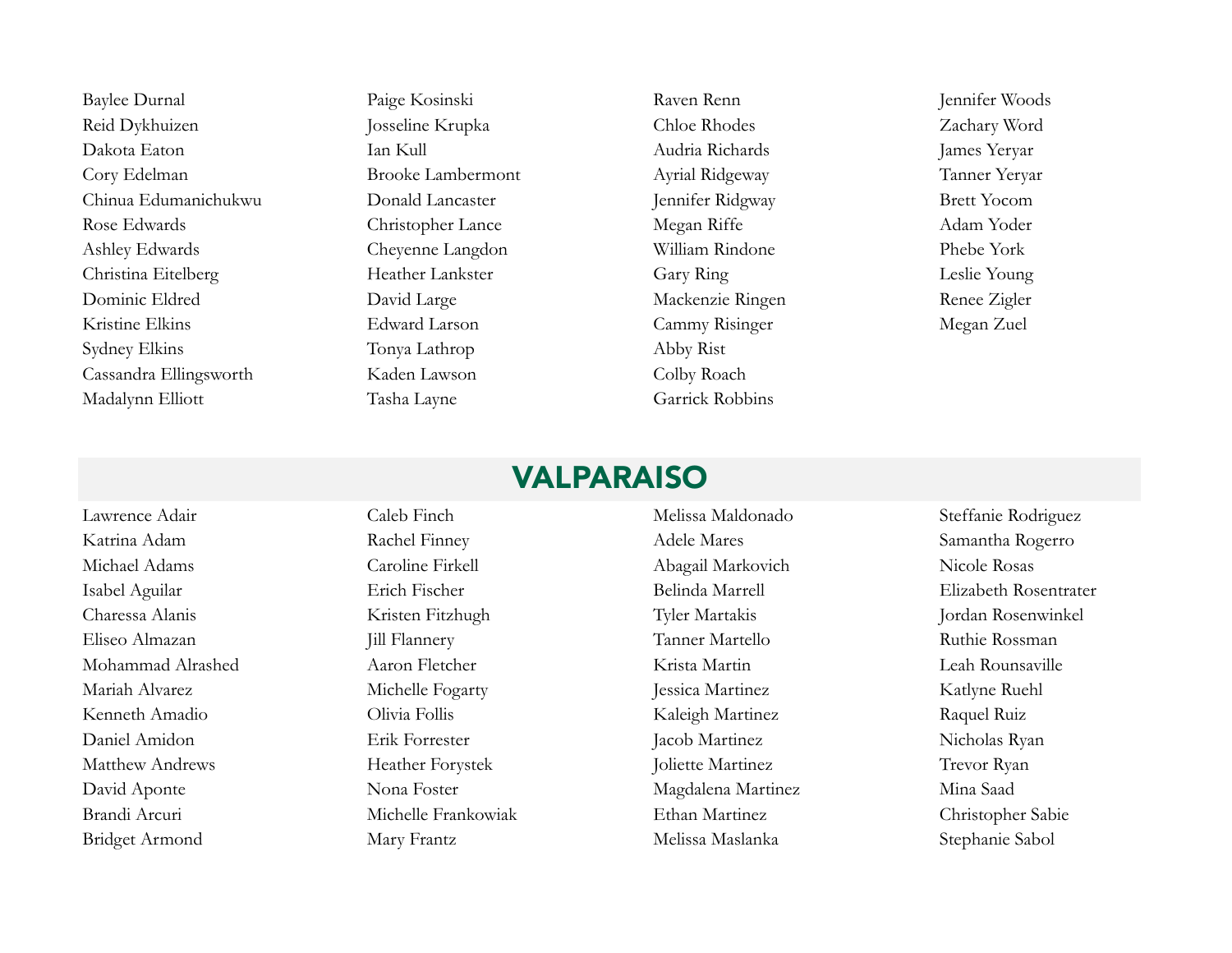Sean Bolton William Hardlannert Delilah Miranda Jake Spencer

Keith Austin Adam Friday Paige Massie Lesly Sanchez Carrasco Marko Babich Koren Furman Steven Mathew Cassandra Sandoval Antonio Baez Monica Galvez Alicia Mathias Alexis Savage Alison Bailey Cody Gambrel Stephanie Matthys Charlie Saxon Carson Bakker Courtney Gamino Matthew Mattingly Jason Schadt Alida Baldazo Samantha Garcia Cailin Mauck Kimberly Schiesser Amy Bales **Terese Garduno Terese Garduno Kenneth Mauer** Gary Schlabach Davonte Ballantine Matthew Garritano Patrick McBride Amy Schwanke Johnnie Banks Brennan Geller Tiffany McCamury Logan Scott Wiktoria Baran Daniel Gesmond Jessica McCord Alivia Scurek Alexie Barnas Eric Gill Brent McFarland Kennedy Selman Danielle Barnett Cory Gleitz Cecilia McGinley Dylan Sharp Willis Barnhart Emily Gonzalez Alicia McGriff Joseph Sharpe Nicholas Barron Julia Goodenow Melaina Mckim Miriam Shelton Katelyn Bartholomew Michael Grande Haleigh McKinley Rebecca Sherrill Izabella Batey Justin Grass Justin Grass Kelly McQuen Erma Simmons Kaylee Batzek Zachary Graykowski Brandi McSwain Tonya Simon Marine Bauwens **Raelyn Greene** Amanda Meadows Angel Sinaloa Stefanie Belsha **Brittany Grigson** Sherry Meadows-Emigh Rebecca Skalka William Bennett Adam Groat Kim Mehok Albert Slavik Zackary Bernhardt Marcia Gromaire Alfredo Melendez Richard Smart Andrew Bieker David Gruia Lukas Mergenthaler Rachel Smith Candice Bilina Pamela Gyamfi Alyvia Messer Christopher Smith Patricia Blair **Hailey Halcomb** Timothy Meyer Robert Smith Amber Blejski Michelle Hall Kelli Mick Jessica Smith Brandon Blue Brandi Hall Kylee Mildice Dusita Somboon Brian Boedeker Michael Hallmen Michael Miller Jeanine Songer Katelyn Bohlim Alexander Halloran Marlaina Miller Kimberly Sotak Aimee Bolde Miriam Hamstra Mark Miller Pamela Soto

Sonia Arroyo Amanda Frederick Tyra Mason LaDonna Sanchez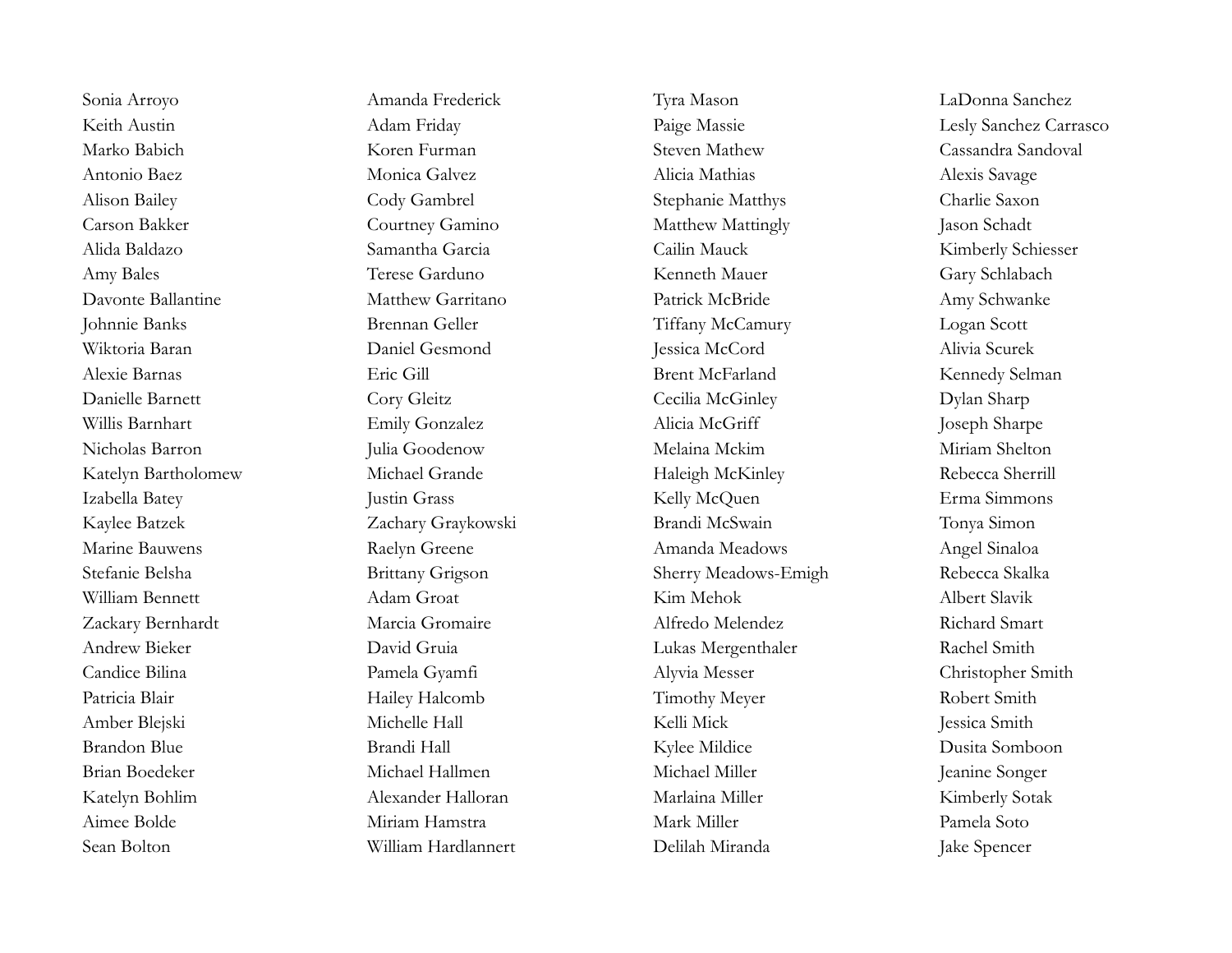Kady Chael Elisiel Iglesias Nicholas Noland Stacy Thompson

Harold Boone Kathryn Hardy Owen Misch Dacota Sprague Alycia Borchert Courtney Hargis Danarvis Mitchell Elizabeth St.Germain Rachel Boswell Kamara Harris Pershia Mohseni Justin Stamper Mary Brazzale Samuel Haschke Brooke Molden Katelyn Stark Sunnie Brookbank Jessica Hauber Jonathan Moneta Matthew Steele Hali Brooke Kristen Haywood Andrea Monty Aubrey Stegall Ryne Broshears Megan Henrichs Brittani Moore Andrew Stevenson Jason Brosman Lacye Hepler David Morales Timothy Stewart Joshua Brown Christine Herr Lindsey Moran Miranda Stone Abigail Brubaker Tosephine Herrera Mallory Morris Brooke Stone Kaitlyn Brueggert Natalie Herron Rebecca Morris Kyle Stovall Christian Bryan Kaitlyn Higgins Joshua Morse Kathryn Street Joshua Brzezinski Jennifer Higgins Claire Mueller Sarah Stroh Aaron Buechley Dustin Higgins Stephanie Mulligan Mendee Stroud Maggie Bukur Linda Hillers Gabriella Muniz Joseph Stulgate Jeremy Burba Jaime Hite Lizet Munoz Mark Stymiest Suzanne Burge Bridget Hoch Liam Murphy Robert Sum Russell Burke Mikinzie Hoffer Celine Murphy Nancy Surber Bogdan Buse **Rachel Hoffmann** Joshua Myers Nathan Sustaita Tessa Byler Samantha Holmes Danielle Nannenga Jared Sweeting Yasmin Cabrera Colton Holzhauer Layla Nasser Laura Talbot Gian Cabrera Nick Honeycutt Lindsay Navarrete Connor Talerico Payton Caldwell Matthew Honeycutt Morghyn Neal Clarissa Talmadge Lindsay Camplan Jason Hopkins Savannah Negrelli Niklaus Tankiewicz Letha Candiff Alyssa Housty Nicholas Neligan Ivan Tannus Destiny Carlisle Jonathan Hudson Autumn Nelson Dakota Taylor Kristie Cassidy Joshua Hughes Teresa Neubert Britney Tharpe Chase Casteel David Huppenthal Nicholas Newcomb Jennifer Thomas Lael Cavalier Kyrylo Iesypenko Christopher Nieves Brianna Thomas Estefania Cervantes Adebisi Igbasanmi Cody Nimon Geneiya Thomas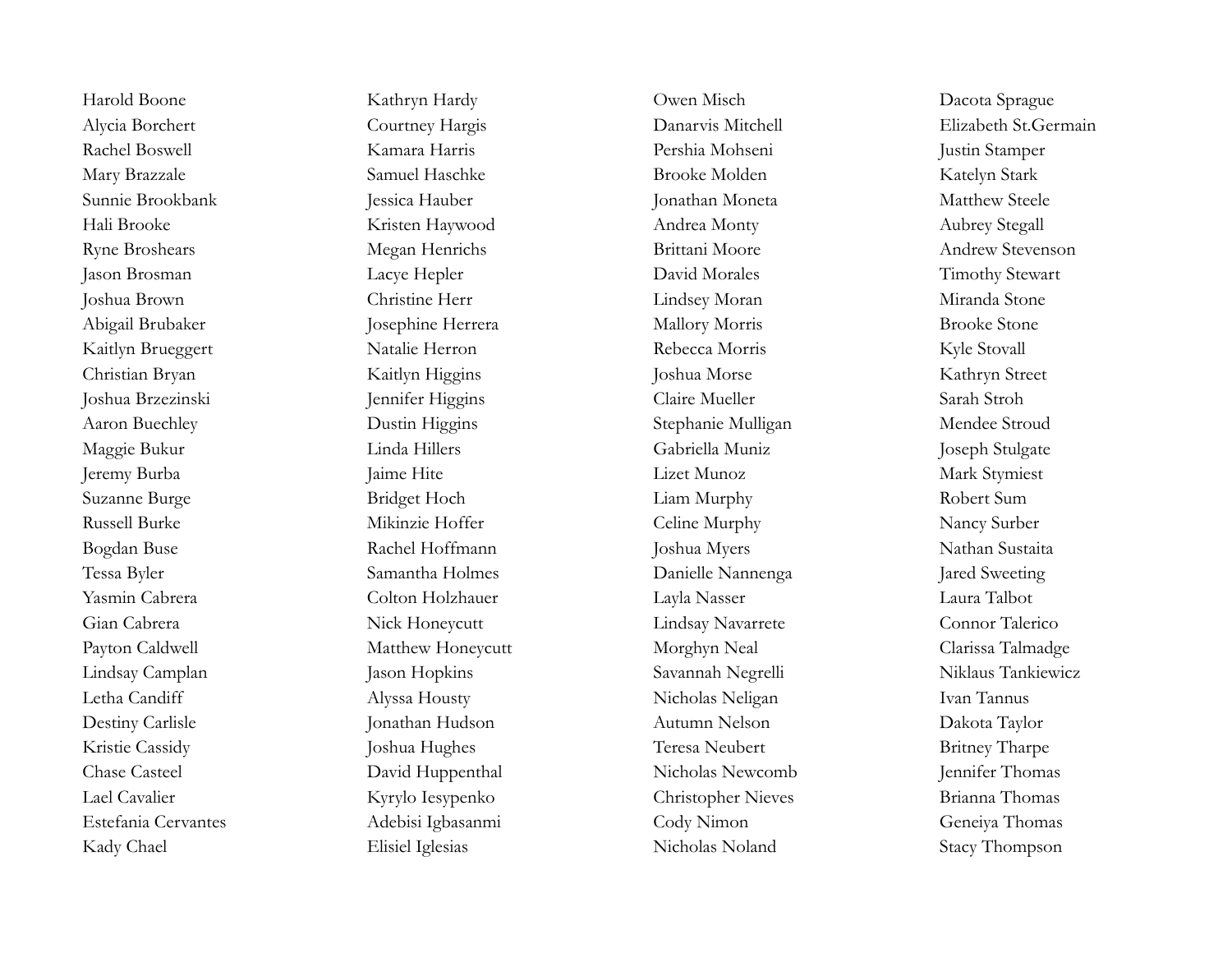Christopher Chaplin Russell Ippolito Nadisen Nomanson Jacklyn Thompson Jordan Chapman Katie Irk Erika Norman Joseph Tigges Derick Cioni Melanie Isakson Jackson Nowatzke Barbara Tinoco John Clapp Ariana Itczak Jacob O'Dell Michael Tischbein Ayden Cleaves Haley Jackson Haley Jackson Melanie Obregon Meagan Tolnay Ariel Clemens Cole Jacobs Alexa Okeley Austin Trent Taylor Clemens Miranda Jacobsen Virginia Olazo Madison Tressel Sidney Coffman Summerhill Edward Jayjack Alyssa Ontiveros John Trimble Ashley Cohen Denise Jefferson Samantha Orndorff Seth Trimble Rodrice Cole Sara Jen Luke Orshonsky Kevin Trotman Agatha Cole Sarah Jessop Luis Ortega Shawn Truman Ashley Collins Eric Jimenez Alyssa Ortiz Alyssa Ortiz Brittany Tumbleson Jennifer Collins Evelyn Jimenez Erika Oscar Emma Tunis Michael Colvin Vincent Jimenez Kristapher Osika Candice Turnage James Conrick Leticia Jimenez Addison Ozbolt Amanda Twilla Victoria Cooper Cassie Johnson Joshua Palmer Danielle Urban Thomas Cooperider Jennifer Johnson Justin Palmer Desiree Uribe Emma Cortelyou Eric Johnson Luis Pantoja Schyler Utpatel Daniel Courtaney Josephine Johnson Austin Parker Brittney Uzelac Meredith Covington Michael Johnson Lindsay Parpart Cara Valadez Gene Crachy Charlene Johnson Jackie Passauer Daisy Valdez Malik Crane April Johnson Kacey Patrick Caila Vale Brandi Crawford Gabriel Johnson Stefen Paulsson Julie Van Wienen Brittany Crawford Zachary Johnston Katlynn Pavich-Alvarez Dakota Vandall Brett Creighbaum Maria Jones Ryan Pavlakovic Stephan Vantwoud Jacob Crim Zachary Jortner Jodi Payne Jessica Vasquez Christian Criswell Fiorella Julkes Ariella Pearman Vanessa Velez Jennifer Cronin-Johnson Steven June Eileen Peden Celeste Vera Michael Crowe **School School School School School School School School Peiffer** Alyssa Vicari Christy Crowley Filip Kaevski Savanah Pellegrini Madeline Vicari Keegan Cummins Kenneth Kajer Hannah Pender Brittney Vickery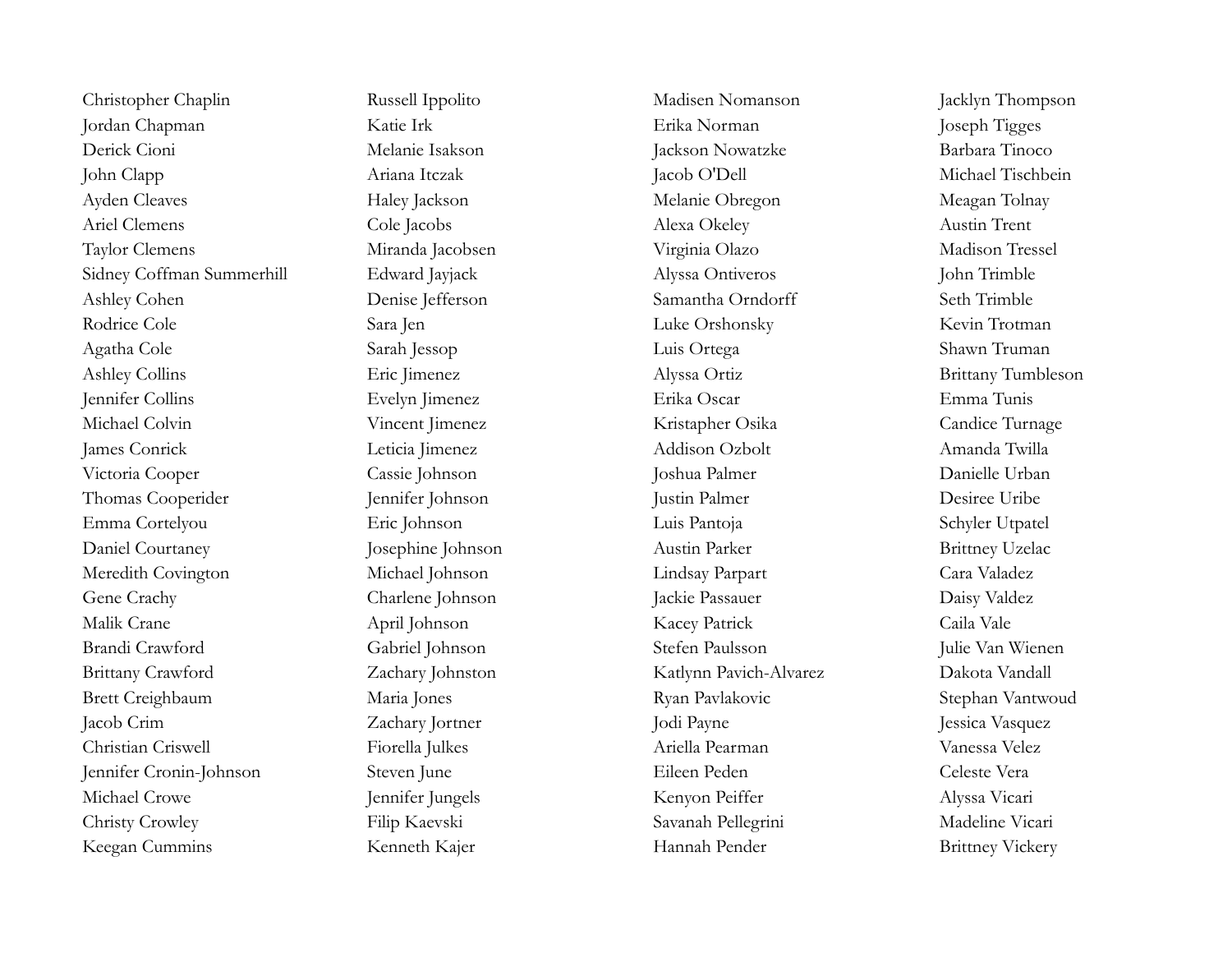Jacqueline De Leon Jennifer Kaminski Kyle Perkins Kyle Perkins Kristy Volk Hali Dean Teresa Kane Leah Peterson Madison Wade Deserae Decker Kevin Karagory Emily Petro Jonas Wald Rachel DeLaurentis Jeremy Keene David Phillips Penny Walters Stephanie Demkowicz Kristen Kelly Candace Pick Terry Wampler Laney Detert Jasmine Kenney Ashley Pierson Julie Ward Jessica Dickeson John Kick Jessica Plinovich Elizabeth Watkins Elizabeth Dieter Jasmine Kidder Chloe Pope Kai Watkins Nicole Dingess Kevin Kiel Jacob Potts Melanie Way Aaron Dobson Branden Kien Luke Powell Kyle Waymire Addison Doctor Destiny Kiest Troy Powell Joshua Weaver Erin Dooley Dexx King Shanna Powell Melody Weisberg Hayley Doolin Keeley Kleist Amber Prenderville Daryl Welch Rickey Dotson Lyeva Kniola Matthew Preuss Michelle Westerfield Ashley Downen Katelyn Knudson Kristin Primeau Christine Westlund James Downey Marc Koleff Benjamin Prince Tyler Wherrett Steffani Dranchak Tammy Kolzarek Jessica Pruitt Hannah White Bethany Draves Christine Koprowski Caleb Pruitt Kamryn Whitten Serenity Driscoll Keenan Kozar Rebecca Pucel Nicholas Wilcox Brandon Dudley **Matthew Kralik** Alexis Putman Matthew Wilgus Nathan Dugan Amber Krause Keegan Quaife Jerrean Williamson Johnny Dujmovich Andrew Kremmidas Rachel Qualizza Ashlynn Williamson Whitney Dulla James Kristoff Ashley Quick Krystal Williamson Christine Duncan Brenna Kurker Derek Radosevich Amari Wilson Macuyler Dunn Nickole Labadie Dillon Radosevich Julie Wilson Jennipher Durham Alyssa Laing Tracey Rambo Cody Wireman Kiersten Duzan Sarah Lane Alyssa Rambo Jenna Wlodarski Magdalena Echevarria Harrison Lanser Heather Ramian Garrett Wolf Larissa Edmaiston Katrina Larson Viviana Ramirez Alyssia Wolford Thomas Edwards Shelby Lawson Alexandra Ramirez Melissa Womack

Jacob Davis Jonathan Kalisik Wyatt Pendleton Tashawn Vinson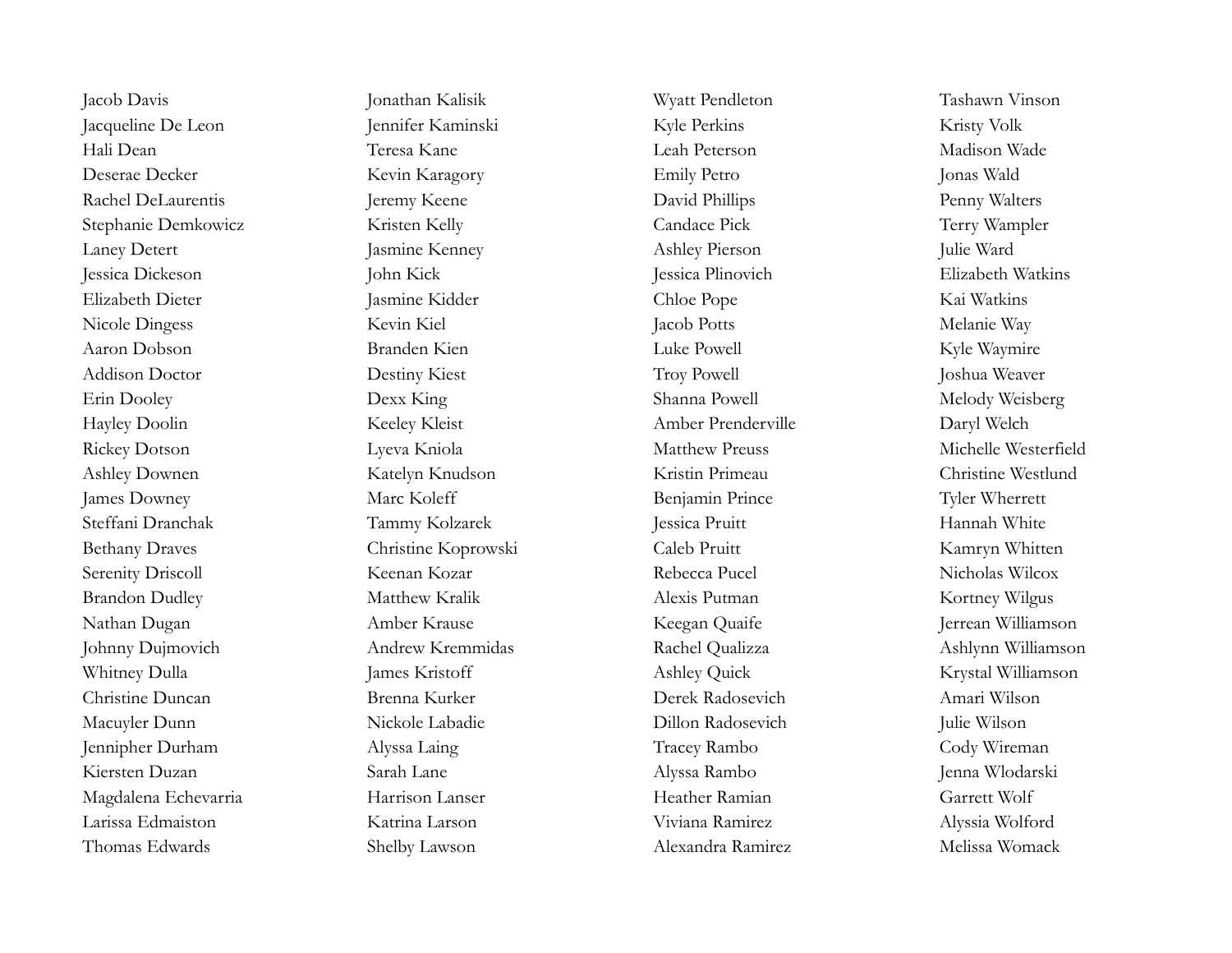Brandon Elea XUAN LE Jordan Ramos Nicole Wood Eliana Erazo Joshua Lemler Zachary Ramus Garret Wood Aubrey Eriks Cody Lemon Amber Rardin Brianna Woodworth Tammy Erwin Ashley Leouses Rebecca Rasmussen Tess Worley Itati Esparza Natasha Lewis Stacy Raynor Haley Wotherspoon Alexandra Evanoff Kelcie Lindsey Zong Mei Rearick Kristen Wright Jillian Evans Allana Linn Vicharry Rectitud Christina Yost Clayton Evert Stephanie Logan Aaron Rector Athena Yost Ashlee Fagan Kourtney Lopez Michaela Redlark Jessica Young Tyler Falls **Sarah Reynolds** Rogelio Zacarias Jarred Lopez Sarah Reynolds Rogelio Zacarias Nathan Farrant Noemi Lozano Courtney Rickstrom Leonardo Zamora Jordan Fasnacht Christi Lozano Noah Ringer Evan Zarowny Jennifer Favor Thomas Lozanovski Mitchell Robertson Justin Zasada Alden Feeler Elaine Luedtke Noah Robertson Kaitlyn Zeldenrust Jasmine Felda Mario Madrid Caitlynn Robinson Zheng Zhang Tyler Ferrell Aurelio Magallan Belinda Rochon Katelyn Zubrick Abigail Figley Nicholas Mahaffey Kyley Rockwell Laura Filas Robert Makar Kristin Rodman

### WARSAW

Abagail Amstutz Misael Gonzalez Anna Manwaring Krista Schmucker Sandra Anders **Example Hayley Gorup** Savannah Martin Carmen Shaw Jonathon Bailey Jalynne Greer Hannah McCarty Natalie Sherrard Jarod Barber Christopher Hahn Elizabeth McCullough Richard Shery Jacob Barker Melissa Hall Joshua McKenzie Travis Shoaf Kylie Bibler Grant Haney Grant Haney Ramiro Mendoza Dominque Sims Duane Border Kourtney Harris Susaine Miller Angela Sincroft Pierce Brandon April Harrison Logan Miller Nathan Smith Shayla Bridgewater Matthew Hefner Iris Miller Iris Miller Breyden Stankovich